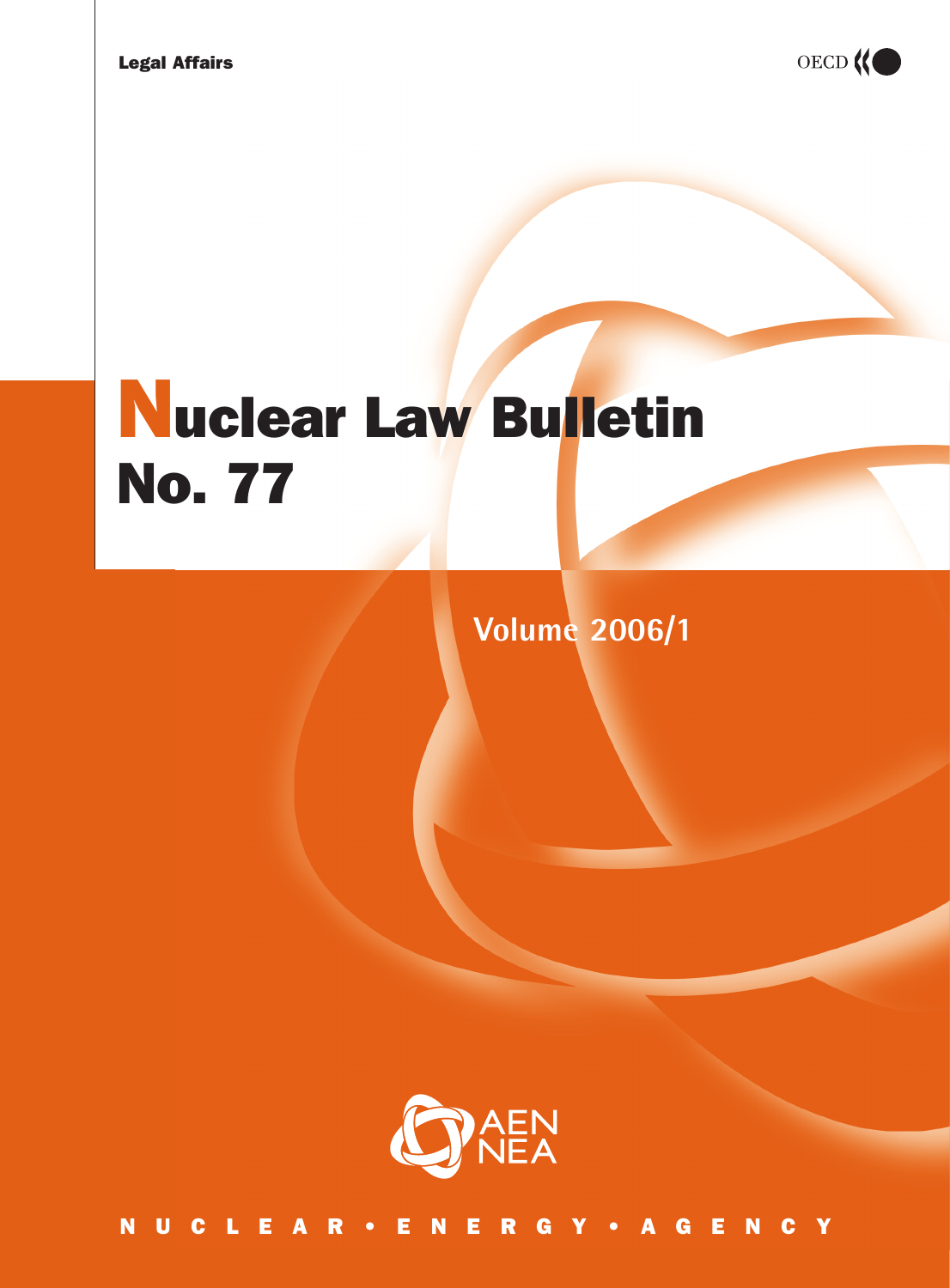# **NUCLEAR LAW BULLETIN No. 77**

# **Contents**

 *Detailed Ta ble of Contents* 

 *Articles* 

*Case Law and Administrative Decisions* 

 *National Legislative and Regulatory Activities* 

 *\_\_\_\_\_\_\_\_\_\_\_\_\_\_\_\_\_\_\_\_\_\_\_\_\_\_\_\_\_\_\_\_\_\_\_\_\_\_\_\_\_\_\_\_\_\_\_\_\_\_\_\_\_\_\_\_\_\_\_\_\_\_\_\_* 

 *\_\_\_\_\_\_\_\_\_\_\_\_\_\_\_\_\_\_\_\_\_\_\_\_\_\_\_\_\_\_\_\_\_\_\_\_\_\_\_\_\_\_\_\_\_\_\_\_\_\_\_\_\_\_\_\_\_\_\_\_\_\_\_\_* 

 *\_\_\_\_\_\_\_\_\_\_\_\_\_\_\_\_\_\_\_\_\_\_\_\_\_\_\_\_\_\_\_\_\_\_\_\_\_\_\_\_\_\_\_\_\_\_\_\_\_\_\_\_\_\_\_\_\_\_\_\_\_\_\_\_* 

 *\_\_\_\_\_\_\_\_\_\_\_\_\_\_\_\_\_\_\_\_\_\_\_\_\_\_\_\_\_\_\_\_\_\_\_\_\_\_\_\_\_\_\_\_\_\_\_\_\_\_\_\_\_\_\_\_\_\_\_\_\_\_\_\_* 

 *\_\_\_\_\_\_\_\_\_\_\_\_\_\_\_\_\_\_\_\_\_\_\_\_\_\_\_\_\_\_\_\_\_\_\_\_\_\_\_\_\_\_\_\_\_\_\_\_\_\_\_\_\_\_\_\_\_\_\_\_\_\_\_\_* 

 *\_\_\_\_\_\_\_\_\_\_\_\_\_\_\_\_\_\_\_\_\_\_\_\_\_\_\_\_\_\_\_\_\_\_\_\_\_\_\_\_\_\_\_\_\_\_\_\_\_\_\_\_\_\_\_\_\_\_\_\_\_\_\_\_* 

 *\_\_\_\_\_\_\_\_\_\_\_\_\_\_\_\_\_\_\_\_\_\_\_\_\_\_\_\_\_\_\_\_\_\_\_\_\_\_\_\_\_\_\_\_\_\_\_\_\_\_\_\_\_\_\_\_\_\_\_\_\_\_\_\_* 

 **\_\_\_\_\_\_\_\_\_\_\_\_\_\_\_\_\_\_\_\_\_\_\_\_\_\_\_\_\_\_\_\_\_\_\_\_\_\_\_\_\_\_\_\_\_\_\_\_\_\_\_\_\_\_\_\_\_\_\_\_\_\_\_\_** 

 *International Regulatory Activities* 

 *Agreements* 

 *Bibliography and News Briefs* 

*List of Correspondents* 

**June 2006 Nuclear Energy Agency Organisation for Economic Co-operation and Development**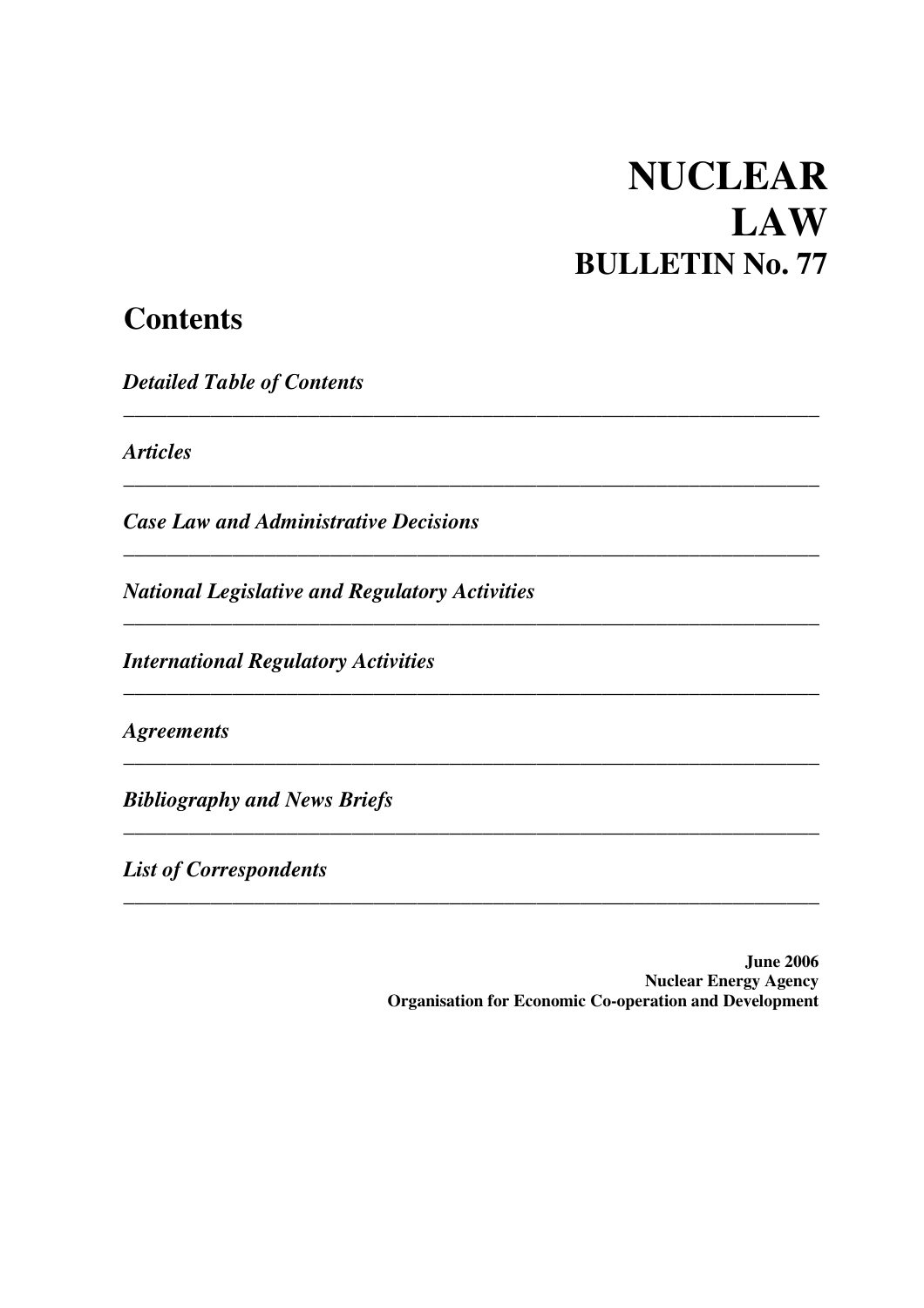#### **ORGANISATION FOR ECONOMIC CO-OPERATION AND DEVELOPMENT**

 The OECD is a unique forum where the governments of 30 democracies work together to address the economic, social and environmental challenges of globalisation. The OECD is also at the forefront of efforts to understand and to help governments respond to new developments and concerns, such as corporate governance, the information economy and the challenges of an ageing population. The Organisation provides a setting where governments can compare policy experiences, seek answers to common problems, identify good practice and work to co-ordinate domestic and international policies.

 The OECD member countries are: Australia, Austria, Belgium, Canada, the Czech Republic, Denmark, Finland, France, Germany, Greece, Hungary, Iceland, Ireland, Italy, Japan, Korea, Luxembourg, Mexico, the Netherlands, New Zealand, Norway, Poland, Portugal, the Slovak Republic, Spain, Sweden, Switzerland, Turkey, the United Kingdom and the United States. The Commission of the European Communities takes part in the work of the OECD.

 OECD Publishing disseminates widely the results of the Organisation's statistics gathering and research on economic, social and environmental issues, as well as the conventions, guidelines and standards agreed by its members. *\* \* \** 

 *This work is published on the responsibility of the Secretary-General of the OECD. The opinions expressed and arguments employed herein do not necessarily reflect the official views of the Organisation or of the governments of its member countries.* 

#### **NUCLEAR ENERGY AGENCY**

The OECD Nuclear Energy Agency (NEA) was established on 1<sup>st</sup> February 1958 under the name of the OEEC European Nuclear Energy Agency. It received its present designation on 20th April 1972, when Japan became its first non-European full member. NEA membership today consists of 28 OECD member countries: Australia, Austria, Belgium, Canada, the Czech Republic, Denmark, Finland, France, Germany, Greece, Hungary, Iceland, Ireland, Italy, Japan, Luxembourg, Mexico, the Netherlands, Norway, Portugal, Republic of Korea, the Slovak Republic, Spain, Sweden, Switzerland, Turkey, the United Kingdom and the United States. The Commission of the European Communities also takes part in the work of the Agency.

The mission of the NEA is:

- to assist its member countries in maintaining and further developing, through international co-operation, the scientific, technological and legal bases required for a safe, environmentally friendly and economical use of nuclear energy for peaceful purposes, as well as
- to provide authoritative assessments and to forge common understandings on key issues, as input to government decisions on nuclear energy policy and to broader OECD policy analyses in areas such as energy and sustainable development.

 Specific areas of competence of the NEA include safety and regulation of nuclear activities, radioactive waste management, radiological protection, nuclear science, economic and technical analyses of the nuclear fuel cycle, nuclear law and liability, and public information. The NEA Data Bank provides nuclear data and computer program services for participating countries.

 In these and related tasks, the NEA works in close collaboration with the International Atomic Energy Agency in Vienna, with which it has a Co-operation Agreement, as well as with other international organisations in the nuclear field.

#### **LEGAL NOTICE**

#### **The Organisation for Economic Co-operation and Development assumes no liability concerning information published in this Bulletin**

#### *©* **OECD 2006**

No reproduction, copy, transmission or translation of this publication may be made without written permission. Applications should be sent to OECD Publishing: *rights@oecd.org* or by fax (+33-1) 45 24 13 91. Permission to photocopy a portion of this work should be addressed to the Centre Français d'exploitation du droit de Copie, 20 rue des Grands Augustins, 75006 Paris, France (*contact@cfcopies.com*).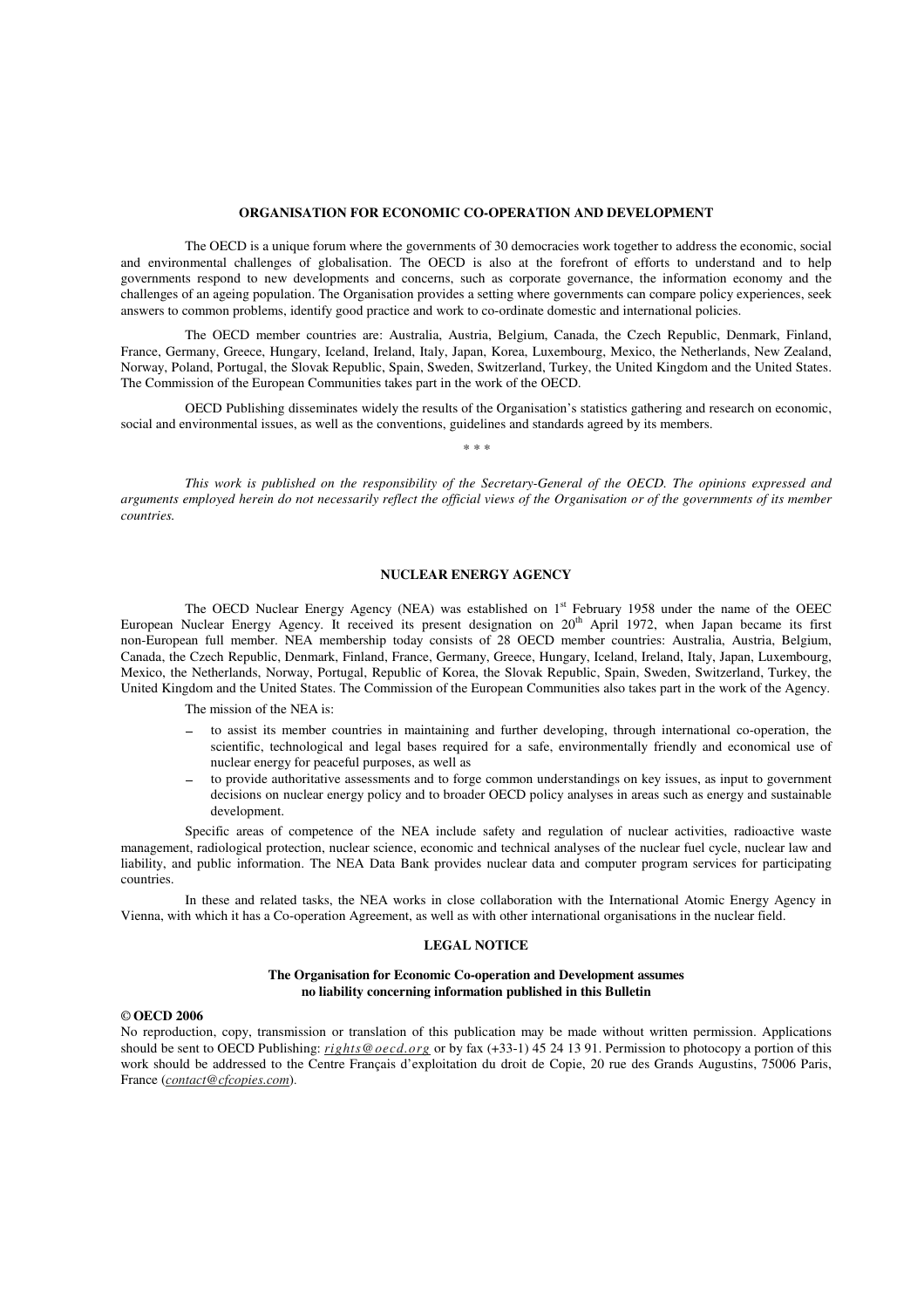

### **A Tribute to Fabrizio Nocera**

#### **From the members of NEA Legal Affairs Section**

Fabrizio Nocera, lawyer of international renown in the field of nuclear law and esteemed friend and colleague, passed away on 30 January 2006. The members of the Legal Affairs Section of the OECD Nuclear Energy Agency would like to open this edition of the *Nuclear Law Bulletin* with a few words about his life and work, as well as the character of the man who played such an important role in the nuclear law field over the past thirty years.

Fabrizio represented Italy on the NEA Nuclear Law Committee for 25 years, participating actively in debates on a variety of subjects, and sharing in particular his extensive experience in the field of radiation protection legislation. In addition, he was a member of several NEA *ad hoc* expert or specialist groups established to study particularly challenging legal issues, such as those relating to radioactive waste management and the transport of nuclear substances. He also represented Italy in the recent negotiations to amend the Paris and Brussels Supplementary Conventions on nuclear third party liability and regularly attended and contributed to NEA-sponsored international symposia, workshops and meetings on nuclear liability and insurance issues.

His commitment to education and training brought him to lecture at the International School of Nuclear Law (ISNL) at the University of Montpellier 1, France, where he inspired the interest of the younger generation in the specialised field of radiation protection within the European Union. The 2006 session of the ISNL shall be dedicated to his memory.

Fabrizio was also extremely active within the International Nuclear Law Association, having participated in 17 congresses since 1974, and its Board of Governors since 1982, as well as having chaired both Working Group IV on Radiation Protection and the Reading Committee for the INLA Prize.

One of Fabrizio's most recent achievements, his book published by Intersentia entitled "The Legal Regime of Nuclear Energy – A Comprehensive Guide to International and European Union Law" (described in *Nuclear Law Bulletin* No. 76, December 2005), will certainly prove an invaluable tool for any nuclear law student or practitioner for a great many years to come.

Fabrizio was a regular contributor to this Bulletin, providing us with twice-yearly updates on nuclear legislative and regulatory developments in Italy, and also submitting articles on a number of occasions on a wide array of topical subjects. His dedication to detail and accuracy made our task as editor an easy one, and his pleasant demeanour and sense of humour made it a pleasure to work with him.

On a more personal note, all of us at NEA Legal Affairs will remember the friendship, joviality and warmth which we shared with Fabrizio, at both professional and personal levels. We will miss him, and bid him the fondest of farewells.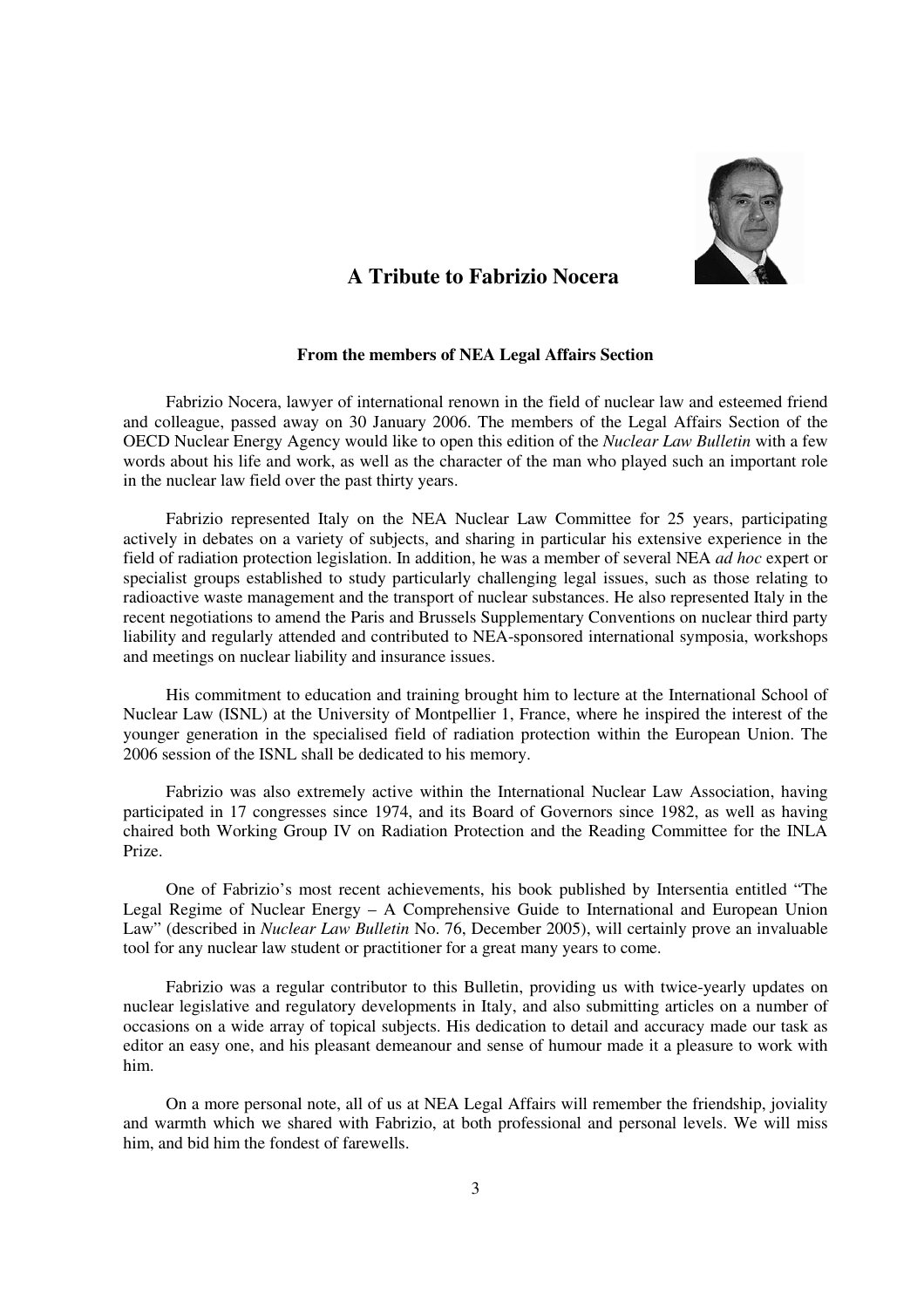# DETAILED TABLE OF CONTENTS

### **Page**

| <b>ARTICLES</b>                                                                                                                                                                                   |                |
|---------------------------------------------------------------------------------------------------------------------------------------------------------------------------------------------------|----------------|
| Nuclear Transparency and Safety Act: What Changes for French Nuclear Law, by M. Léger and<br>Revised Paris and Vienna Nuclear Liability Conventions - Challenges for Insurers, by M. Tetley       | $\tau$<br>27   |
| <b>CASE LAW</b>                                                                                                                                                                                   |                |
| <b>FRANCE</b><br>Judgement of the French Supreme Court (Cour de Cassation) on the Reprocessing Licence for                                                                                        | 41             |
| <b>GERMANY</b><br>Judgements on the Konrad Repository Project and on Intermediate On-site Storage Facilities for                                                                                  | 42             |
| <b>JAPAN</b><br><b>EUROPEAN UNION</b>                                                                                                                                                             | 43             |
| Judgement of the Court of First Instance in Relation to German Tax Exemptions for Reserves Set up by                                                                                              | 44             |
| Judgement of the Court of Justice in Relation to its Jurisdiction to Rule on Disputes Concerning<br>Interpretation and Application of the Provisions of Conventions Forming Part of the Community | 45             |
| <b>ADMINISTRATIVE DECISIONS</b>                                                                                                                                                                   |                |
| <b>HUNGARY</b><br>Parliamentary Decision on Construction of a Low/Intermediate-level Waste Repository and on                                                                                      | 46             |
| NATIONAL LEGISLATIVE AND REGULATORY ACTIVITIES                                                                                                                                                    |                |
| <i>AUSTRALIA</i><br><b>BRAZIL</b>                                                                                                                                                                 | 49<br>50       |
| <b>FRANCE</b>                                                                                                                                                                                     |                |
|                                                                                                                                                                                                   | 50             |
| Interministerial Order on Measuring Radioactivity in the Environment in the Event of an Incident                                                                                                  | 50<br>51<br>51 |
| Order on Methods for Training of Persons Specialised in Radiation Protection and Certification                                                                                                    | 52             |
| Interministerial Order on the Application of the Convention on Assistance in the Case of Nuclear<br>Planning Act Concerning the Sustainable Management of Radioactive Materials and Waste (2006)  | 53<br>53       |
| Act Authorising Approval of International Agreements on Third Party Liability in the Field of                                                                                                     | 54             |
| <b>GERMANY</b>                                                                                                                                                                                    |                |
| European Agreement Relating to the International Transportation of Dangerous Goods by Road                                                                                                        | 55             |
|                                                                                                                                                                                                   | 55<br>55       |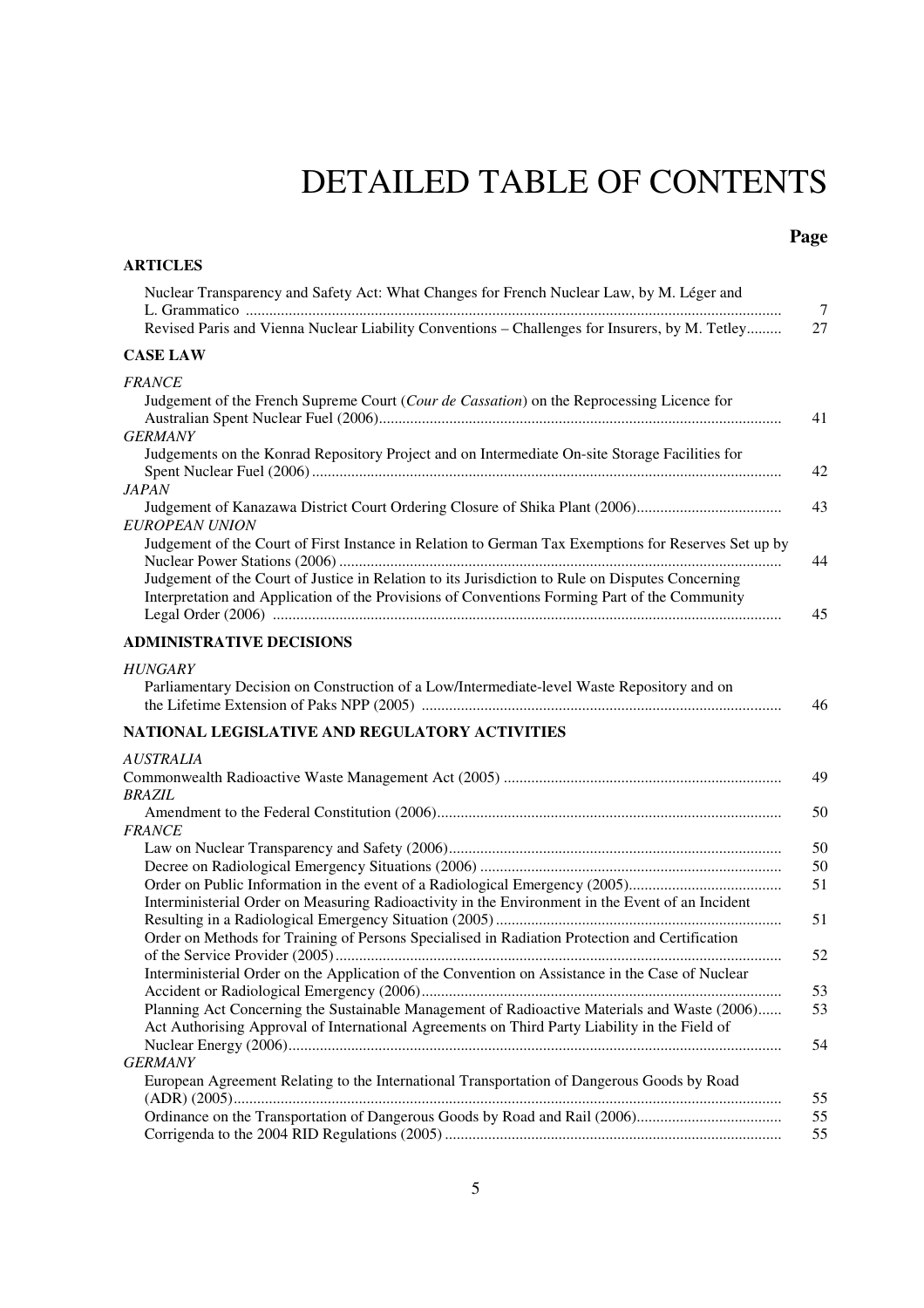| Amendments to the 1961 Foreign Trade Act and to the 1993 Foreign Trade Ordinance (2006)        | 55 |
|------------------------------------------------------------------------------------------------|----|
|                                                                                                | 56 |
| <b>HUNGARY</b>                                                                                 |    |
|                                                                                                | 56 |
| Amendment of the Order on Radioactive Releases into the Air and Water in Connection with the   |    |
|                                                                                                | 56 |
| Amendment of the Decree on International Trade of Nuclear Dual-use Items (2005)                | 57 |
| <i>INDIA</i>                                                                                   |    |
|                                                                                                | 57 |
| <i>IRELAND</i>                                                                                 |    |
| Radiological Protection Act 1991 (Control of High-activity Sealed Radioactive Sources)         |    |
|                                                                                                | 58 |
| <b>ROMANIA</b>                                                                                 |    |
|                                                                                                | 58 |
| Amendment to the 2003 Ordinance on the Use of Nuclear Energy Exclusively for                   |    |
|                                                                                                | 59 |
| Order Approving Guidelines on the Monitoring of Radioactive Emissions Originating from Nuclear |    |
|                                                                                                | 60 |
| Order Approving Guidelines on Orphan Sources and High Activity Sealed Sources (2005)           | 60 |
| Order Approving Guidelines on the Authorisation Procedure for the Construction of              |    |
|                                                                                                | 60 |
| Order Approving Guidelines on the Transport of Radioactive Materials (2005)                    | 60 |
| <b>SLOVAK REPUBLIC</b>                                                                         |    |
|                                                                                                | 61 |
| <b>SLOVENIA</b>                                                                                |    |
|                                                                                                | 62 |
| <b>SWEDEN</b>                                                                                  |    |
|                                                                                                | 62 |
| <b>UKRAINE</b>                                                                                 |    |
| Amendment to the 2001 Law on Civil Liability for Nuclear Damage and its Financial              |    |
|                                                                                                | 64 |
|                                                                                                |    |
| <b>INTERNATIONAL REGULATORY ACTIVITIES</b>                                                     |    |
| <b>ICRP</b>                                                                                    |    |
| Revision of International Commission on Radiological Protection (ICRP) Recommendations         | 65 |
|                                                                                                |    |
|                                                                                                |    |
| <b>MULTILATERAL AGREEMENTS</b>                                                                 |    |
| Agreement on the International Thermonuclear Experimental Reactor (ITER) (2006)                | 67 |
|                                                                                                |    |
| <b>BIBLIOGRAPHY AND NEWS BRIEFS</b>                                                            |    |
|                                                                                                |    |
|                                                                                                | 69 |
|                                                                                                |    |
|                                                                                                | 73 |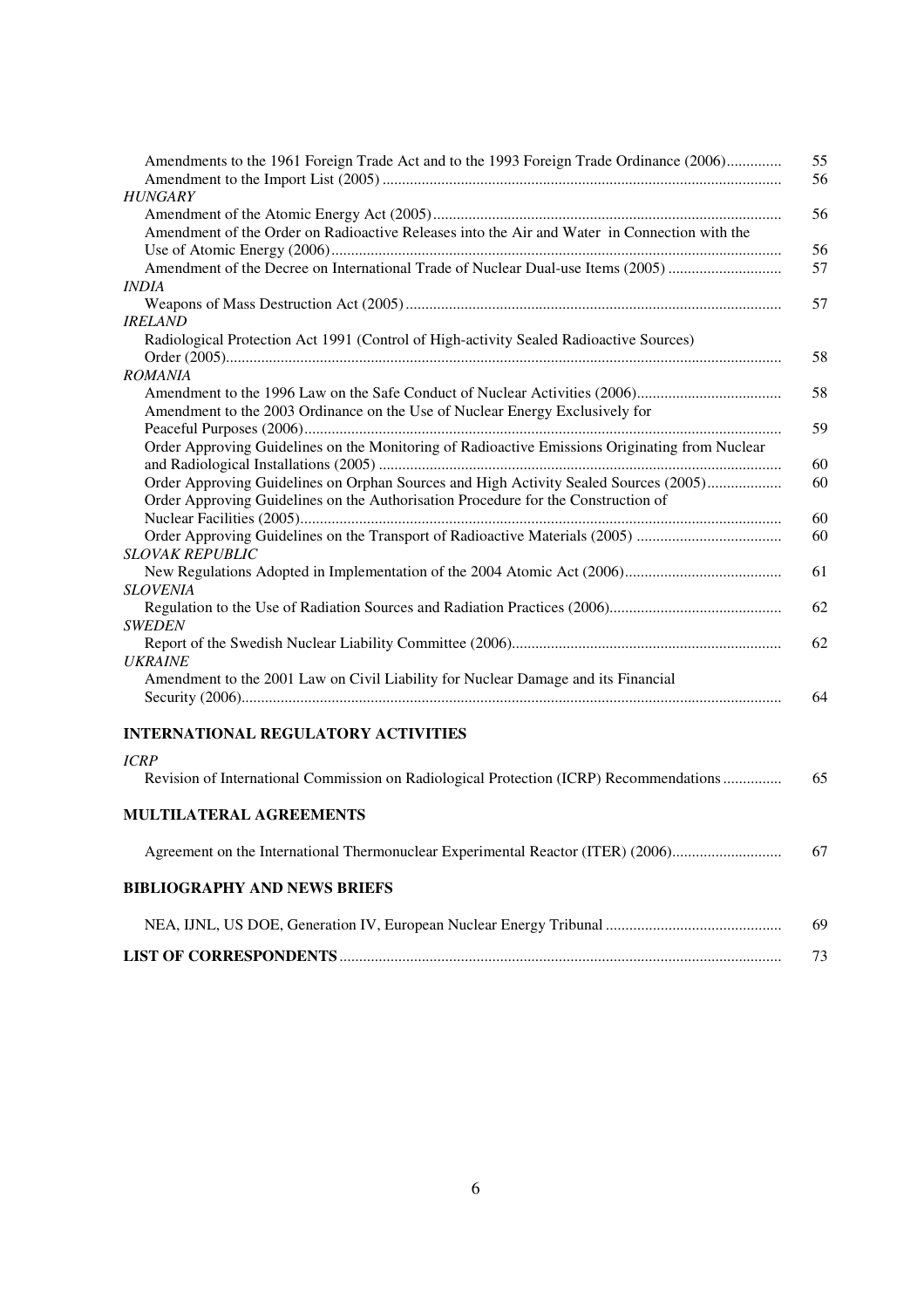## ARTICLES

### **Nuclear Transparency and Safety Act: What Changes for French Nuclear Law?**

#### **by Marc Léger and Laetitia Grammatico\***

1. The long-promised Act No. 2006-686 of 13 June 2006 on nuclear transparency and safety<sup>1</sup> (hereinafter referred to as the TSN Act) is the result of a long process, begun in the 1990s, reflecting the (more or less general) desire to promulgate a comprehensive nuclear legislative framework.

For in France, there was no all-embracing nuclear act containing all the legislation governing the use of nuclear energy,<sup>2</sup> although many countries had adopted such acts (United States, Germany, Italy) with the purpose of ensuring the coherence of the regime, at least as regards the principles involved. $3$ 

French nuclear legislation was in fact based on an old Act of 2 August 1961 on Measures to Combat Atmospheric Pollution and Odours,<sup>4</sup> Section 8 of which provided that the provisions of the act applied to "any kind of pollution caused by radioactive substances".<sup>5</sup> Thus, while the most polluting industrial activities were regulated as early as 1917 under an Act of 19 December on Hazardous, Unsanitary and Incommodious Establishments, replaced by Act No. 76-663 of 19 July 1976 on Installations Classified for Environmental Protection Purposes (ICPE), the construction and operation of nuclear installations were essentially regulated by a truncated act and a regulation dating from 1963.6

1. Official Journal of 14 June 2006, p. 8946.

-

- 4. Act No. 61-842 of 2 August 1961 on measures to combat atmospheric pollution and odours, amending the Act of 19 December 1917, Official Journal of 3 August 1961, p. 7195.
- 5. This became Article L.227-1 of the Environment Code.

 $\ast$  Marc Léger is the Director for Legal Affairs and Litigation at the *Commissariat à l'énergie atomique* (CEA); Laetitia Grammatico, Ph.D. in public law, is a lawyer specialised in nuclear and environmental law in the CEA's Directorate for Legal Affairs and Litigation. The authors alone are responsible for the facts mentioned and opinions expressed in this article.

<sup>2 .</sup> See for example Henri Pac, *Droit et politiques nucléaires*, PUF, 1994: Jean-Philippe Colson, *Le nucléaire sans les français*, Maspero, 1977.

<sup>3.</sup> Furthermore, the International Atomic Energy Agency (IAEA) has prepared a manual to help states draft their national nuclear legislation, see Carlton Stoiber, Alec Jean Baer, Norbert Pelzer, Wolfram Tonhauser, *Handbook on Nuclear Law*, IAEA, 2003.

<sup>6.</sup> Decree No. 63-1228 of 11 December 1963 on nuclear installations, Official Journal of 14 December 1963, p. 11092.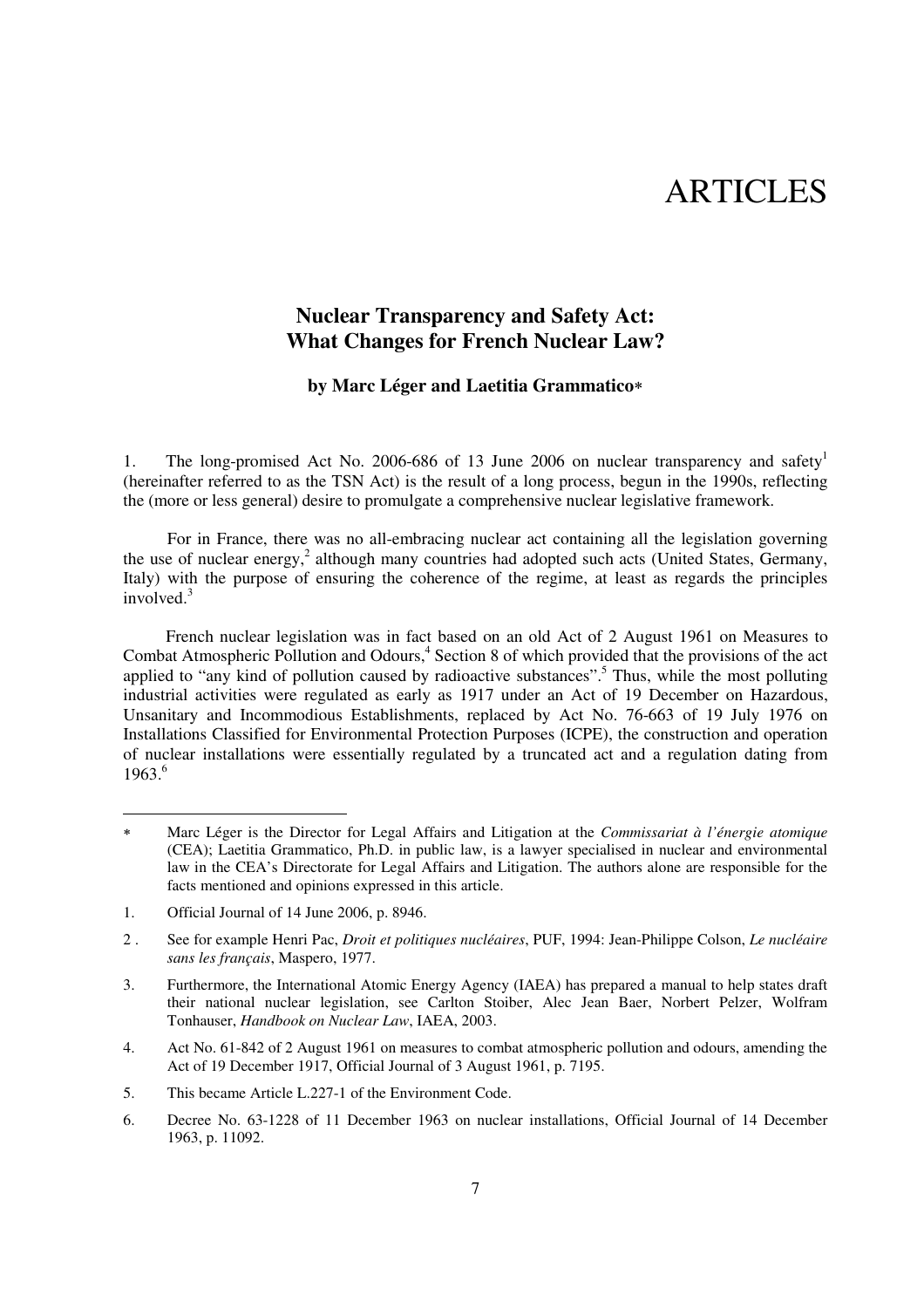The absence of a nuclear  $act<sub>i</sub><sup>7</sup>$  however, did not mean the absence of a legal framework, which, although disparate and consisting essentially of regulations, could be considered as being complete, and has enabled dozens of nuclear installations, including power plants, to operate safely in France since 1945. Indeed, French nuclear law is one of the best adapted and structured systems in the world, and it has enabled the development of an extremely competitive nuclear industry while meeting strict safety and security requirements, thus constituting a model for nuclear countries.

The fact remains, however, that the absence of a nuclear act meant that there was no parliamentary debate on these issues which raised many economic, social and environmental questions of an importance which merited at least some consideration on the part of the country's representatives.<sup>8</sup> Supporters of a comprehensive nuclear act also pointed out that nuclear law, which had become particularly complex with entangled procedures, was fragmentary in nature and lacking coherence, something which the new TSN Act is endeavouring to correct.

The TSN Act is thus the first legislative text which is intended to give a general legal framework to "nuclear activities", thus answering the criticisms about the "democratic deficit" in this field. It is a particularly important text, which guarantees legal certainty in the nuclear sector and one of the objectives of which (nuclear transparency) is presented as a guarantee of improved nuclear safety, defined in Section 1(1) of the act as "nuclear safety, radiation protection, the prevention of malicious acts and measures to combat them, and measures to protect the public in the event of an accident."

The concept of safety, a major concern of our times, includes an objective element – the absence of danger or threat for an individual – but also a subjective element which is even more important: the feeling, on the part of the public, of being safe. The second aspect of the above definition is implemented by the act by virtue of nuclear transparency.

The drafting of this bill, submitted to the Senate on 18 June  $2002$ ,<sup>10</sup> follows on from the text presented in 2001 to the National Assembly by Dominique Voynet<sup>11</sup> and from the task conferred in March 1998 by the prime minister on Jean-Yves Le Déaut (member for Meurthe-et-Moselle), namely to examine the system of control and expertise in the fields of nuclear safety and radiation protection, and to make suitable proposals. This mission gave rise to a report, $12$  in which the author discussed the content of a nuclear act. The bill which resulted from this was rejected in total in June 1999 by the *Conseil d'État* before even being submitted to parliament. In May 2000, a new text was submitted to the *Conseil d'État* for opinion and resulted in the bill submitted in July 2001 by Mrs. Voynet. This bill, which would have become void and of no effect on the expiry of the mandate of the preceding

10. Bill No. 326 (2001-2002) on nuclear transparency and safety.

- 11. Bill No. 3217, submitted to the National Assembly on 4 July 2001.
- 12. Report to the prime minister, "*Le système français de radioprotection, de contrôle et de sécurité nucléaire : la longue marche vers l'indépendance et la transparence*", *La Documentation française*, 1998, p. 163.

<sup>7.</sup> An act was, however, passed in 1980 on the protection and control of nuclear materials (Act No. 80-572 of 25 July 1980, Official Journal of 26 July 1980, p. 1882). This has now been codified as Articles L.1333-1 et seq. of the Defence Code.

<sup>8.</sup> All the relevant decisions were thus taken at executive level, as pointed out by Professor Jean-Philippe Colson in 1977: "*Le monopole gouvernemental sur la définition de la politique électronucléaire est total", in "Aspects juridiques de la politique nucléaire de la Vème République*", AJDA, 1977, p. 290.

<sup>9.</sup> See Professor Jean-Marie Pontier "*De la sécurité*", AJDA, 22 May 2006, p. 1009.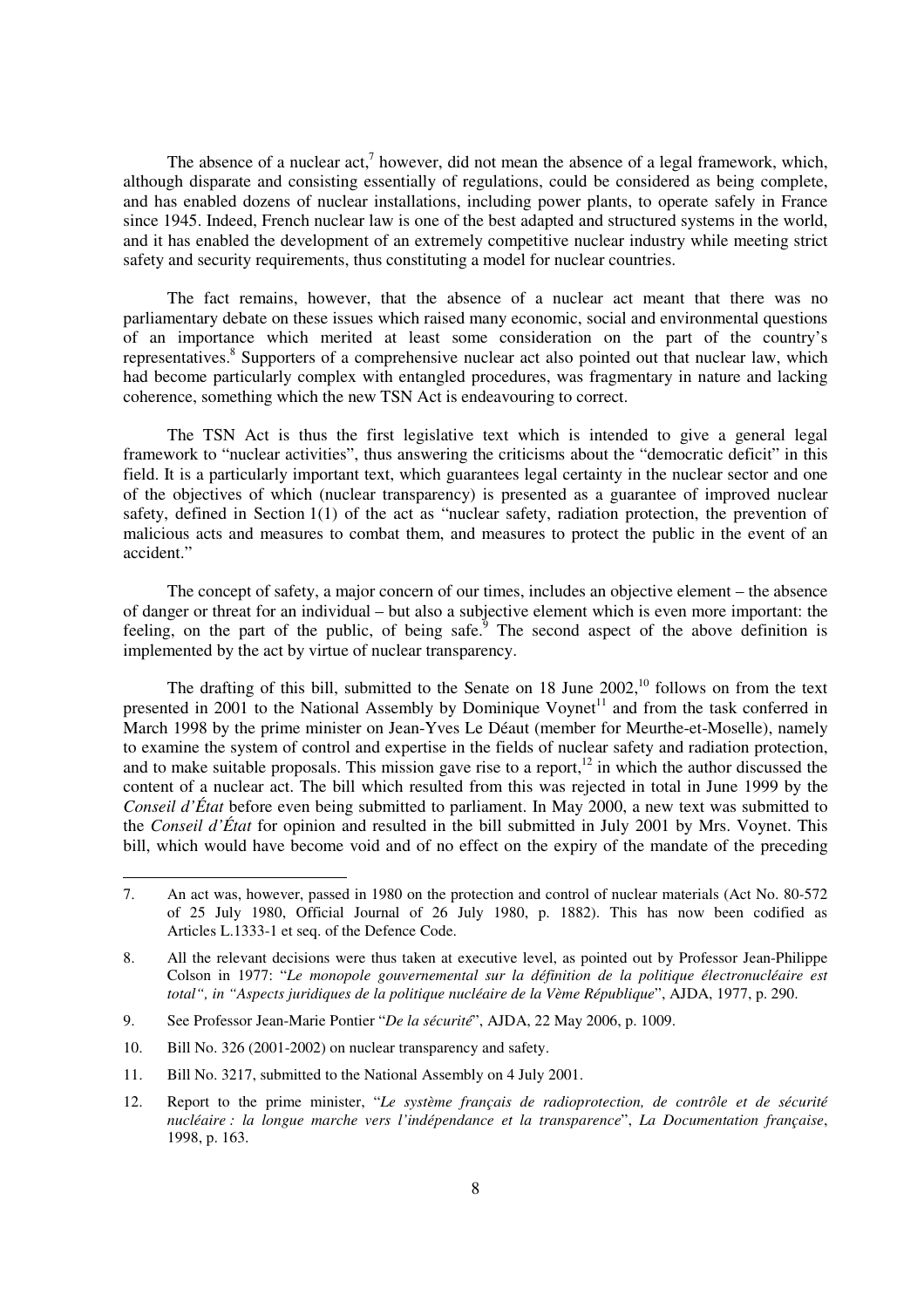assembly, was withdrawn from the assembly bureau in June 2002 before being submitted to the Senate under the name of the new minister responsible for the environment, Roselyne Bachelot.

This is the same bill that was resubmitted in 2005 to the Senate for a first reading, after an unsuccessful attempt to insert it in Title V of the 2004 Energy Orientation Act. Unsuccessful, because of the political scope of the act,<sup>13</sup> which was not the best legislative vector for the law governing nuclear activities.

It is interesting to note that the text finally submitted to the Senate was amended yet again by a letter from the prime minister, deposited with the Senate on 22 February 2006, the purpose of which was to insert an additional title, within the bill deposited, setting up an independent administrative authority responsible for controlling nuclear safety and radiation protection.

This customary procedure, not provided for under any text, derives from the right of legislative initiative and has been maintained although the 1958 Constitution recognised that the government has a right of amendment. As confirmed by the decisions of the Constitutional Council,  $^{14}$  however, the latter right is not the same as the procedure used, since a letter from the prime minister directly amending the content of a bill already submitted has the effect of changing the text serving as the basis for parliamentary discussion. The procedure followed is therefore identical to that laid down in Articles 39 and 42 of the Constitution for the drafting, examination and voting of bills. In practice, the debate about the contents of a correcting letter takes place in the same conditions as for the initial bill, which means in particular that amendments can be made.<sup>15</sup> The difference is that it is not countersigned, which in no way affects its legality.

The bill was finally adopted on first reading by the Senate on 8 March 2006 after a declaration of urgency, and by the National Assembly on 29 March. In the meantime, the urgency was lifted and the second reading before the Senate took place in record time, ending with a vote in favour. This procedure did not fail to cause surprise and in particular to give rise to comments about the much anticipated parliamentary democracy and the type of transparency involved. Indeed, a debate which was shortened on second reading before the Senate and inexistent before the National Assembly is in contradiction with the withdrawal of the declaration of urgency, which led certain members of Parliament to speak of Parliament's role being denied, and does nothing to rectify the much criticised democratic deficit.

In addition to setting up a legislative framework for nuclear activities, the objectives of the new act are to establish important definitions at legislative level<sup>16</sup> and lay down the main principles to

- 15. For an example of the discussion of a bill involving a correcting letter, Official Journal Débats A.N., Debate of 4 June 1996, p. 3776 *et seq*.
- 16. Such as nuclear security, nuclear safety, protection against ionising radiation and nuclear transparency. "Nuclear safety consists of all the technical provisions and organisational measures relating to the design, construction, operation, shutdown and disassembly of installations in which a source of ionising radiation is located, and to the transport of radioactive materials, adopted with a view to preventing accidents and mitigating their effects".

<sup>13.</sup> Act No. 2005-781 of 13 July 2005 programming the orientations of energy policy, Official Journal of 14 July 2005.

<sup>14. &</sup>quot;A corrective letter, signed by the prime minister, does not constitute an amendment made by the government to a bill under Article 44(1) of the Constitution, but an application of the power of legislative initiative which the prime minister enjoys under Article 39(1) of the Constitution". See Decisions No. 78- 100 DC of 29 December 1978, No. 90-285 DC of 28 December 1990 and No. 2000-433 DC of 27 July 2000.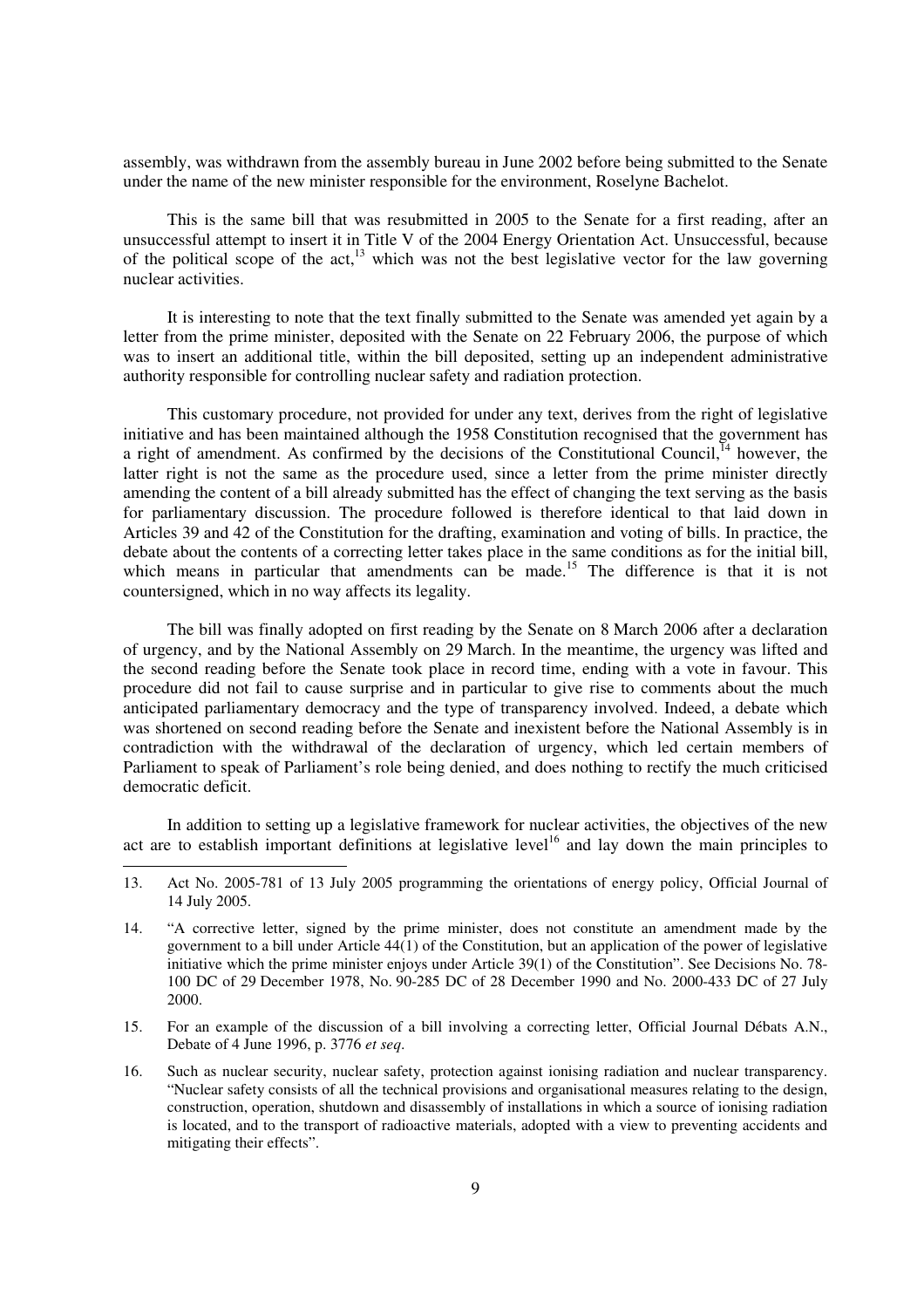which nuclear activities are subject, $17$  to organise nuclear information, to review the administrative framework for civilian basic nuclear installations, and to clarify and strengthen the control system and sanctions applicable.

2. It is also interesting to consider the consequences of this act as regards nuclear law inasmuch as, far from enshrining its distinctive nature, the act tends to standardise and put it on an equal footing with other branches of the law, as pointed out by the rapporteur to the national assembly in the report of 20 March 2006 which asserted that nuclear activities "are now fully governed by the ordinary law"<sup>, 18</sup>

This development – born of the need to take account of new issues such as environmental concerns and the democratisation of industrial and technological choices, the increase in the number of public and also private players, and European integration – raises questions about the identity, even the very existence, of nuclear law. It was indeed clear, as from 1994, that a general nuclear act was not justified in a legal context characterised by the existence of cross-cutting environmental law provisions and other procedures of the ordinary law applicable to nuclear activities.<sup>19</sup> Paradoxically, although presenting itself as an act specific to the nuclear field, and more especially that of nuclear installations, the TSN Act in fact leads to nuclear law being absorbed by other branches, notably environmental law, and to the application of environmental principles and/or principles applying to installations classified for environmental protection purposes, considered as being general principles from which nuclear installations, no matter how special a case, cannot escape.

The desire for nuclear "transparency" has therefore given rise to an act by virtue of which nuclear law in general (I) and nuclear administrative control in particular, have lost their distinctive nature, the only particular features remaining being the administrative reorganisation of the monitoring of nuclear safety and radiation protection by the setting up of a nuclear safety authority (III) and the enshrinement in law of a legal regime applying to nuclear installations which is increasingly based on the model of installations classified for environmental protection purposes (II).

#### **I. The loss of the distinctive nature of nuclear law in the concept of transparency**

1

The title of the act uses the concept of "transparency" which the *Conseil d'État* had rejected when examining the previous bill in June 1999. One possible reason for this is that the Conseil had simply noted that this word had no legal meaning and was more of a political term.

The reason for maintaining the reference to this concept seems to be to show the government's desire to broaden the information to the public. It may be noted, however, that the Act of 17 July 1978

 "Protection against ionising radiation, hereinafter referred to as radiation protection, consists of all the rules, procedures and means of prevention and surveillance aimed at preventing or reducing the direct or indirect adverse effects on persons of ionising radiation, including damage to the environment".

<sup>17.</sup> Principles of prevention, polluter-pays or participation but also radiation protection principles included in the Public Health Code.

<sup>18.</sup> Report No. 2976 of Mr. Alain Venot, member of Parliament, prepared for the Economic Affairs Commission, submitted on 20 March 2006, p. 11.

<sup>19.</sup> Report on "*Les enjeux d'une loi nucléaire en France*", Jean-Philippe Colson et Jean-Paul Schapira, October 1994, p. 85.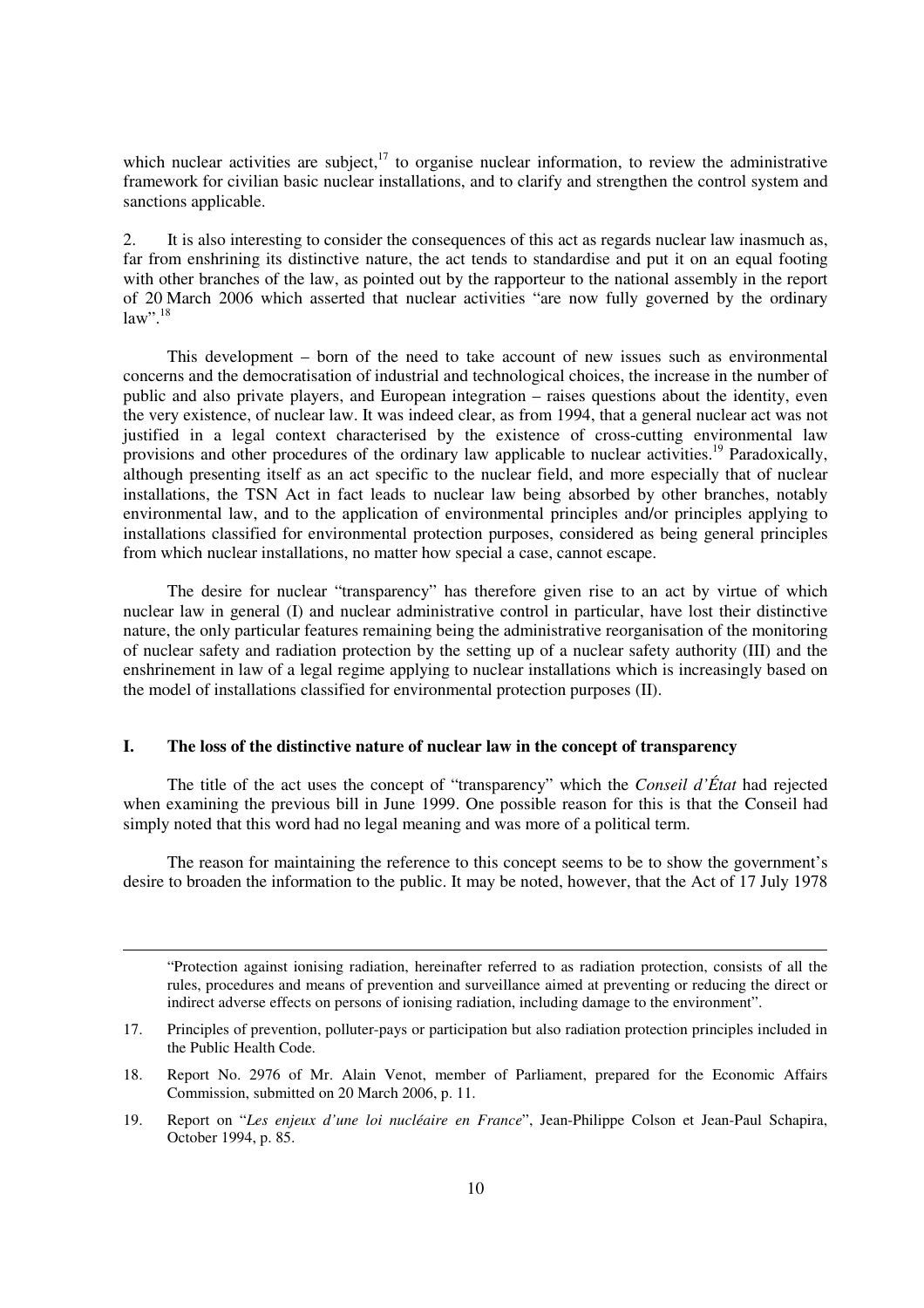which introduced a right of access to administrative documents<sup>20</sup> does not refer to the concept of "transparency". It would, therefore, have been better to use the simple and non-contentious concept of information, but such was not the will of parliament.

The concept of transparency is based on the idea that administrative action should be public and that, in order to be applied, administrative decisions cannot remain secret. However, the call for a right of access to information and documents is more recent and originates in the idea that the public is entitled to know about decisions concerning it as well as their motives, and that the government has an interest in improving its image by opening up its files. It should be pointed out that giving access to information is also a way of garnering support for public projects.

It is, however, difficult properly to delimit this concept, $^{21}$  defined in the dictionary as "the condition of allowing full reality to appear". It is not easy to require the government or any individual to apply such a definition strictly since it necessarily encounters the problem of various items of information or documents which cannot be divulged (national external or internal security, industrial secrets, etc.).

Transparency can therefore only be relative and it would be better to speak rather of a right to information and the administration's corresponding obligation to provide information.

The TSN Act defines nuclear transparency as "all the provisions taken to guarantee the public's right to reliable and accessible information about nuclear safety".<sup>22</sup> Section 18 of the act confirms this approach by laying down the principle that the government is responsible for informing the public about monitoring procedures and results with regard to nuclear safety and radiation protection.

A number of provisions are designed to ensure this. They are not really innovative inasmuch as they existed already in environmental law: the right of access to information (A) and the reorganisation of information bodies (B), which have led to the drafting of legislation incorporating environmental provisions which, by their nature, are cross-cutting and therefore directly applicable, and remove the distinctive and special aspect of nuclear law.

#### *A. Right of access to nuclear information*

The act lays down the main principles applicable to nuclear activities, principles which are well known and enshrined in environmental law. It is not, however, customary to repeat in every legislative text, albeit an act of general scope, the legal principles applicable, especially when they are not specific to it. The information principle, which the TSN Act develops more particularly, devoting

-

<sup>20.</sup> Act No. 78-753 of 17 July 1978 introducing various measures for improving relations between the administration and the public, and various administrative, social and fiscal provisions, Official Journal of 17 July 1978, p. 2851.

<sup>21.</sup> See Mr. Renaud Denoix de Saint-Marc, Vice-President of the *Conseil d'État*, "*La transparence, vertus et limites*" Colloquium for the XXV<sup>th</sup> anniversary of the Act of 17 July 1978 on access to administrative documents, p. 11, available on the Internet site www.cada.fr.

<sup>22.</sup> Section  $1(I)(4)$ .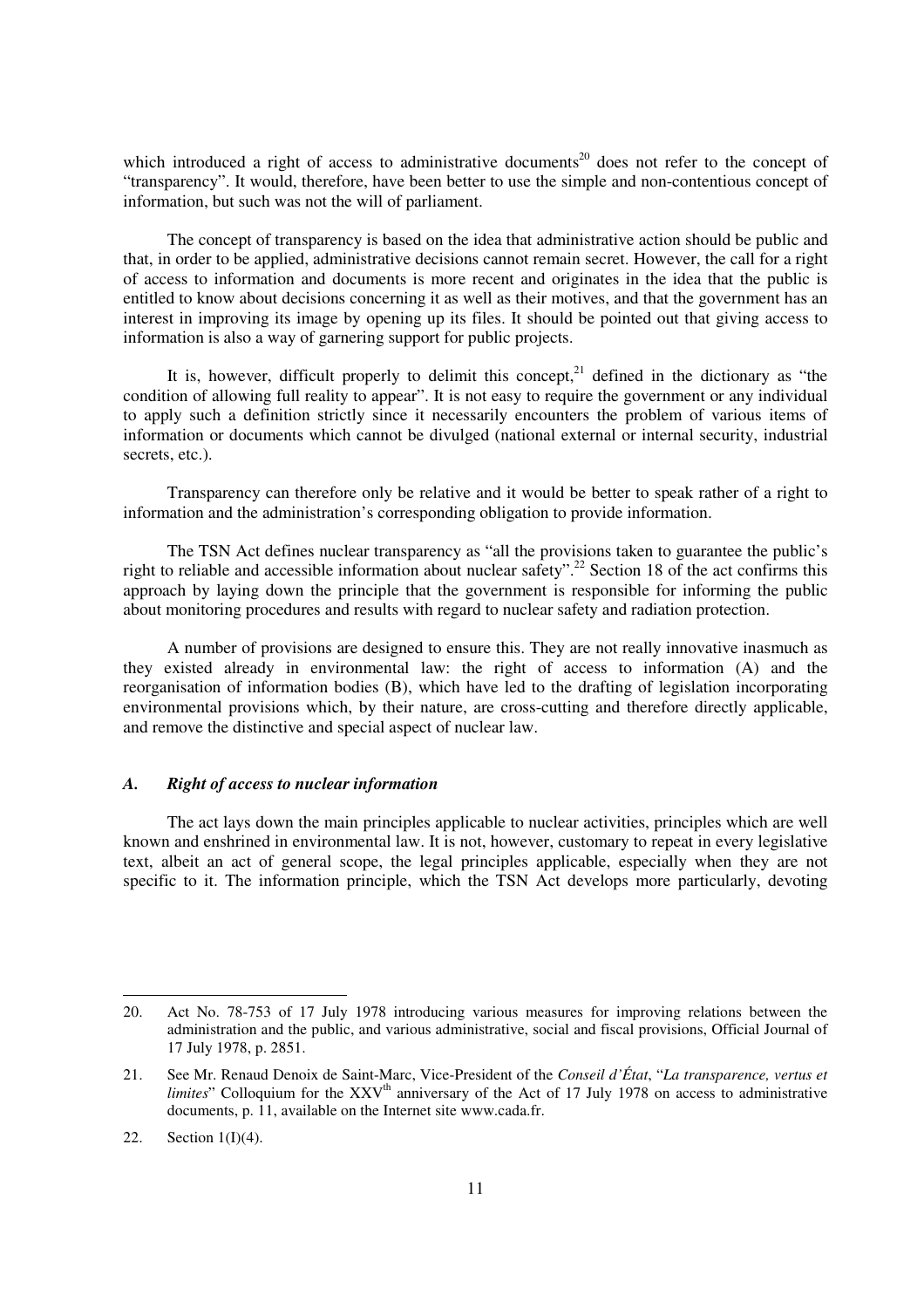title III to it, is given two aspects: the right to be informed, included in Section 2 of the  $act$ ,  $23$  and the right to obtain information (Sections 19 and *et seq.*).

Enshrining the public's right to nuclear information in the act in this way is a response to the widely perceived notion that secrecy, and therefore lack of transparency, is the rule in nuclear matters. For, although the public authorities had responded to the Chernobyl accident by creating the Higher Council for Nuclear Safety and Information,  $24$  more was needed in order to address the criticisms born of the "affair of the Chernobyl cloud".

Thus, anyone, i.e. without any need for a special interest, is entitled to be informed about the risks related to nuclear activities and their impact on the health and safety of persons as well as on the environment, and releases from nuclear installations.

The distinction made between the environmental impact of such activities and of releases from installations may appear surprising. Apparently, the lawmaker wished the text to be exhaustive at the risk of its containing redundancies. It may be noted that the act lays down the principle of this right, but leaves it to implementing decrees to specify arrangements for its application.

If the principle of participation is to have any meaning, there must also be a right to obtain information. Section 19(I) of the act refers to the Environment Code as regards the procedures for obtaining information.

The only difference between this right and the one given by the Environment Code relates to the possessor of information, who may be any person, public or private, who operates a nuclear installation or transports radioactive substances, whereas the Environment Code refers only to public authorities<sup>25</sup> and not to private persons.<sup>26</sup> Thus, while the government remains responsible for informing the public about the risks related to nuclear activities and their impact, $^{27}$  all operators and persons in charge of transport now have obligations to disclose information too, which considerably broadens the range of enterprises concerned.<sup>28</sup>

-

<sup>23. &</sup>quot;Every person shall be entitled, on the conditions laid down by the present act and its implementing decrees, to be informed about the risks related to nuclear activities and their impact on the health and safety of persons and on the environment, and on the release of effluents from installations".

<sup>24.</sup> Decree No. 87-137 of 2 March 1987 on the Higher Council for Nuclear Safety and Information, Official Journal of 3 March 1987, p. 2385.

<sup>25.</sup> These are listed in Article L.121-3 of the Environment Code: they are the government, territorial authorities and their groupings, statutory bodies, and persons entrusted with a public service mission relating to the environment inasmuch as the information concerns the performance of the tasks involved with this mission.

<sup>26.</sup> One of the bill's rapporteurs considers the extension to information held by all operators of nuclear activities as the essential contribution of this title, see A. Venot, *Rapport fait au nom de la commission des affaires économiques, de l'environnement et du territoire sur le projet de loi relatif à la transparence et à la sécurité en matière nucléaire*, No. 2976, p. 55.

<sup>27.</sup> Section 18 of the act provides: "The government shall be responsible for informing the public about monitoring procedures and results with regard to nuclear safety and radiation protection. It shall inform the public about the consequences, on the national territory, of nuclear activities performed outside such territory, notably in the event of an incident or accident".

<sup>28.</sup> In the nuclear field, the CEA and EDF (the French national electricity company) were already concerned by the right to obtain information under the Environment Code, the former as a statutory body and the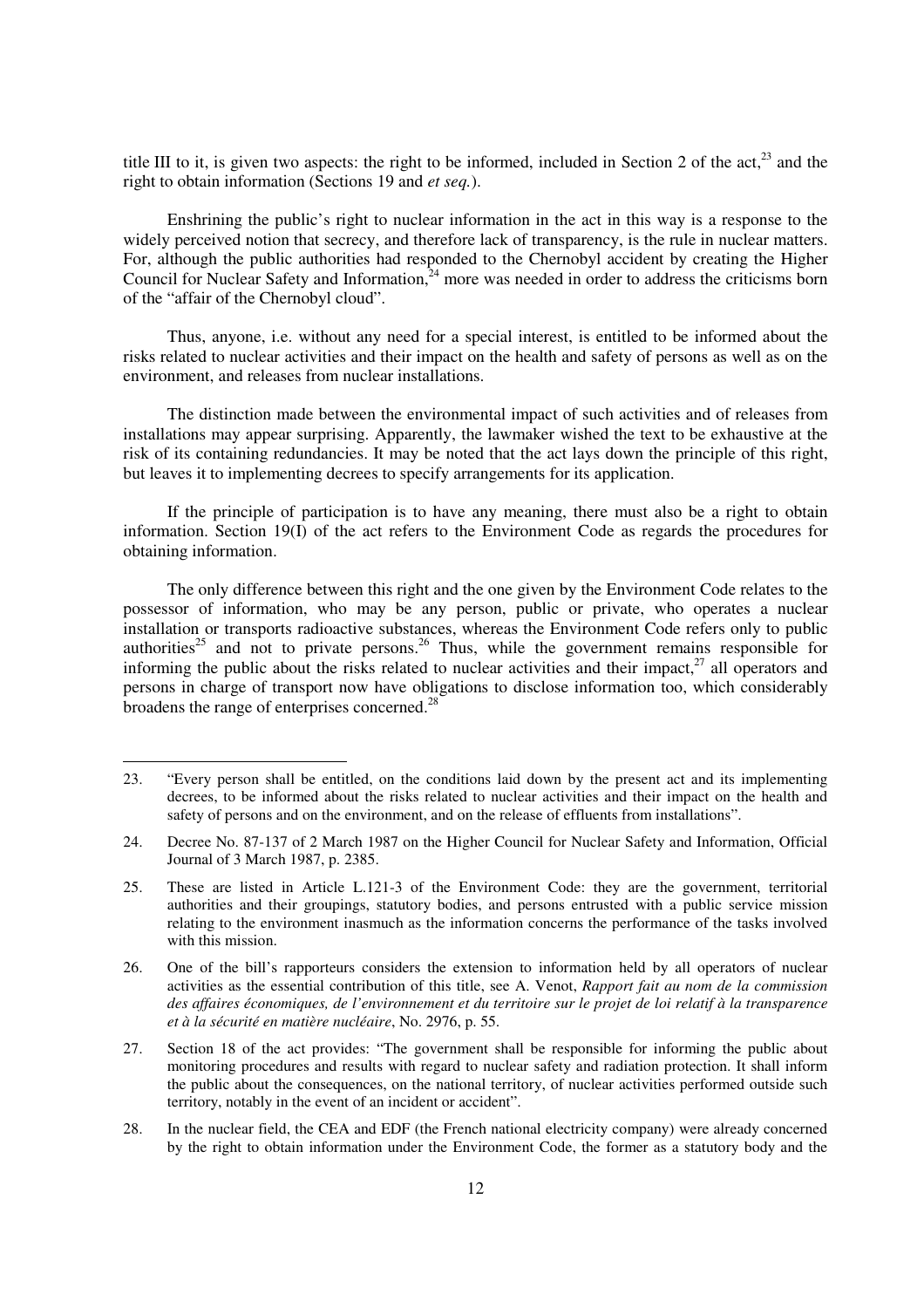Such a broadening is understandable given that the act gives no indication about the type of format containing the "information", unlike the Act of 17 July  $1978<sup>29</sup>$  which created a right of access to administrative "documents". Here again, it imitates the Environment Code which provides that "all information available, in whatever format, shall be considered as information relating to the environment", in speaking about information only, a term which it is not easy to define in law so as to know what types of acts are concerned by the provision.

Thus, use of the term "information" seems broad and unclear, and risks presenting difficulties of interpretation. The dictionary definition of the term, as used in the above provision, is "facts or knowledge provided or learned as a result of research or study", without any indication as to what form this information must take (verbal, written, official, unofficial, electronic, etc.).

It may be supposed that any document, note or report containing information falling within the scope of Section 4 of the act, should be communicated irrespective of whether it is a private document or not. For, the result achieved by the new legislation, by adapting the 1978 Act by means of a few essential amendments and clarifications, is that all documents are now to be communicated. Section 19(II) of the act provides that any disputes about a refusal to communicate information shall be referred to the administrative courts in accordance with the procedures laid down by the 1978 Act on access to administrative documents, and Section 20 provides that the Commission for Access to Administrative Documents (CADA) which, as its name indicates, had jurisdiction over administrative documents only, is now also competent to rule on questions relating to access to information in the possession of nuclear operators.

This application of administrative law and administrative dispute procedures to private documents seems totally contrary to the principle of the separation of powers, and subjects private law persons to principles resulting from prerogatives which are outside the scope of the ordinary law.

However, if only public operators were concerned by these provisions, this would be contrary to the constitutional principle of equal treatment by the law. If this is not the case, it results from the act that employers with a private law status would be taking administrative decisions by refusing to communicate nuclear information and would thus be subject to the administrative courts.

This is all the more surprising in that nuclear operators are obliged to communicate information which they have established themselves but also which they have received, i.e. which they got from somewhere else.

It is, however, difficult for the public to know what information nuclear operators have received and, should the latter deny possessing any, to check whether they received it or not, when the information does not concern the enterprise directly.

The information to be communicated is nevertheless limited by subject matter, since it must concern:

the risks related to the exposure to ionising radiation which could result from the activity,

latter as a public person responsible for providing a public service. However, the transformation of EDF into a limited company could have given rise to doubts which are now no longer relevant.

<sup>29.</sup> The above-mentioned Act No. 78-753 of 17 July 1978 introducing various measures for improving relations between the administration and the public, and various administrative, social and fiscal provisions.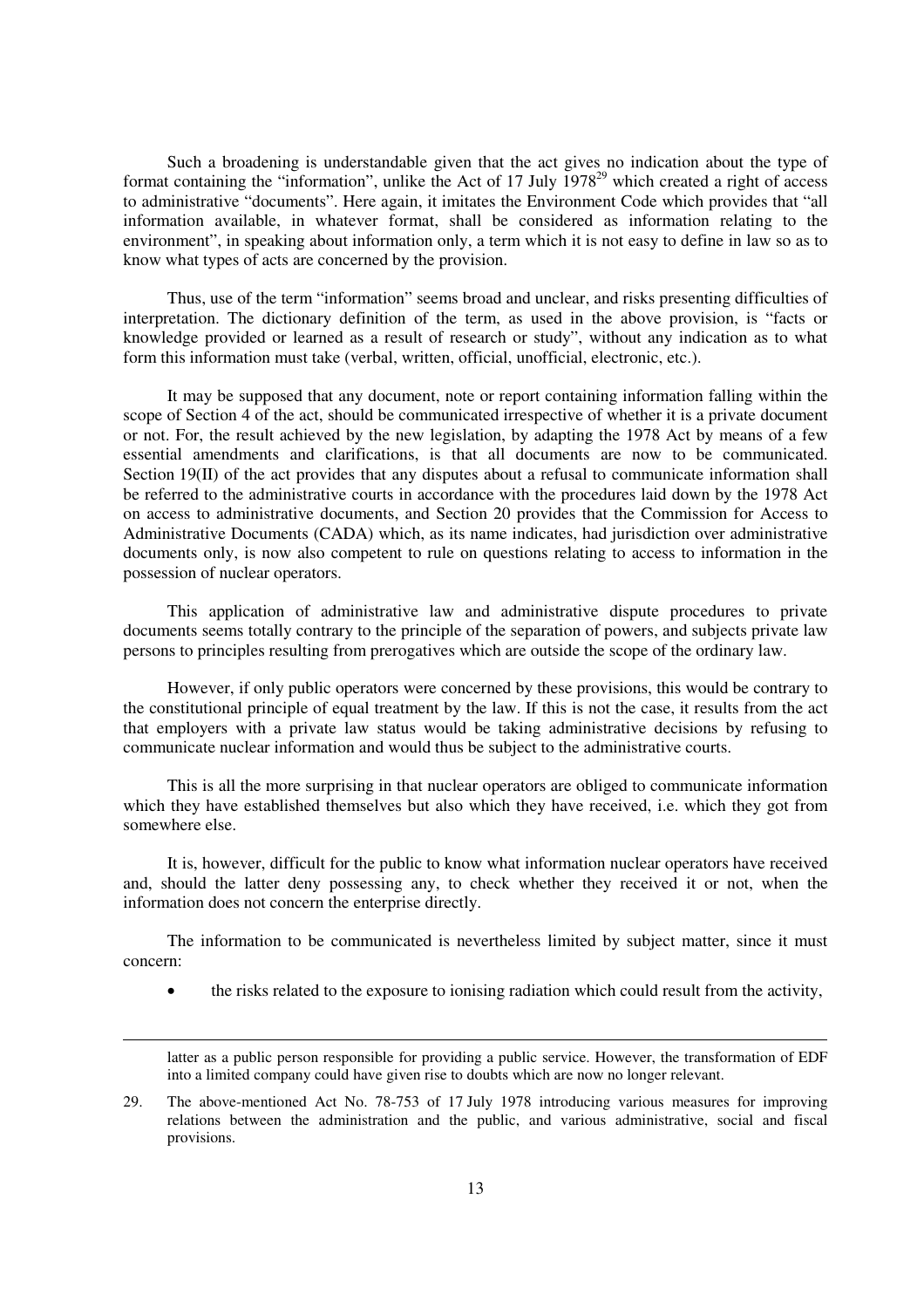the safety and radiation protection measures taken to prevent or reduce these risks or exposures.

The scope of application of the act with regard to information addresses the numerous expectations of environmentalists inasmuch as it also concerns nuclear installations and activities relating to defence. For, with the exception of Sections 1 (definitions) and 2 (right to information) the provisions of the TSN Act do not apply to such installations and activities, contrary to the "culture of secrecy" which was recently mentioned by the working party set up in the context of the EPR "*tête de série*" public debate in Flamanville.<sup>30</sup> However, an important first step was taken by Decree No. 2001-592 of 5 July 2001 relating to these activities and installations, Part 2 of which concerns information and sets up "information commissions" at the sites of basic nuclear installations classified as secret, and for the home ports of nuclear-powered military vessels.

Thus, we feel there was no need for a reference to the fact that environmental principles such as participation and information apply to nuclear law, or such reference should at least have been limited to an indication of the relevant provisions of the Environment Code.<sup>31</sup> As it is, the result is the continued integration of environmental law into other branches of the law while removing the distinctive nature of nuclear law.

#### *B. The reorganisation of information bodies*

Title III of the act on public information with regard to nuclear safety includes two chapters reshaping certain nuclear information players through the creation of the High Committee for Nuclear Safety Transparency, which is to replace the Higher Nuclear Safety and Information Council, $32$  and the task of which is to help inform the public about nuclear activities and issue opinions on reforms intended to improve nuclear safety and radiation protection, $33$  and the establishment of local information commissions (CLI).

The High Committee for Nuclear Safety Transparency is a body for information, consultation and debate about the risks related to nuclear activities and the impact of these activities on the health of persons, the environment and nuclear safety. Its task is to give opinions on any question within its field of competence and any monitoring and information relating thereto. Referrals may also be made to it with regard to information concerning nuclear safety and its supervision by the ministers responsible, the chairperson of the Parliamentary Office for assessing scientific and technological options, the chairperson of CLIs, the operators of basic nuclear installations (INB) and the chairperson of Parliamentary Commissions.

-

<sup>30.</sup> See the "Access to information" report of the working group, October 2005-February 2006, which can be consulted on the Internet site wwwdebatpublic-epr.org.

<sup>31.</sup> The right of access to environmental information is laid down in Chapter IV of Title II of Book I of the Environment Code, the scope of which was considerably broadened by Act No. 2005-1319 of 26 October 2005 containing various provisions to bring it into line with Community law in the field of environment.

<sup>32.</sup> The decree creating this Council is to be repealed.

<sup>33.</sup> Given its composition, it may be wondered whether the High Committee has the expertise needed to give an opinion on such technical subjects as the improvement and monitoring of nuclear safety, how to control the risks of irradiation, contamination and criticality presented by nuclear installations and transport, or the improvement and monitoring of radiation protection.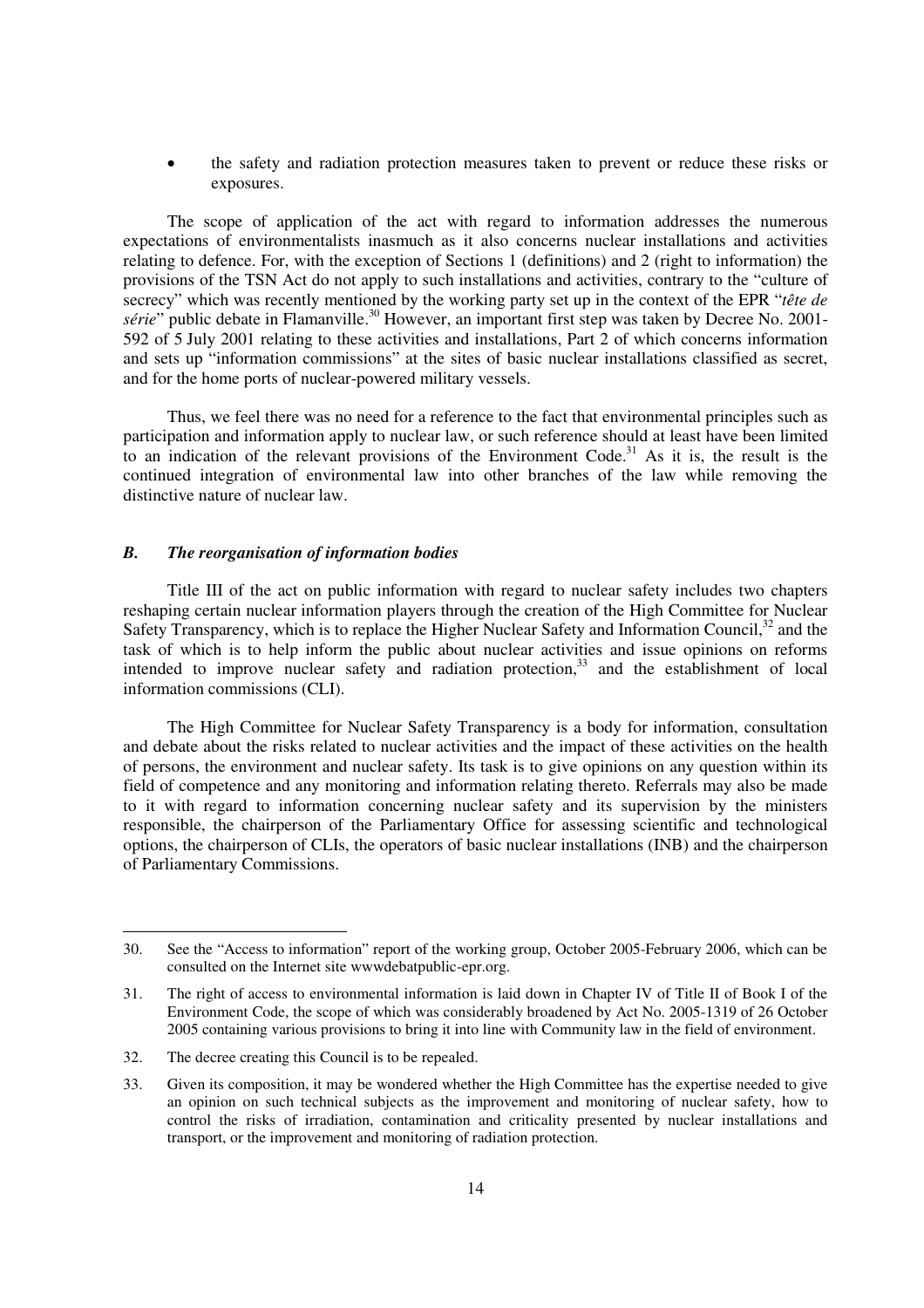The act gives this body a significant role inasmuch as nuclear safety covers not only questions of security and criminal intent but also radiation protection and the safety of the population.

The importance of its role can also be seen by the fact that it must publish its opinions and prepare an annual activity report which is also made public. Moreover, under the principle of transparency in nuclear matters, persons responsible for nuclear activities as well as the administrative authorities concerned are obliged to communicate to the High Committee any information and documents which would help it accomplish its tasks. $34$ 

It is also empowered to commission expert reports and organise debates. Doubts may be had about the type of debates in question and about the relevance of this task given what already exists in the way of public debate and modes of participation under environmental law.

Moreover, the TSN Act merely enshrines in law the existence of local information commissions.

Here again, its provisions are not innovative<sup>35</sup> but enhance the status of these commissions and confirm their role. They have a general monitoring, information and consultation mission with regard to nuclear safety, radiation protection and the impact of nuclear activities on persons and the environment.

The addition of an evaluation task in the bill had introduced a strong risk of ambiguity since evaluation should remain the exclusive responsibility of the safety authority and its inspectorates; that is why Parliament decided to withdraw this task.

The drafting of Section 22 on the CLIs confirms that there is today in French law no precise and standardised terminology concerning the information commissions or even a definition of their role, competencies and mode of financing.

Use is therefore made of what exists already for large energy installations in general and, in particular, for basic nuclear installations classified as secret (INBS), waste processing facilities on the site of each radioactive waste underground laboratory or high-risk installations.

The act simply says that CLIs must have a legal personality and be incorporated as an association but, as for the High Committee, leaves the arrangements for implementing these provisions to be dealt with by a decree of the *Conseil d'État*.

-

<sup>34.</sup> Section 25 of the act.

<sup>35.</sup> It is the Prime Ministerial Circular of 15 December 1981 on the conditions for the creation and functioning of local information commissions for large energy installations (the "Mauroy Circular") which set up the CLIs, created at the initiative of the *conseils généraux*. To these general CLIs were added various specific CLIs: Article L.542-13 of the Environment Code sets up Local Information and Monitoring Committees, provided for under the Act of 30 December 1991 on radioactive waste. The local information and monitoring commissions for radioactive waste facilities (CLISs) are provided for in Article L.125-I-II.2 of the Environment Code in application of Decree No. 93-1410 of 29 December 1993 laying down the procedures for exercising the right to information, and the local information and consultation committees (CLICs) for high-risk installations were set up by Section 2 of Act No. 2003-699 of 3 July 2003 for any industrial complex including one or more Seveso ICPEs.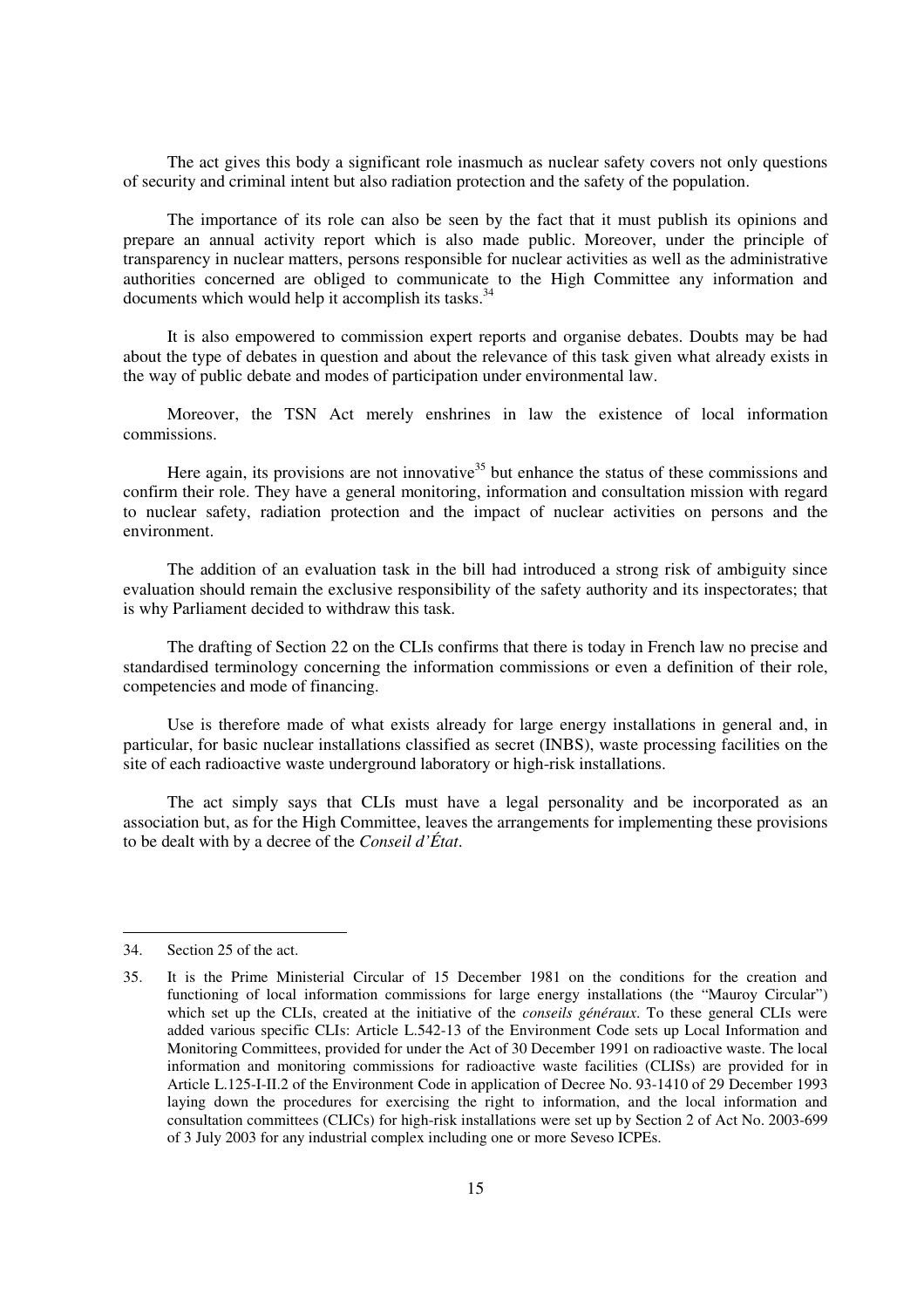The act also introduces an additional obligation for the administrative authorities, namely the mandatory consultation of the CLI, if one exists, for any project about which a public enquiry is being held.

Lastly, Section 22.VII enshrines in law the possibility for CLIs to constitute a federation to represent them, although in fact existing CLIs had already created a national association of local information commissions (ANCLI) in 2000. This association meets annually, facilitating the creation of a network of relationships between CLIs and helping information to circulate more easily.

These provisions show that while nuclear transparency has led to the right to information being enshrined in law and the creation of special information bodies, the regulatory authorities did not wait for a comprehensive nuclear act to make these activities subject to particular obligations with regard to information. The principal impact of the application of the concept of transparency has therefore been the absorption of nuclear law by the branch of law closest to it, environmental law. This is equally valid with respect to the special administrative provisions applicable to nuclear activities.

#### **II. Watering down administrative law on nuclear activities into law applicable to installations classified for environmental protection purposes (ICPE)**

The administrative law relating specifically to nuclear activities, and providing a legal framework for the design, operation and shutdown of nuclear facilities, is set out in Title IV of the TSN Act, which has 24 articles and whose only real innovation in relation to existing regulations is to enshrine them in law.

Accordingly, while the *status quo* with regard to the legal regime applicable to basic nuclear installations since 1963 has been maintained bar one or two amendments, the latter appear to simply restate the regulations applicable to classified installations and therefore raise doubts over the added value they bring to the act.

As noted above, while environmental law, which incorporates regulations applicable to installations classified for environmental protection purposes, addresses cross-cutting issues covering different branches of law, it also deals with interactions that automatically fall within the scope of all areas of law in accordance with the principle of integration set out in Article 130-R-2 of the Treaty of Maastricht.<sup>36</sup> Because environmental law is designed to protect public order, it applies to all installations, civil works, operations or activities that have an impact on open spaces, natural resources and habitats, sites and landscapes, air quality, animal and plant species, as well as the diversity of ecosystems which are defined as being part of the common heritage of the nation under Article L. 110-1 I. of the Environment Code and whose protection, development, restoration, rehabilitation and management are of general interest and help to meet the goal of sustainable development (Art. L. 110-1.II of the Environment Code).

There would therefore seem to have been no need to explicitly incorporate the above provisions into nuclear law or to merge two hitherto separate regimes. However, the extraordinary nature of nuclear activities is such that, in view of the environmental constraints, it was no longer possible at present to keep in place a legal regime that was considered to be a special regime for classified installations, even though there was no real intention to make them subject purely and simply to the

<sup>36.</sup> On the concept of integration in environmental law, see Sylvie Caudal-Sizaret, *La protection intégrée de l'environnement en droit public français*, thesis submitted at Lyon III, 1993.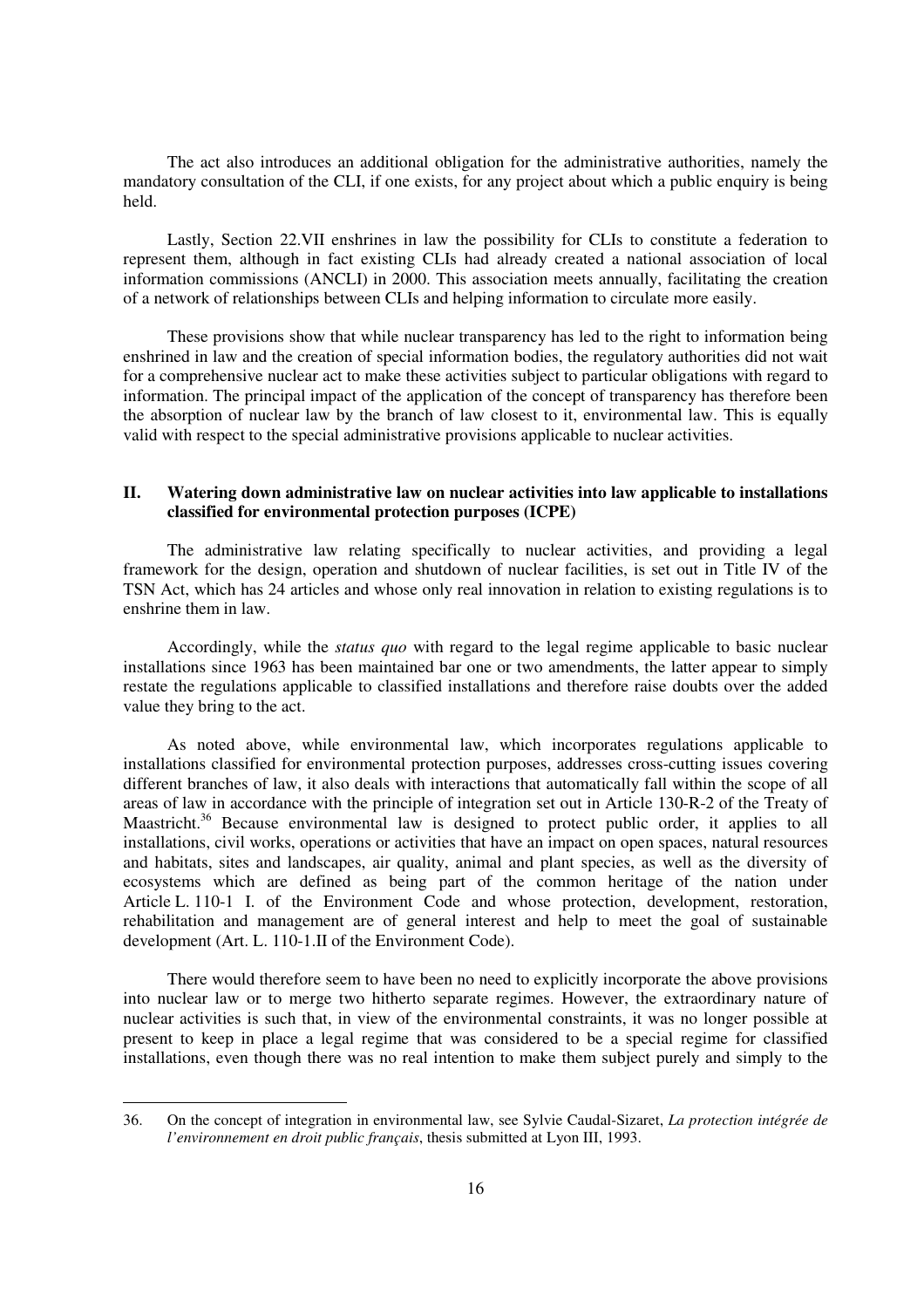ordinary law for such installations. This special regime did seem to be criticised for its peculiarities, lack of a solid basis and so-called omissions.

In addition, changes in the administrative law applicable to classified installations have led to improvements in existing procedures in other areas of the law (town planning, criminal law, etc.) that had not been taken into account in nuclear law, which continued to apply the principle of independent legislations.

The TSN Act therefore provides a response to such criticism by rationalising administrative law on nuclear activities and by bringing the legal regime governing nuclear controls and disputes into line with that applicable to installations classified for environmental protection purposes (ICPE).

#### *A. Rationalisation of administrative law on nuclear activities*

Title IV of the act on basic nuclear installations and carriage of radioactive substances does in fact provide a definition of basic nuclear installations and the legal regime that applies to them by giving legislative force to the regime arising from amended Decree No. 63-1228 of 11 December 1963 based on Act No. 61  $\,842$  of 2 August on the control of atmospheric pollution and odours.

In general, the legal regime applicable to nuclear installations has been maintained and simply restated.

However, the licensing procedure for the creation of a basic nuclear installation will be amended as a result of the division of competences between the state and the Nuclear Safety Authority (ASN) (see section III below). Licences will henceforth be issued by decree issued once the Nuclear Safety Authority has given its opinion, and will determine solely the characteristics and perimeter of the installation as well as the deadline for commissioning. Requirements relating to the design, construction and operation of the facility, water abstraction and maximum release levels will therefore no longer be specified in the decree authorising creation but in a decision issued by the Nuclear Safety Authority and subject to the approval of discharge levels. Once these stages have been completed, the Nuclear Safety Authority will authorise the commissioning of the installation.<sup>37</sup>

Accordingly, although the procedure has been retained, it is no longer seamless but broken down into stages subject to different authorities. The same applies to the procedure for the final shutdown and dismantling of a basic nuclear installation.

It should first be noted that the wording of this title is modelled on ICPE law, whereby nuclear activities are made subject to the provisions of the act "due to the risks or inconveniences they may present to public health and safety and protection of the natural environment".

This similarity of scope between the TSN Act and ICPE regulations required further details to be given regarding the application of different regulatory regimes (ICPE, IOTA), duly provided in Article 28 IV and V. Accordingly, the act specifies that basic nuclear installations are not subject to the provisions of Articles L. 214-1 to L.214-6 of the Environment Code, nor are they subject to the provisions relating to installations classified for environmental protection purposes.<sup>38</sup>

<sup>37.</sup> Articles 29 and following of the act.

<sup>38.</sup> Section I of Book V of the Environment Code. In addition, these classified installations are not subject to licensing or to declaration under Article L. 1333-4 of the Public Health Code.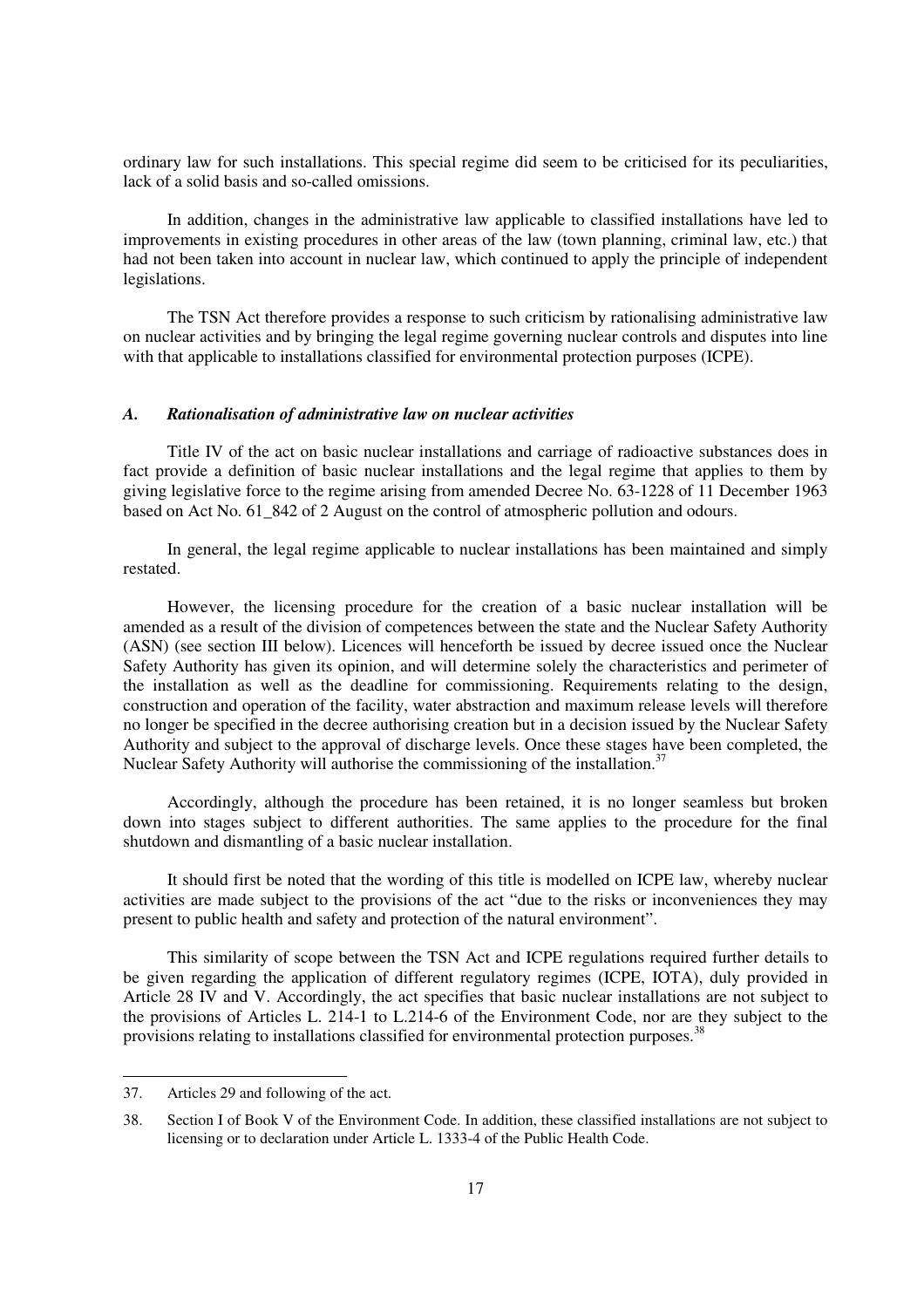In addition, facilities and installations required for the operation of a basic nuclear installation and located within its perimeter, including those listed in one of the categories included in the water $39$ or ICPE<sup>40</sup> classification, are deemed to be part of that installation and therefore subject to the legal regime applicable to basic nuclear installations arising from the act. In contrast, other facilities and installations, that is to say those which are not required for the operation of the basic nuclear installation but which are subject to water or ICPE regulations and located within its perimeter, remain subject to the provisions of the Environment Code, although the Nuclear Safety Authority replaces the competent administrative authority with regard to individual decisions concerning them (in principle the prefect).

Until now, under Article 6 *bis* of the Decree of 11 December 1963 and in conformity with an opinion issued by the State Council on 4 October 1983, solely facilities that are part of a basic nuclear installation and that constitute an element necessary for its operation, as well as installations classified for environmental protection purposes (ICPE) that have a "compelling link" with the basic nuclear installation were subject to the nuclear installations regime and to the authority in charge of nuclear safety. The purpose of the above-mentioned provision of the act is therefore to maintain this distinction while at the same time extending the jurisdiction of the Nuclear Safety Authority to all facilities and equipment located within the perimeter of a basic nuclear installation.

This change clearly obeys a certain form of legal and administrative logic and it would be reasonable to think that it will avoid potential conflicts of jurisdiction between safety authorities and inspection authorities. However, it would also be pertinent to ask why the legislator only went part-way and failed to take the bolder step of extending the basic nuclear installation regime to all facilities and installations within the perimeter of a basic nuclear installation.

With regard to the provisions of environmental law, while it is important to specify those which do not apply to basic nuclear installations, in contrast there is no point in stating those which do apply given that, unless otherwise specified, they must necessarily apply. Consequently, the act recalls, in Article 29, that the licence to create a basic nuclear installation is issued by decree following a public enquiry; the latter, however, is an instrument of environmental law that necessarily applies under the conditions set out in the Environment Code.

Moreover, administrative law relating to nuclear activities is also subject to the provisions of town planning law, according to the ICPE model, in that Article 32 of the act establishes a link between the issuing of a licence for creation of a basic nuclear installation and performance of the corresponding work, despite the principle of the independence of different legislations.

This provision is exactly the same as that applicable to installations classified for environmental protection purposes. Article L. 425-10 of the Town Planning Code states that work on a project relating to an ICPE subject to licensing cannot begin until the public enquiry has been completed, a provision recently added to the Town Planning Code under Order No. 2005-1527 of 8 December 2005 on building and planning permits.

<sup>39.</sup> See Decree No. 93-743 of 29 March 1993, as amended, relating to the nomenclature of operations requiring a licence or declaration in accordance with Article 10 of Act No. 92-3 of 3 January 1992 on water.

<sup>40.</sup> See Decree No. 53-578 of 20 May 1953, as amended, relating to the nomenclature of establishments classed as dangerous, insalubrious or noxious establishments.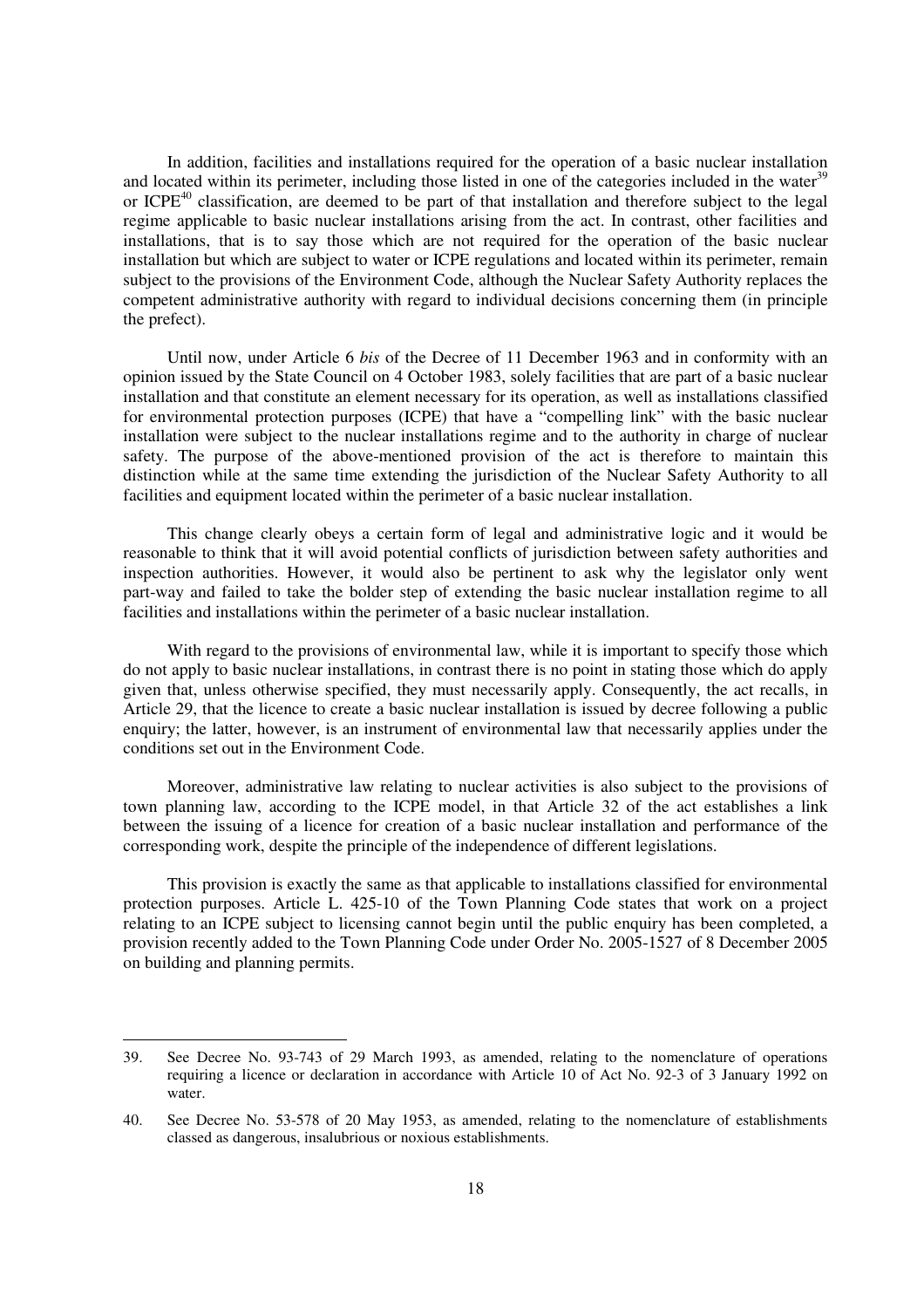The innovation lies in the new Article L. 425-12 which states that "work" cannot be performed until the public enquiry into the application to build a basic nuclear installation has been completed. However, in our opinion, this does not mean to say that building or redevelopment permits or prior declarations of work cannot be issued before the public enquiry has been completed.

It is also worth noting that nuclear law follows the so-called high-level Seveso provisions relating to classified installations (that is to say licensed and subject to public utility requirements) with regard to the health and safety of workers.

Title IV chapter II of the act does in fact enhance the role of employees in basic nuclear installations, firstly by applying the existing preventive measures in Seveso classified installations to basic nuclear installations<sup>41</sup> and secondly by enhancing the role of the CHSWC<sup>42</sup> in basic nuclear installations by transposing existing provisions with regard to Seveso classified installations. Accordingly, the extension of the competence of the CHSWC, which until now had been restricted solely to safety in the workplace (and working conditions), to encompass nuclear safety is now enshrined in law.

This watering-down of special administrative law relating to nuclear activities into regulations applicable to installations classified for environmental protection purposes can also be seen in the monitoring and dispute-settlement procedures applicable to basic nuclear installations.

#### *B. Basing inspection and dispute-settlement regimes for basic nuclear installations on the regime applicable to installations classified for environmental protection purposes*

Until now, decisions relating to basic nuclear installations, and in particular decrees authorising their creation, were subject to a dispute-settlement procedure known as an annulment or appeal on the grounds of *ultra vires* action, in accordance with earlier case history of the *Conseil d'État*, <sup>43</sup> for which

<sup>41.</sup> Such as the obligation on the head of the establishment to immediately notify the labour inspectorate and nuclear safety authority of any serious and imminent danger and to specify how he intends to respond to that danger, the obligation that basic nuclear installations have appropriate accident prevention, firefighting and emergency service resources at their disposal, by improving relations between the user firm and outside firms – Joint specification of preventive measures by the head of the user firm's establishment and the head of the external firm, obligation that the head of the user firm's establishment ensure the external firm complies with the measures that the former is responsible for applying

<sup>42.</sup> Enlargement of CHSWC meetings held to draw up safety regulations for the establishment to include representatives of the heads of external firms and their employees (this obligation is not enforced in cases where there is a similar arrangement in the form of inter-firm committees on safety and working conditions, as is the case of EDF's nuclear power plants), an increase in the number of members of the staff delegation and in the time for which staff representatives are assigned to the CHSWC, provision of special training for staff representatives on the CHSWC, notification of staff representatives on the CHSWC when the authority responsible for regulating installations is present so that the former can present their observations to the latter, notification of the dates of CHSWC meetings on safety to the authority responsible for regulating installations, obligation to inform the SCSCT of the firm's safety policy and the follow-up given to incidents that might have had serious consequences and possibility given to the CHSWC to analyse the incident and propose measures, obligation to consult the CHSWC before deciding to sub-contract and also in relation to the internal emergency plan (PUI) and requirement that the CHSWC meet at periodic intervals and also after any accident involving an external employee.

<sup>43.</sup> *Assemblée du Conseil d'État*, "Herr c/EdF", 28 February 1978.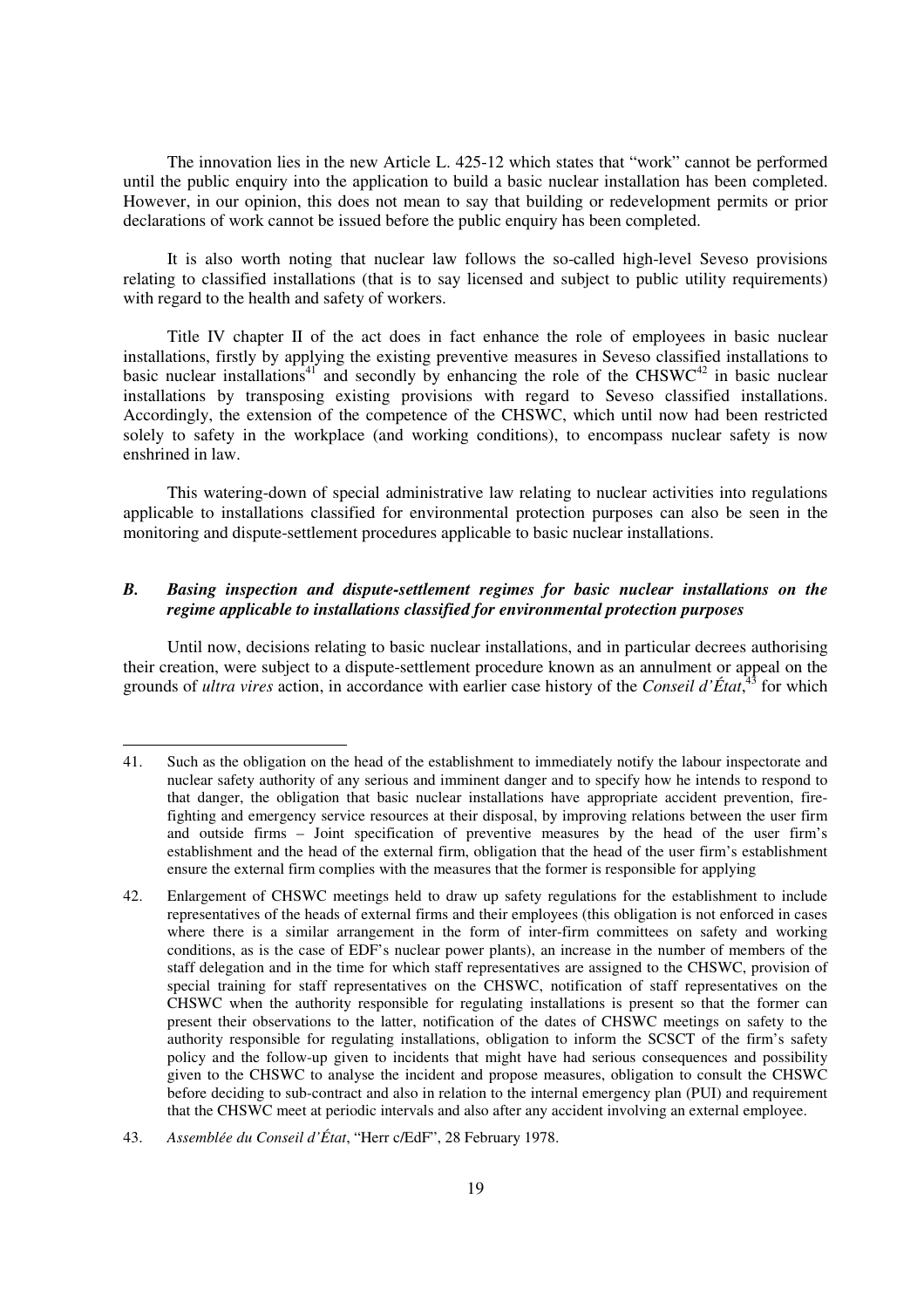the deadline is two months following publication of the decisions or decrees in the Official Journal or their notification.

However, Article 45 of the TSN Act extends the full jurisdiction regime already applicable to classified installations to basic nuclear installations. Henceforth, the judge will be able to cancel a disputed administrative decision, amend that decision, request the addition of stricter measures or impose fines.

Besides the inherent risks in such powers arising from the complexity of the issue addressed, the constraint in using full jurisdiction is the time it takes for it to take effect.

Thus, as provided for in Article 45, decrees authorising the creation of basic nuclear installations, as well as those relating to a change of operator, modification of the boundaries of the installation or significant modification of those boundaries, as well as decrees authorising the final shutdown and dismantling of a basic nuclear installation or the changeover to the monitoring phase of a radioactive water storage facility could be challenged by a third party for a period of up to two years of their publication.

Other administrative decisions could be referred to administrative jurisdiction during a four-year period which, if necessary, can be extended to up to two years after the commissioning of the installation.

The difficulty in transposing the disputes regime for installations classified for environmental protection purposes to basic nuclear installations results in a special-rules regime in ordinary law and also in ICPE law. Consequently, the deadlines are no longer either two months or four years, but two months or two years, four years, or even six years. In addition, since the procedure has been "broken down" into several stages (decree authorising creation, Nuclear Safety Authority requirements and commissioning licence) that are to be performed at different times, the period during which the procedure could be disputed could extend over many years

These provisions could result in a loss of legal security for the firms concerned and constitute a very real threat, given that construction of a nuclear installation requires a major investment in terms of financial, material and human resources. Paradoxically, it might well be asked whether extending the rights of third parties in this way, given the complexity of the process, is genuinely capable of facilitating appeals against decisions relating to basic nuclear installations.

In terms of criminal law, the TSN Act remedies a de facto situation that is often criticised by the opponents of nuclear power, namely that the lack of legislation made it impossible to treat infringements of regulations as offences, unlike the situation with regard to classified installations (the Act of 19 July 1976 contains such provisions, subsequently incorporated into Articles L. 512-1 and following of the Environment Code).

Under Article 48 of the act, the severity of criminal penalties has been considerably increased.

The unlicensed creation or operation of a basic nuclear installation or continued operation of such an installation in violation of an administrative measure or jurisdictional decision is now punishable by three years' imprisonment and a EUR 150 000 fine. Operating a basic nuclear installation in violation of a summons issued by the administrative authority to respect a requirement or decision regarding the conditions for rehabilitation of the site is also punishable by two years' imprisonment and a EUR 75 000 fine.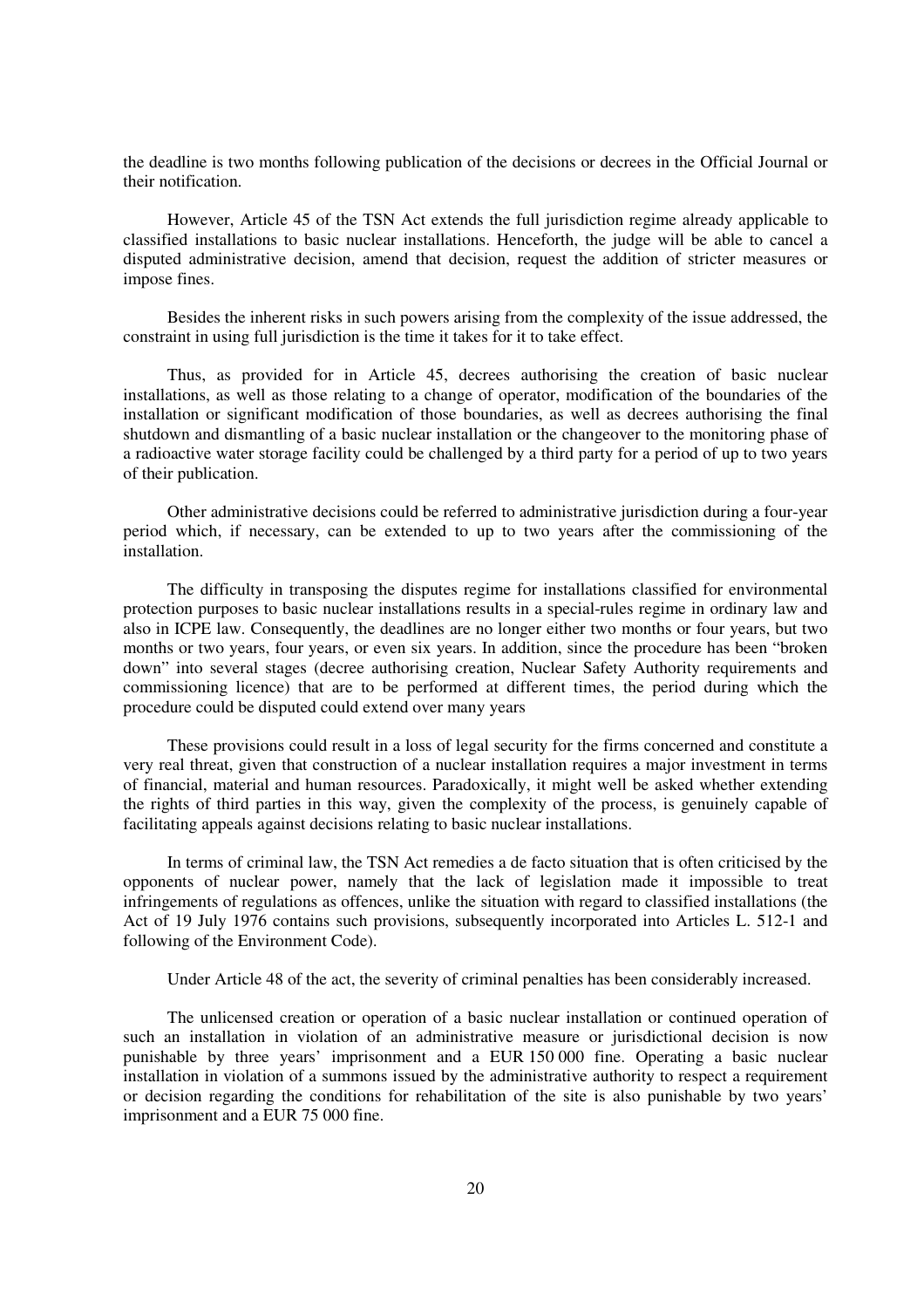Article 48 also provides for special penalties for the carriage of radioactive substances without the authorisation or approval required by the legislation in force or in violation of regulatory provisions.<sup>44</sup> While the legitimacy of such a penalty cannot be disputed in principle, it should be noted that Act No. 75-1335 of 31 December 1975 on transport and Decree No. 77-1331 of 30 November 1977 on the carriage of dangerous materials punishes the same offences. Following adoption of the TSN Act, the same offence is now punished twice

Article 48 also punishes with a fine of EUR 7 500 any refusal to provide the administrative authority with information relating to nuclear safety<sup>45</sup> or failure to publish the annual report provided for under Article 21 of the act, not allowing the public to have access to the report or using it to provide false information.

While the basic trend in French law is to punish failure to comply with the requirements it puts in place, in practice it can be seen that most of the reports that have to be drawn up with regard to the environment, notably the annual report by listed companies (report containing information on the way in which those companies take account of the social and environmental consequences of their activities)<sup>46</sup> are not subject to any legal requirement to make the report available to the general public and, in particular, that the non-disclosure of these documents (to the persons concerned and in particular the shareholders of listed companies) is not a criminal offence.

In addition, because the report must describe "the measures taken with regard to nuclear safety and radiation protection, incidents and accidents relating to nuclear safety and radiation protection, as well as the measures taken to limit growth in such events and their impacts on public health and the environment, the nature and results of measurements of radioactive and non-radioactive discharges from the installation to the environment", the risk of an operator proving unable to fully comply with this new requirement, whose scope is fairly unclear, is particularly high.

Moreover, if provisions in criminal law are to be interpreted strictly, then there is also a risk that the format of the annual report may become set in stone as no more than an inventory serving simply as a cover with no additional analysis or discussion, thereby losing sight of its initial purpose.

Accordingly, the TSN Act does not challenge the legal regime that has applied to basic nuclear installations since 1963, but simply renews it and enshrines the integration of environmental provisions in this law, thereby undoubtedly causing it to lose its distinctive nature.

The only genuine innovation in this act is the creation of an independent administrative authority (AAI) to monitor the activities of nuclear installations, thereby responding to the desire expressed by the president of the republic, $47$  the aim being to try and strengthen the confidence of the French people in this sector.

<sup>44.</sup> One year's imprisonment and a EUR 30 000 fine.

<sup>45.</sup> One year's imprisonment and a EUR 15 000 fine.

<sup>46.</sup> Article L. 225-102-1 al. 4 of the Commercial Code.

<sup>47. &</sup>quot;I asked the government to create, under the act on nuclear transparency, an independent authority, by as early as this year, with the task of overseeing nuclear safety, radiation protection and information", Jacques Chirac, President of the French Republic, New Year's speech to the Nation, 5 January 2006.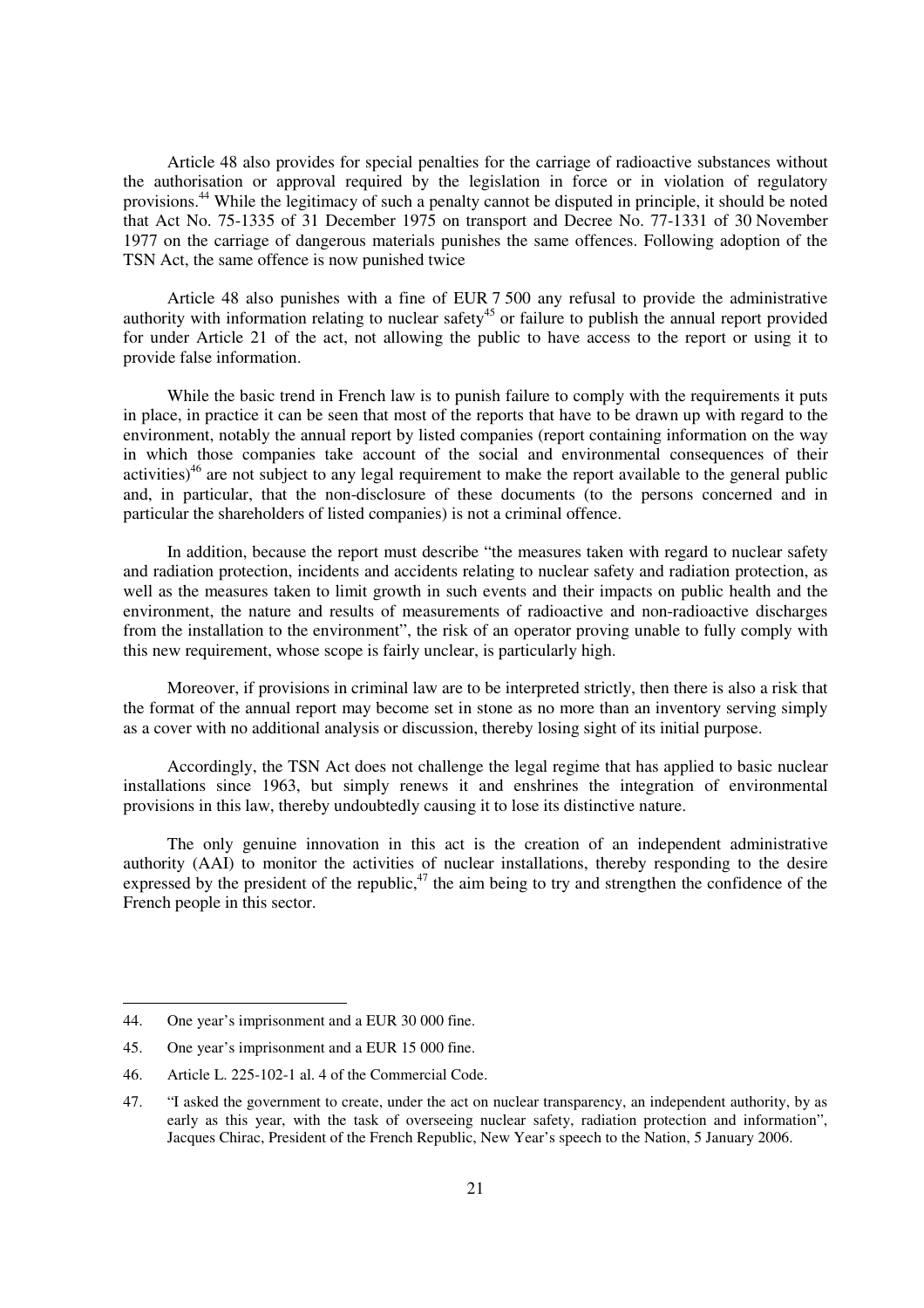#### **III. Adapting nuclear law through the institutional reorganisation of nuclear monitoring**

The independent administrative authority set up under Article 4 of the act, arising from the letter of amendment, is the French Nuclear Safety Authority which replaces the Directorate-General of Nuclear Safety and Radiation Protection (DHSNR) and which now shares, with the ministers responsible for nuclear safety and radiation protection, regulatory and inspection powers in the area of nuclear safety, radiation protection and public information.

This authority is modelled on existing regulatory authorities<sup>48</sup> which had been set up to regulate competing sectors or economic markets, as a result of mistrust and suspicion with regard to the traditional state whose power was contested and whose impartiality and effectiveness were challenged. In this respect, we did not feel it appropriate to compare the introduction of competition in the electricity and gas sector, which had given rise to the creation of the Energy Regulation Commission, to competition in the nuclear sector.

The institutional reorganisation of nuclear monitoring on the basis of this model therefore led to a transfer of regulatory and monitoring powers from the state to the new authority.

Accordingly, Articles 4 to 17 of the act set out the working procedures for the board of the Nuclear Safety Authority, which consists of 5 members appointed by decree,<sup>49</sup> for a six-year nonrenewable term, as well as its obligations, although it is primarily the division of competences between the independent administrative authority and the government that interests us here.

Article 3 of the act, added by the national assembly as an amendment during the first reading, is fairly original in that acts seldom provide a detailed list, in a specific article, of the powers of administrative authorities, which confirms the unusual nature of this division of competences in the nuclear sector. Decisions regarding the procedures for implementing the TSN Act, the issuing of licences for the creation, final shutdown and dismantling of a basic nuclear installation are taken by decree issued by the *Conseil d'État*. Subsequently, the ministers responsible for nuclear safety and radiation protection set out, each within their own field of responsibility, the general technical regulations; in contrast, the Nuclear Safety Authority can take regulatory decisions of a technical nature to supplement the procedures for implementing decrees and orders relating to nuclear and radiation protection.

Article 4, on the other hand, defines the scope of the powers of the Nuclear Safety Authority. This covers the Authority's participation in the monitoring of nuclear safety and radiation protection inspections and the provision of information to the public in these areas. However, it should be noted that the article states that this Authority is to be consulted on the drafts of ministerial decrees and order of a regulatory nature relating to nuclear safety, which in principle lies outside its scope of competence. This wording therefore extends the competence of the Nuclear Safety Authority to nuclear safety and will pose problems regarding the division of powers between the ASN and the other administrative authorities (such as the Senior Civil Defence Official [*Haut fonctionnaire de la défense*] assigned to the Minister for Industry).

<sup>48.</sup> For a study on independent administrative authorities, see the 2001 Report by the *Conseil d'État*, *La Documentation française*, *Études et documents* No. 52, p. 253 to 462.

<sup>49.</sup> Three members, including the chairperson, are chosen by the president of the republic and the two others by the president of the National Assembly and president of the Senate respectively, Article 10, paragraph 1.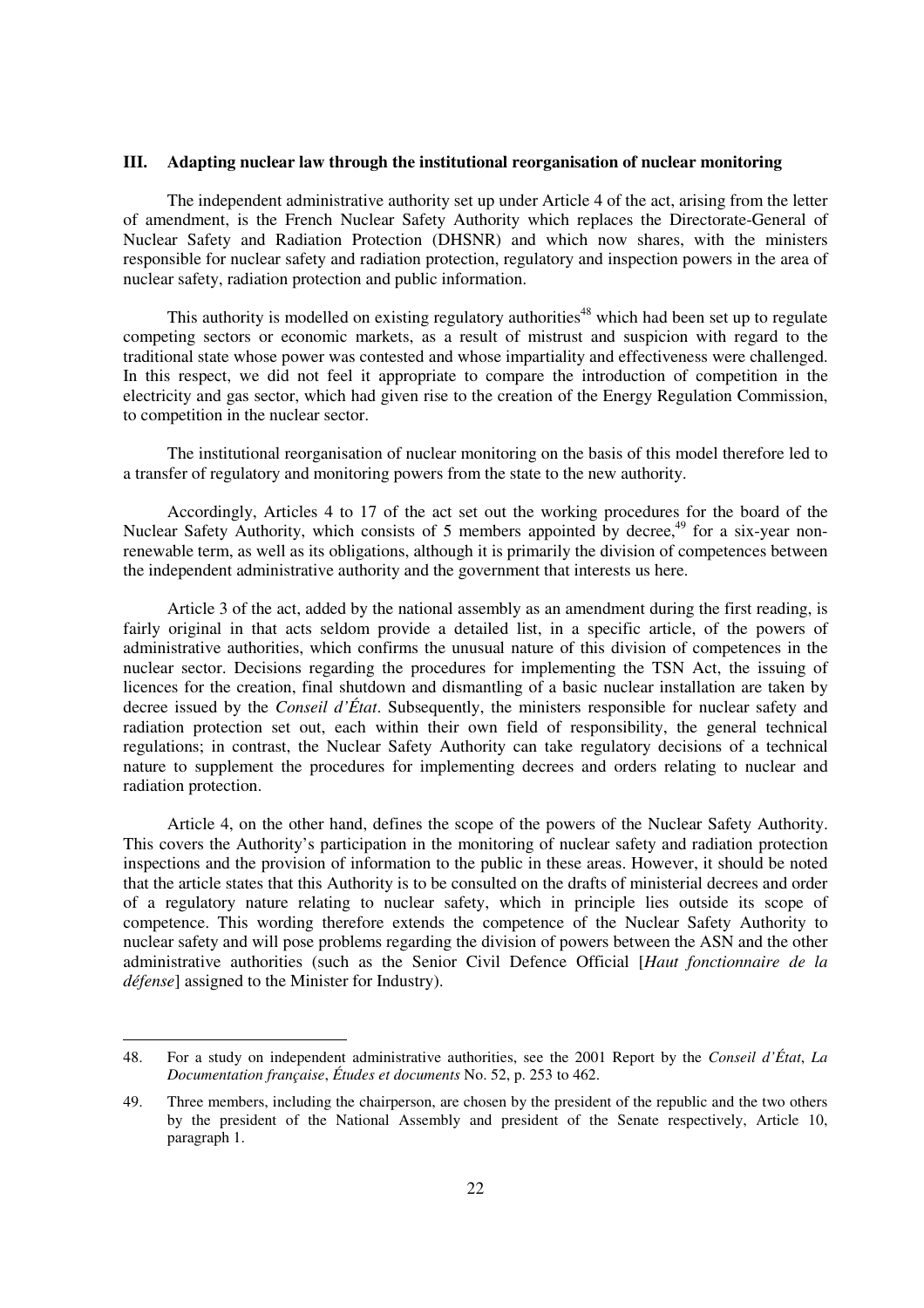Accordingly, although the Authority's regulatory competence has been restricted by the ministerial approval procedure, this division of competences may well lead to difficulties of interpretation and, as a result, extension of the powers of the Nuclear Safety Authority for which no provision had been made in the act.

While applying rules of economic public law, such as regulatory law, is more traditional in the nuclear sector, inasmuch that the rules applicable to state intervention that have always applied in the sector are based on economic public law,  $50$  the application of regulatory law that has recently emerged is a new development and raises a number of questions regarding the relevance of the application of such rules to the nuclear industry.

Indeed, the creation of an independent administrative authority in the nuclear sector which participates in the monitoring of nuclear safety and radiation protection raises questions over the creation of such an authority in an area covered by special regulatory regimes such as nuclear safety and radiation protection and even nuclear security.

It is scarcely conceivable that such an independent authority could be granted some of the sovereign powers of the state. The latter has sovereign powers that cannot be taken from it without diminishing its substance, namely those of the "minimal state" (or "state as policeman") needed to guarantee the safety of citizens in the broad sense of the term, which is consistent with a liberal vision of the role of the state whereby the state has only limited prerogatives (police, army, foreign relations and justice).

These powers necessarily belong to government or, by delegation, a central administration.

It should also be recalled that the *Conseil d'État* has issued unfavourable opinions regarding the creation of such authorities whenever it felt that certain basic principles of our administrative and constitutional organisation were at stake. $51$ 

One of the characteristics of the French institutional system is the principle whereby all state administrations are subordinated to the government, which itself is answerable to Parliament. This system is the direct outcome of the principle of national sovereignty defined in Article 3 of the 1958 Declaration of man and of the citizen, and in the Constitution which states that "The government … shall have at its disposal the civil service".

The proposal to create an independent administrative authority in the first draft of the TSN Act was rejected out of hand in 1999 by the *Conseil d'État* on the grounds that an independent authority could not reasonably wield decision-making and monitoring powers in the areas of nuclear safety and radiation protection which are subject to special regulations, particularly if the draft legislation were to lead to a division of uncertain and inconsistent competences between the government and the authority.

Furthermore, the outcome of creation these authorities would be to remove certain sectors from the control of government in order to entrust them to so-called neutral bodies, which would contravene

-

<sup>50.</sup> Energy law, which comprises nuclear law, was until now included in public law on the economy and was independent of environmental law, see in this respect Laetitia Grammatico, *Les moyens juridiques du développement énergétique dans le respect de l'environnement en droit français*, P.U.F., 2003.

<sup>51. 2001</sup> Report by the *Conseil d'État*, p. 258.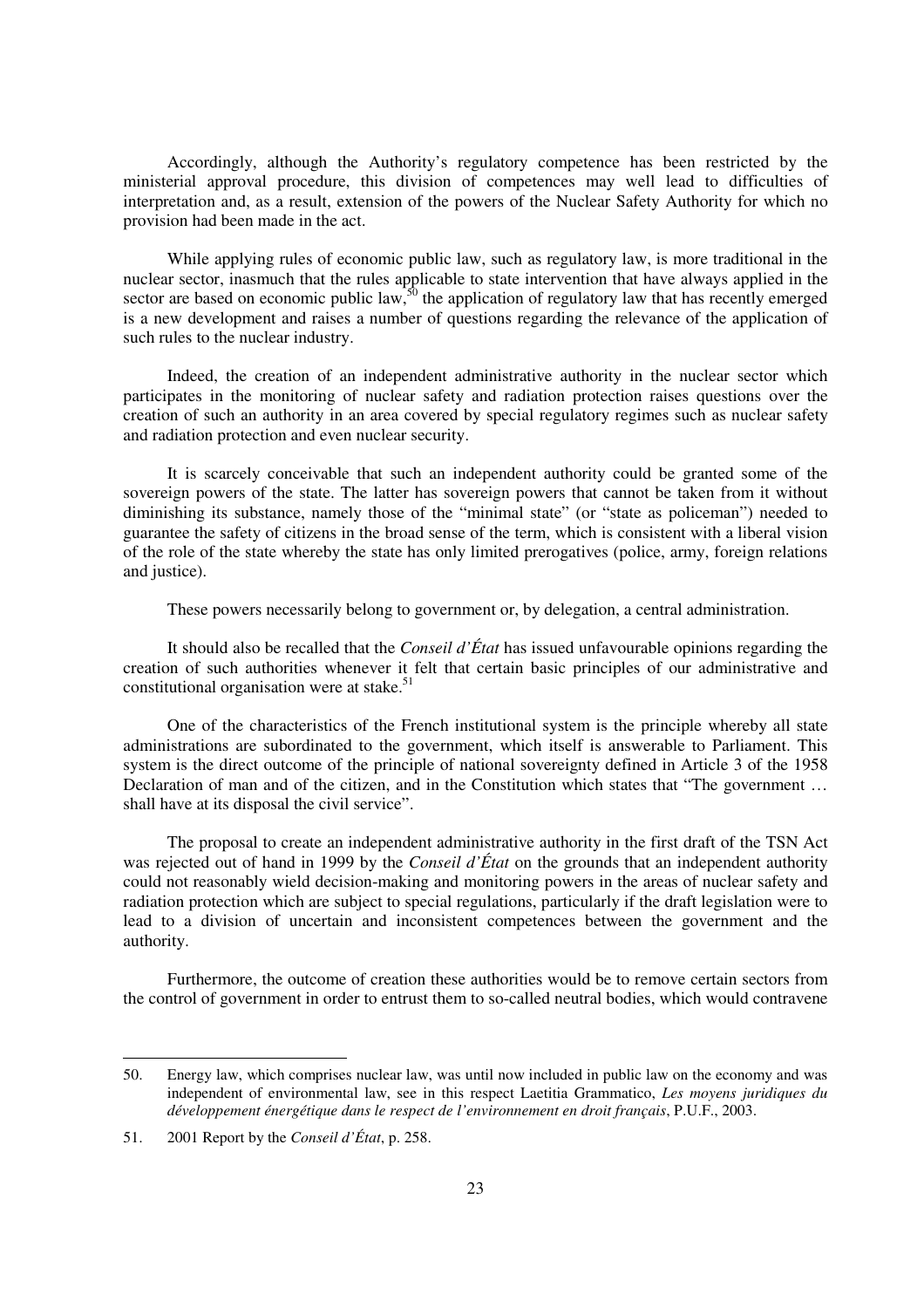the democratic principles whereby the civil service can only take action under the direct responsibility of elected politicians.

Lastly, the Constitutional Council, despite having validated the existence of these authorities, nonetheless provided a framework for their use of regulatory power nonetheless did not hesitate to censure legislative approvals deemed to be excessive, such as those giving the Higher Audiovisual Council (CSA) the power to lay down, by regulatory means, […] all rules relating to institutional communication  $52$ 

There are therefore doubts over the relevance of this reorganisation. It is clearly not the independence of inspection authorities with regard to the state that is either sought or desired by citizens, but rather that of these authorities with regard to firms in the nuclear sector. Article 8, point 2, of the Nuclear Safety Convention of 20 September 1994 states that "Each Contracting Party shall take the appropriate steps to ensure an effective separation between the functions of the regulatory body and those of any other body or organization concerned with the promotion or utilization of nuclear energy."<sup>53</sup>

While the creation of an independent authority in the nuclear sector would appear to be the outcome of the analysis of the separation of the IPSN (Institute of Nuclear Protection and Safety) and the CEA, which gave rise to creation of the IRSN (Institute of Radiation Protection and Nuclear Safety), due to the situation of the IPSN within the CEA which was criticised in  $1998<sup>54</sup>$  for being contrary to the principle of independence of the monitoring authority vis-à-vis the parties monitored, there would seem to have been a misunderstanding in that the two situations are extremely different. The IPSN had indeed been set up within the CEA<sup>55</sup> and the criticisms voiced in this regard related to the lack of independence between the monitoring authority and an operator being inspected and not between the latter and the state.

Lastly, the creation of an independent administrative authority for monitoring purposes in the nuclear sector seems to be an attempt to adapt the law to the reality of the situation, due to the decline in state intervention which had characterised nuclear law since 1945 as a result of the privatisation of certain firms in the sector.

> \* \* \*

The decline in the distinctive nature of nuclear law began with the accident at Chernobyl in 1986 and the shift in public life towards a democratisation of scientific and technological choices. However, nuclear law has always been a case apart in view of the activities to which it applies (considered to be of strategic importance), a situation outside ordinary law that is only partially maintained by the TSN Act.

<sup>52.</sup> Decision No 88-248 DC of 17 January 1989 for the CSA, Rec., p. 18.

<sup>53.</sup> Namely the operators of all types of nuclear facility.

<sup>54.</sup> Report to the prime minister, *Le système français de radioprotection, de contrôle et de sécurité nucléaire : la longue marche vers l'indépendance et la transparence*, by Jean-Yves Le Déaut, *La Documentation française*, 1998.

<sup>55.</sup> Under the Order of 2 November 1976, Official Journal of 4 November 1976, p. 6408.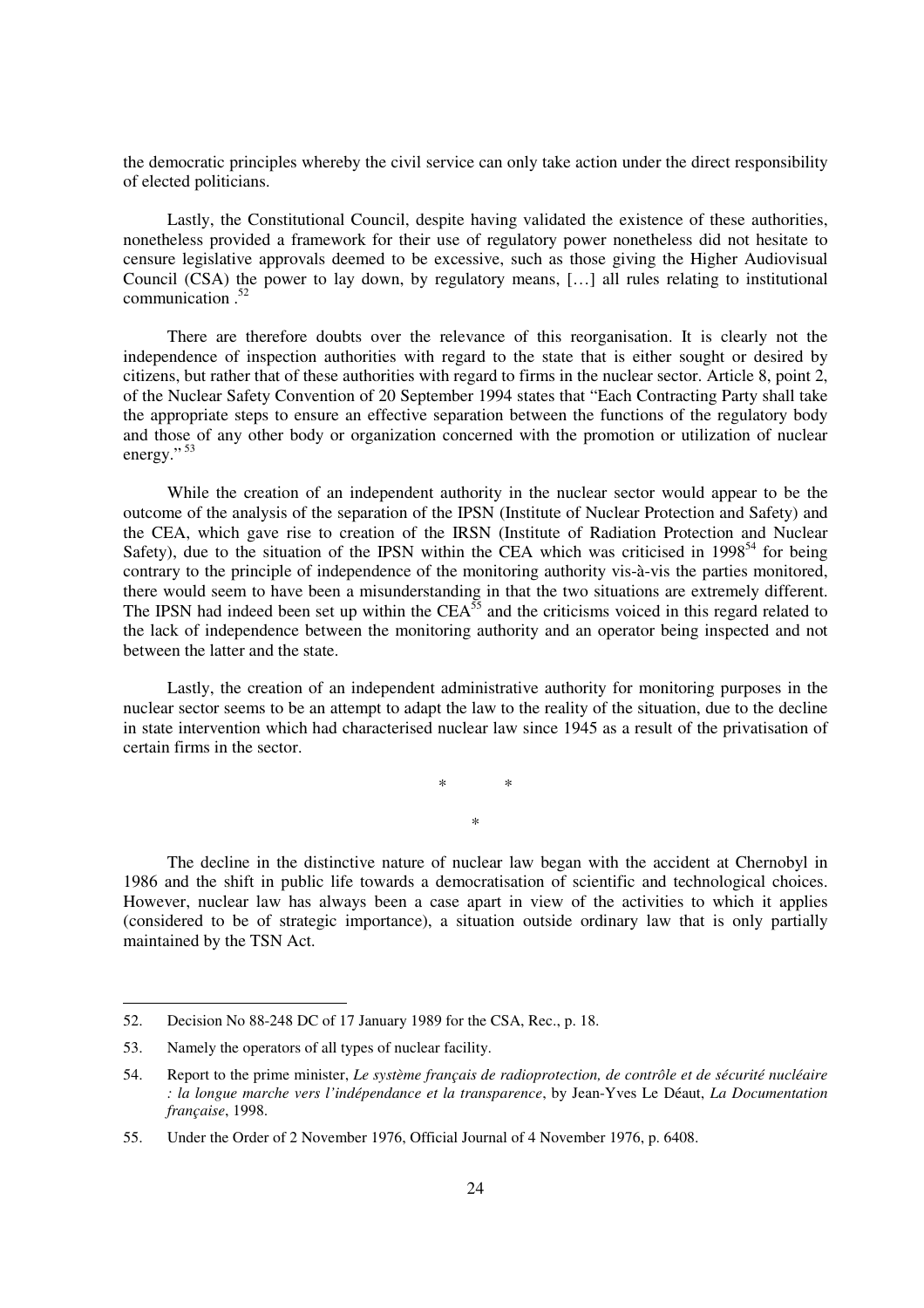Since nuclear regulations appear to take second place to environmental law, the necessary account taken of environmental concerns is tending to water down nuclear law into environmental law instead of preserving its own distinctive nature. The danger here is that environmental administrative authorities will take control of nuclear law, which may well lead to an approach whose ultimate objective would be non-renewal of the nuclear option in the long term.

So the development of nuclear law, which has always been in advance of law in other sectors, might find itself stopped in its tracks, despite the fact that right from the outset it has addressed the protection of persons and the environment against the intrinsic risks in activities in the sector. The concept of sustainable development has also led to the incorporation of environmental concerns into nuclear law, through the concepts of precaution, irreversibility and sustainability.

It should nonetheless be noted that nuclear law is fighting back against its watering-down in other areas of law on the grounds of the particularities of the activities it regulates, which the development of special nuclear law would seem to confirm.

Besides use of the concept of "transparency", which is more of a media term than a legal concept and which implies that earlier practices were highly opaque, it is astonishing to see the number of repressive measures that have been put in place, clearly driven by a highly focused and discriminatory desire for severity towards nuclear activities as opposed to other high-risk industrial activities, despite the fact that nuclear energy has ensured the energy independence of France for over thirty years and that its relevance has been enshrined in the Planning Act No. 2005-781 of 13 July 2005 on the future directions for energy policy.

If the provisions of the TSN Act really are relevant to the risks posed by nuclear activities, then there are very good grounds for asking why equivalent risks (chemical, biological, etc.) should not be treated in the same way. In which case, nuclear law could be viewed as the "mother law" for environmental law and more generally law on industrial activities.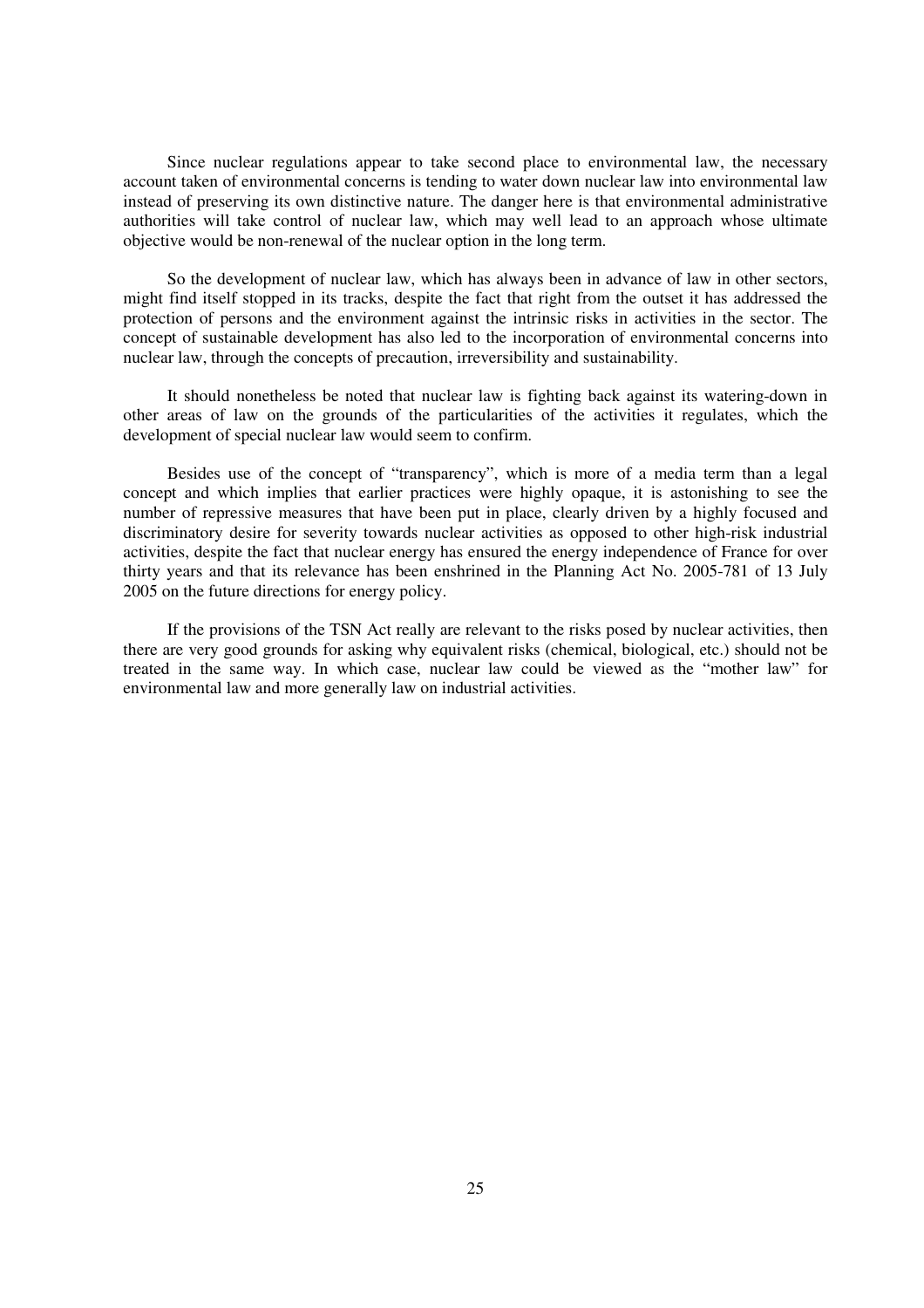### **Revised Paris and Vienna Nuclear Liability Conventions - Challenges for Nuclear Insurers**

#### **by Mark Tetley**\*

#### **Abstract**

The revisions recently implemented to both the Vienna and Paris nuclear liability conventions are intended to widen significantly the amount and scope of compensation payable in the event of a nuclear accident. Whilst this is a laudable objective, the final extent of the revisions leaves nuclear site operators and their insurers with greater uncertainty as a result of the wider and unquantifiable nature of some aspects of the revised nuclear damage definition, in particular where reference is made to environmental reinstatement and extended prescription periods.

Incorporating broader definitions in the convention revisions will therefore leave gaps in the insurance cover where insurers are unable to insure the new, wider scope of cover. If no insurance is available, then the liability for the revised scope of cover must fall upon either the operator or the national government.

This paper gives an overview of where and why the major gaps in nuclear liability insurance cover will occur in the revised conventions; it also examines the problems in defining the revised scope of cover and looks at where these unquantifiable risks should now reside, to ensure there is equity between the liabilities imposed on the nuclear industry and those imposed on other industrial sectors.

#### **Introduction**

1

The foundation for almost every nuclear liability regime in the world today has been provided by two international conventions – the OECD's Paris Convention of 1960 and the UN's Vienna Convention of 1963. The contents of these conventions were drawn from various national laws that had been drafted to accommodate the rise of the civil nuclear industry in the 1950s and the special risks this new industrial sector brought with it. In return for an onerous obligation of absolute and strict liability, nuclear site operators received a temporal and financial limit to their liability that enabled them to approach the conventional private insurance market to transfer the risks inherent in the total but limited liability obligation placed upon them. Whilst there are subtle national variations in emphasis and detail, in broad terms the concept that operators have a absolute liability that is restricted

Mark Tetley is Managing Director of Nuclear Risk Insurers Ltd. (NRI) in the United Kingdom. This paper was originally delivered as a presentation before the  $6<sup>th</sup>$  International Conference on the Nuclear Option in Countries with Small and Medium Electricity Grids held from 21 to 25 May 2006 in Dubrovnik, Croatia. Facts contained and opinions expressed within this article are the responsibility of the author alone.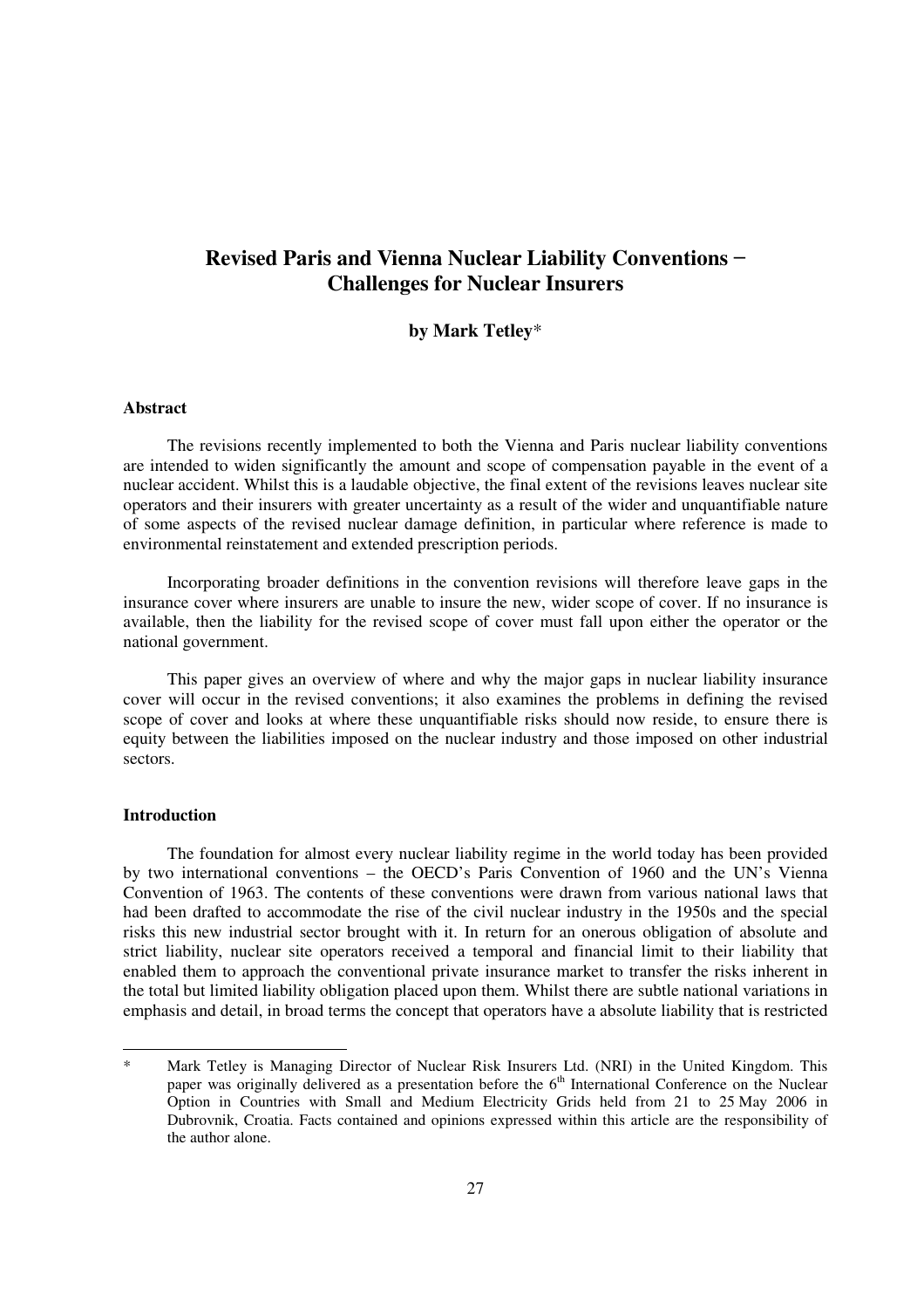in most dimensions has permitted the involvement of private capital in the development of the civil nuclear industry and has allowed us today to benefit from the situation where nearly one-fifth of all electricity in the world is nuclear generated.

The nuclear industry is not alone in having obligations placed upon it; most industries that have the potential to cause substantial off-site human injury or physical damage are obliged to provide some form of liability cover to assist with the compensation of any victims following an accident. However, as we find ourselves at the beginning of the 21<sup>st</sup> century, society in general is more demanding and aware of what "rights" people feel they should have and those rights relating to the environment have become a high priority. As a consequence, large industrial operations have become objects of suspicion and, in some cases, vitriol; this changing public perception has inevitably passed through the democratic institutions to influence lawmaking and now the majority of developed world industrial liability legislation is leaning towards a much more onerous "polluter pays" principle. Whilst the general principle is a laudable one, some aspects of newer or proposed legislation is ahead of appropriate market mechanisms to deal with the liability and industries are finding themselves shouldered with untransferable liabilities that could burden their balance sheets and hamper innovation and development. It must be hoped that market mechanisms can develop over time, but at present the insurance industry is struggling the world over to provide for the new risks presented by unquantifiable environmental liabilities due to be imposed upon a multitude of industrial sectors.

This, then, is the context in which the nuclear liability conventions were recently revised. Perhaps it was to be expected for an industry that suffers such a poor perception and apparently unshakeable link to weapons and dangerous "waste", but the revised conventions significantly broaden nuclear operators' already onerous responsibilities and will stretch the insurance markets to provide the risk transfer hitherto enjoyed. The imposition of greater liability comes at a time when the nuclear industry's improving safety record and innovative new designs make the risk of a major accident with off-site implications ever smaller. Nevertheless, some aspects of the revisions made are sensible and take account of developments such as inflation and a greater awareness of what action might be required following a major nuclear accident – experience gained as a result of the Chernobyl accident, whose  $20<sup>th</sup>$  anniversary we have just "celebrated".

#### **The Nuclear Liability Convention Amendments**

The changes made to the Paris Convention in 2004 largely mirror those made in 1997 to the UN's Vienna Convention and for the purposes of this paper the major changes affecting both will be covered; the changes are neatly encapsulated by the OECD's 2004 publicity that hailed the revisions as offering "more financial compensation, to more people, for a wider range of nuclear damages". In brief the changes are as follows:

#### *Increased amounts of financial obligation required*

The 1997 amendment to the Vienna Convention raised the operator's financial obligation from 5 million US dollars (USD) to 300 million Special Drawing Rights (SDR), whilst the 2004 Paris Convention revision raised its obligation from SDR 15 million to EUR 700 million. The Brussels Supplementary regime adds a further EUR 800 million on top of the Paris/Vienna regimes, thereby taking the maximum financial compensation available up to EUR 1 500 million (in the case of the combined Paris/Brussels arrangements). The part that is of interest to the insurance market is that first layer of cover – the EUR 700 million for Paris and SDR 300 million for Vienna, as this is what is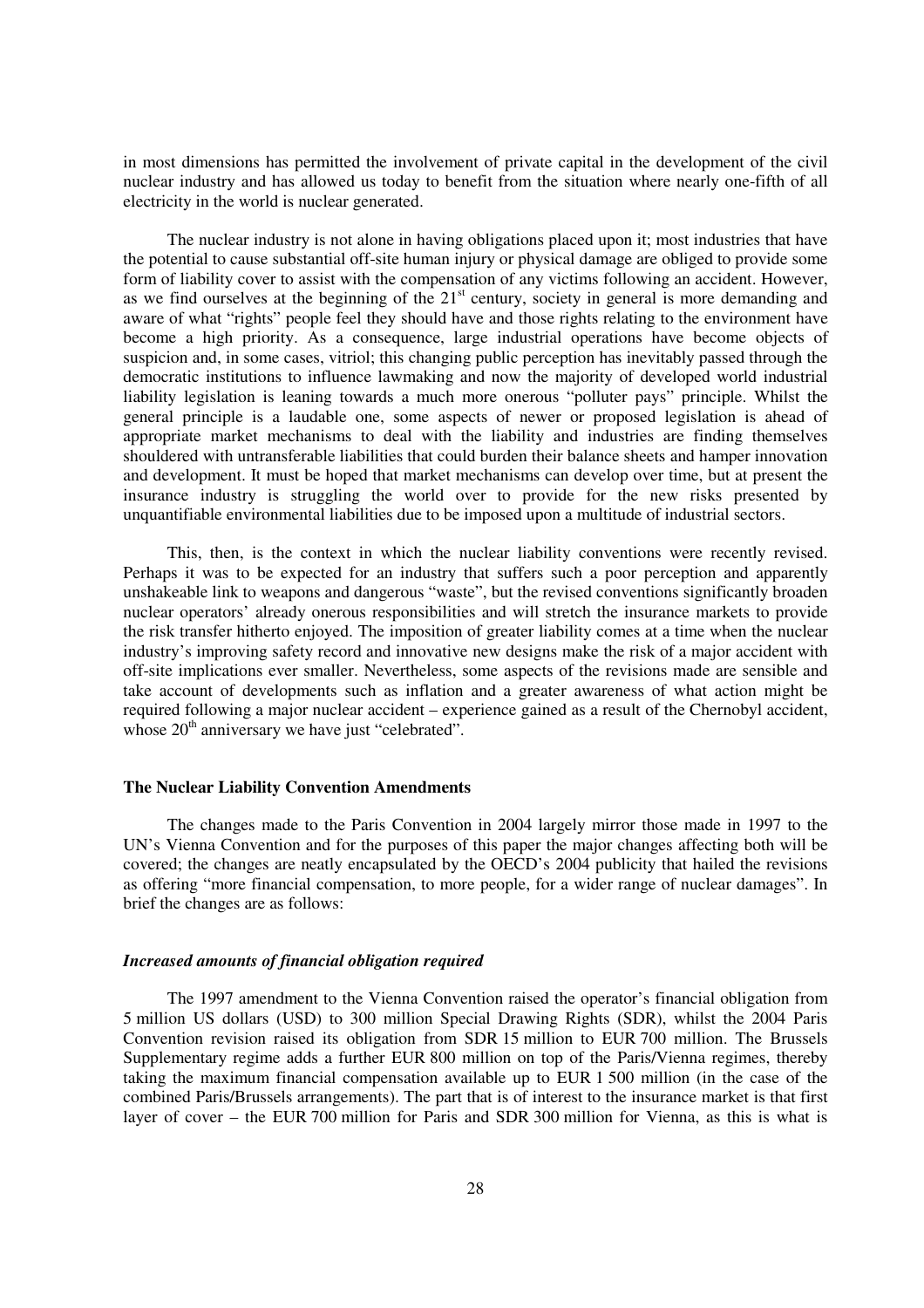normally subject to insurance. The change, in the case of the Paris revision, is a 38-fold increase in the operator's obligation – probably justified but substantial nonetheless.

#### *Increased temporal obligations*

Both conventions have increased the temporal obligations of the operator (the caducity period) – the situation prior to revision was that no claims could be brought against the operator for nuclear damage once ten years had elapsed from the date of any nuclear incident; this applied equally to both bodily injury/death and other types of physical damage. The situation is now that both conventions permit claims to be brought against the operator for up to 30 years after the incident for bodily injury or death, although the ten-year period remains for other types of nuclear damage. The convention offered the flexibility for governments to extend this period of caducity if they desired and indeed some governments took this opportunity; however, notwithstanding this the private insurance market has not extended its period of indemnification beyond ten years. The amount of time available to make a claim once nuclear damage becomes known or is discovered (the prescription period) is now three years for both regimes – this represents no change for the Vienna Convention but an extension of one year for the Paris Convention.

#### *Increased scope of liability*

The most fundamental changes to the conventions are those relating to the scope of liabilities for compensation. The concept of nuclear damage was common to both conventions as the triggering cause for compensation; the difference between the two regimes was that Vienna defined nuclear damage whereas Paris did not. Defined or not, nuclear damage under the old arrangements was largely limited to damage to or loss of life of any person and damage to or loss of any property. There was some flexibility in the interpretation of the concept, particularly in the case of the undefined Paris Convention and, for example, with the UK's precedent based legal system, some direct economic damage was considered to constitute nuclear property damage. But in broad terms, the compensation offered was quite narrowly defined.

The revisions to both the Paris and Vienna Conventions now widen the scope of nuclear damage from the original, basic loss of life or injury, damage to property to add the following:

- $\bullet$ economic loss arising from loss or damage;
- $\bullet$  the costs of measures of reinstatement of impaired environment (unless such impairment is insignificant);
- loss of income deriving from an economic interest in any use or enjoyment of the environment, incurred as a result of a significant impairment of that environment;
- $\bullet$  the costs of preventive measures, and further loss or damage caused by such measures; any other economic loss, other than any caused by the impairment of the environment.

It is immediately obvious that any nuclear plant operator with a site in a country that adheres to either of the two convention regimes now will have a much wider range of nuclear damage obligations than before, some of which will perhaps take many years to decide whether they are valid or not in a court of law. In discussions, the convention drafters and commentators of course expressed the intent that the new scope of cover is not intended to be too broad, but the worrying lack of defined liability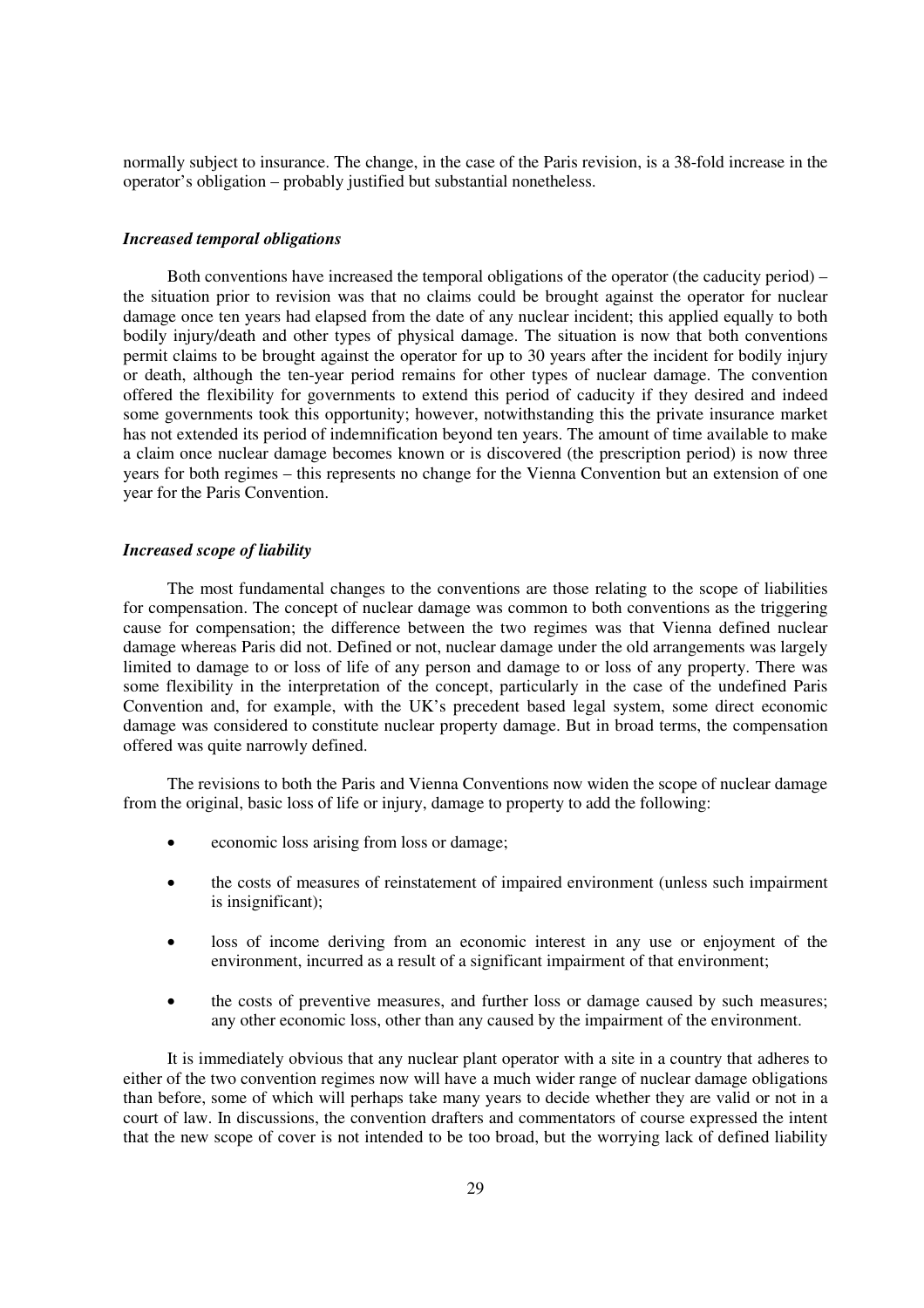obligations leaves a large degree of uncertainty for both victim and operator. This can not be satisfactory when measured against the original convention objectives and the revisions may also mark a step away from the objective of legal harmonisation among both sets of convention states.

#### *Changes to the geographical & jurisdiction arrangements*

Further amendments have widened the geographical scope of the conventions, which are sensible as various anomalies existed under the old arrangements. In particular, the conventions restricted compensation to the signatory states, which clearly was somewhat of an injustice to those affected by the same nuclear damage but who resided in a non-signatory state! Jurisdiction can now extend under the new arrangements to include courts of a primarily affected state (this would presumably be in the event of a transport accident) instead of the contracting party. However, in the majority of cases, jurisdiction remains with the contracting party where the site causing damage is located*.* 

This, then, is a brief overview of the material changes to both conventions. Before moving onto analysing these amendments in the context of insurance, it is necessary to understand a few basic concepts of insurance.

#### **Basic concepts of insurance**

Most forms of insurance are based on a few simple principles:

#### *Insurable interest*

The legal doctrine of *insurable interest* requires that the person to be covered by insurance should have a current financial interest, recognised in law, in the thing or event to be insured.

#### *Premium analysis and loss expectation*

The financial consideration (or premium) paid to the insurer in return for the transfer of risk is the result of extensive analysis and often significant actuarial work. Previous and expected loss events, theoretical and actual risk assessments and prevailing market expectations of capital return and use are all aspects used to set premiums. However, underwriters therefore can only predict losses that are foreseeable because science or technology has recognised a causal link between the risk and the harm.

To predict claims from a harm that is not known to science or technology at the time the policy is issued is impossible; premiums cannot, therefore, be calculated with the same degree of reliability and it will introduce the potential for more volatility within a portfolio and this will greatly affect the appetite of an insurer for developing products for such events.

#### *Certainty of exposure*

In addition to the analysis required to calculate a premium, insurers also need to assess the amount of capital to commit to the risk being transferred and how much is likely to be exposed to loss; this may not just be the consequences of a single loss, it may also be an accumulation of losses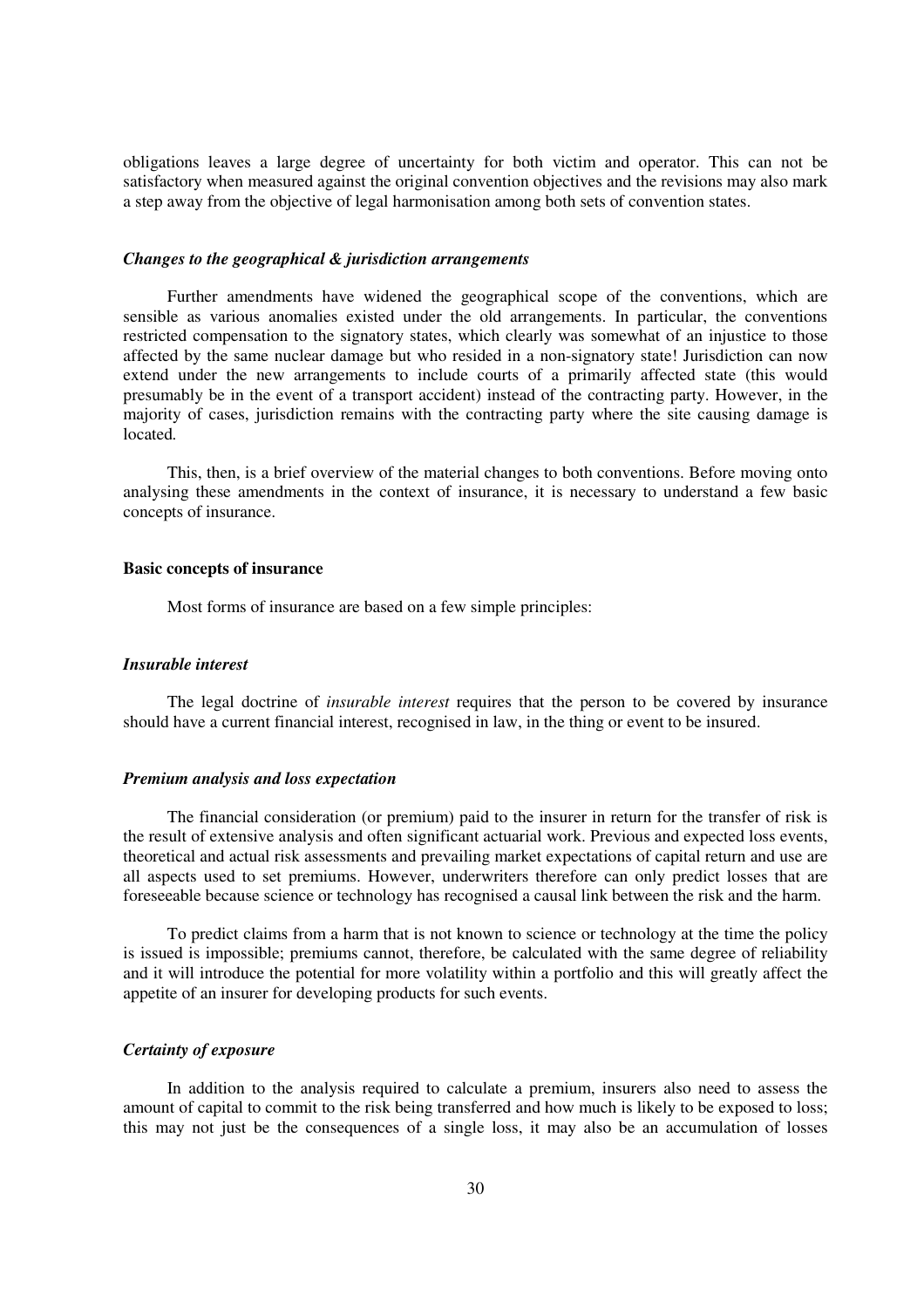through the aggregation of multiple policies arising from the same consequence. Some certainty of exposure is therefore important for an insurer.

#### *Fortuity*

Any insured event must be fortuitous and it must not be immediately predictable. Insurance only provides protection in circumstances where the loss is accidental; policies do not cover the consequences of the normal operations of a business, especially when the loss arises from an activity it has been specifically authorised to undertake. Such losses would be considered to be inevitable and beyond the scope of insurance.

#### *Proximate cause of any loss*

Insurers need to be able to establish a clear link of causation between the insured damage suffered and the identified incident. For example, in the case of cancer, where approximately one third of mankind are likely to contract cancer at some stage in their lives as the result of a multitude of causes (many of which remain unknown), it is difficult to separate out the individual cause of the disease as being the one liable for recovery under insurance. Therefore, to link directly and successfully cancer to a specific event is by no means certain; what is certain is that to do will incur substantial legal costs and would take some time. From both the victim and insurer's perspective, this is an unsatisfactory arrangement; for the insurer such lack of certainty makes setting a premium impossible, particularly when a substantial temporal delay in claiming is a possibility.

#### *Anything is insurable*

Finally, it is important to dispel one of the great myths of insurance; there is a widespread belief that anything is insurable. This is not the case and never has been and as noted above, there are a number of prerequisites for insurability that determine the willingness of insurers to offer cover. In simple terms, general insurance exists to protect people and businesses against the consequences of an accident. It may be a theft of stock, a road accident or injury suffered by a visitor to the premises. However, all policies contain some exclusions and many liabilities faced by a business are not insured; these must be accepted as the risks inherent in running a business. The list is very long indeed but includes:

- $\bullet$ many contractual obligations;
- $\blacksquare$ customer rejection of products;
- $\bullet$ certain types of environmental pollution;
- $\bullet$ deliberate non compliance with laws or regulations;
- $\bullet$ the inevitable consequences of deliberate or reckless behaviour;
- acts of war.

Therefore, insurance is not a substitute for risk management, it complements it. Businesses that show a disregard for the property of others, the environment or the welfare of employees or neighbours cannot pass the responsibility to an insurer.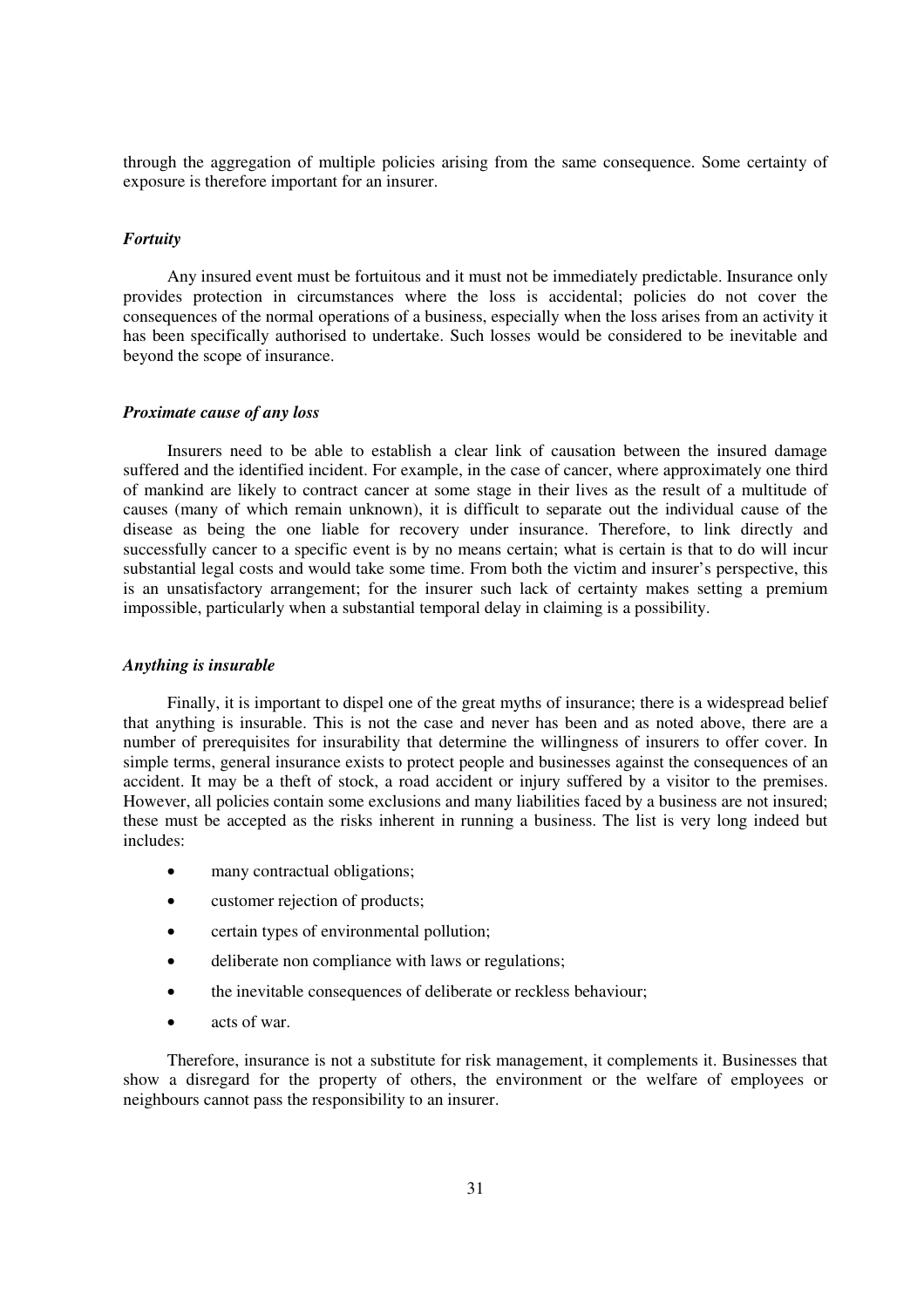To summarise insurers require certainty of exposure and financial interest, fortuity of the insured event, clearly defined indemnity and an immediate and proximate link between any loss event and the insurance. All types of liability insurance provide more of a challenge to insurers, as some of these basic requirements are sometimes compromised and the more this is the case, the more difficult it is for insurers to price and accept the risk.

#### **The Convention Amendments in the context of insurance**

Before investigating the specific challenges presented by the revised conventions, some further comments on the general state of the current insurance market are useful. It is important to remember that insurance is possible thanks to the provision of private (as opposed to state) capital and as such it is exposed to the prevailing business climate; the insurance market is one of the more pure supply and demand driven markets operating today, with considerable freedom for businesses to access and leave the insurance sector. Therefore, our stakeholders are highly critical of the sector performance and capital will quickly leave if conditions or returns do not meet expectations. In this context, the following factors are important when considering the ability of insurers to provide nuclear operators with insurance for their obligations.

#### *Availability of capital*

The economic climate affecting the insurance and reinsurance industry has changed significantly in the last few years. The traditional image that insurers and reinsurers have a limitless supply of capital is very wide of the mark.

All liability insurers require the support of capital providers to operate. Due to a combination of factors (the World Trade Centre attacks, asbestosis, the fall in equity markets and the 2005 season of severe hurricanes in North America), a substantial amount of capital has left the industry. Capital is now a scarcer commodity and insurers are becoming increasingly careful of how it is allocated to their various lines of business.

At the same time, shareholders are now becoming much more cautious about how the capital they provide will be utilised; shareholders are increasingly concerned about the implications of insurers underwriting what is often referred to as "long-tail" business, a term that includes liability insurance. This concern has been exacerbated by the massive damage inflicted in many liability markets by asbestos and other long-term industrial diseases.

The consequence is that shareholders demand either:

- a better rate of return on their capital than in the past, driving up premium rates; or
- $\bullet$  a desire to deploy their capital and "risk appetite" elsewhere, especially when considering what are perceived to be unattractive liability risks.

The issues surrounding capital are likely to be compounded further when the proposed EU solvency requirements are implemented – placing greater strain on the system as more capital is likely to be required to support many types of insurance. The impact on premiums, capacity and appetite for established product lines is difficult to predict, but is unlikely to encourage the development of new covers or increased capacity in perceived problem areas.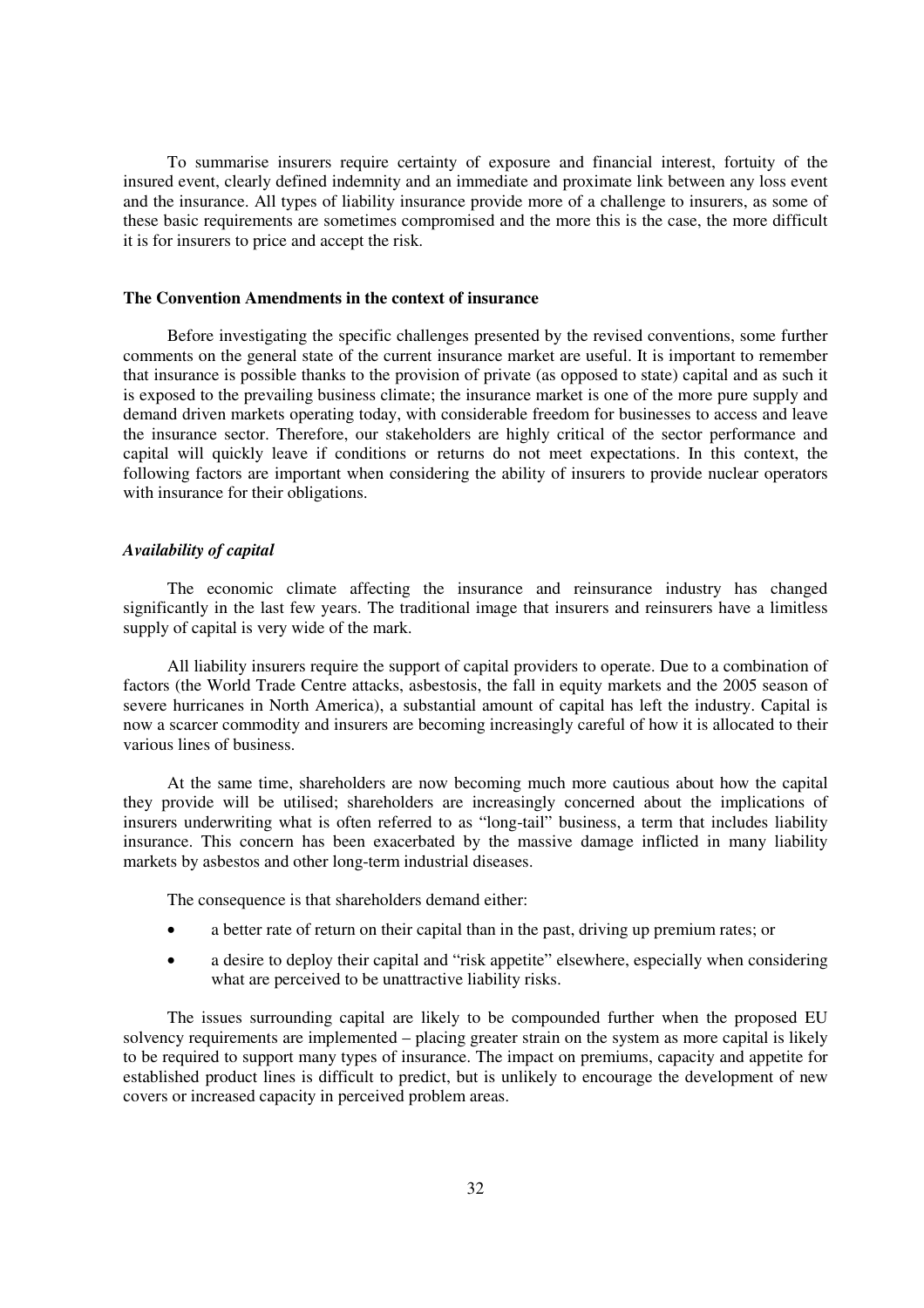#### *Regulatory requirements*

In the past few years, there has been an increase in regulatory activity and control of the insurance industry to protect the interest of consumers. There has been a tightening of control and senior executives now have personal accountability for the corporate performance of the insurer they represent; corporate governance procedures will be substantially increased and insurers will need to be able to demonstrate to regulators that they have the highest standards of research and development and the underwriting competence, before offering products. This will mean that the historical practice of insurers responding to new opportunities will develop differently and only in circumstances where an insurer has absolute confidence in their ability to properly assess and quantify risk will insurance products be made available.

On the positive side, the effect will be that industry will be much better managed and be more financially secure. On the other hand, insurers are becoming much more selective in the markets in which they wish to operate, the customers to whom they wish to offer products and the products they make available. This is particularly relevant to the nuclear insurance sector, as the risk is often not well perceived by insurers and as a consequence insurers may avoid difficult risks.

#### *Capacity*

Even without the proposed changes to the nuclear liability conventions, a more selective insurance industry offering insurance products at economically viable prices could well result in fewer insurers providing capacity. Indeed, there may well not be a sufficient number of insurers to satisfy the overall demand; this could result in some businesses being unable to purchase the insurance through no fault of their own. Those able to do so could well find the cost of the insurance to be considerably more than have they historically become accustomed to.

#### *Specific difficulties relating to Nuclear Insurance*

The risk faced by nuclear insurers of both third party liability and physical damage is mostly of a catastrophic nature (i.e. any loss event is more likely to be financially expensive, but infrequent). The maximum loss expectancy is for a total nuclear plant loss requiring a full payment under the physical damage policy and widespread radioactive contamination causing many thousands or even hundreds of thousands of claims to be made against the operator for off site damage, leading almost certainly to exhaustion of the third party liability indemnity limit provided by insurers. It is to the remote possibility of this event that insurers commit their capital.

However, insuring the nuclear industry is very different to insuring other businesses; there are very few other single risks that could produce such a severe loss from a single site; perhaps some chemical or oil facilities are the only comparable risks in the world. Much more importantly, as has been previously described, insurance works on the basis of insurers assessing many of hundreds or thousands of risks and using the loss experience from a wide sample of risks to calculate with a realistic premium. The nuclear industry does **not** have a large number of risks, there are around 500 sites in the world and certainly not all of these are insured; the premium produced is therefore relatively low (between USD 400 and USD 600 million annually) so insurers have relatively little data on which to base premium and loss assessment. There is a substantial amount of theoretical loss data available from the nuclear industry, (for example some of the site probabilistic safety analysis studies) and this has proved to be very useful to insurers. However much of the modelling and premium assessment is done on an actuarial and theoretical basis rather than using real data. The inherent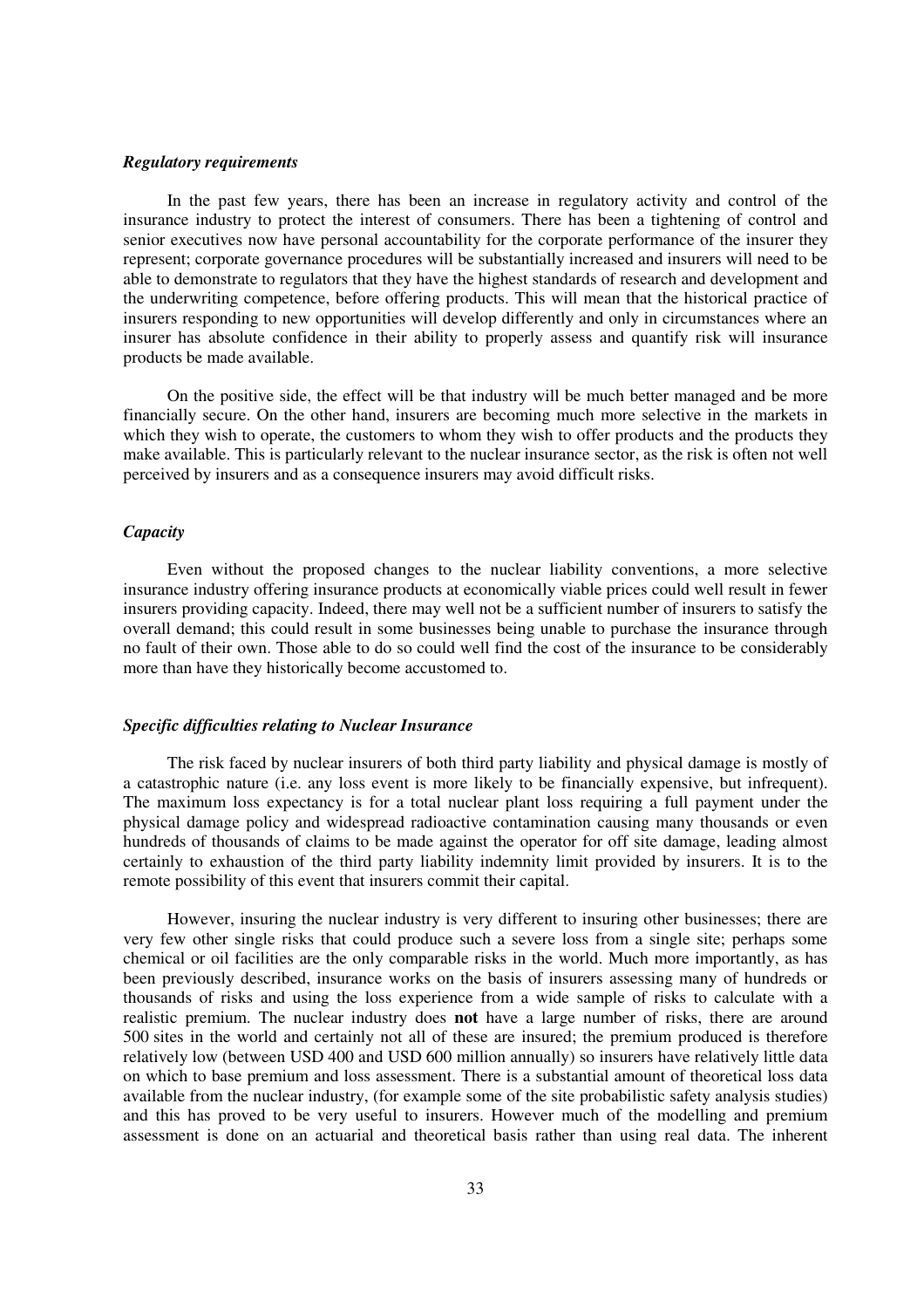uncertainty of this methodology makes many insurers even more reluctant to commit their capital to nuclear risks.

The above noted factors have set the scene for the operation of developed insurance markets in the early part of the  $21<sup>st</sup>$  century; understanding the prevailing market conditions help when considering the difficulties presented to financial markets as a result of the material changes to the nuclear liability conventions. The revisions will now be analysed in some detail from the point of view of the insurance market.

#### *Increased amounts of financial obligation required*

It is the intention of insurers to provide the new, higher amounts of EUR 700 million/ SDR 300 million, although this will be challenge as the new amount exceeds the maximum available capacity currently available; however, the lower risk site and transport amounts should be easier for insurers to provide for. The reason that insurers are hopeful that the limit can be ultimately provided is because limits in some countries are already quite high. The table below shows some examples:

| Country              | <b>Currency</b> | <b>Liability limit</b> | <b>Currency units</b> | <b>USD</b> equivalent |
|----------------------|-----------------|------------------------|-----------------------|-----------------------|
|                      |                 |                        | per USD               | liability limit       |
| Japan                | <b>JPY</b>      | 60 000 000 000         | 116                   | 517 241 379           |
| Sweden               | <b>SDR</b>      | 360 000 000            | 0.697                 | 515 880 000           |
| <b>Switzerland</b>   | <b>CHF</b>      | 1 000 000 000          | 1.32                  | 757 575 757           |
| <b>United States</b> | USD             | 300 000 000            |                       | 300 000 000           |

Although none is currently higher than the proposed new Paris Convention limit, the Swiss limit is already close to the revised liability limit and with efforts to secure further capacity, the revised limit probably can be achieved; however, achieving such a limit from the insurance market will be dependent on restricting the scope of cover.

Governments should be aware that more certainty of the bounds of exposure for insurers in all respects of the imposed liability will result in a higher amount of insurance being available. For example, if the full scope of the convention revisions was imposed upon operators, then little or no insurance will be available as some heads of nuclear damage are uninsurable; if the scope of cover is restricted as recommended in this submission then the minimum limit of compensation should be available.

#### *Increased temporal obligations*

Currently, the insurance market finds offering cover for more than ten years unacceptable, owing to a number of factors:

- The insurance market's loss history from so called "long tail" liability insurance (i.e. where insurance exposure is not extinguished after a period of a few years) has been very poor and it continues to be a challenging environment. The woes of insurers worldwide who have suffered losses caused by asbestos have been well chronicled, and other similar lines of business are showing equally limited promise. Capital is therefore scarce for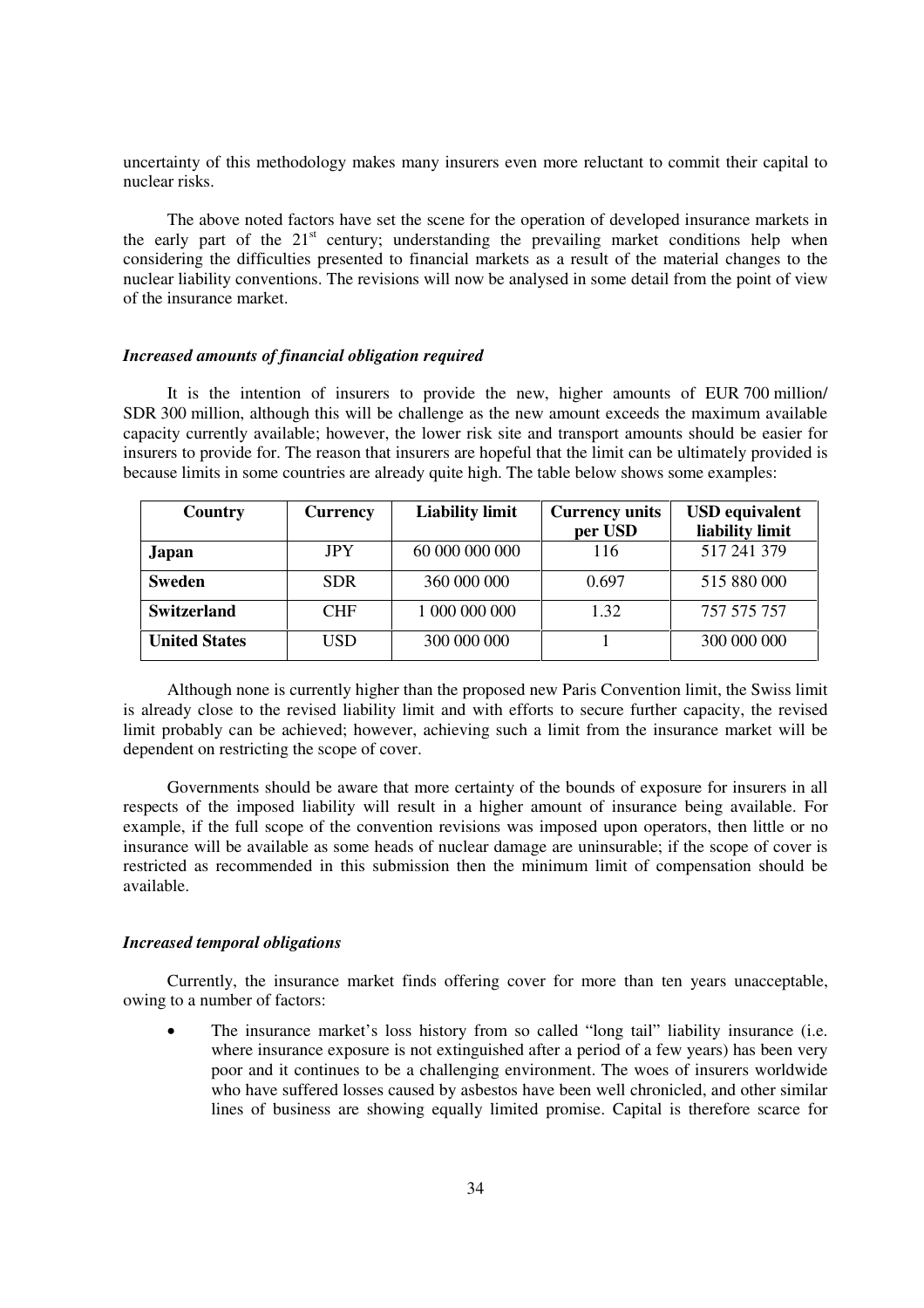liability business as shareholders become more reluctant to commit to risk that has a long term and uncertain exposure.

- - The basic insurance principle of quantifying risk and exposure is also challenged the longer a policy is valid; second guessing future societal problems in an increasing litigious climate is something that more and more insurers and their shareholders are wary of. Ten years continues to represent the maximum time commitment most insurers are prepared to commit to.
- $\bullet$  A further consideration for any claimant who intends to claim on an excessively "old" policy should be the security and solvency of the private sector insurer concerned; trying to make a claim after 15 or 20 years have elapsed is an expensive and not always successful exercise; there is a much greater guarantee of reliable payout from a policy with a caducity of ten years or less.

Today, few general non-life insurers are prepared to offer more than ten years for any policy; this limitation has been accepted by governments and policymakers globally for other lines of insurance. The situation for the provision of insurance for nuclear liability is no different than for general insurance, except that it probably suffers from a poorer perception. The maintenance of the current ten-year prescription will enable insurers to continue subscribing capacity towards the new limits.

#### *Increased scope of liability*

The revised conventions' scope of cover continues to provide the already established protection based on civil law which has hitherto been insurable by the private market. However, the revised text also now adds significant public law protection, which is generally not insurable. Furthermore, both the revised conventions and the explanatory *exposé des motifs* of the Paris Convention are somewhat ambiguous; some of the decisions regarding heads of damage appear to be left to the discretion of the national competent court, while elsewhere such discretion seems to be disallowed. This ambiguity and combination of insurable and uninsurable damage could lead to confusion and therefore careful drafting of definitions and legislation will be required to ensure operators and insurers are able to quantify at what point liability attaches.

Each category of nuclear damage will be commented upon separately.

#### *1. Loss of life or personal injury*

This category of nuclear damage is unrevised; as such it presents no problem for insurers and therefore operator's liability insurance for this coverage can continue.

#### *2. Loss of or damage to property*

This category of nuclear damage is also unrevised; as such it presents no problem for insurers and therefore operator's liability insurance for this coverage will continue.

The extent of the remaining heads of nuclear damage described in the revised conventions is to be determined "by the law of the competent court". In addition to the difficulties for insurers noted below within each individual head of damage, the possibility of any rogue decisions of the competent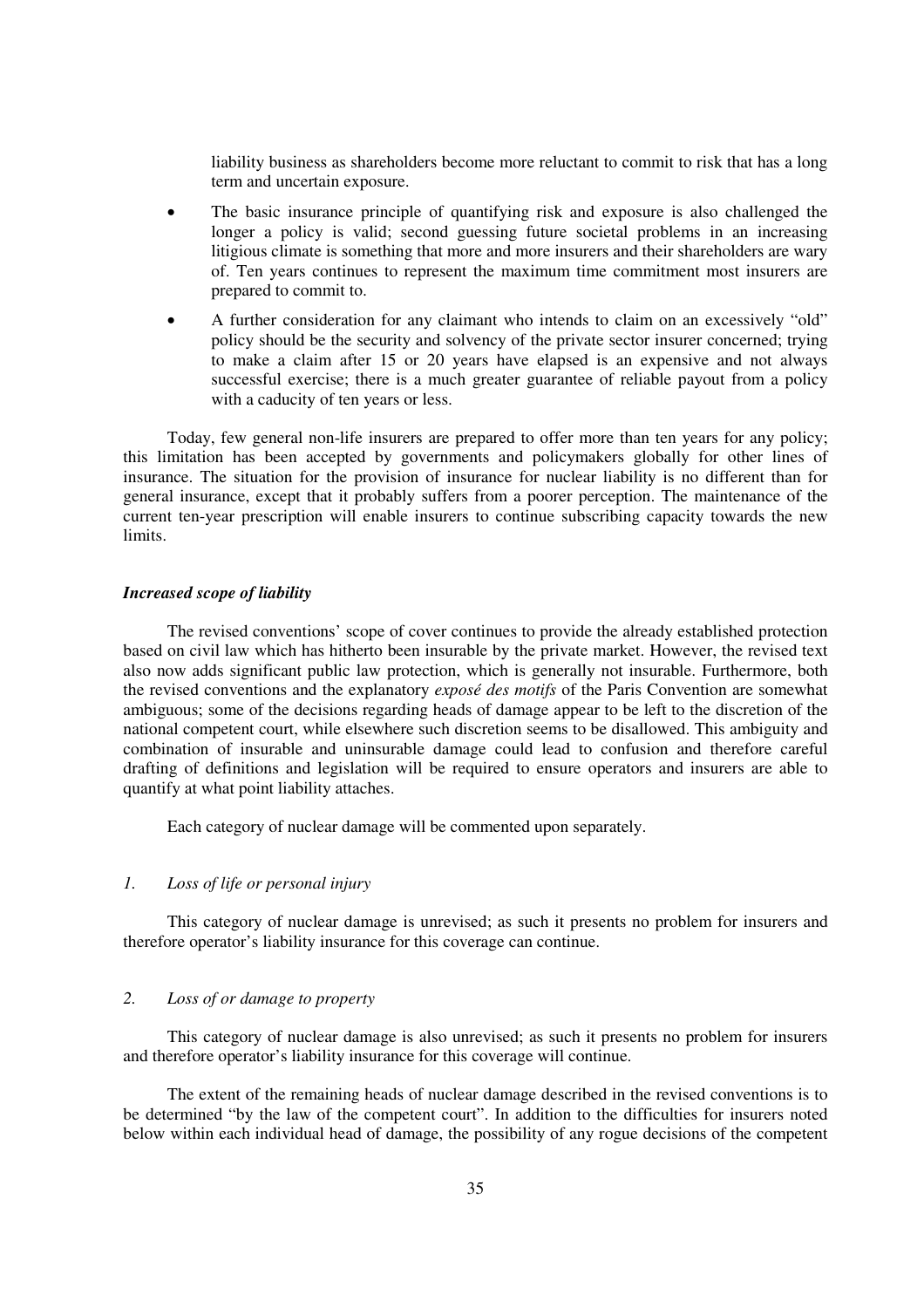court or other authority causes insurers considerable concern; insurers can not allow their capital to be exposed to the whim of an emotionally charged court deciding on what constitutes nuclear damage following a major nuclear event. In addition, the decisions reached by the relevant adjudicators must be seen to be equitable and well informed if the competent court is to retain its credibility with all interested parties.

#### *3. Economic loss arising from loss or damage referred to in sub-paragraph 1 or 2 above insofar as not included in those sub-paragraphs, if incurred by a person entitled to claim in respect of such loss or damage*

This category of nuclear damage, while not explicitly mentioned in the text of the 1960 Paris Convention, is assumed to be insured at present. The 1963 Vienna Convention always had a more broad definition of nuclear damage, so again under this regime, some aspects of economic loss could have been subject to compensation and insurance. The revised conventions themselves state the necessity of a clear economic interest in the property damaged before this head of cover can be triggered. However, it is essential that there is a clear, defined and direct link between the economic loss and the nuclear physical damage loss before compensation for this type of damage can be considered by insurers. Only when there is direct and quantifiable economic interest associated with the physical damage can insurers assess the risk of liability arising from this damage, thus any definition or clarification of this nature in the proposed legislation would be of benefit to operators, insurers and claimants alike; conversely any weakening of this link or ambiguity in definition could cause the withdrawal of insurance support for this cover.

#### *4. The costs of measures of reinstatement of impaired environment, unless such impairment is insignificant, if such measures are actually taken or to be taken*

This category of nuclear damage is not insurable at present; this is not a comment on the nuclear nature of the damage but a position adopted by the global insurance market. **Almost all forms of environmental liability are currently uninsurable**; these are the principle reasons why:

- - Environmental liability does not pass the test of providing an "insurable interest"; any risk under consideration must be capable of financial quantification and evaluation. The Convention argues that, because remedying environmental damage has a cost, that this aspect of nuclear damage can be imposed upon the operator. This is not sufficient for insurers: the time taken to remedy environmental damage could be years or decades, the standard and quality of any remedy of damage would be the subject of lengthy and emotional debate providing a large range to the potential cost, the pre-existing standard of the damaged environment would also be open to debate and future regulatory requirements could dramatically alter the scope of the remedy and thus alter the cost; all these factors render environmental damage unquantifiable and thus uninsurable.
- $\bullet$  There is no direct economic interest in the environment and, once again, it is impossible to provide an "insurable interest".
- - It is difficult to establish what environmental damage occurred at what stage, so making a polluter pay for his or her own pollution is not always possible; this discrepancy prevents the introduction of any insurance.
- $\bullet$  Similarly, diminution of land and property value by environmental damage is difficult to pin down to a particular source, making insurance evaluation impossible.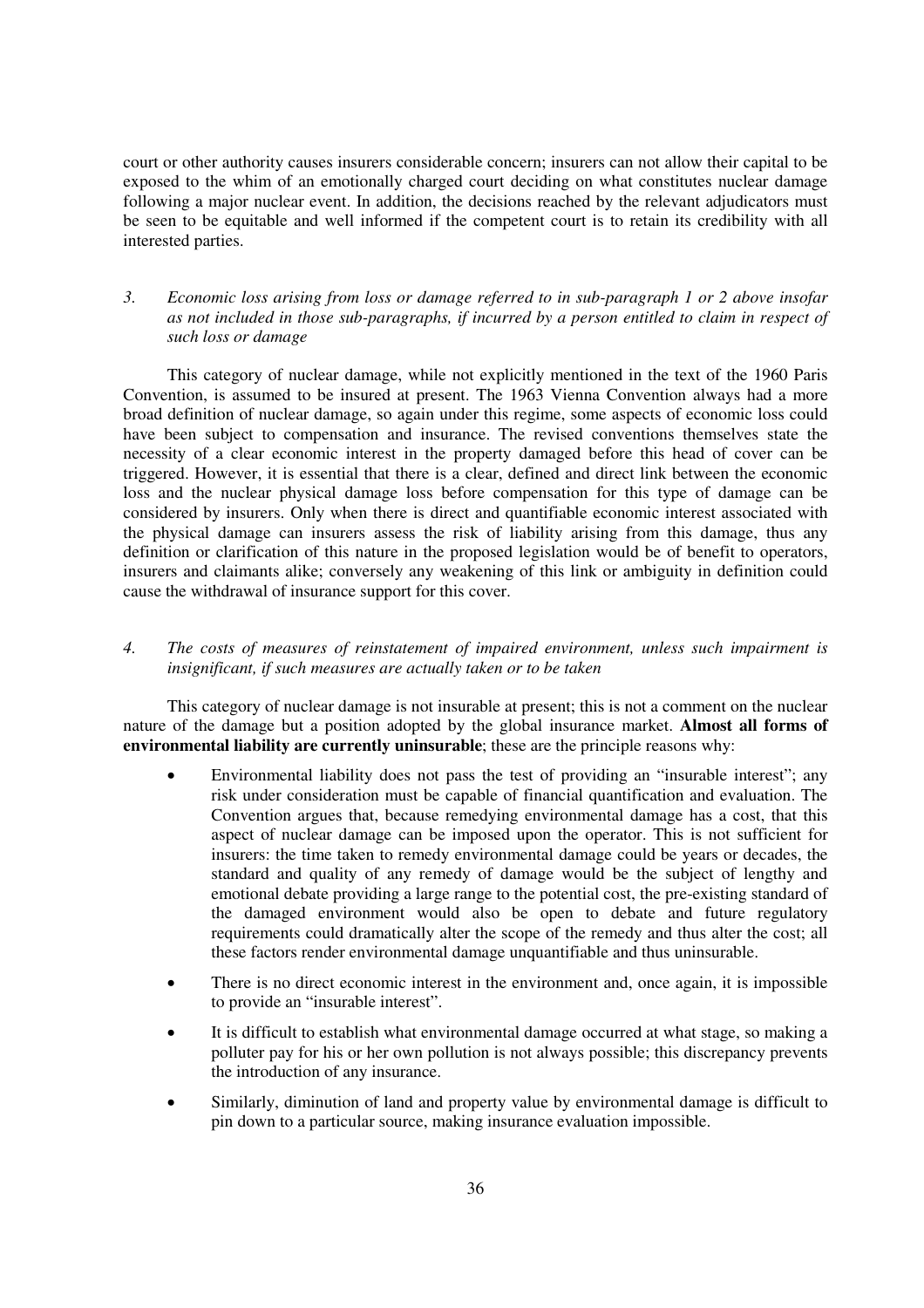$\bullet$  The use of the words "unless insignificant" as an attempt to restrict action under this damage is also open to confusion and debate; the word "insignificant" is not defined in the convention text and is thus open to national court decisions. This too adds a further element of uncertainty to this particular aspect of nuclear damage.

In simple terms, insurers need to be able to assess financially the probability and severity of any claim before reaching a premium – such analysis is not possible with environmental damage because of its unquantifiable nature. This reaction is consistent with insurance markets across all types of liability business in all countries. The EU Environmental Liability Directive contains similar provisions and several governments have already accepted the arguments against insuring environmental liability damage presented by the general market insurers and the European Insurers' Committee.

In summary, the nuclear insurance market regards this aspect of nuclear damage uninsurable and therefore will be unwilling to provide any capital to support this type of risk.

#### *5. Loss of income deriving from a direct economic interest in any use or enjoyment of the environment, incurred as a result of a significant impairment of that environment*

This aspect of nuclear damage contains an insurable aspect but also an ambiguous and undefined concept that is therefore uninsurable.

The similarity between the economic interest in this head of damage and that contained in (3) above means that direct economic damage can be insured but with strict conditions as, under this type of nuclear damage, the connection between economic damage and property owned has been severed; instead in this case economic damage can be caused as result of damage to an environment whose use is of economic benefit to someone or even whose use is of **enjoyment** to someone. The insurable aspect of the damage under this type of damage can only be provided in the event of direct economic loss as a result of nuclear damage to a **direct and protected interest to the environment** and only for the value of the protected interest; all other damages under this head of cover fail as having insufficient and thus unquantifiable insurable interest.

#### *6. The costs of preventive measures, and further loss or damage caused by such measures*

This aspect of nuclear damage is only insurable insofar as it covers the direct economic costs of any preventive measures; therefore measures relating to evacuation and other immediately measurable costs following nuclear damage are insurable. However, any speculative preventative measures relating to the environment or indirect economic activity are uninsurable. Ensuring a clear definition of precisely what is and what is not insurable will be challenging, but it is anticipated that the majority of damage suffered by victims through evacuation and associated disruption following that evacuation as a result of nuclear damage will be insurable.

#### *Other definitions*

The remaining definitions relating to nuclear damage offered by the revised Paris Conventions do not offer insurers or operators much comfort; they are ambiguous and do not offer any measure of quantification that is of benefit to insurers. Instead measures are left to the whim of the courts and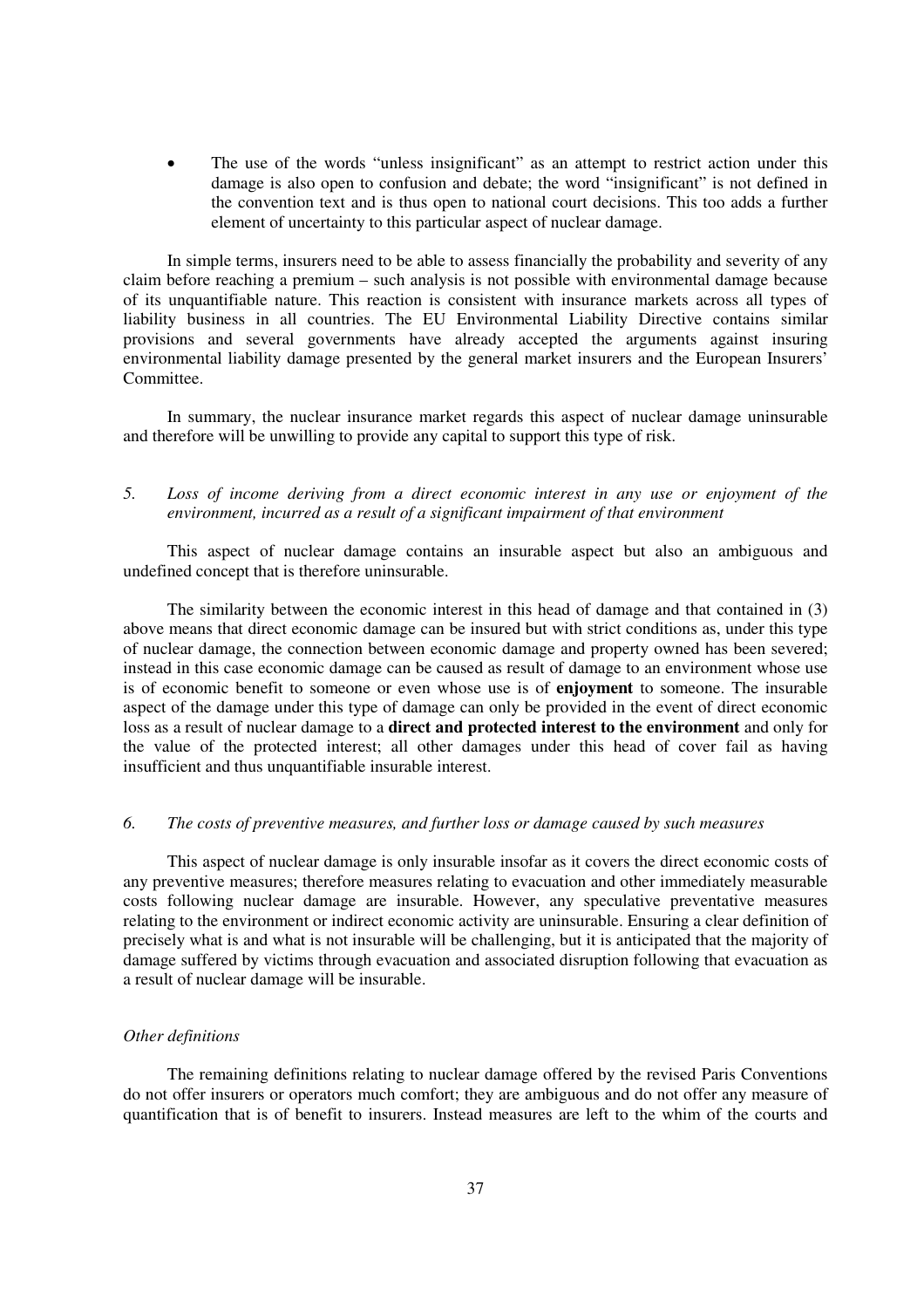government, both of whom will be open to emotional influences when deciding liability and any quantum associated.

In summary, the insurers' position with regard to the newly defined and broadened concept of nuclear damage is as follows:

| Loss of life or personal injury                                                                          | Insurable                                                                                                                   |
|----------------------------------------------------------------------------------------------------------|-----------------------------------------------------------------------------------------------------------------------------|
| Loss of or damage to property                                                                            | Insurable                                                                                                                   |
| Economic loss arising from loss or damage                                                                | Insurable for direct and quantifiable damage                                                                                |
| The costs of measures of reinstatement of<br>impaired environment                                        | Not insurable                                                                                                               |
| Loss of income deriving from a direct<br>economic interest in any use or enjoyment of<br>the environment | Only insurable to the value of a direct and<br>protected economic interest in the<br>environment                            |
| The costs of preventative measures, and further<br>loss or damage caused by such measures                | Insurable only for the direct and quantifiable<br>aspects of damage, as assessed and controlled<br>by the relevant insurers |

#### **Changes to the geographical & jurisdiction arrangements**

The limiting of jurisdiction to the state where the nuclear incident occurred is of some comfort to insurers and although there is a broadening under the revised conventions to include actions for damages brought in other countries, it is apparent that in most cases the ultimate jurisdiction rests with the "nuclear" state. However, the prospect of finding the competent court subject to a more hostile, potentially anti-nuclear environment following the trans-boundary spread of nuclear damage would alarm insurers and cause them to withdraw capacity for this type of insurance.

Therefore revisions to the conventions are of material interest to insurers as they open up a wider spectrum of nuclear damage and leave insurers with aspects of cover that can not be easily quantifiable. It is likely that insurers will not be able to provide insurance for many of the new heads of damage and this leads us to the question of how these obligations should be covered.

#### **Who should provide compensation for the uninsurable aspects of the revisions?**

There are likely to be several different solutions to provide for operators' obligations that are uninsurable. This is a further undesirable consequence of the revisions, given that one of the key objectives of the nuclear liability system was greater harmonisation. Some governments may accept the new heads of change automatically and for free; others may charge operators for taking on the liabilities, whilst others may simply leave the liabilities with the operators, and their balance sheets.

Personally I would favour the first option, as precedent has already been set for this in many counties with the uninsurable aspects of the existing conventions; the second option is difficult as striking a price for the transfer of risk will be difficult, especially as we insurers have admitted that these aspects of the conventions are currently unquantifiable. The third option does not seem fair to operators – the regime makes liability strict and absolute and it is not an equitable deal if operators then have to shoulder the burden of societal or emotion driven risks. What insurers would wish and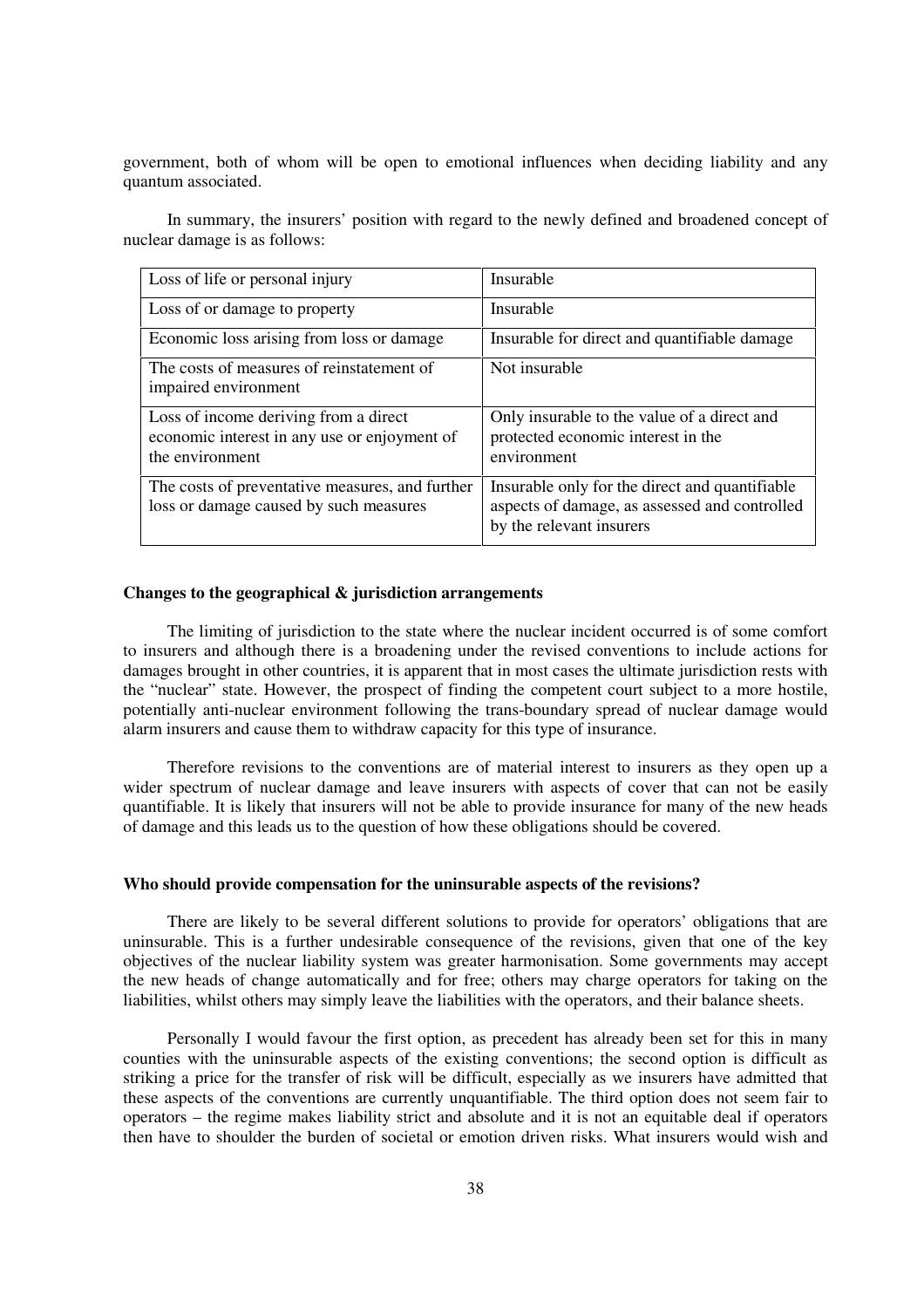hope for is that governments are able to agree a **consistent** response, so that the hopes of the original drafters of the nuclear liability regimes come closer to being realised through greater harmonisation and therefore certainty for any nuclear accident victims.

#### **Conclusion**

Making an industrial "polluter" pay more money to more people is a fair objective for any government, but to impose such a regime on the nuclear industry without restricting the danger posed by these obligations threatens the delicate equilibrium that has allowed insurers to support the nuclear industry throughout its development.

The financial uncertainties introduced by the new heads of cover under the revised conventions will cause a reduction in insurance cover unless a consistent approach is found to deal with the unquantifiable risks imposed upon the nuclear operators. An inconsistent approach will lead to a fragmentation of the existing legal and insurance arrangements, which in turn will compromise the original convention drafters' objectives of legal harmonisation and an equitable and certain route to compensation for nuclear accident victims.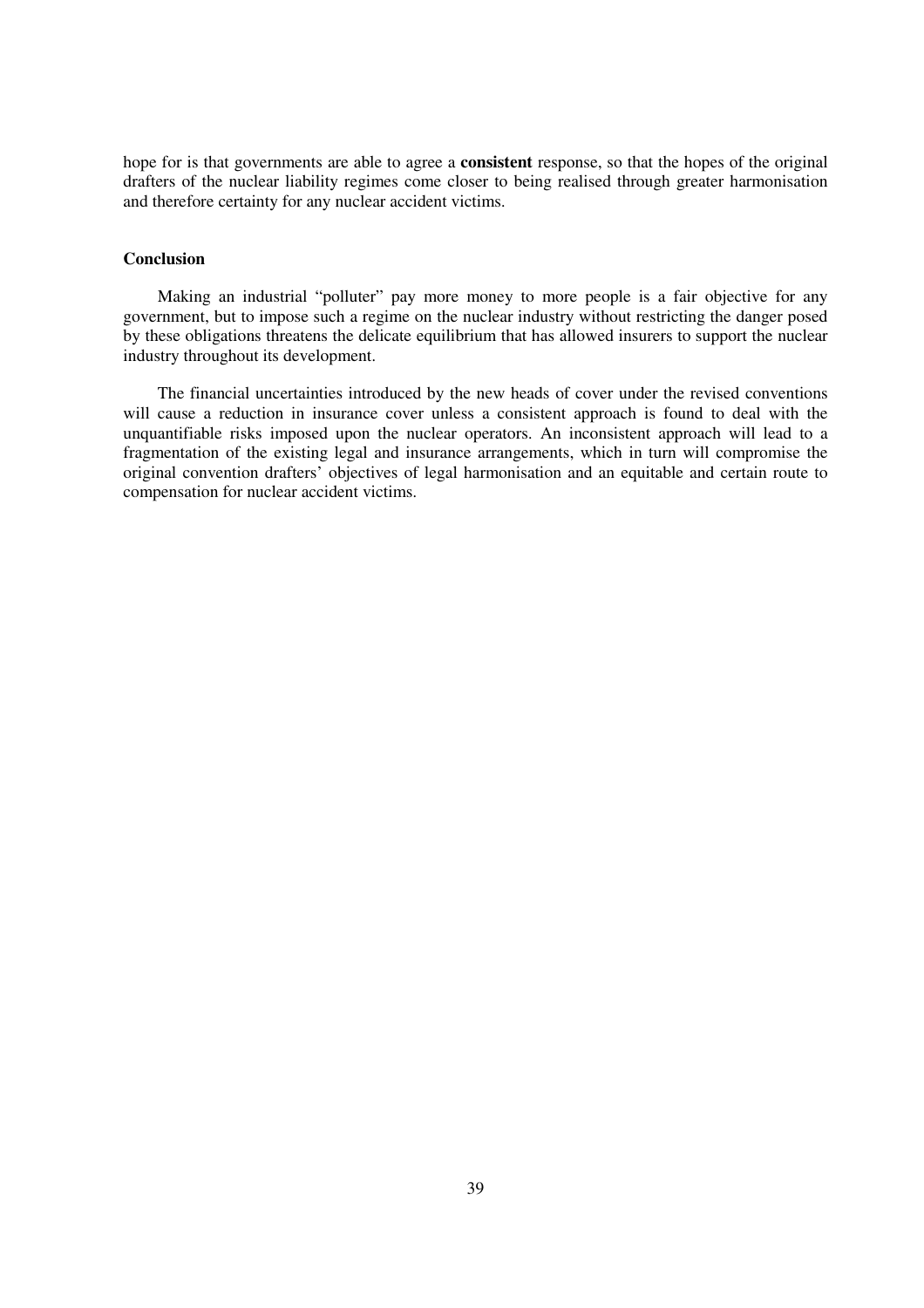# CASE LAW AND ADMINISTRATIVE DECISIONS

## CASE LAW

## **France**

#### *Judgement of the French Supreme Court (Cour de cassation) on the Reprocessing Licence for Australian Spent Nuclear Fuel (2006)*

On 7 December 2005, the French Supreme Court handed down the its definitive judgement in the litigation between Cogema and Greenpeace concerning the Australian spent fuel from ANSTO (Australian Nuclear Science and Technology Organisation), stored at the La Hague site pending its reprocessing (see *Nuclear Law Bulletin* No. 76).

Greenpeace demanded that an end be put to the storage of spent fuel imported from a research reactor operated by ANSTO pursuant to the terms of a contact with Cogema for its reprocessing. It claimed that this material was waste pursuant to Article L. 542.2 of the Environment Code which provides that "the storage in France of imported radioactive waste, even if it has been reprocessed on national territory, is prohibited for any period longer than is technically required for reprocessing". Cogema contended, for its part, that this material does not fall within the scope of Article L. 542.1 of the same code, and then it was not necessary to obtain a reprocessing licence, in addition to the administrative licence it already obtained to store this spent fuel.

The Supreme Court considered that spent fuel, stored pending its reprocessing and destined for final reprocessing is waste pursuant to Article L. 542.2 of the Environmental Code. The court confirmed that this article applies also to spent fuel.

Finally, the court considered that reprocessing is an operation carried out on the material itself and that the storage, although necessary for cooling, cannot be considered as a step in the reprocessing. In the absence of a reprocessing licence, Cogema could not justify the timeframe necessary for reprocessing, and therefore was subject to the general prohibition on storing imported radioactive waste.

The court therefore rejected Cogema's appeal in this case.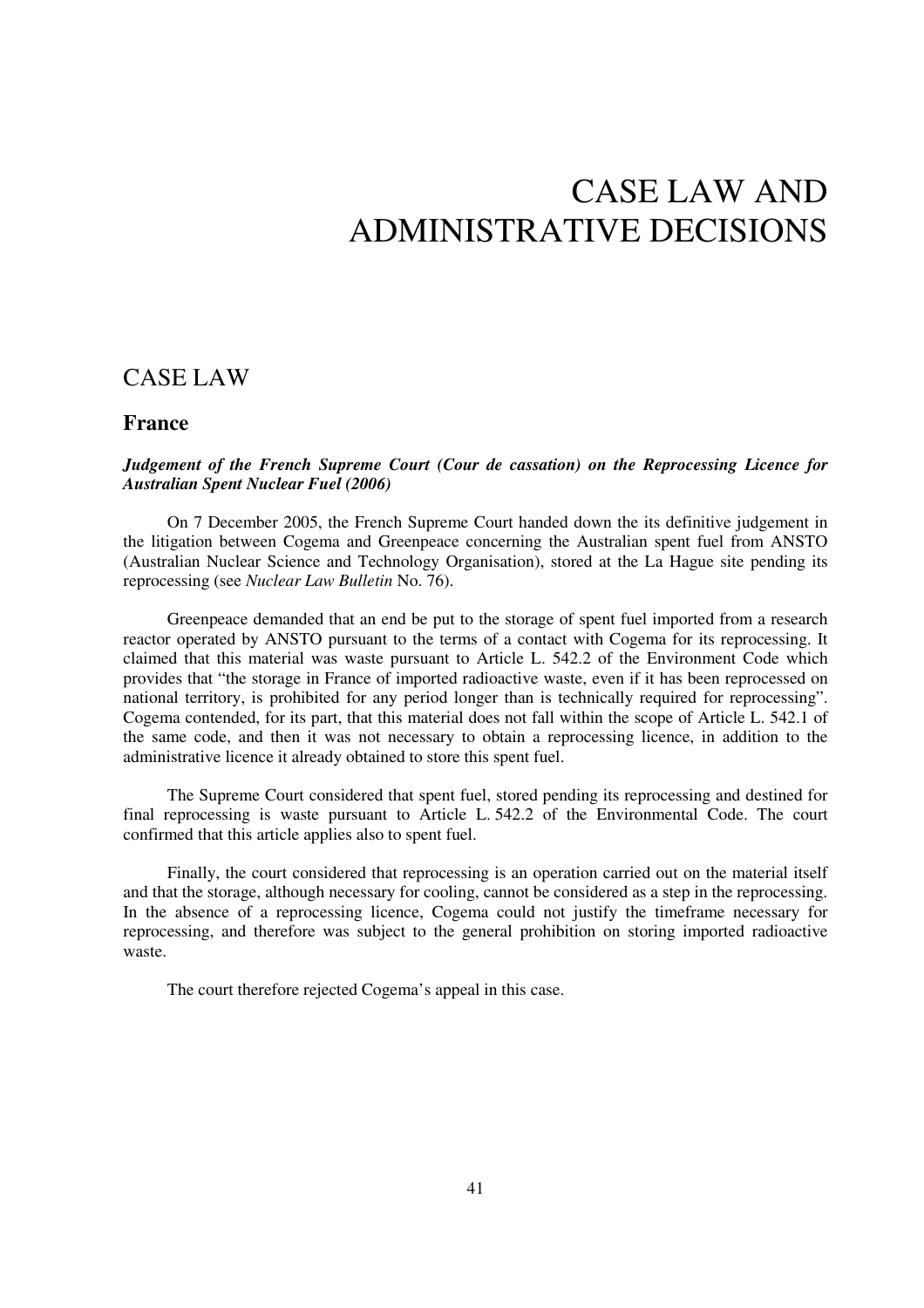## **Germany**

### *Judgements on the Konrad Repository Project and on Intermediate On-site Storage Facilities for Spent Nuclear Fuel (2006)*

1. In judgements dated 8 March 2006, the Higher Administrative Court of the *Land* of Lower Saxony (*Oberverwaltungsgericht*) rejected actions brought by several municipalities and two farmers against the land planning decision of 22 May 2002 authorising the construction and operation of the former ore mine *Konrad* as a repository for low and medium level radioactive waste and against the accompanying authorisation under applicable water legislation [OVG Lüneburg U. 08.03.2006, 7 KS 128/02, 145/02, 146/02, 154/02]. While the actions of the municipalities were rejected as inadmissible, the actions of the farmers were dismissed as unfounded.

The court ruled that the land planning decision does not infringe upon the rights of the municipalities. The project does not touch upon the municipalities' rights of land planning, nor does it affect their rights as operators of municipal facilities or as land owners. This assessment applies equally to the actions brought by the farmers.

The court further considered that the administrative procedure was properly conducted. It is uncertain whether the doubts put forward by the plaintiffs regarding the necessity of pursuing the project may be satisfactorily dealt with in a legal procedure. The necessity of the project clearly follows from the fact that there already exist considerable quantities of radioactive waste, which will increase in the future, and from the legal obligation of the federal state to erect and to operate a final disposal facility for radioactive waste. The need for the repository cannot be denied by pointing at the existing on-site waste storage facilities or by arguing that one single radioactive waste repository for Germany is the preferred solution or by stating that alternative sites for the repository had not been sufficiently explored. The land planning authority concluded that the site is suitable and that, in accordance with the state of science and technology, all necessary measures to prevent damage and the risk of damage were taken. The court is only entitled to appraise whether this decision of the authority is based on the relevant facts and data and whether the safety assessment follows a sufficiently cautious approach. The court confirms that.

The court considered that the deliberations of the competent authority demonstrated that the radiological exposure of the population in the vicinity of the repository, even in a worst case scenario, would be considerably lower than the prescribed dose limits. Preventive measures against incidents and accidents are adequate. Transport of waste is not covered by the land planning decision but will be regulated by separate licences. With regard to the protection of future generations, long-term safety does not require proof that the disposal will be risk-free forever. Developments which may occur in several hundred thousand years' time cannot justify an action today against an administrative decision.

The court also ruled that it is not correct to state that terrorist acts, such as an intentional plane crash, have not been sufficiently considered by the authority. There are doubts as to whether the Atomic Energy Act is applicable to severe terrorist acts. Such dangers and risks are not inherent to the operation of the repository. They are, with regard to their type and extent, uncertain and, even in a best case scenario, can only be foreseeable to a limited extent. Prevention and protection are mainly tasks of the state through its competent entities. The state entities have to decide, exercising their discretion, which protection measures are appropriate and citizens have no right to request that certain specific measures be taken. Moreover, the authority concluded that even a plane crash on the part of the repository which is above the ground would not lead to catastrophic consequences requiring the evacuation of the population due to radiation exposure.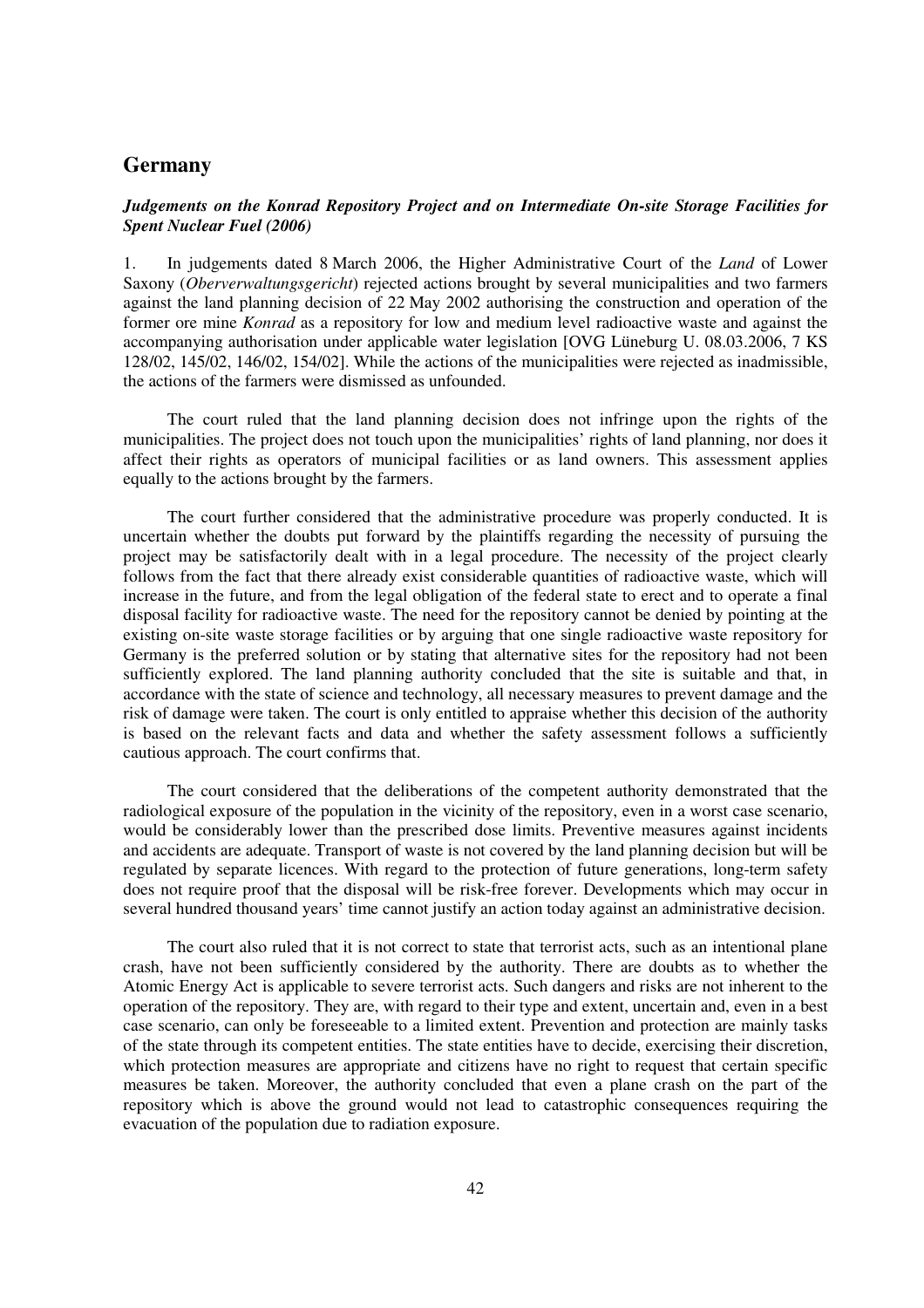2. The Bavarian Higher Administrative Court (*Bayerischer Verwaltungsgerichtshof*), in a judgement of 2 January 2006, rejected actions against the granting of a licence for the on-site storage of nuclear fuel at Gundremmingen. The licence covers the storage of spent nuclear fuel in containers of the Castor V/52 type which are placed in a reinforced concrete building. The plaintiffs are owners of residential houses in the vicinity.\* The court confirmed the general legal view that the on-site storage of spent nuclear fuel needs a licence under Section 6 (storage licence) and not under Section 7 (nuclear installation licence) of the Atomic Energy Act. The court dealt in greater detail with the longterm safety of Castor containers and in particular with the necessary preventive measures in case of incidents caused by third parties. It arrived at the conclusion that the competent licensing authority, in accordance with the state of science and technology, assessed all measures necessary to prevent damage. The judgement emphasises that the court has only to assess whether the safety appraisal by the authority is based on sufficient data and scientific knowledge. That can be confirmed for the envisaged and licensed storage period of 40 years. Even in the case of an incident within that period, appropriate protection measures are in place.

 With regard to nuclear security and physical protection, the court considered the possibility of a plane crash into the facility, and concluded, as did the licence authority, that the possibility of accidental crash may be disregarded due to its extremely low probability and consequently, it is part of the so-called residual risk (*Restrisiko*). The yardstick for such risk is practical reason (*praktische Vernunft*). Protective measures required must be proportional, which means that events of the residual risk type need not be covered by the operator. Although the necessary physical protection includes measures against terrorist acts, an intentional plane crash by terrorists may be seen in a different light. It is true, though, that the operators of installations with a high risk potential may be required to provide prevention and protection which are in line with the high risk of the facility. But protection against severe intentional acts of terrorism is normally a task of state authorities.

 Consequently, it is correct that the licensing authority, exercising its discretion, decided that the intentional crash is part of the residual risk, too. Storage facilities for spent fuel are neither so-called "soft" targets nor do they represent "symbols". That qualification makes an attack less probable. Since 11 September 2001, numerous restrictions of air traffic were introduced at national and international level with a view to minimising the risk of a terrorist crash. Even if a fully fuelled Boeing 747 airplane crashed into a storage facility, experts concur that the impact would not entail a release of radioactivity in excess of the prescribed intervention levels for evacuation. On the other hand, a terrorist attack with anti-tank weapons against a storage facility would not necessarily be categorised as part of the residual risk.

## **Japan**

-

#### *Judgement of Kanazawa District Court Ordering Closure of Shika Plant (2006)*

On 24 March 2006, the Kanazawa District Court ruled that the 1 358 MW Shika nuclear power plant, which began operating on 15 March 2006, was vulnerable to earthquakes and ordered its closure. The Shika plant is Japan's  $55<sup>th</sup>$  nuclear power plant and the second largest in output. 135 local residents from 17 prefectures had filed a lawsuit against the operator of the reactor in August 1999, shortly after construction of the reactor began. The plaintiffs contended that the reactor, whose design

 $\ast$  BayVGH U. 02.01.06, 22 A 04.40016; the Court rejected identical actions regarding *Gundremmingen* on 9 January 2006 and, regarding the on-site storage facilities at *Grafenrheinfeld* and *Niederaichbach,* on 12 January 2006; 22 A 04.40010 – 40014, 22 A 03.40019 - 40021, 22 A 03.40048 – 40049.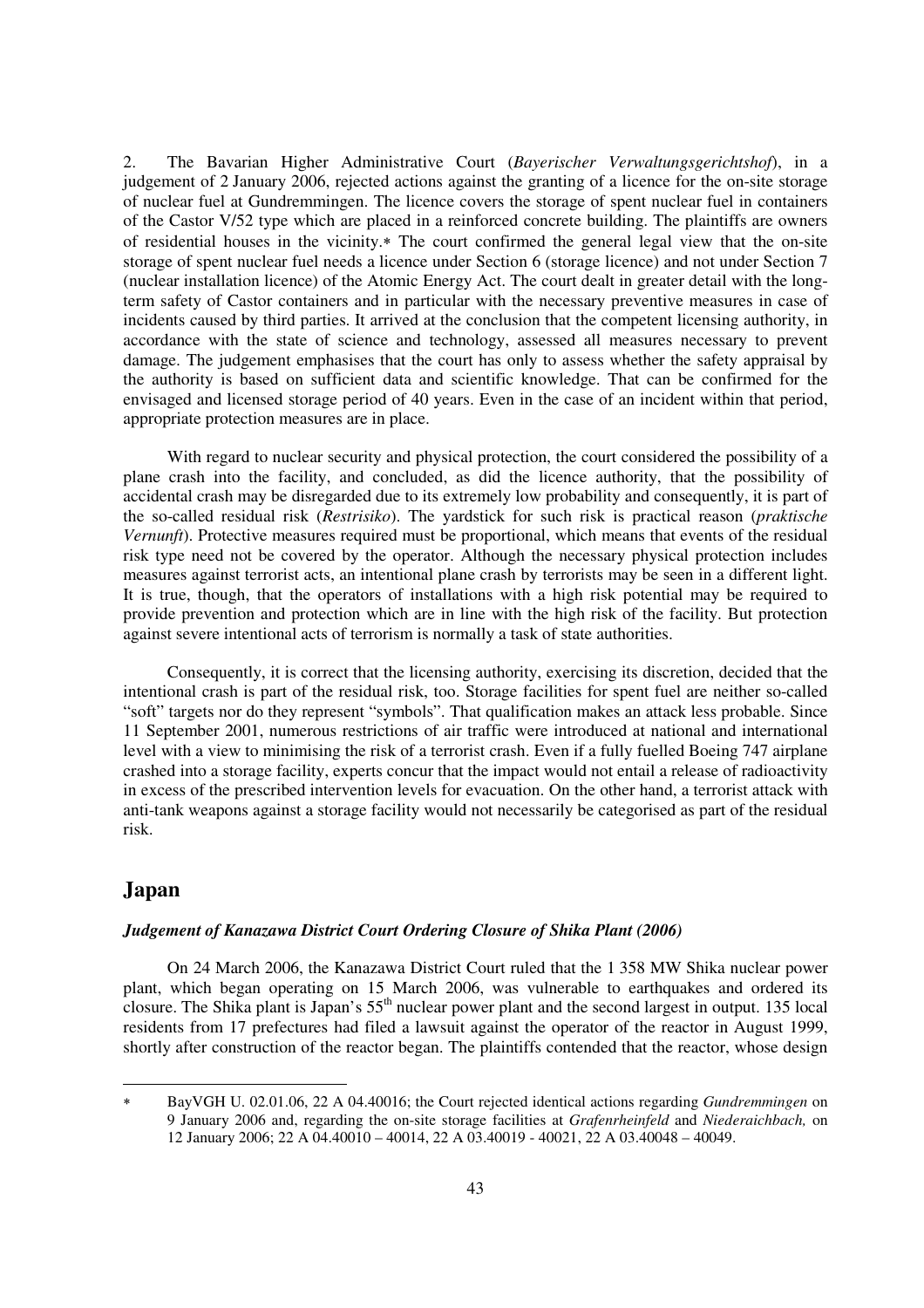is based on the quake-resistance design guidelines drawn up in September 1978 by the then Atomic Energy Commission, is vulnerable to damage in a large earthquake.

During the trial, the operator of the plant, Horuriku Electric Power, explained that the reactor was designed to withstand an earthquake measuring 6.5 on the Richter scale, with its epicenter just below the reactor. This was deemed to be the largest earthquake which could occur in the area.

The ruling contended that the scale and intensity of the largest earthquake assumed in the reactor design is too small. It referred to a 7.2 magnitude earthquake that occurred off Miyagi Prefecture on 16 August 2005, and noted its effect on Tohoku Electric Power Company's Onagawa NPP in that same prefecture. Three reactors there had automatically shut down because vibrations onsite were larger than had been factored into the quake-resistant design. The district court ruled that the architectural structure of the reactor under-estimated the damage which could be caused by an earthquake. The court considered that local residents could be exposed to radiation far exceeding the permitted levels in the event of a large earthquake.

The basis of the current quake-resistance design guidelines for NPPs is that they must be built on bedrock located away from active fault lines and be designed to safely withstand the estimated largest possible earthquake that could take place in the area. This ruling is significant as it has cast doubt on the adequacy of the guidelines. The Nuclear Safety Commission had commenced work to revise the guidelines in July 2001 but has not yet reached a conclusion.

Horuriku Electric Power, which operates the plant, has expressed its intention to appeal this ruling. Operations have therefore resumed for the moment in the absence of a court injunction for immediate closure of the plant.

As Japan experiences approximately 20% of the most violent earthquakes on the planet, if the Supreme Court were to uphold this ruling, it would call into question the safety foundation upon which the nation's reactors are built and could lead to their temporary closure.

## **European Union**

-

## *Judgement of the Court of First Instance in Relation to German Tax Exemptions for Reserves Set up by Nuclear Power Stations (2006)*-

On 26 January 2006, the Court of First Instance (CFI) ruled in the case *Stadtwerke Schwäbisch Hall GmbH, Stadtwerke Tübingen GmbH, Stadtwerke Uelzen GmbH v Commission of the European Communities* (Case T-92/02) that the German scheme of tax exemption for the reserves set up by nuclear power stations does not amount to state aid.

Nuclear power stations established in Germany are obliged by law to set up reserves to cover, first, the costs of disposing of their irradiated fuel and their radioactive waste and, second, the permanent closure of their plants. The Handelsgesetzbuch (German commercial code) states that those reserves can be counted among the liabilities of the undertaking concerned and lead to a reduction of the corresponding amount from the taxable total.

<sup>-</sup> The text of this case-note is taken from Press Release No. 06/06 released by the Press and Information Unit of the Court of First Instance of the European Communities on 26 January 2006. The full text of the judgement may be found on the Court's Internet site at the following link: http://curia.eu.int/jurisp/cgibin/form.pl?lang=EN&Submit=rechercer&numaff=T-92/02.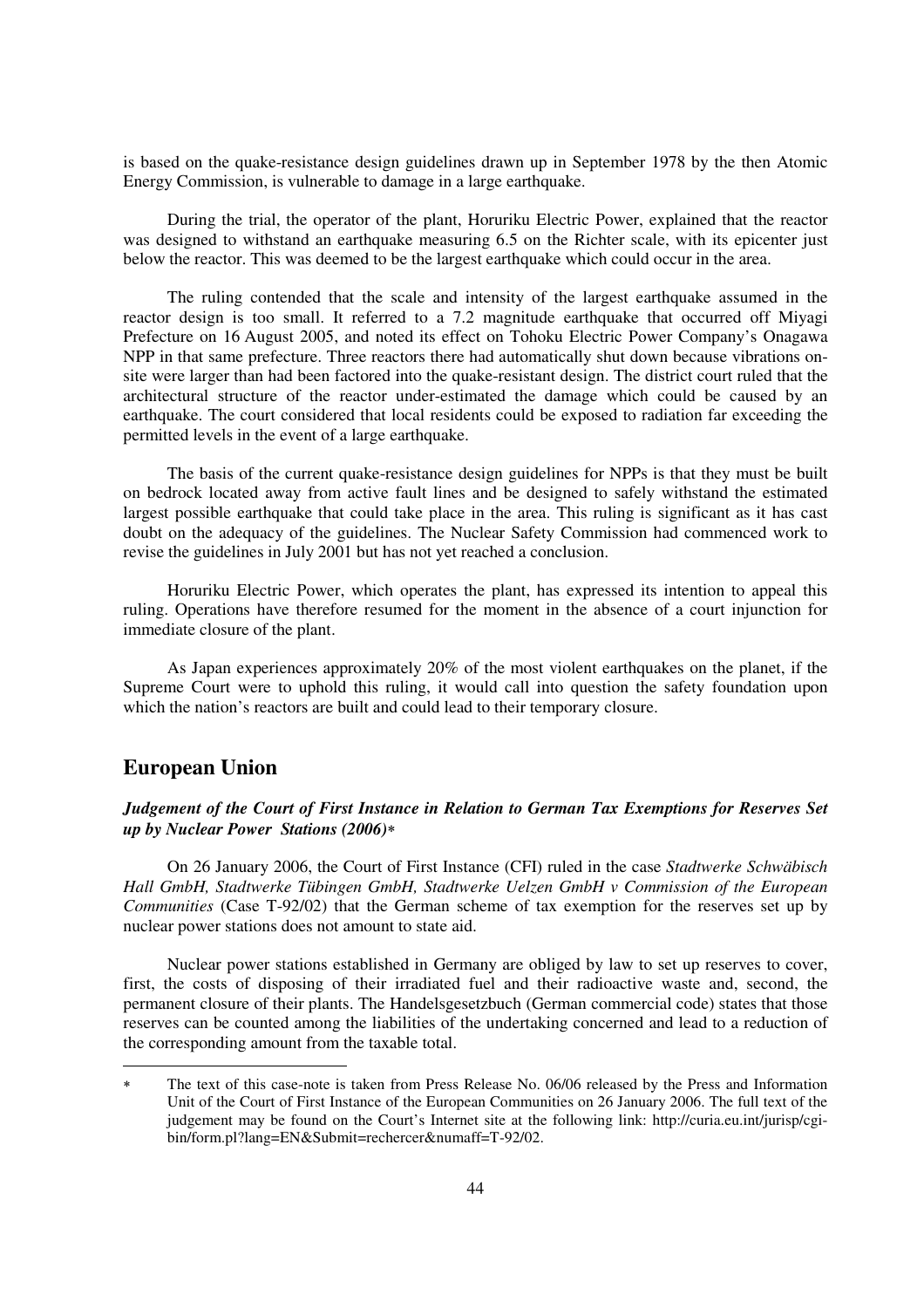In 1999, three German electricity production and distribution utilities requested the Commission to examine the tax exemption scheme applied to those financial reserves. They claimed that that tax exemption amounted to state aid to nuclear power stations. However, following a summary examination, the Commission decided that the tax measure at issue did not amount to aid of such a nature.

The three public utilities contested the Commission's decision before the CFI. The court noted that the examined tax exemption amounts to an economic advantage granted through state resources in so far as the state waives its right to levy a certain amount of tax revenue. Nevertheless, the CFI considered that neither the tax exemption scheme for the reserves, nor the detailed rules for the implementation by the authorities of the tax scheme in dispute grant to nuclear power stations a specific advantage inherent in the notion of state aid.

In addition, the public utilities die not establish that the amount of those reserves is to be regarded as disproportionate in the light of the scale of the expenditure that nuclear power stations necessarily incur in order to finance their public law obligation to dispose of their radioactive waste and to decommission their plants.

The CFI therefore found that the examination of the tax scheme in dispute did not reveal any factors which would have obliged the Commission to initiate the formal procedure for detailed investigation of state aid, and in these circumstances it dismissed the action as unfounded.

## *Judgement of the Court of Justice in relation to its Jurisdiction to Rule on Disputes Concerning Interpretation and Application of the Provisions of Conventions Forming Part of the Community Legal Order (2006)*-

On 30 May 2006, the Court of Justice of the European Communities ruled in the case *Commission of the European Communities v. Ireland* (Case C-459/03) that by bringing proceedings against the United Kingdom within the framework of the Convention on the Law of the Sea, Ireland has breached Community law.

The background to this dispute between the Ireland and the UK concerning the operation of the MOX (mixed oxide fuel) plant at Sellafield was described in *Nuclear Law Bulletin* No. 69 and the outcome of the proceedings on the same subject initiated under the OSPAR Convention were described by William Leigh of British Nuclear Fuel Ltd. in *Nuclear Law Bulletin* No 72.

The United Nations Convention on the Law of the Sea was approved on behalf of the European Community by Council decision of 1998.<sup>1</sup> According to the declaration of Community competence made at the time of the formal confirmation of that convention, the Community enjoys exclusive competence with regard to the convention provisions on the prevention of marine pollution only to the extent to which those provisions affect existing Community rules. The convention also provides for a dispute settlement procedure. Furthermore, under the EC Treaty, member states undertake not to

1

 $\ast$  The text of this case-note is taken from Press Release No. 45/06 released by the Press and Information Unit of the Court of First Instance of the European Communities on 30 May 2006. The full text of the judgement may be found on the Court's Internet site at the following URL: http://curia.eu.int/jurisp/cgibin/form.pl?lang=EN&Submit=rechercer&numaff=C-459/03

<sup>1.</sup> Decision 98/392/EC (OJ 1998 L 179, p. 1).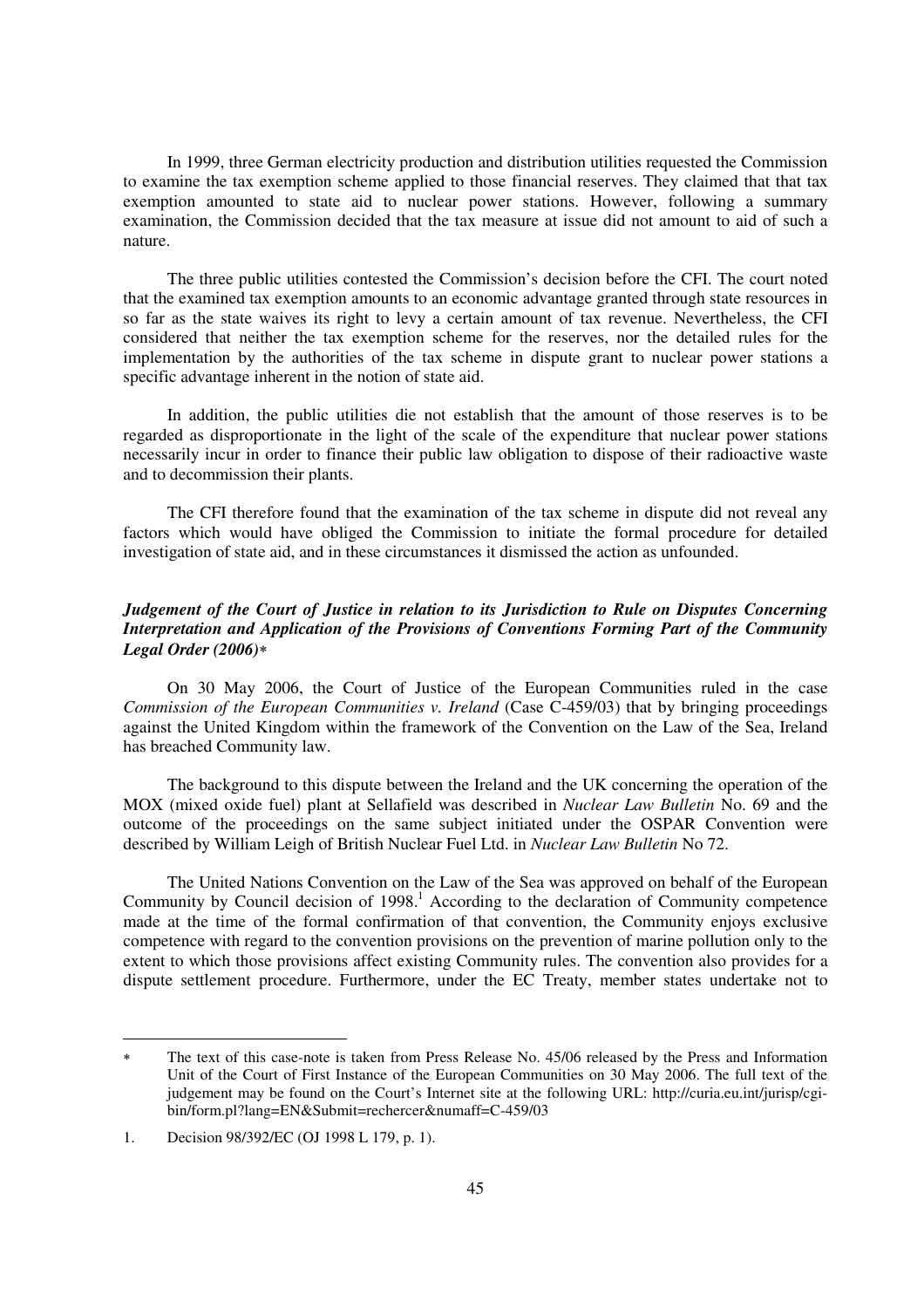submit a dispute concerning the interpretation or application of Community law to any court or tribunal other than the Court of Justice of the European Communities.

The MOX plant, situated at Sellafield on the coast of the Irish Sea, recycles material from nuclear reactors and converts it into a new fuel known as MOX intended for use as an energy source in nuclear power stations. Ireland raised the issue of the MOX plant with the UK authorities, questioning in particular the soundness of the reports and decisions which formed the basis for justification of the plant's construction.

Ireland instituted proceedings against the United Kingdom before the arbitral tribunal provided for under the convention with a view to resolving the dispute concerning the MOX plant, the international transfer of radioactive substances and the protection of the marine environment of the Irish Sea. The applicant criticised the United Kingdom for failure to comply with the convention by not taking the appropriate measures to protect the marine environment with regard to operation of the MOX plant.

The European Commission was informed of the proceedings brought by Ireland and requested that they be suspended on the ground that the dispute in question came within the exclusive jurisdiction of the court. Ireland did not accede to that request and the Commission accordingly brought this action before the ECJ.

The Court ruled that the provisions of the convention which the UK was accused of having breached related to the protection and preservation of the marine environment, an area in which the Community's external competence is not exclusive but is, in principle, shared between it and the Member states. The court further considered that the matters covered by the convention provisions which Ireland invoked before the arbitral tribunal are to a large extent regulated by Community measures. The court referred in particular to the directives relating to the obligation to carry out a proper assessment of the environmental impact of plant-related activities on the marine environment, to international transfers of radioactive substances connected to the activity of the MOX plant, and to the freedom of access to information on the environment. Finally, the Convention for the Protection of the Marine Environment of the North-East Atlantic (OSPAR) which Ireland invoked before the arbitral tribunal was concluded by the Community.

The Court ruled that as the provisions of the convention relied on by Ireland in the context of the dispute form part of the Community legal order, the Court accordingly has jurisdiction to deal with disputes relating to their interpretation or application and to determine whether a member state has complied with them. It concluded therefore that by bringing proceedings under the dispute-settlement procedure laid down in the Convention on the Law of the Sea, without having first informed and consulted the competent Community institutions, Ireland has failed to comply with its duty of cooperation under the EC and EA Treaties and is in breach of Community law.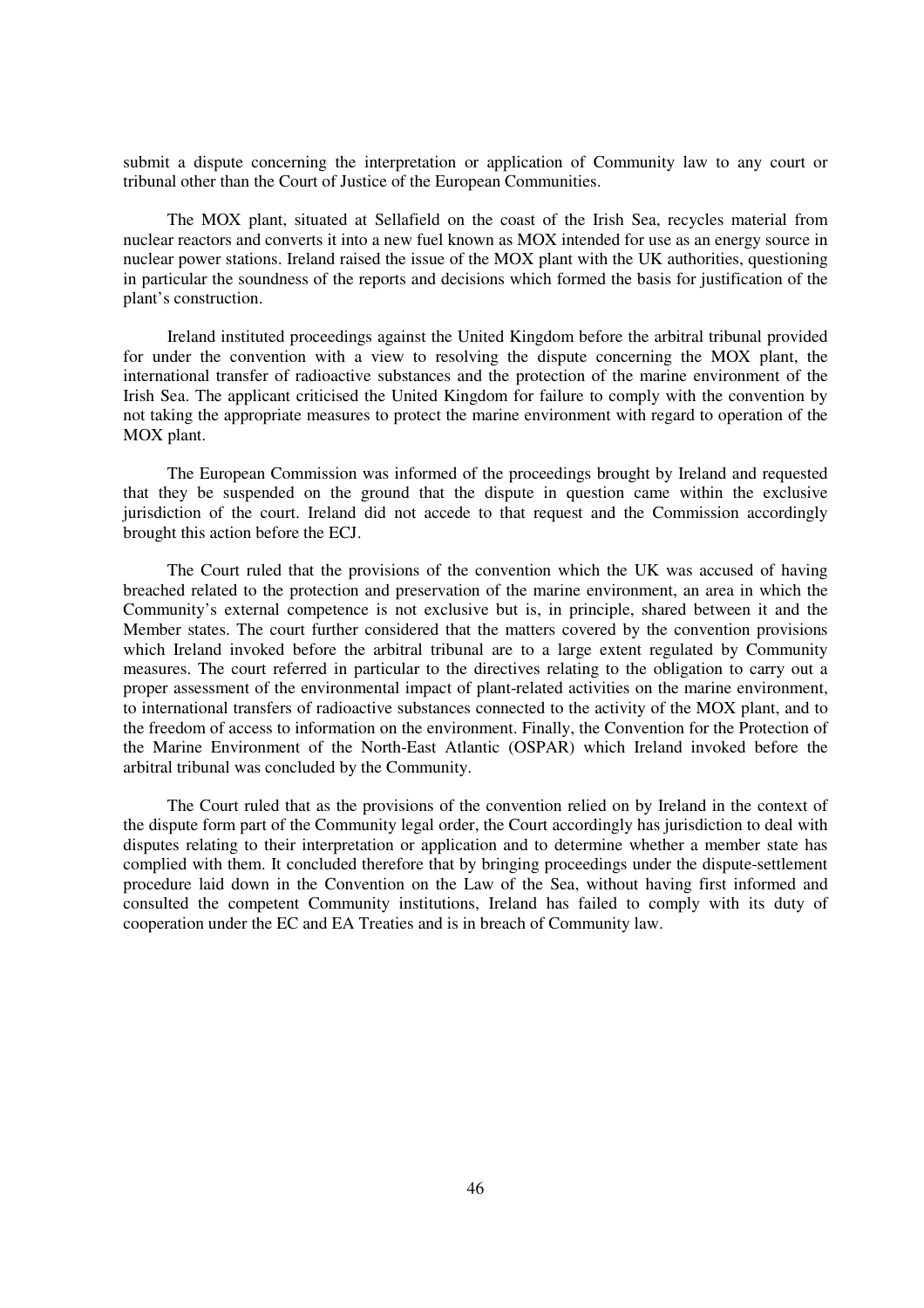## ADMINISTRATIVE DECISIONS

## **Hungary**

## *Parliamentary Decision on Construction of a Low/Intermediate-level Waste Repository and on the Lifetime Extension of Paks NPP (2005)*

On 21 November 2005, the Hungarian parliament approved a resolution to give approval in principle for preparatory work for construction of a national low- and intermediate-level waste (LLW/ILW) repository in Bataapati, in the Uveghuta region. The resolution also endorsed plans for a 20-year lifetime extension of the Paks nuclear power plant. The current licences of Paks' four units are set to expire between 2012 and 2017.

This parliamentary decision followed the referendum that took place in July 2005, where the municipality of Bataapati voted to approve construction of this repository. Residents voted 90.7% in favour of having the repository built on municipal land. The vote followed a decade of geological investigation and subsequent site approval by the Hungarian Geological Survey.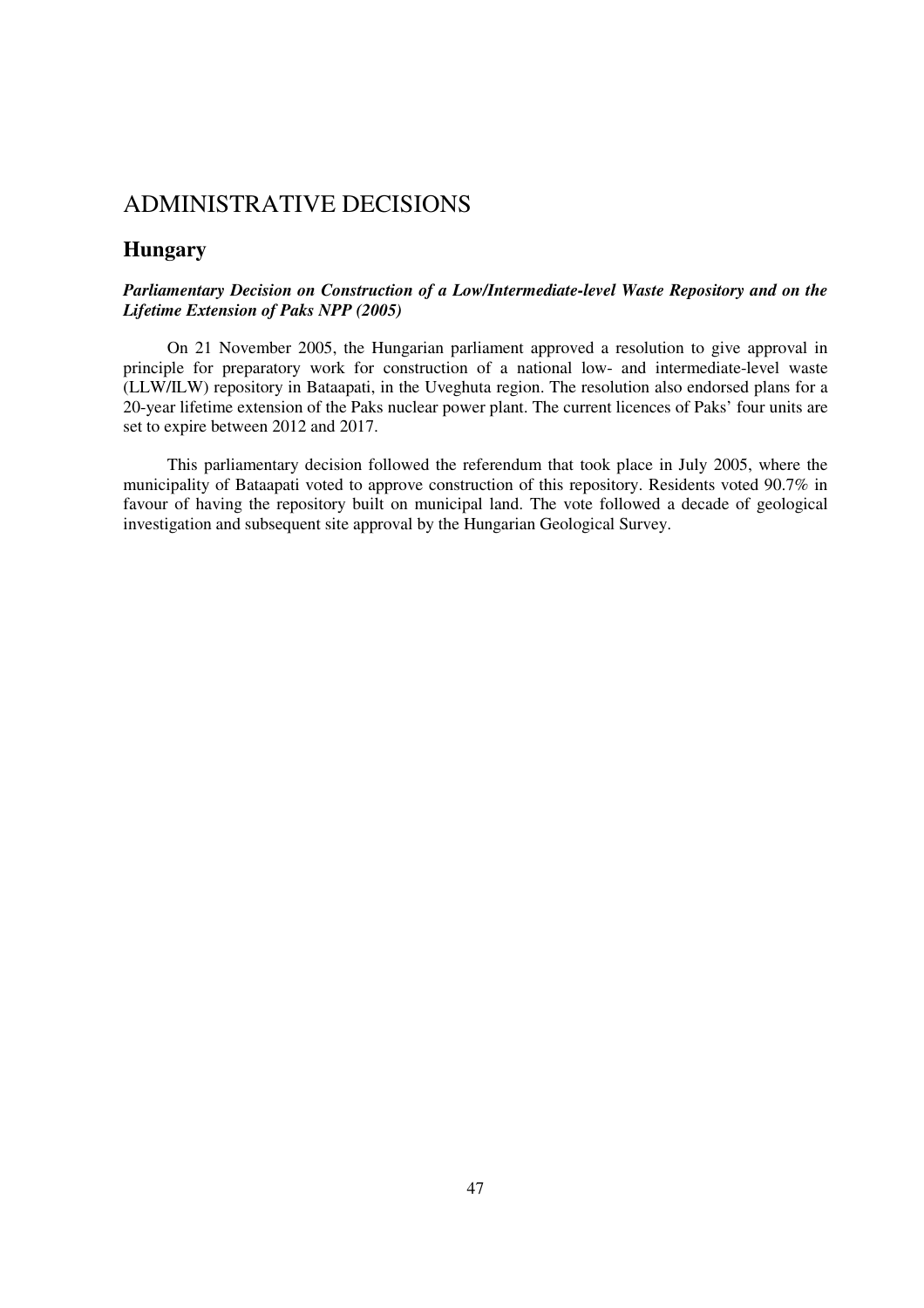# NATIONAL LEGISLATIVE AND REGULATORY ACTIVITIES

## **Australia**

#### *Radioactive waste management*

#### *Commonwealth Radioactive Waste Management Act (2005)*

This act, whose full title is "An Act to make provision in relation to the selection of a site for, and the establishment and operation of, a radioactive waste management facility, and for related purposes", and which was adopted on 14 December 2005, aims to put beyond doubt the commonwealth's power to do all things necessary for, or incidental to, the selection of specified commonwealth land as a site for, and the establishment and operation of, a radioactive waste management facility. It entered into force on the day following its adoption.

Existing or future state and territory law may purport to prohibit, regulate or hinder things that the commonwealth may do to select a site or establish and operate a facility. Notwithstanding any such legislation, this act provides the commonwealth with the express authority to do anything necessary for, or incidental to, establishing or operating such a facility and transporting radioactive waste to it.

On 15 July 2005, the Australian government announced that it would proceed with its waste management policy by investigating three commonwealth sites in the Northern Territory. The act specifies in its schedule the three sites which are to undergo further investigations: the Mt Everard site, the Harts Range site and the Fishers Ridge site.

The act provides that the minister may declare one, or a specified part of one, of the specified sites, as the place where a facility may be established and operated. It further provides that the minister may declare land to provide for suitable road access to the site.

The act ensures that commonwealth regulatory processes must comply with the Australian Radiation Protection and Nuclear Safety Act 1998 (see *Nuclear Law Bulletin* No. 63), the Environment Protection and Biodiversity Conservation Act 1999 (see *Nuclear Law Bulletin* No. 67) and the Nuclear Non-Proliferation (Safeguards) Act 1987 (see *Nuclear Law Bulletin* Nos. 38 and 40).

This legislation comprises five parts. Part 1 first sets out definitions of the terms and expressions used in the act and, second, identifies persons who may make nominations of sites and establishes rules about nomination of sites. Part 2 specifies identified persons with the authority to do certain things as part of the process of selecting one of the three sites in the Northern Territory for a radioactive waste management facility. Part 3, which governs acquisition and extinguishment of rights and interests in the site, or part of the site, or land chosen as the route to the site, provides for affected parties to be compensated. Part 4 then governs the conduct of activities in relation to the selected site.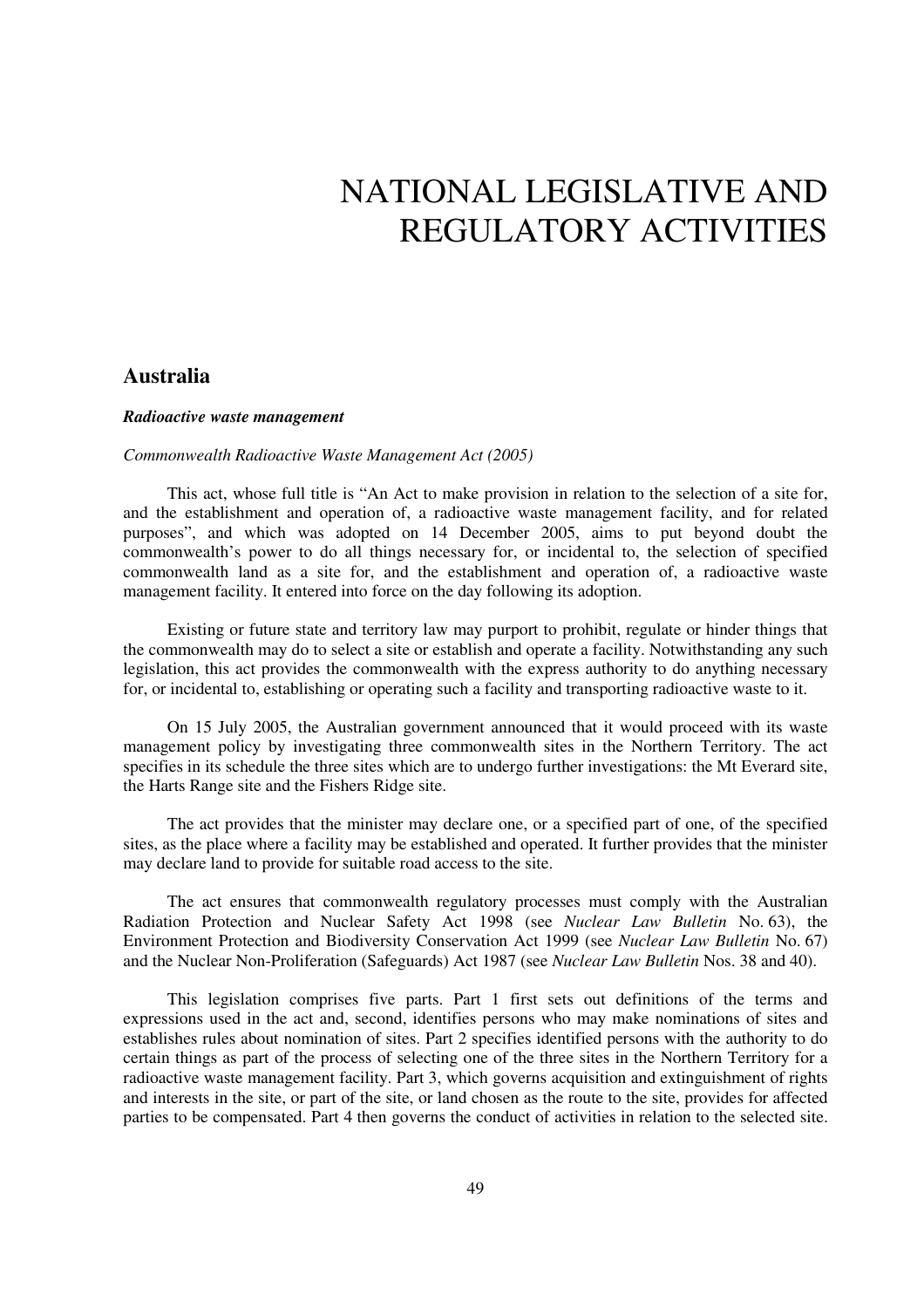Part 5 covers miscellaneous issues including the amount of compensation to be paid to persons whose rights or interests have been affected.

## **Brazil**

#### *Regime of radioactive materials*

#### *Amendment to the Federal Constitution (2006)*

This Amendment No. 49 to the Federal Constitution (published in the Official Journal of 9 February 2006) aims to modify Article 21, paragraph XXIII (b), and to add a new sub-paragraph (c). It provides that trade in and use of radioisotopes for research, medical, agricultural and industrial purposes are subject to licensing. Similarly, the production of, trade in and use of radioisotopes with half-lives of up to two hours are subject to licensing. It also provides for strict third party liability for nuclear damage, with no need to prove fault.

Finally, Article 177 V was amended to terminate the Federal Union's monopoly with regard to the production, commercialisation and use of short-lived radioisotopes for medical, agricultural and industrial purposes.

## **France**

#### *General legislation*

#### *Law on Nuclear Transparency and Safety (2006)*

Law No. 2006-686 was adopted on 13 June 2006. The text of this legislation is available in French at the following URL:

www.legifrance.gouv.fr/WAspad/UnTexteDeJorf?numjo=DEVX0100081L. It is the subject of a detailed analysis under the "Articles" section of this *Bulletin*.

#### *Radiation protection*

#### *Decree on Radiological Emergency Situations (2005)*

Decree No. 2005-1179 of 13 September 2005 was adopted following the issuing of an interministerial order on 7 April 2005 on the action of the public authorities in the event of an incident resulting in a radiological emergency situation (see *Nuclear Law Bulletin* No. 75).

This order, which was adopted by the French authorities following the proceedings for failure to fulfil an obligation taken by the European Commission before the Court of Justice of the European Communities with regard to France's failure to implement Council Directive 89/618/Euratom of 27 November 1989 on informing the general public about health protection measures to be applied and steps to be taken in the event of a radiological emergency (see *Nuclear Law Bulletin* Nos. 45 and 48).

The Decree of 13 September 2005 makes additional provision for the definition of the radiological emergency situation, the role of the prefect (*préfet*), the responsibilities of those carrying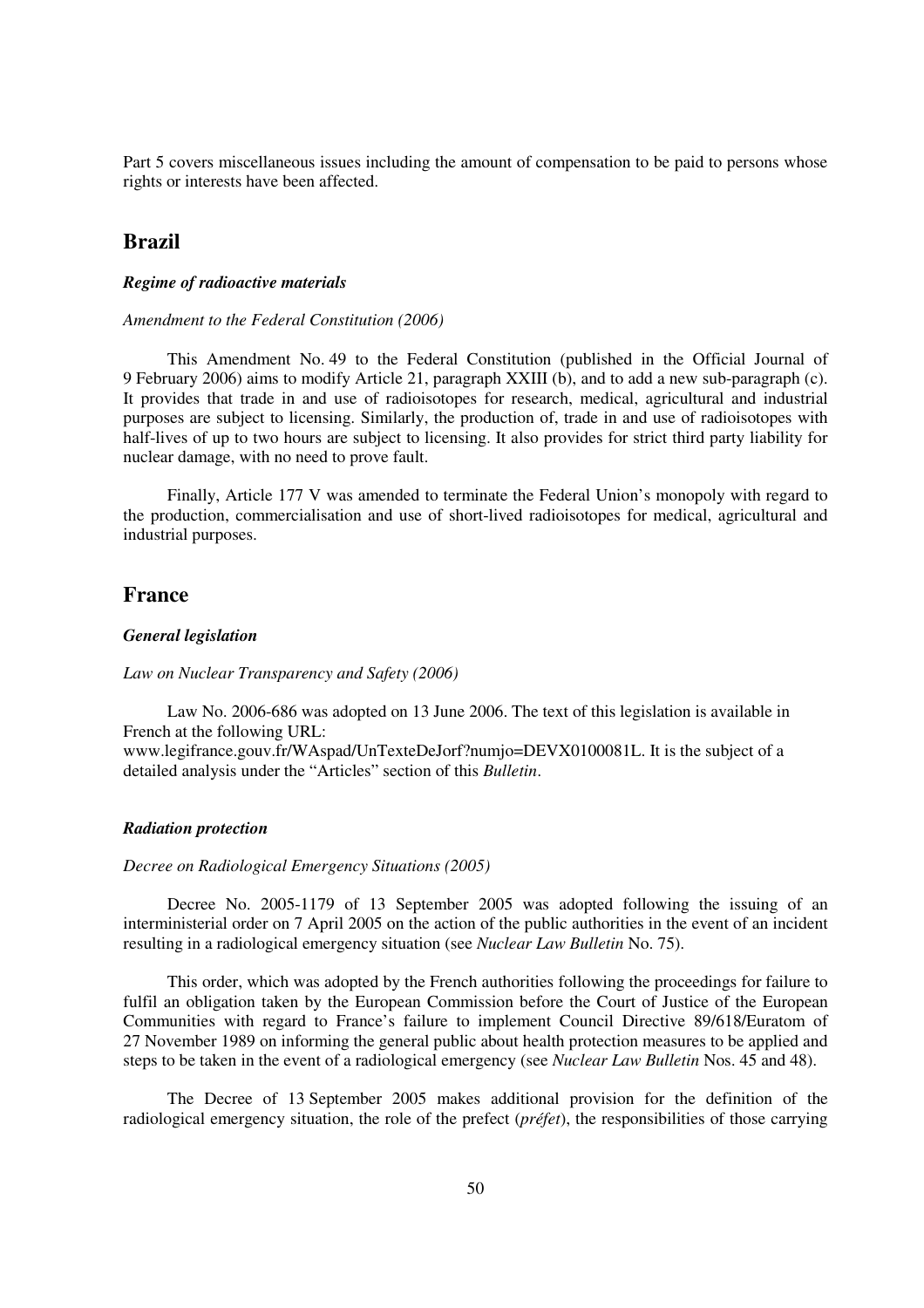out nuclear activities and of those intervening in emergency situations, and the measures to be taken in the event of long-term exposure to ionising radiation.

#### *Order on Public Information in the Event of a Radiological Emergency (2005)*

This order, adopted on 4 November 2005, sets out the list of information which must be brought to the attention of persons who may be exposed to ionising radiation in a radiological emergency situation. Such information relates in particular to the following preventive actions which, on a case by case basis, may concern certain groups of the public only:

- evaluation, sheltering, or listing to the radio and/or television;
- $\bullet$ distribution and use of protective substances;
- $\bullet$ restrictions in circulation and consumption of foodstuffs;
- $\bullet$ application of specific hygiene and decontamination rules.

If the radiological emergency situation is preceded by a danger period or pre-alert stage, then the public which may be affected should receive information already during that alert phase with instructions such as:

- $\bullet$ listening to the radio or the television;
- $\bullet$ preparatory tasks for establishments with particular responsibilities;
- $\bullet$ recommendations for health professional involved in the intervention.

The prefect may use the radio and television services as necessary to assist in applying this order.

### *Interministerial Order on Measuring Radioactivity in the Environment in the Event of an Incident Resulting in a Radiological Emergency Situation (2005)*

This Interministerial Order of 29 November 2005 was adopted to implement the Interministerial Order of 7 April 2005 (see *Nuclear Law Bulletin* No. 75) on the action of the public authorities in the event of an incident resulting in a radiological emergency situation, as defined at Article R. 1333-76 of the Public Health Code.

It covers all the events which may or actually result in an abnormal release of radioactive materials or an abnormal irradiation without release of radioactive materials. It applies to radioactivity measuring activities used on all or part of the national territory during an incident falling under the scope of the afore-mentioned interministerial order, without prejudice to any other type of measure that should and can be taken.

It specifies the objectives of measuring radioactivity in the environment during the different phases of an incident, and organises the necessary coordination of measures, centralisation, treatment and rendering of results and their interpretation, and the roles and obligations of the various players.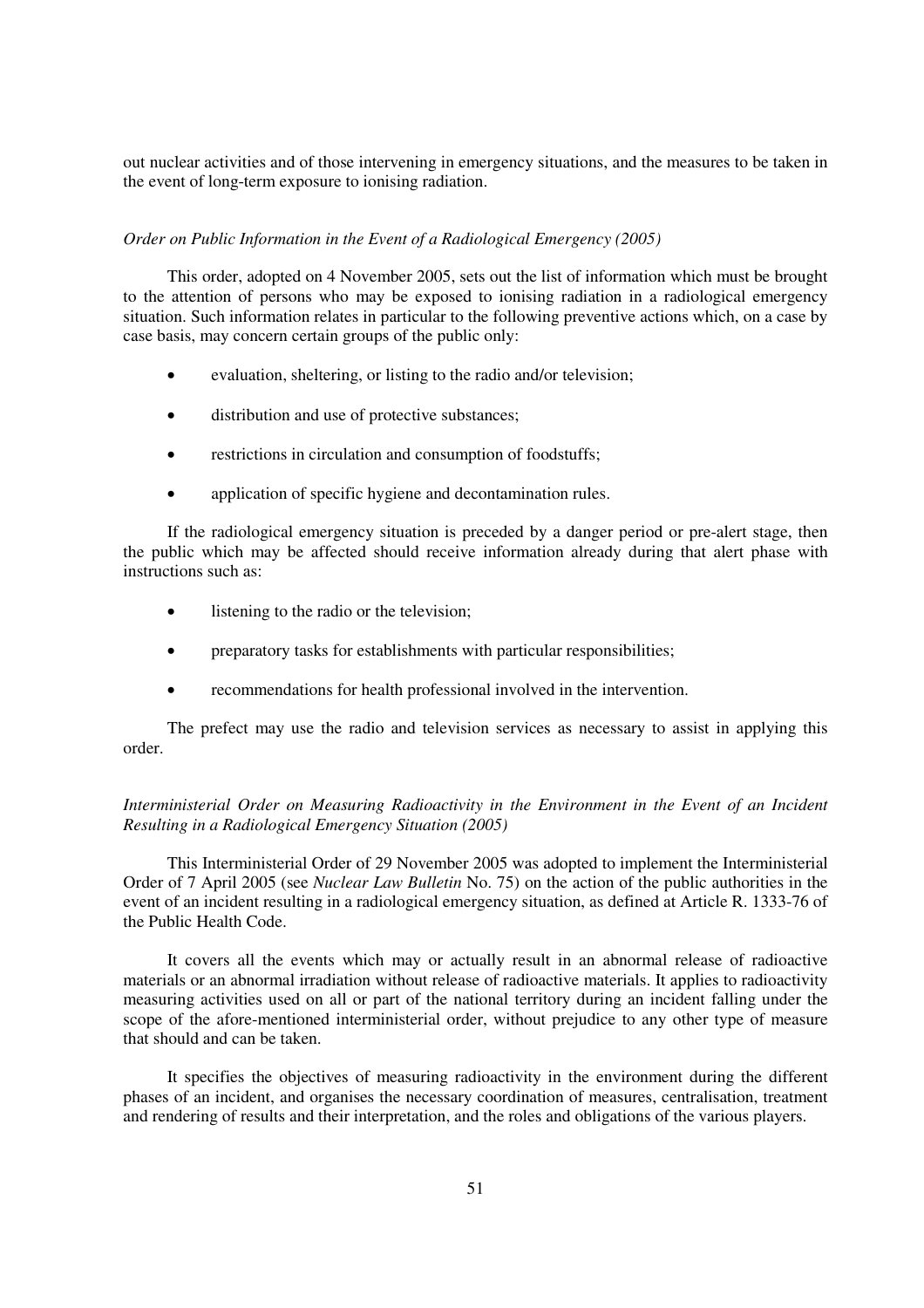During the different phases of an incident (threat, emergency, post-accidental situation), the public authorities in charge of emergency management organise the measurement of radioactivity in the environment. These measures are designed to cover all relevant aspects, in particular in relation to public protection, and information of the concerned public, the authorities of neighbouring countries and international bodies.

The main bodies responsible for implementing this directive are:

- the Directorate for Defence and Civil Security of the Ministry of the Interior, responsible in particular for ensuring that departmental emergency plans are compatible with this directive, and that all relevant services will be prepared to intervene in each department;
- $\bullet$  the prefectures which may requisition the necessary means in the primary intervention zones of the Atomic Energy Commission (CEA), Cogema or GIE intra;
- the Directorate-General for Nuclear Safety and Radiation Protection (DGSNR) which is responsible for organising permanent monitoring of radiation protection, in particular the radiological monitoring of the environment across the entire national territory;
- $\bullet$  the Delegate for Nuclear Safety and Radiation Protection for Defence-related Activities and Installations (DSND) which is responsible for controlling nuclear safety and radiation protection for defence-related activities and installations;
- $\bullet$  the Institute for Radiation Protection and Nuclear Safety (IRSN) which is responsible, at national level, for centralising, verifying the coherence of, and using all results of measurements and testing carried out during an incident and its consequences for different actors:
- $\bullet$  the operators, which put their emergency plans into operation during an incident resulting in a radiological emergency.

#### *Order on Methods for Training of Persons Specialised in Radiation Protection and Certification of the Service Provider (2005)*

This order, adopted on 26 October 2005, repeals the 2003 Order of the same name (see *Nuclear Law Bulletin* No. 73). It provides a list of the sectors concerned, and redefines the conditions governing radiation protection training for persons specialised in radiation protection and the means by which certifying bodies and trainers obtain their own certification. A training certificate is delivered following an examination the scope of which is defined in Article 4.

This order was amended by an Order of 13 January 2006 which adds persons specialised in medical radiation physics to the list of graduates who may be exempted from the training module entitled "ionising radiation and biological effects" of the theory module, set out in Annex 1 of the order.

Furthermore, the text states that should a candidate fail one of the examinations described in Article 4 of the order, then the candidate must follow the relevant training again. Finally, it specifies that the certificate obtained for the module followed is now valid for one year rather than six months.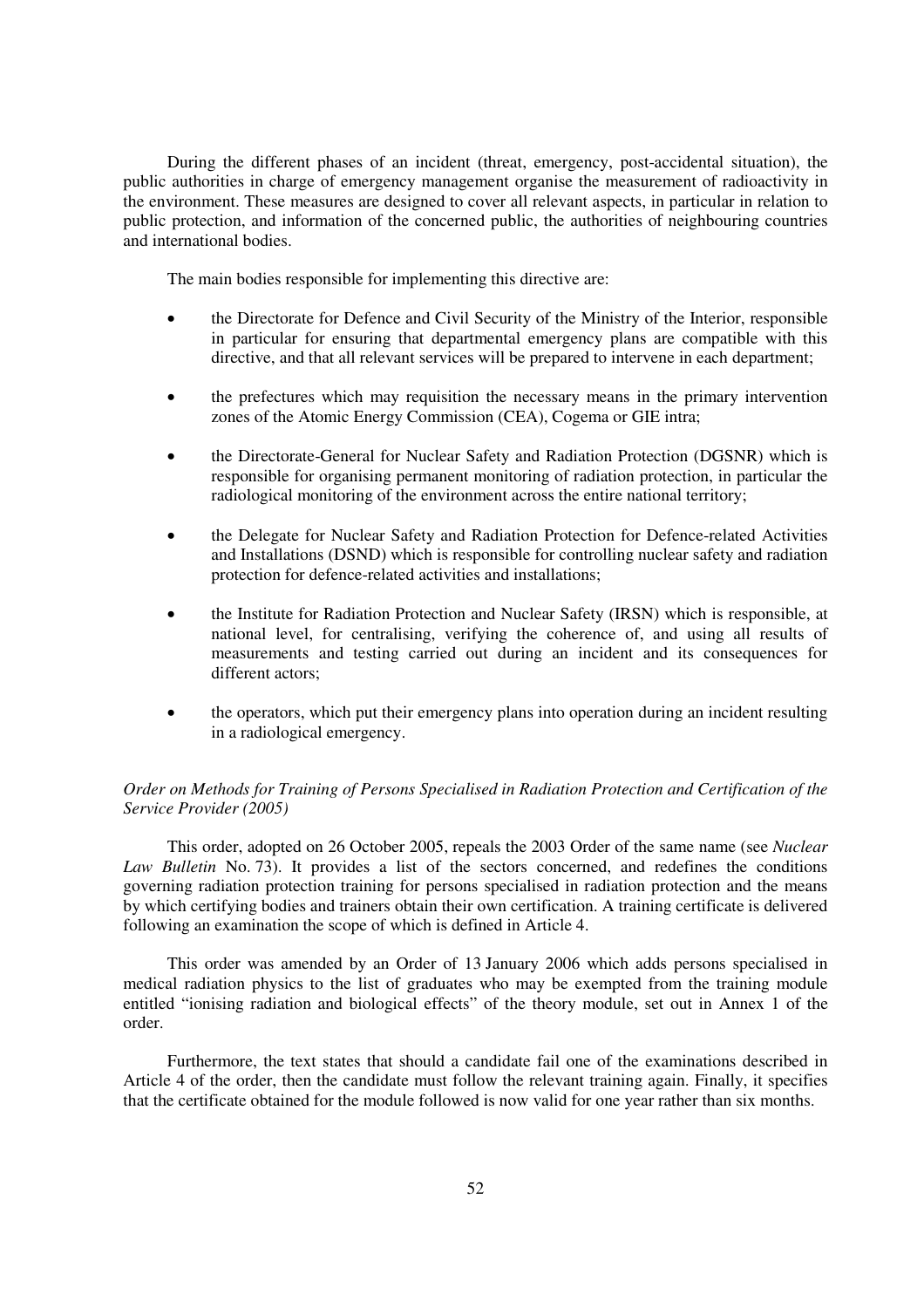#### *Interministerial Order on the Application of the Convention on Assistance in the Case of Nuclear Accident or Radiological Emergency (2006)*

This interministerial order was adopted on 30 November 2005. It aims to set out the conditions of application of the 1986 Convention on Assistance in the Case of Nuclear Accident or Radiological Emergency (see *Nuclear Law Bulletin* No. 38; the text of this convention is reproduced in the Supplement to NLB No. 38) by the French public authorities. It specifies the national contact points under this convention. The Ministry of Foreign Affairs is the main national contact point and maintains a permanent alert centre for this purpose. The Directorate-General for Nuclear Safety and Radiation Protection (DGSNR) is the competent body pursuant to Article 4.1 of the convention.

The directive also sets out the procedure for nominating the ministerial department or the body responsible for the operational side of the assistance, and establishes for each ministry the obligation to maintain an inventory of its availability in terms of experts, material, and medical assistance, and to notify the competent body of that inventory.

#### *Radioactive waste management*

#### *Planning Act Concerning the Sustainable Management of Radioactive Materials and Waste (2006)*

Adopted on 28 June 2006, the text of the Planning Act concerning the Sustainable Management of Radioactive Materials and Waste (Act No. 2006-739) was published in Official Journal No. 149 of 29 June 2006 and may be consulted in French on the Legifrance internet site at the following URL: www.legifrance.gouv.fr/WAspad/UnTexteDeJorf?numjo=ECOX0600036L#. An unofficial English translation of the text is also available at the following URL: www.industrie.gouv.fr/ energie/anglais/pdf/loi-28-06-06-ang.pdf.

With a view to examining the possible solutions for managing long-lived high-level radioactive waste, the Act of 30 December 1991 relating to Research on Radioactive Waste Management, called the "Bataille Act" (see *Nuclear Law Bulletin* Nos. 49, 50; the text of the act is reproduced in the Supplement to NLB No. 49), established a vast research programme and set a deadline for government to prepare a draft bill within 15 years, i.e. by end 2006. The 2006 Law prolongs the Bataille structure by specifying the deadlines by which the different solutions could enter into force.

The law confirms the continuity and complementarity of the three axes already selected by the Bataille Act: partitioning and transmutation of long-lived radioactive elements; reversible waste disposal in a deep geological formation and storage.

With regard to the partitioning and transmutation of long-lived radioactive elements, the act states that corresponding studies and investigations shall be conducted in conjunction with those concerning the new generations of nuclear reactors and those concerning accelerator-driven reactors dedicated to the transmutation of waste, in order to provide by 2012 and assessment of the industrial prospects of those systems and to commission a pilot facility before the end of 2020.

As regards reversible waste disposal in a deep geological formation, by 2015 all of the conditions should be fulfilled to obtain an authorisation. Operations at the storage facility should commence in 2025, which is compatible with the calendar of production of long-lived high-level waste from the French nuclear cycle.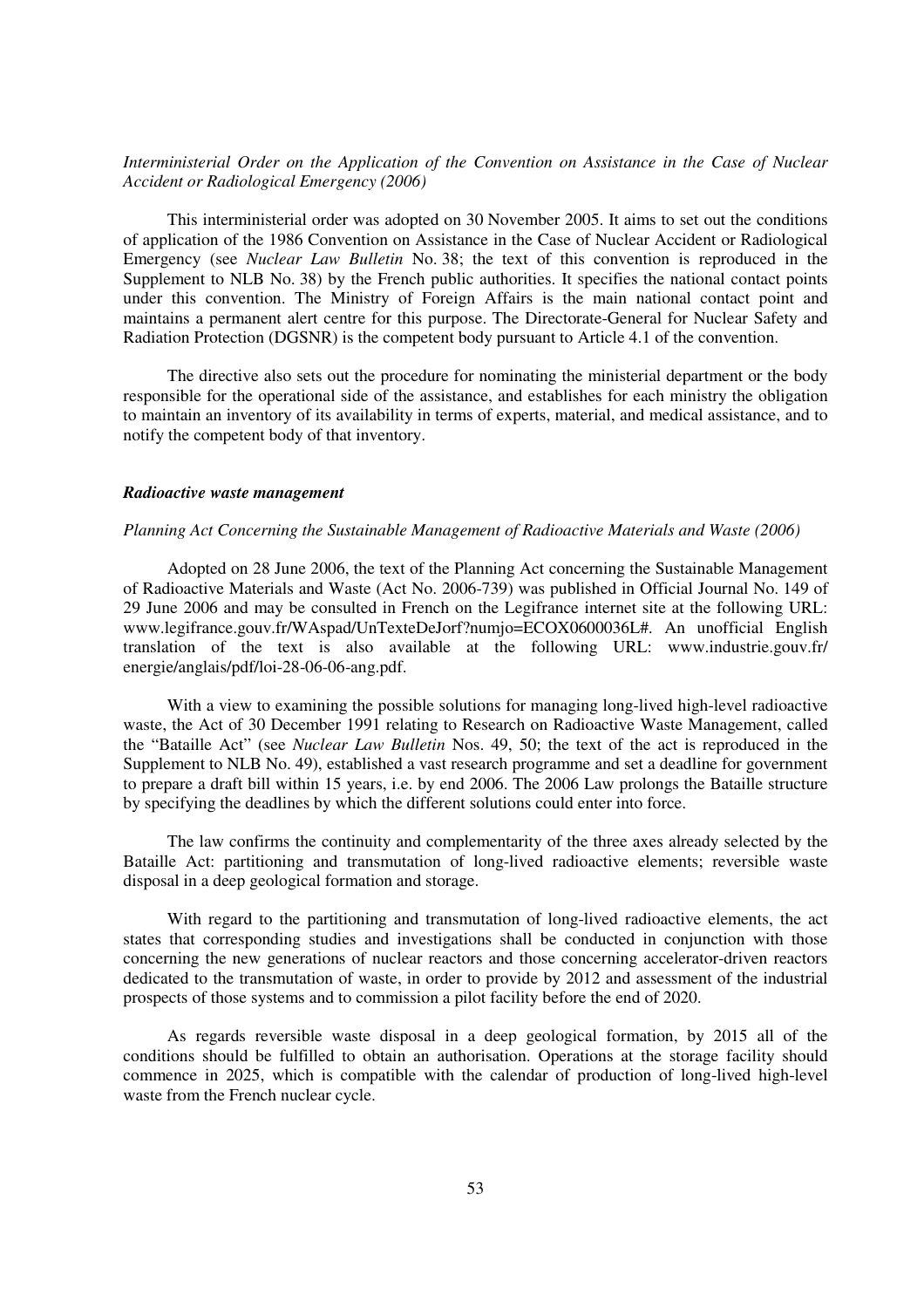The text also adds two essential elements in areas not covered by the 1991 Act. First, it proposes national management of waste, and also of radioactive materials whether recoverable or not, by establishing a national radioactive material and waste management plan. This plan "shall take stock of existing modes for managing radioactive materials and waste, list the foreseeable requirements of storage or disposal facilities, detail the required capacities of such facilities together with corresponding storage times and, in the case of radioactive waste for which no final management mode exists, determine the objectives to be achieved." A decree will specify the requirements of this national plan, which will be established and updated every three years by the government.

Furthermore, this act establishes a legislative framework for the dismantling of nuclear installations, and, in particular, the question of secure financial provisions made by operators to ensure that the amount judged necessary for decommissioning is available. The act establishes, within the National Radioactive Waste Management Agency (ANDRA), a dedicated fund in order to finance investigations and studies relating to the storage and the deep geological disposal of radioactive waste. The resources of the fund shall originate from the product of the additional "research tax" to the tax on major nuclear installations (INB). A second dedicated fund is established within ANDRA in order to build, operate, shut definitely, maintain and monitor the storage and disposal facilities for high-level and long-lived waste. The parliament will participate in the control of these financial provisions and their position within company accounts.

The act confirms in Article 8 the ban on disposal of foreign radioactive waste in France. Fuel or waste introduced into France for processing may only be authorised pursuant to intergovernmental agreements and provided that the radioactive waste resulting from processing of such substances shall not be stored in France beyond the term prescribed by such agreements.

Finally, the text reinforces the socio-economic support to regions concerned by future disposal. The act reinforces the local development public interest groupings already established in the Meuse and Haute-Marne regions; it aims to associate more closely the nuclear industry in local industrial projects and it strengthens the local information and monitoring committees for elected representatives and the public.

#### *Third party liability*

### *Act Authorising Approval of International Agreements on Third Party Liability in the Field of Nuclear Energy (2006)*

This act, which authorises approval of the Protocol amending the Paris Convention on Third Party Liability in the Field of Nuclear Energy, and of the Protocol amending the Brussels Supplementary Convention, was adopted on 27 June 2006. The consequential amendment of the provisions of national legislation governing nuclear third party liability is carried out by Article 55 of the 2006 on Nuclear Transparency and Safety, which is the subject of an article in this Bulletin.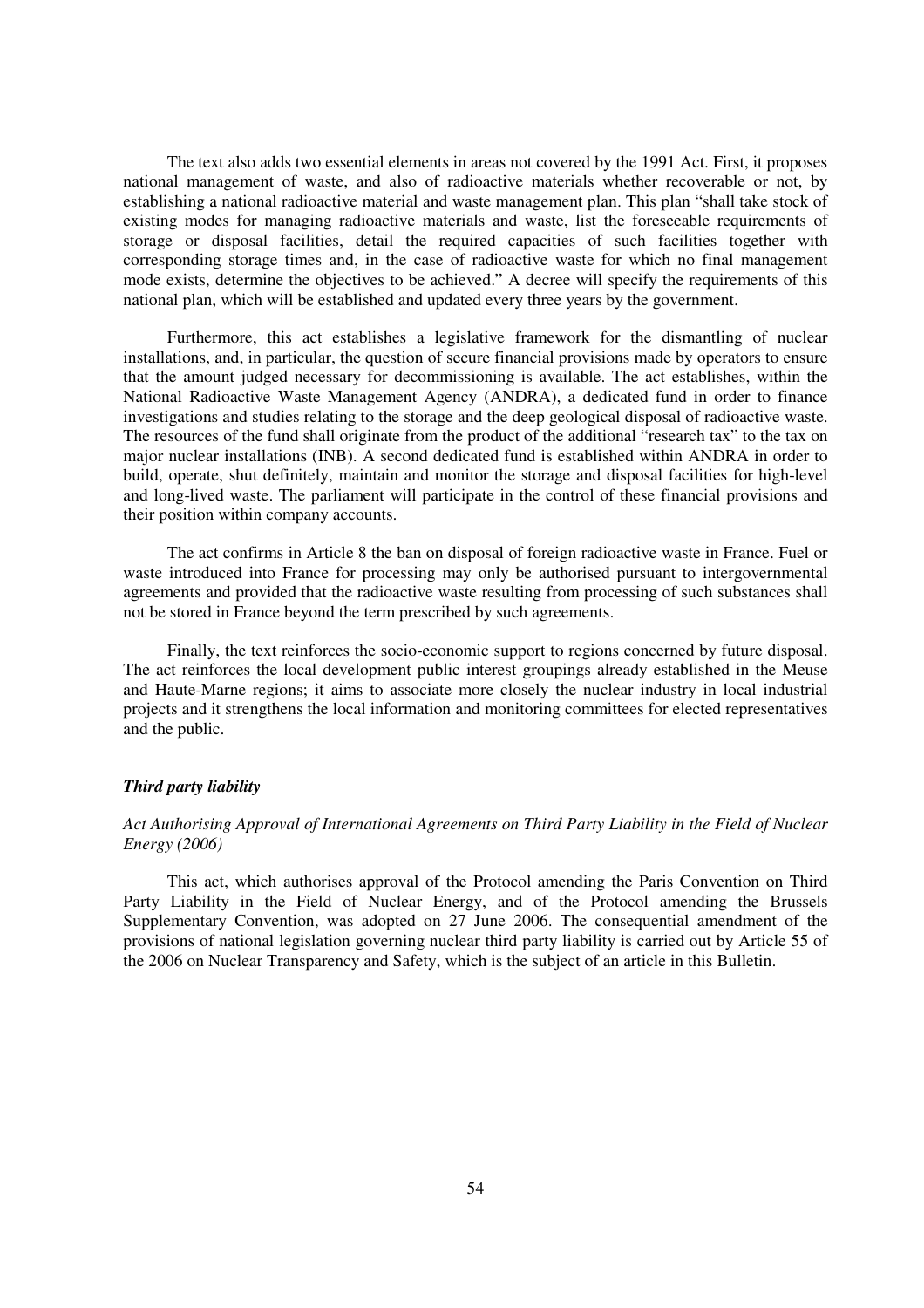## **Germany**

#### *Transport of radioactive materials*

### *European Agreement Relating to the International Transportation of Dangerous Goods by Road (ADR) (2005)*

A new German version of the Annexes A and B of the European Agreement Relating to the International Transportation of Dangerous Goods by Road (ADR) was published as an Annex to *Bundesgesetzblatt* 2005 II, p. 1128. The publication is based on Article 2 of the 17<sup>th</sup> ADR Amendment Ordinance of 27 August 2004 [*Bundesgesetzblatt* 2004 II, p. 1274], and it includes the version of 27 November 2003 and the 2005 Lists of Errata [*Bundesgesetzblatt* 2003 II, p. 1743; 2004 II, p. 1132; 2005 II, p. 205, 770, 1030].

#### *Ordinance on the Transportation of Dangerous Goods by Road and Rail (2006)*

The 2005 consolidated version of the Ordinance on the Transportation of Dangerous Goods by Road and Rail (see *Nuclear Law Bulletin* No. 76) was amended by Article 3a of the 4<sup>th</sup> Ordinance to Amend Ordinances on the Transportation of Dangerous Goods of 2 November 2005 [*Bundesgesetzblatt* 2005 I, p. 3131].

#### *Corrigenda to the 2004 RID Regulations (2005)*

The  $12<sup>th</sup>$  Ordinance to Amend the International Order on the Carriage of Dangerous Goods by Rail (RID) (see *Nuclear Law Bulletin* No. 74) has been complemented by the List of Errata No. 1 of the Intergovernmental Organisation for International Carriage by Rail (OTIF) and by a list of corrigenda to its German version [*Bundesgesetzblatt* 2005 II, p. 1129].

#### *Regulations on nuclear trade (including non-proliferation)*

#### *Amendments to the 1961 Foreign Trade Act and to the 1993 Foreign Trade Ordinance (2006)*

A 12<sup>th</sup> Act to Amend the Foreign Trade Act and the Foreign Trade Ordinance was issued on 28 March 2006 [*Bundesgesetzblatt* 2006 I, p. 574]. In accordance with its Article 5, it entered into force on 8 April 2006.

The Foreign Trade Act (consolidated version published in *Bundesgesetzblatt* part III no. 7400-1 and last amended by Acts of 21 December 2004 and 21 June 2005, *Bundesgesetzblatt* 2004 I, p. 3603; 2005 I, p. 1818, see also *Nuclear Law Bulletin* No.74) was amended with regard to the import provisions and to the provisions on administrative and penal sanctions.

The amendment of the continuously amended Foreign Trade Ordinance, as last amended by the Seventy-third Amendment Ordinance of 18 January 2006 [*Bundesanzeiger* 2005 pp. 9169, 13393, 13487, 16997; 2006 p. 427] (see *Nuclear Law Bulletin* Nos. 67, 73), also covers administrative sanctions and implements, like the January 2006 amendment, European Community Law.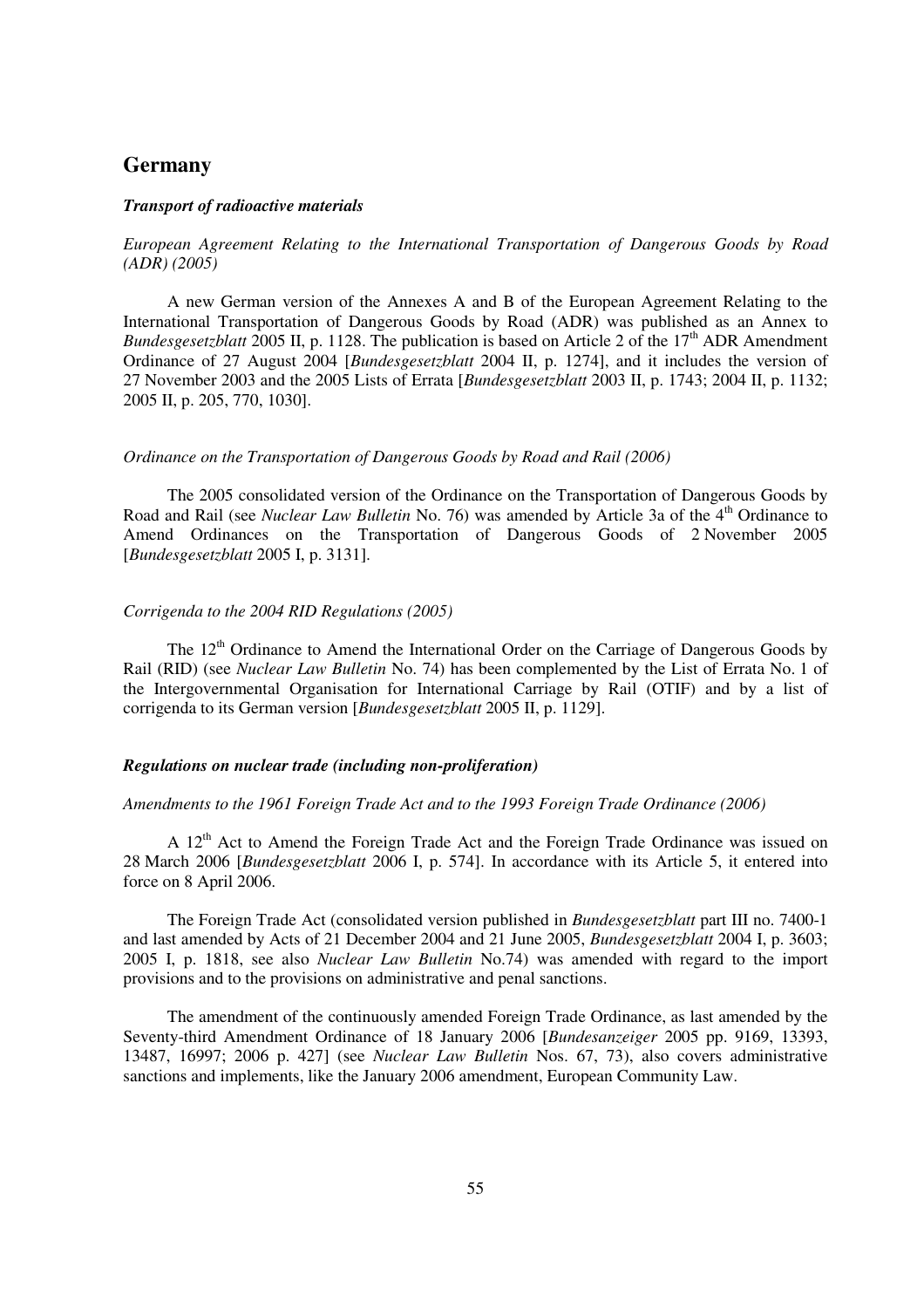#### *Amendment to the Import List (2005)*

A new version of the Import List as last amended by the Ordinances of 23 December 2004 and of 19 April 2005 [*Bundesanzeiger* 2004 p. 24733; 2005 p. 6965] (see *Nuclear Law Bulletin* No. 74) was published as annex to the  $152<sup>nd</sup>$  Ordinance to Amend the Import List – Annex to the Foreign Trade Act, on 19 December 2005 [*Bundesanzeiger* 2005 p. 17338 and supplement volume 2005 No. 248a].

## **Hungary**

#### *General legislation*

#### *Amendment of the Atomic Energy Act (2005)*

Section 10(4) of the 1996 Act on Atomic Energy (published in the Supplement to *Nuclear Law Bulletin* No. 60) was amended in December 2005. The purpose of this amendment is to facilitate the task of the State Audit Office in auditing the management of the Central Nuclear Financial Fund, to ensure that municipal subsidies are used exclusively to cover the cost of information and control activities. Section 10(4) now reads as follows:

"In order to regularly provide information to the population of communities in the vicinity of a facility or the exploration aiming at the site selection of a facility, the licensee of a nuclear power plant, an interim storage or final disposal facility for spent fuel, as well as that of a radioactive waste disposal facility shall promote the establishment of municipal control and information associations. The licensee can grant assistance – also from the Central Nuclear Financial Fund – to the municipal control and information associations and to the municipal associations for regional development to be established here, as well as to the municipalities forming these associations that can be utilised for dissemination of information on operation, regional or municipal development."

The government is authorised to elaborate detailed rules on this subject during 2006 before entry into force of this amendment in 2007.

#### *Environmental protection*

*Amendment of the Order on Radioactive Releases into the Air and Water in Connection with the Use of Atomic Energy (2006)* 

Decree No. 15/2001 (VI.6.) of the Minister of Environment on Radioactive Releases into the Atmosphere and into Water in the Course of Using Atomic Energy and their Monitoring during the Licensing Procedure was amended in 2006 (see *Nuclear Law Bulletin* No. 70). The amendment provides that the regionally competent inspectorate (hereinafter referred to as the regional environmental authority) in the first instance and the National Inspectorate for Environment, Nature and Water in the second instance shall enforce the considerations related to environment protection, nature conservation and water quality protection concerning radioactive releases. The release limits, levels and the standard for release monitoring shall be submitted to the regional environmental authority for the co-authority's approval.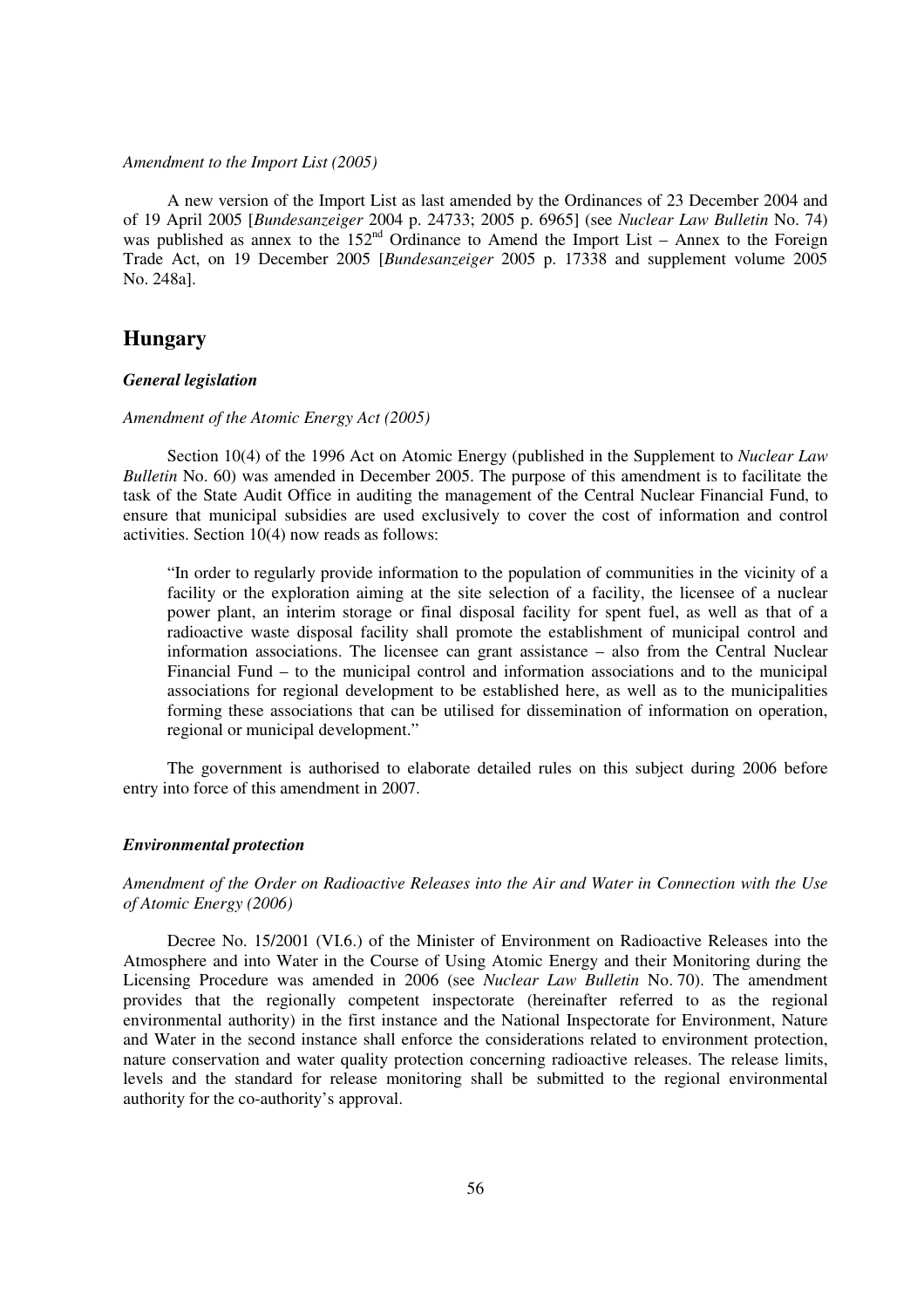#### *Regulations on nuclear trade*

*Amendment of the Decree on International Trade of Nuclear Dual-use Items (2005)* 

Government Decree 263/2004 [IX.23 Korm.] on the regulation of international trade in nuclear dual-use items was amended in 2005. The amendment provides that the Hungarian Atomic Energy Authority (HAEA) issues both its preliminary licence required for the export licence, and its preliminary professional opinion required for the international import certificate, specified in the Government Decree 50/2004 [III. 23 Korm.] on the licensing of foreign trade in dual-use goods and technologies, upon the request of the Hungarian Trade Licensing Office.

## **India**

#### *Regulations on nuclear trade (including non-proliferation)*

#### *Weapons of Mass Destruction Act (2005)*

This act was passed in May 2005 by the Indian parliament. It aims to partly fulfil India's obligations under UN Security Council Resolution 1540 [UNSCR 1540] which calls on all countries to criminalise proliferation activities and to control transfer and use of WMD-relevant equipment and materials. Under this new legislation, the Indian government has criminalised the unauthorised possession of WMD and it has addressed lacunae and loopholes that existed in previous laws and regulations. The law also establishes more specific penalties for export control and proliferationrelated violations.

This act establishes new controls over nuclear commodities. Similar to India's previous export control regulations and practices, the Weapons of Mass Destruction Act controls a wide range of nuclear-related items including, but not limited to, "nuclear reactors, fuel reprocessing plants, fuel fabrication plants, uranium enrichment plants, uranium and plutonium conversion facilities, heavy water production plants, and tritium recovery plants". The new law also makes it a legal requirement for re-exports of controlled items of Indian origin to be approved by the Indian government.

The Department of Atomic Energy remains responsible for the approval of all nuclear-related exports. However, the new law establishes a number of further restrictions on the export of nuclear dual-use technology. By way of example, prior to the implementation of the new law, the Department of Atomic Energy obliged facilities receiving Indian nuclear materials or equipment to be covered by an IAEA safeguards agreement to ensure that non-proliferation objectives are met. The new act now makes this a formal requirement under national law. The legislation also states that the Indian export control authorities may apply additional conditions for exports if a transfer raises national or international security concerns. The entity importing the materials must also agree to on-site verification by Indian government inspectors, if the Department of Atomic Energy deems it necessary.

The new legislation provides for heightened scrutiny with regard to the transfer of highly sensitive items, including equipment that could be used for uranium enrichment or plutonium separation. The act requires nations importing nuclear reactors from India to agree that the materials or technology will not be used in the production of highly enriched uranium (HEU), without advance governmental consent. These criteria were also applied previously, but now they have been formally incorporated into national legislation.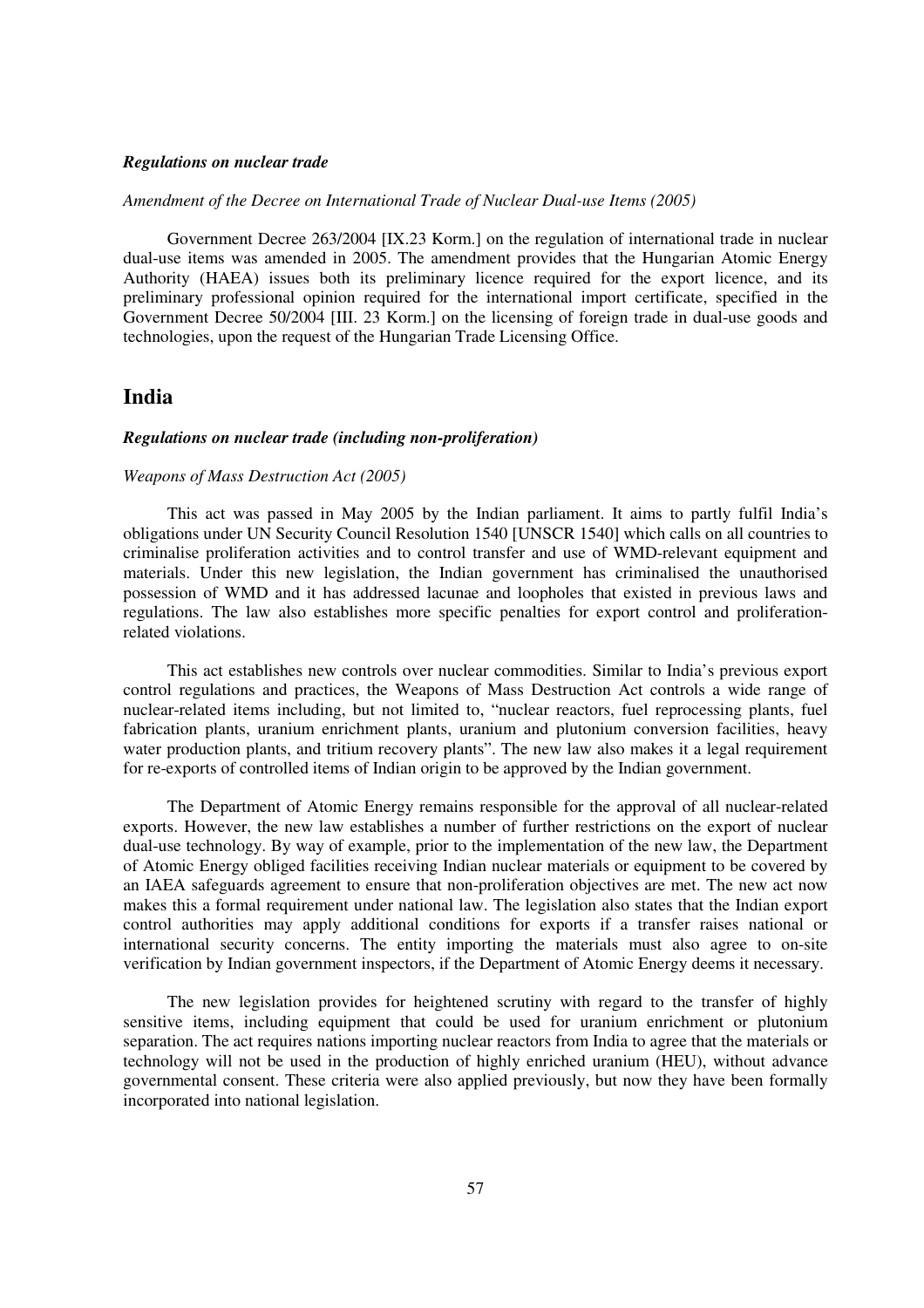## **Ireland**

#### *Regime of radioactive materials*

#### *Radiological Protection Act 1991 (Control of High-activity Sealed Radioactive Sources) Order (2005)*

This order, which entered into force on 31 December 2005, is made by the power conferred on the Minister for the Environment, Heritage and Local Government under Section 30(2) of the Radiological Protection Act of 1991 (see *Nuclear Law Bulletin* Nos. 45, 48, 71) and provides for the implementation of Council Directive 2003/122/Euratom of 22 December 2003 on the control of high-activity sealed radioactive sources and orphan sources (see *Nuclear Law Bulletin* Nos. 72 & 73). The purpose of the directive is to prevent exposure of workers and the public to ionising radiation arising from the inadequate control of high-activity sealed radioactive sources and orphan sources by defining specific requirements ensuring that each source is kept under control. The order states that the Radiological Protection Institute of Ireland is the competent authority to authorise any practice involving a source. It defines the responsibilities of licence holders as regards, *inter alia*, the records of all sources, their monitoring, identification and marking.

## **Romania**

#### *General legislation*

#### *Amendment to the 1996 Law on the Safe Conduct of Nuclear Activities (2006)*

Law No. 63/2006, adopted on 22 March 2006, introduced a number of important amendments into the 1996 Law on the Safe Conduct of Nuclear Activities (the text of this law was reproduced in the Supplement to *Nuclear Law Bulletin* No. 59; see *Bulletin* Nos. 61, 68, 72 and 75 for information on previous amendments to this legislation). This law is now entitled Law on the Safe Conduct, Regulation, Authorisation and Control of Nuclear Activities.

The principal amendments to this legislation are as follows.

The objective of this law becomes the regulation, authorisation and control of nuclear activities deployed exclusively for peaceful purposes, so that such activities meet the nuclear safety conditions established for the protection of professionally-exposed personnel, patients, the environment, the public and property, engendering minimal risks, as provided by regulations and in compliance with the international agreements and conventions to which Romania is a party.

The national authority competent in the nuclear field which exercises these powers of regulation, authorisation and control is the National Commission for the Control of Nuclear Activities (CNCAN). This public institution of national interest has legal personality and is headed by a chairperson who holds the rank of secretary of state, coordinated by the prime minister through his/her chancellory. The Commission is financially autonomous, through funds provided from fees related to authorisation and control activities, contributions of international bodies or economic entities, interest from existing capital and other revenue in accordance with legislation in force. The Commission is responsible for defining general strategy and the regulation, authorisation and control policy in the nuclear field. It is also responsible for issuing regulations with regard to radiation protection, nonproliferation of nuclear weapons, the physical protection of nuclear materials and installations, shipments of radioactive materials and radioactive waste and spent fuel management.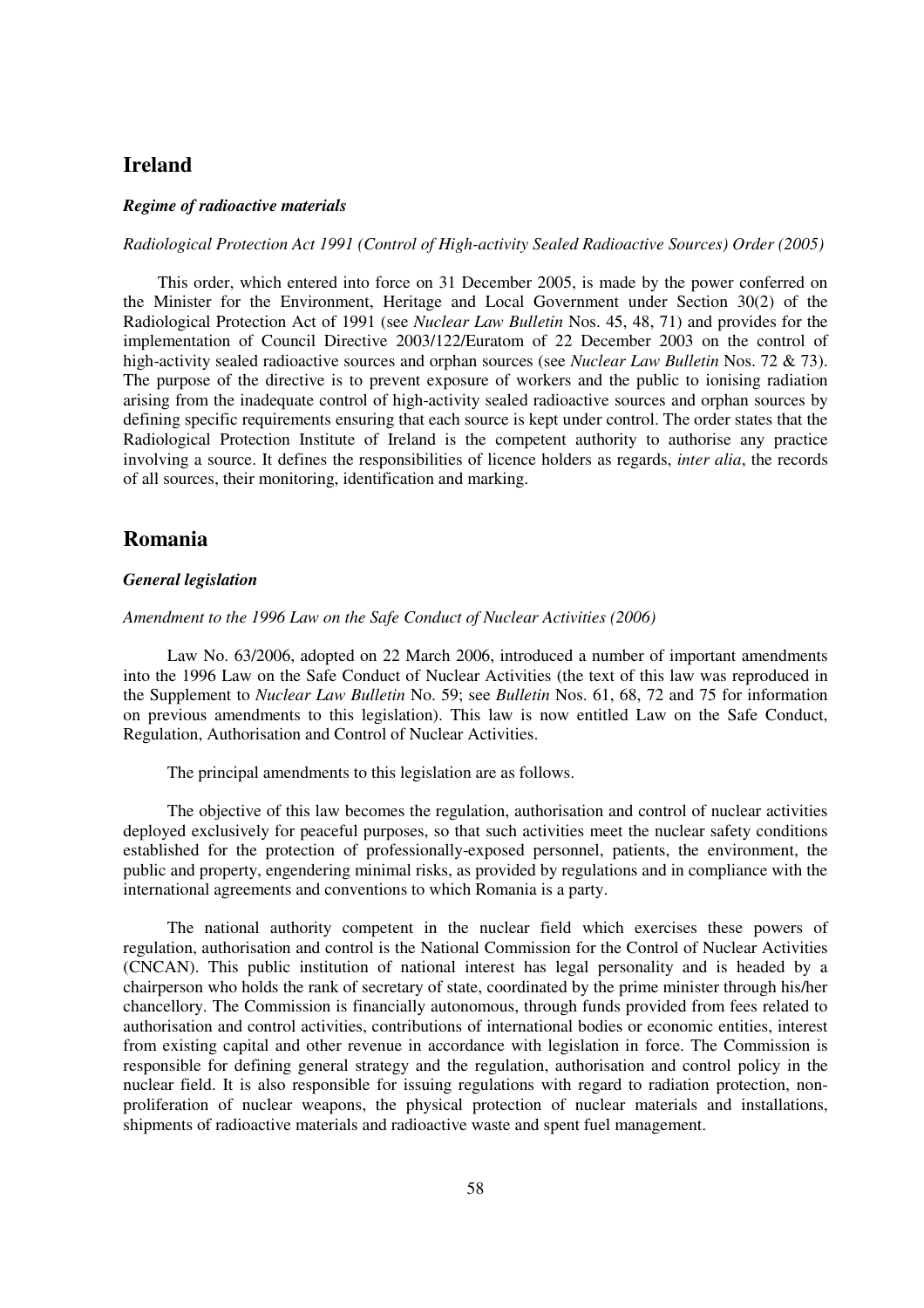Licence-holders are required to obtain a possession, conservation, decommissioning or transfer authorisation prior to the winding-up of operations or decommissioning of nuclear or radiological installations, as well as the transfer of nuclear or radiological installations, radioactive goods or nuclear materials.

The central authority for environmental protection organizes the network supervising environmental radioactivity on Romanian territory, providing the required data for the integrated environmental monitoring system. In the event of a nuclear accident, responsibility for coordinating task force operations lies with an Emergency Ministerial Committee under the auspices of the Ministry of Administration and Domestic Affairs, in cooperation with all competent specialised bodies of the central and local administration. Intervention plans to respond to radiological emergencies due to nuclear accidents abroad shall be prepared under the supervision of the Emergency Ministerial Committee. For all goods requiring an authorisation, the National Customs Authority within the Ministry of Public Finance shall inspect and allow their access in or out of the country based on the authorisation issued by the Commission.

Finally, when Romania accedes to the European Union, the control of nuclear safeguards shall be performed in accordance with the provisions of the Euratom Treaty.

## *Amendment to the 2003 Ordinance on the Use of Nuclear Energy Exclusively for Peaceful Purposes (2006)*

Law No. 57/2006, adopted on 17 March 2006 introduces a number of amendments into the 2003 Ordinance on the Use of Nuclear Energy Exclusively for Peaceful Purposes. This ordinance is now called Ordinance on the Promotion, Development and Monitoring of Nuclear Activities.

The amended text reiterates the general framework of pursuing sustainable development objectives, and provides that the promotion, development and monitoring of nuclear activities for peaceful purposes represent a national priority. Promotion is defined to mean measures aimed at improving the general knowledge, organising, financing and legislating of activities in the nuclear field; development is defined as measures aimed at extending, converting and improving activities in the nuclear field; and monitoring means all systematic measures aimed at surveying and reporting information in connection with nuclear activities.

This decree provides that the location of industrial and research reactors, as well as radioactive waste and spent fuel final storage facilities shall be approved by law based on the National Nuclear Development Strategy and the authorisations issued by the regulator.

Nuclear activities shall be carried out in accordance with the National Nuclear Plan as approved by government decision. The National Agency for Atomic Energy within the Ministry of Education and Research is reorganised and becomes the Nuclear Agency. The Nuclear Agency is responsible for the promotion, development and monitoring of nuclear activities, in accordance with the terms of the National Nuclear Plan. Its tasks include the following:

- $\bullet$  participation in the drawing up of the National Nuclear Development Strategy and National Nuclear Plan; monitoring the implementation of their organisational, technical and financial components;
- $\bullet$  establishing and monitoring the implementation of research and development strategy in the nuclear field;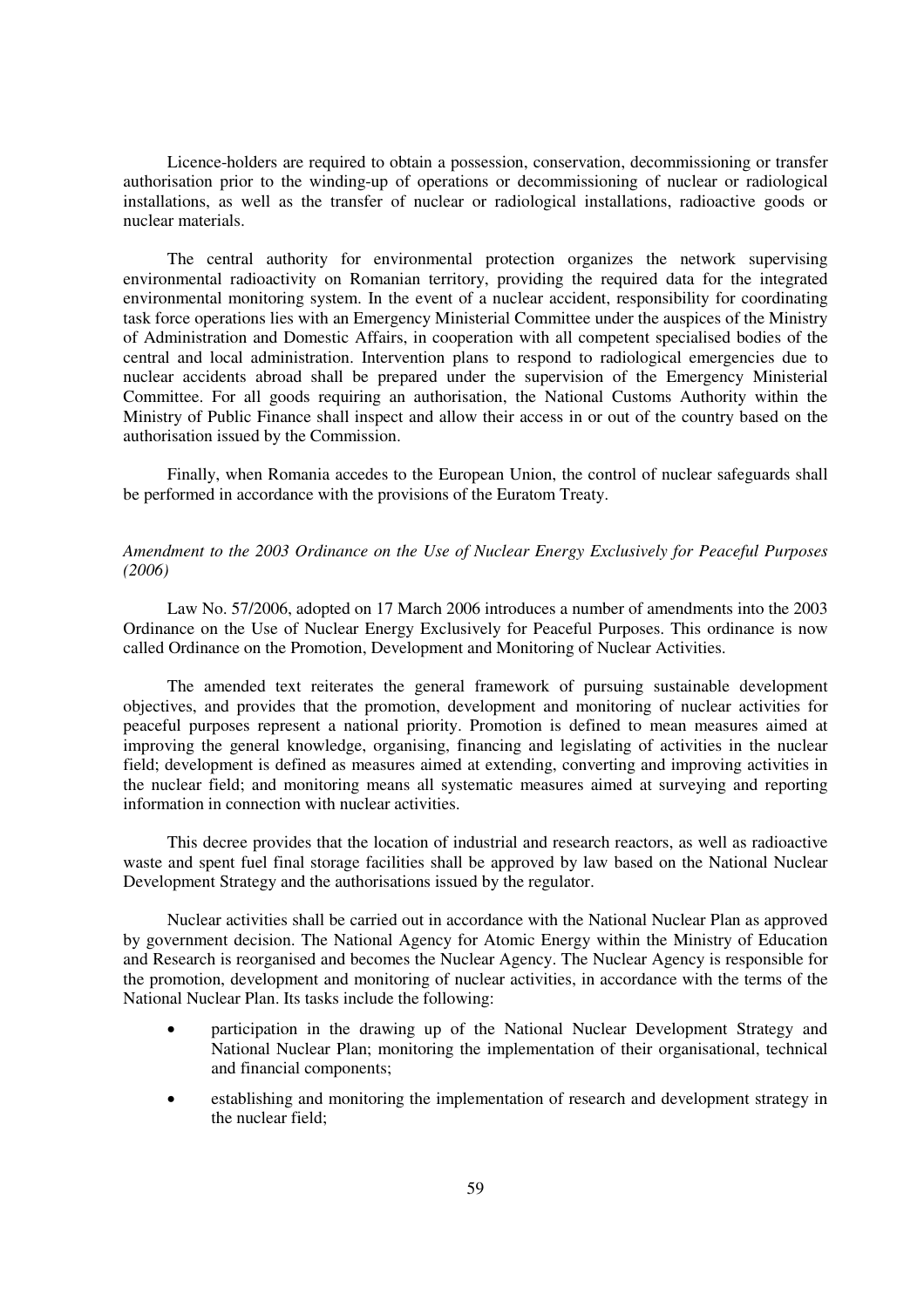- $\bullet$  monitoring the continual upgrading of physical protection systems, reports on the security of nuclear and radiological installations, nuclear warranties, the safe management of radioactive waste and spent fuel,
- drafting of national legislation and ensuring its compatibility with EU legislation and international agreements.

The agency is administered by a board of directors made up of nine members, appointed and dismissed by decision of the prime minister upon proposal of the chief executive of the agency.

#### *Radiation protection*

### *Order Approving Guidelines on the Monitoring of Radioactive Emissions Originating from Nuclear and Radiological Installations (2005)*

Order No. 276 of 26 September 2005 of the chairperson of the National Commission for the Control of Nuclear Activities (CNCAN) sets out the requirements for monitoring radioactive emissions resulting from an authorised nuclear activity at the emission source in normal conditions and in the event of nuclear or radiological emergency, in compliance with the provisions of the 1996 Law on the Safe Conduct of Nuclear Activities (see description *supra*), and the Fundamental Radiological Safety Guidelines. It provides that in accordance with the results of the preliminary radiological impact assessment, the CNCAN may request the license-holder/applicant to monitor both the radioactive emissions and the radioactivity of the environment in the vicinity of the installation.

#### *Order Approving Guidelines on Orphan Sources and High Activity Sealed Sources (2005)*

Order No. 356 of 21 November 2005 of the chairperson of the National Commission for the Control of Nuclear Activities (CNCAN) aims to prevent the exposure of workers and the public to radiation generated by orphan sources and improperly supervised high activity sealed sources, and to harmonise the existing supervision procedures with EU requirements.

#### *Regime of nuclear installations*

*Order Approving Guidelines on the Authorisation Procedure for the Construction of Nuclear Facilities (2005)* 

Order No. 407 of 21 December 2005 of the chairperson of the National Commission for the Control of Nuclear Activities (CNCAN) establishes the licensing procedure governing the construction and dismantling of nuclear installations.

#### *Transport of radioactive materials*

#### *Order Approving Guidelines on the Transport of Radioactive Materials (2005)*

Order No. 357 of 21 December 2005 of the chairperson of the National Commission for the Control of Nuclear Activities (CNCAN) sets out guidelines that are designed to implement the IAEA's requirements as formulated in TSR-1 "Regulations for the safe transport of radioactive material". They establish measures to be taken in order to protect and secure the transport of radioactive material in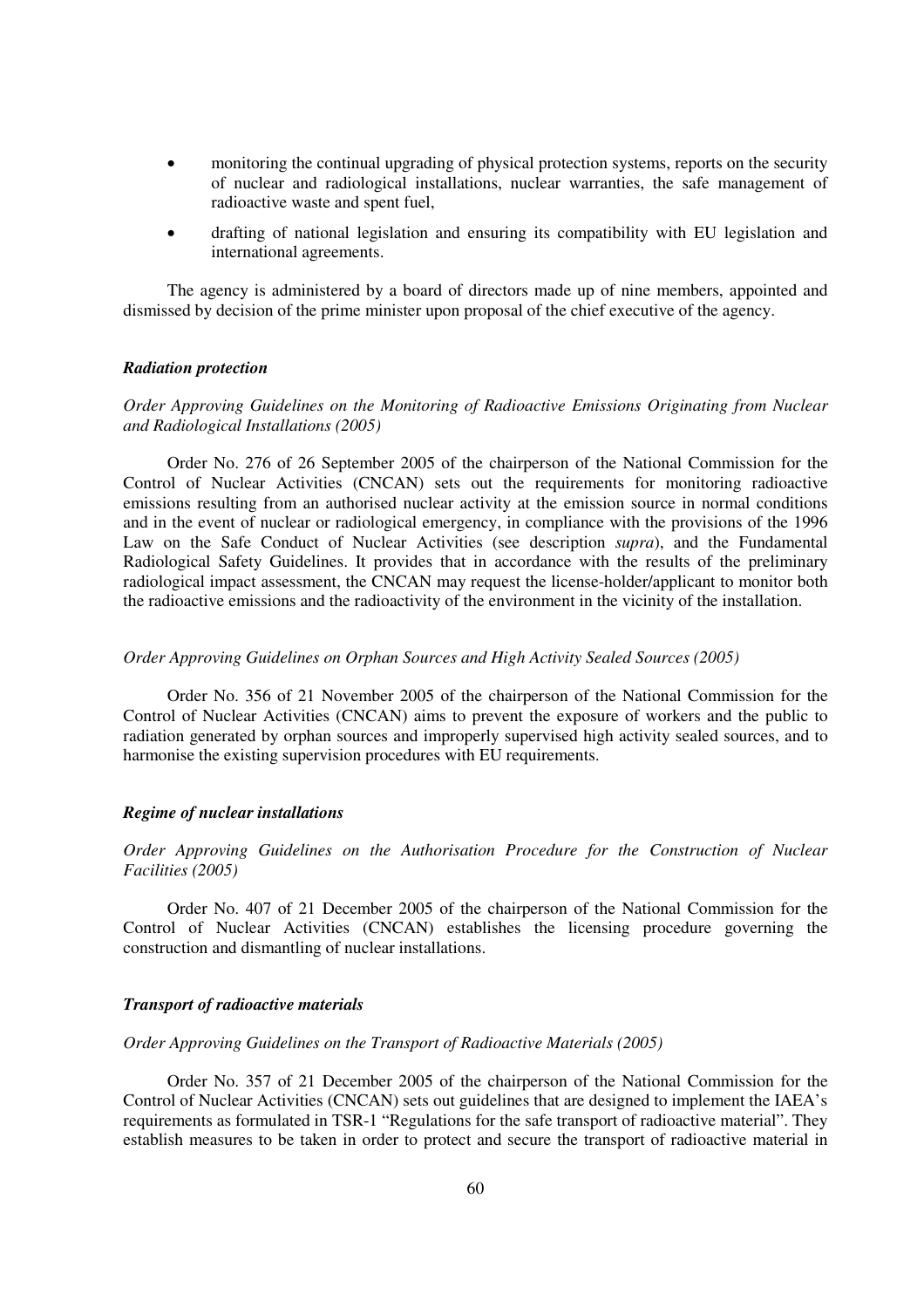order to keep the radiation exposure of humans, property and the environment under accepted limits both during and subsequent to operations ancillary to the transport of radioactive materials. The protection requirements aim to (a) seal off radioactive content (b) supervise external radiation intensity (c) prevent criticality and (d) prevent any heat-generated impairment. These guidelines apply to the transport of radioactive materials irrespective of the mode of transport.

## **Slovak Republic**

## *General legislation*

*New Regulations Adopted in Implementation of the 2004 Atomic Act (2006)* 

Since the adoption of the Atomic Act on 9 September 2004 and its subsequent entry into force on 1 December 2004 (see *Nuclear Law Bulletin* No. 74), the Nuclear Regulatory Authority of the Slovak Republic prepared a series of new regulations, which were finally published in February 2006. This list of these regulations is as follows:

- - Regulation No. 46/2006 Coll. on dual-use goods falling under the supervision of the Nuclear Regulatory Authority of the Slovak Republic.
- $\bullet$  Regulation No. 47/2006 Coll. on maximum limits of small quantities of nuclear material and radioactive waste in respect of which no nuclear damage is expected and therefore subject to exclusion from the third party liability regime.
- $\bullet$  Regulation No. 48/2006 Coll. laying down details of notification of operational accidents and accidents during shipment, as details of ascertainment of the causes of them.
- -Regulation No. 49/2006 Coll. on the periodic assessment of nuclear safety.
- - Regulation No. 50/2006 Coll. laying down details on the nuclear safety requirements for nuclear installations during siting, design, construction, commissioning, operation, decommissioning and closure of repository, as well as criteria for categorisation of classified equipment into safety classes.
- - Regulation No. 51/2006 Coll. laying down details on the requirements for the provision of physical protection.
- -Regulation No. 52/2006 Coll. on specialist qualifications.
- $\bullet$  Regulation No. 53/2006 Coll. laying down details on the requirements for handling nuclear materials, radioactive waste and spent fuel.
- - Regulation No. 54/2006 Coll. on accountancy for and control of nuclear material and notification of selected activities.
- - Regulation No. 55/2006 Coll. on details of emergency planning for nuclear accidents or emergencies.
- $\bullet$  Regulation No. 56/2006 Coll. laying down details of the requirements for documentation of licence-holders' quality systems and also details of the requirements for the quality of nuclear installations, the quality of selected installations and details concerning the scope of their approval.
- $\bullet$  Regulation No. 57/2006 Coll. laying down details of the requirements for shipment of radioactive material.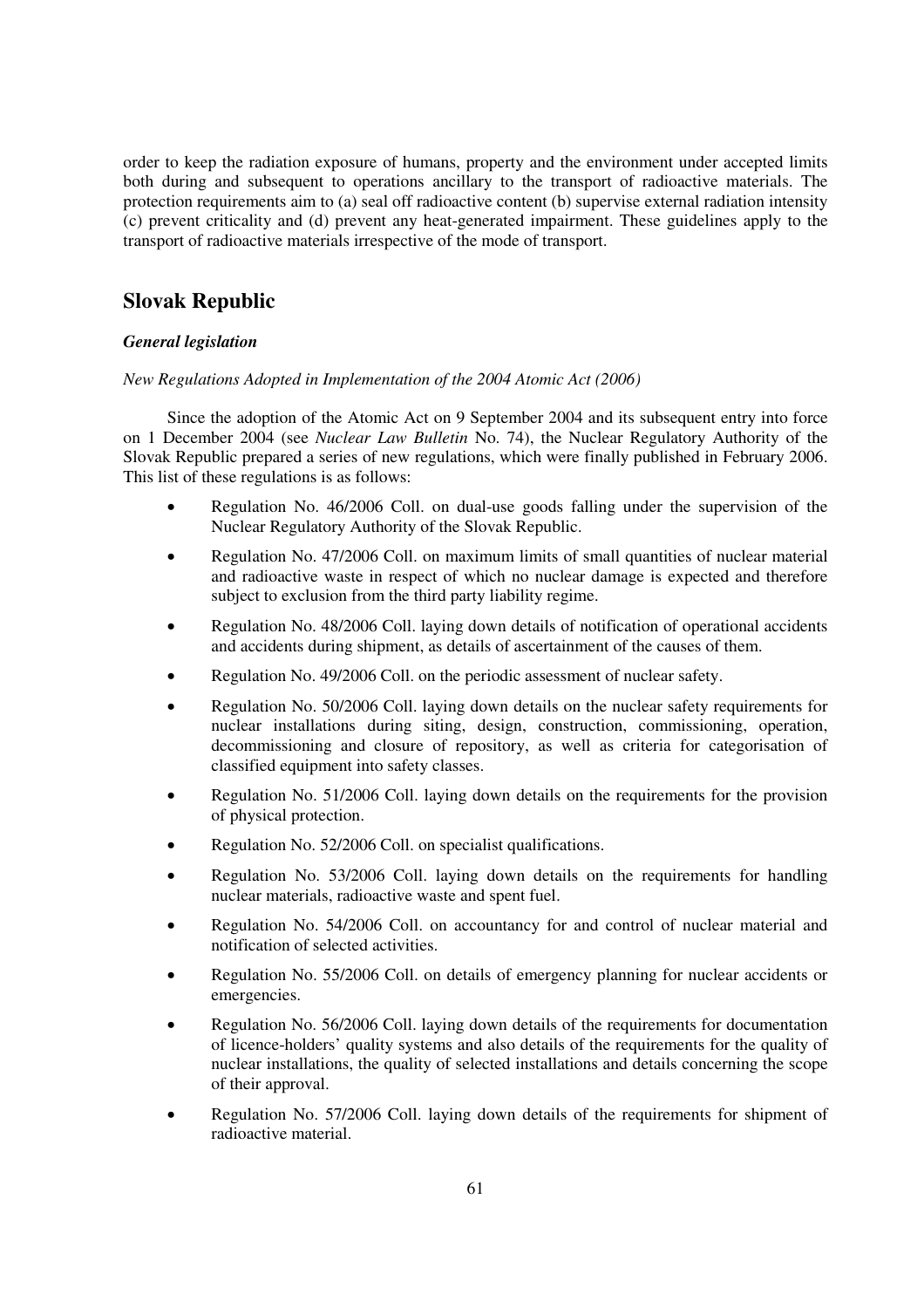$\bullet$  Regulation No. 58/2006 Coll. laying down details of the scope, content and method of preparation of documentation for nuclear installations, as required for individual decisions.

An unofficial translation of these regulations into all official EU languages can be found in the TRIS database at the following URL by entering country (Slovak Republic), year (2005) and the reference numbers of the instruments concerned (456 to 468): http://europa.eu.int/comm/enterprise/tris/pisa/app/search/index.cfm?lang=EN.

## **Slovenia**

#### *Radiation protection*

#### *Regulation on the Use of Radiation Sources and Radiation Practices (2006)*

This regulation was adopted on 6 February 2006 and published in Official Gazette RS 27/06. It defines the technical requirements for the type approval of radiation sources, the format of the document for reporting the intention to carry out a radiation practice, the content of the application for a licence to carry out radiation practice and to use radiation sources, as well as the rules of conduct relating to the use and storage of radiation sources. It determines the content of the registers and the method to be used for maintaining the registers of radiation sources, radiation practices and nuclear and radiation facilities.

## **Sweden**

#### *Third party liability*

#### *Report of the Swedish Nuclear Liability Committee (2006)*

A report carried out by the Swedish Nuclear Liability Committee was presented to the Minister of the Environment on 28 April 2006. This Committee was established to conduct a review of the regulations in Swedish law on liability for damage caused by radiological accidents, and to identify financial solutions that could provide a basis for covering the liability of operators of nuclear installations as far as possible. One of the principal tasks of this Inquiry was to investigate the conditions for Swedish accession to the 2004 Protocols to Amend the Paris Convention on Third Party Liability for Nuclear Damage and the Brussels Convention Supplementary to the Paris Convention.

The present Swedish regulations on liability for damage arising as a result of radiological accidents at nuclear installations and during carriage of certain types of nuclear materials or nuclear waste are set out in the 1968 Nuclear Liability Act (the text of this act as amended in 1982 was published in the Supplement to *Nuclear Law Bulletin* No. 33).

The Inquiry's deliberations led it to conclude that Sweden should accede to the Protocols amending the Paris Convention and the Brussels Supplementary Convention as they entail an obvious improvement of compensation protection in the event of radiological accidents. This means that the domestic legislation must be adjusted and several central provisions amended in order to bring Swedish law into line with the partially or completely new commitments that follow from the revised conventions. The Committee further concluded that there is not sufficient reason at present for Sweden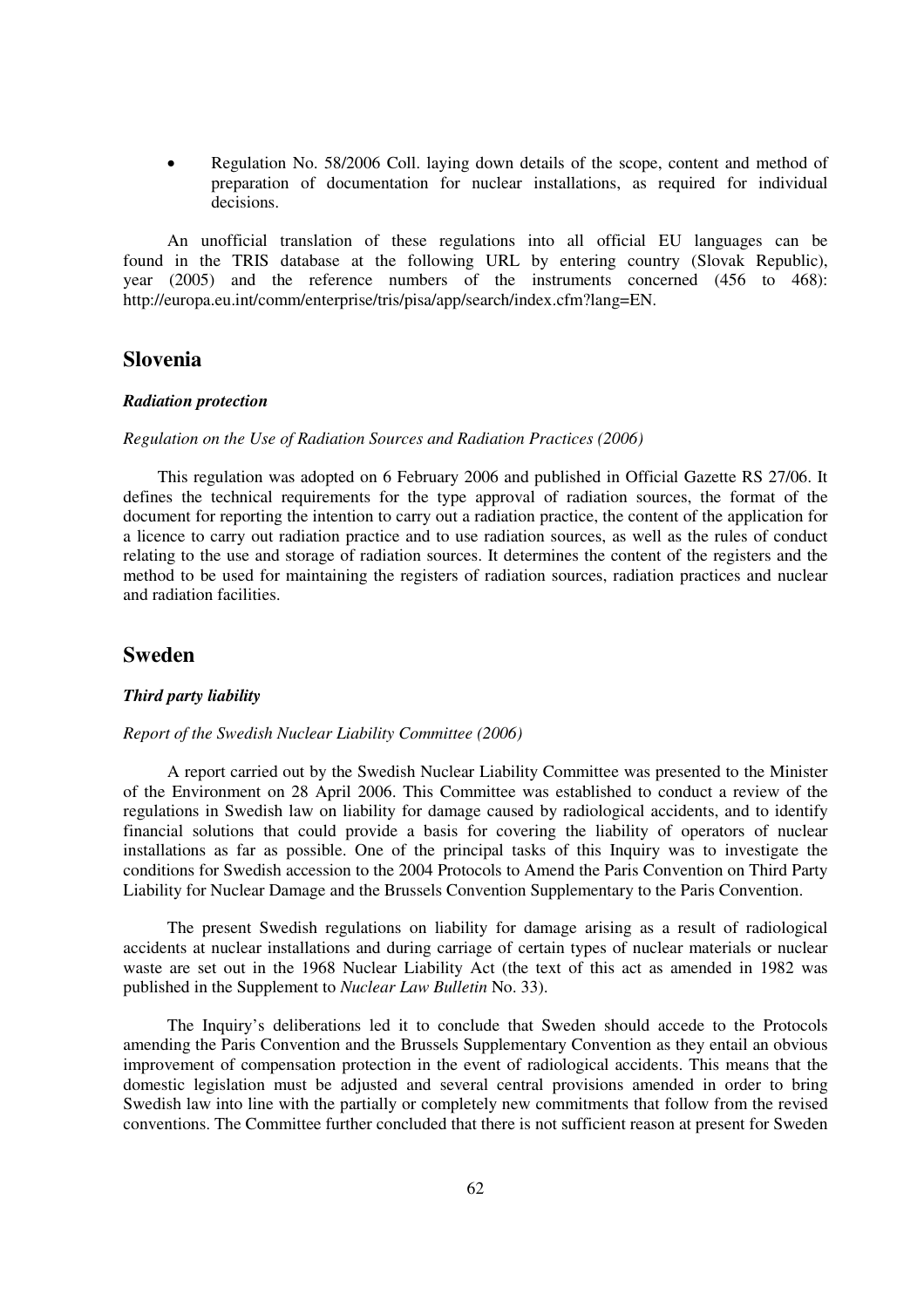to accede to the 1997 Convention on Supplementary Compensation for Nuclear Damage adopted under the auspices of the IAEA.

The Committee considers it necessary to amend a large number of provisions in the Nuclear Liability Act that require amendment, relating in particular to the scope of the act, the definitions of certain concepts, the regulation of liability and levels of liability, the level of obligatory insurance, the rules on compensation out of public funds and the rules on competent courts. It further recommends bringing certain definitions into line with more modern usage, replacing the terms nuclear accident and nuclear damage by radiological accident and radiological damage respectively. The terms nuclear fuel, nuclear substance and radioactive product should also be replaced with the concepts nuclear material and nuclear waste. The proposed changes to the Nuclear Liability Act are so extensive, in fact, that the Committee recommends repealing the existing legislation and enacting a new act.

The Inquiry proposes that as a general rule, unlimited third party liability with financial coverage up to EUR 1 500 million should be introduced for operators of nuclear installations in Sweden. It further suggests that in cases where radiological damage arises outside Sweden, the government should have the option of directing that the operator's liability to compensate shall be limited to the amount of liability that applies in the other state with regard to Sweden (reciprocity). Under the Committee's proposal, however, such a limitation of the liability to compensate can never be considered with regard to states that have no nuclear installations in their territory.

As regard insurance coverage, the Committee has established that at present there is a lack of insurance capacity in the private market above a level of EUR 550 million. Even if this liability insurance were to exclude damage caused by terrorist acts, the insurance capacity could not be increased. It follows from this that in order to reach the EUR 700 million reference amount set by the Paris Convention, the operator is required to provide other acceptable financial security for the difference between EUR 550 million and at least EUR 700 million. The Committee examined "piercing the corporate veil" as part of a legal solution, but arrived at the assessment that there is no legal possibility at present of securing additional assets alongside the operator's share capital. In the opinion of the Committee, the principles concerning piercing the corporate veil that have developed in the case law do not imply that shareholders can become personally liable for the debts of the company in which they hold shares, or that the parent company can be forced to assume responsibility for the subsidiary's liabilities in situations where the operator is unable to compensate any persons suffering damage after a radiological accident. The Committee further considered that introducing such an arrangement exclusively in the area of nuclear liability would have too far-reaching implications.

The other financial solutions considered by the Committee were security interests provided by guarantees or pledges, systems in which compensation funds are built up, risk-spreading by pooling arrangements or bilateral agreements and a system of "catastrophe bonds". After examining these solutions in the private market, the Committee concluded that there are no working solutions that can be regarded as a satisfactory alternative to insurance. An operator's parent company may conceivably provide a guarantee for the interval between EUR 550 and 700 million, but such a commitment is only a partial solution as it cannot realistically extend to substantially higher levels. The Committee did find, on the other hand, that there is a basis for financing subject to charges within the framework of the state guarantee model, which can supplement the level that is currently possible to insure.

The Committee proposed that the government be authorised by the parliament to shoulder the state with financial commitments in the field of nuclear liability, against charges that reflect that risk. The Committee considered that such a commitment should preferably take the form of a reinsurance commitment. The Inquiry assessed that such financing of the operator's liability may be warranted up to EUR 1 200 million. Between EUR 1 200 million and up to EUR 1 500 million, damage is covered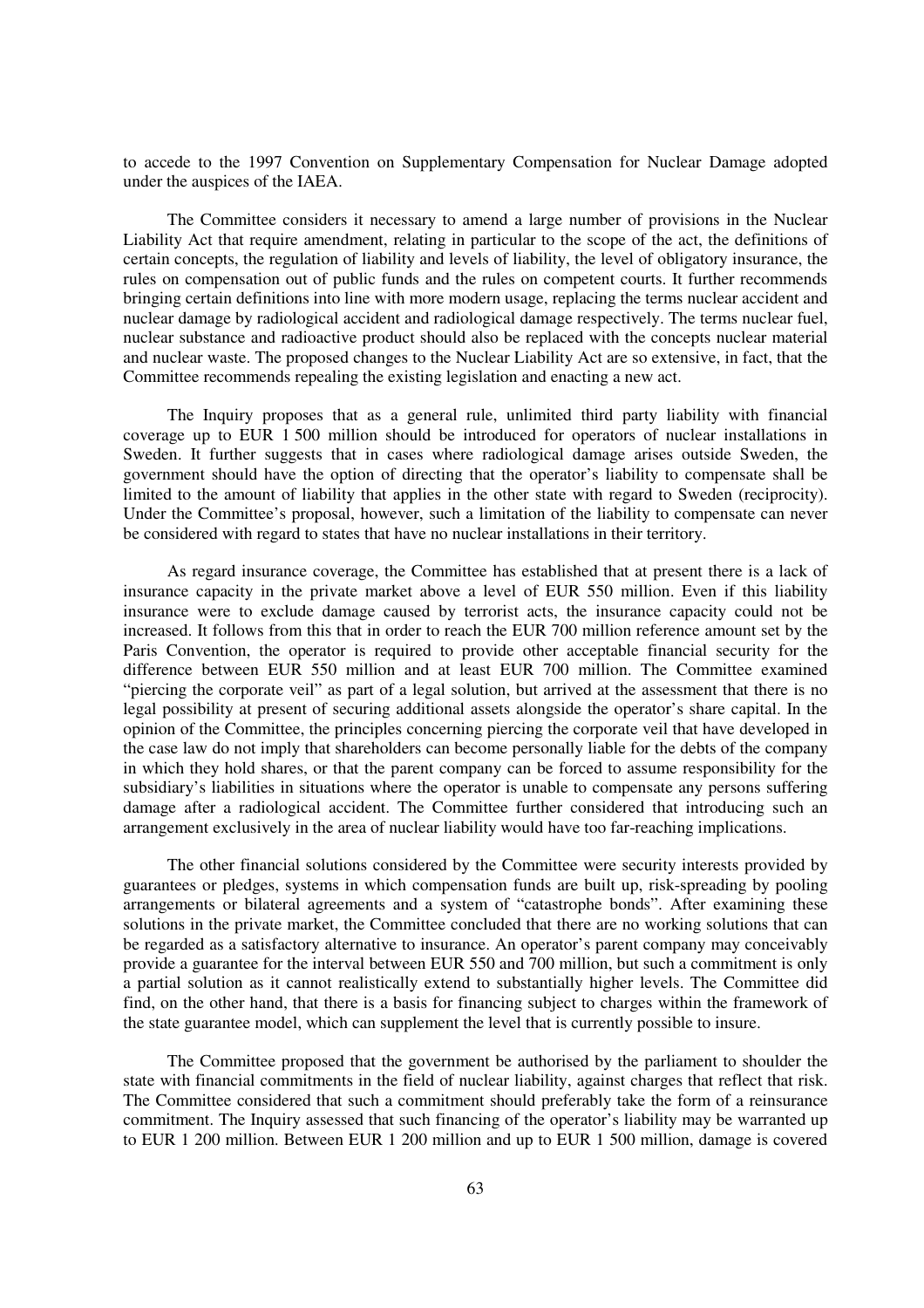by the operation of the Brussels Supplementary Convention, a collective system of state funding based on energy production and gross national product. The Inquiry then considered what would happen if the damage after an accident should exceed even this level, and whether all the operator's assets could be claimed within the framework of its unlimited liability. The Committee considered that there is no guarantee of how far these assets would suffice, and it is not considered realistically possible to obtain any such guarantee and therefore the Inquiry proposes that, just as is now the case, the Parliament be given the option of setting any supplementary compensation by special decision.

The Inquiry also addressed a number of issues associated with the settlement of claims in the event of a radiological accident. It noted that currently there is a lack of special rules in this field, and concluded that it would be preferable to have a system for settling claims worked out in advance. As regards the coordination of compensation funds from different sources, the Inquiry noted that coordination could be achieved either by the state assuming overall responsibility for the settlement of claims or by the insurer assuming such responsibility. Another possibility, in the opinion of the Inquiry, would be to let each of the actors making funds available for compensation be responsible exclusively for the settlement of claims pertaining to its own funds and to supplement this arrangement by an obligation for them to consult one another. Such an obligation to consult could be regulated by legislation.

The Inquiry concluded that a claims settlement model involving an obligation to consult could be a fully conceivable solution but it advocated rather an alternative model for settling claims in which the funds for paying compensation are consolidated in the Nordic Nuclear Insurers or some other direct insurer operating in the future. A natural way of arranging this consolidation of compensation funds would be for the state to take on the role of reinsurer within the framework of the state guarantee model. The direct insurer would then be responsible for the settlement of claims up to EUR 1 200 million. With regard to the third tier (under the Brussels Supplementary Convention), an agreement would have to be made in advance between the insurer and the state, tying the settlement of claims for these compensation funds to the direct insurer as well, in return for a reasonable charge.

## **Ukraine**

### *Third party liability*

### *Amendment to the 2001 Law on Civil Liability for Nuclear Damage and its Financial Security (2006)*

On 3 April 2006, the Ukrainian president signed a Law to amend the 2001 Law on Civil Liability for Nuclear Damage and its Financial Security (this law was published in the Supplement to *Nuclear Law Bulletin* No. 69) with regard to research reactors. This amendment, adopted by the parliament on 16 March 2006, sets the liability of operators of research reactors at a sum in national currency equivalent to 5 million Special Drawing Rights (SDR). This compares with the liability amount of SDR 150 million applicable to other nuclear installations. This amendment entered into force on the date of its publication.

Ukraine is party to the 1963 Vienna Convention which provides that an operator's minimum liability for damage resulting from an accident at a nuclear installation (including a research reactor) should be at least USD 5 million for any one nuclear incident. The US dollar referred to is a unit of account equivalent to the value of the US dollar in terms of gold on 29 April 1963 (USD 35 per one try ounce of fine gold). This would be worth approximately USD 50 million in today's currency.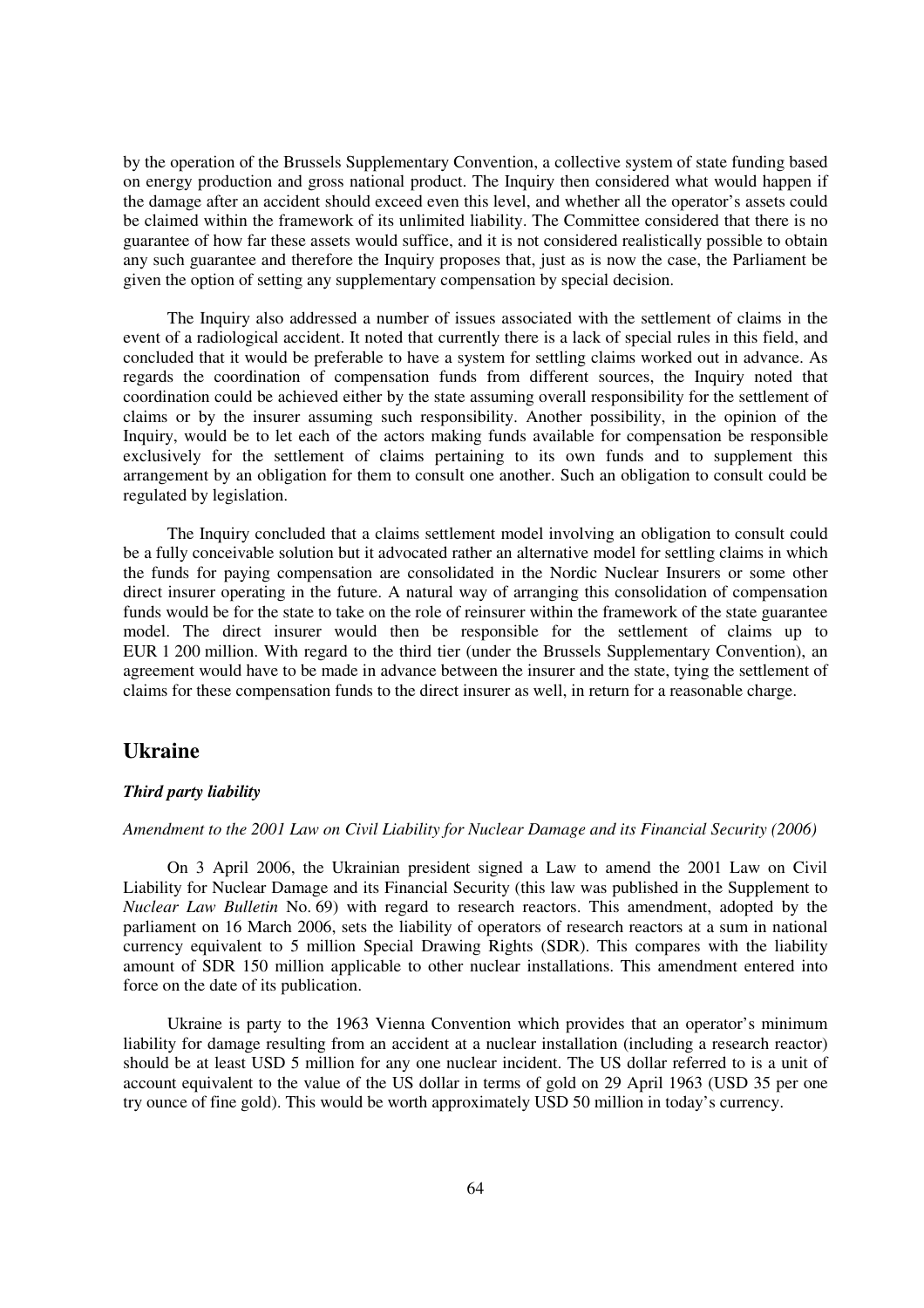# INTERNATIONAL REGULATORY **ACTIVITIES**

## **International Commission of Radiological Protection**

#### *Revision of International Commission on Radiological Protection (ICRP) Recommendations*

The International Commission on Radiological Protection was first established in 1928, as the International X-ray and Radium Protection Committee, linked to the International Congresses of Radiology. In 1950 it was restructured and renamed. Although its parent organisation remains the International Society of Radiology (ISR, the professional society of radiologist physicians), it has greatly broadened its interests to take account of the increasing uses of ionising radiation outside the medical area and practices involving the generation of radiation and radioactive materials. The Commission is a non-profit-making organisation, financed mainly by voluntary contributions from national and international bodies with an interest in radiological protection. Some additional funds accrue from royalties on the Commission's publications. Members' institutions also provide support by making in-kind contributions.

The first general recommendations of the Commission were issued in 1928 and concerned the protection of the medical profession through the restriction of working hours with medical sources. The development of both the military and industrial uses of nuclear energy led the Commission in the early 1950s to introduce recommendations for the protection of the public. In 1977, the Commission first quantified the risks of stochastic effects of radiation and proposed a system of dose limitation with its three principles of justification, optimisation of protection and individual dose limitation. In 1991, the Commission produced new recommendations partly because of revisions upward of the estimates of risk from exposure to radiation, and partly to extend its philosophy to a system of protection, rather than one of dose limitation. The principles of justification, optimisation and individual dose limitation remained, but more stringent requirements were placed on the optimisation of protection from sources by restricting maximum doses by constraints so as to limit the inequity that is likely to result from inherent economic and societal judgements. Subsequent reports providing advice on more specialised topics have been published.

The Commission has always been an advisory body, which offers its recommendations to regulatory and advisory agencies at international, regional and national levels, mainly by providing guidance on the fundamental principles on which appropriate radiological protection can be based. The Commission does not aim to provide regulatory texts, but rather believes that regulatory texts developed by national authorities should be developed from, and have aims that are broadly consistent with, its guidance. The main objective of the ICRP recommendations is to provide an appropriate standard of protection for man without unduly limiting the beneficial practices giving rise to radiation exposure. The International Basic Safety Standards for Protection against Ionizing Radiation and for the Safety of Radiation Sources, first established in 1962, have always closely followed the ICRP Recommendations.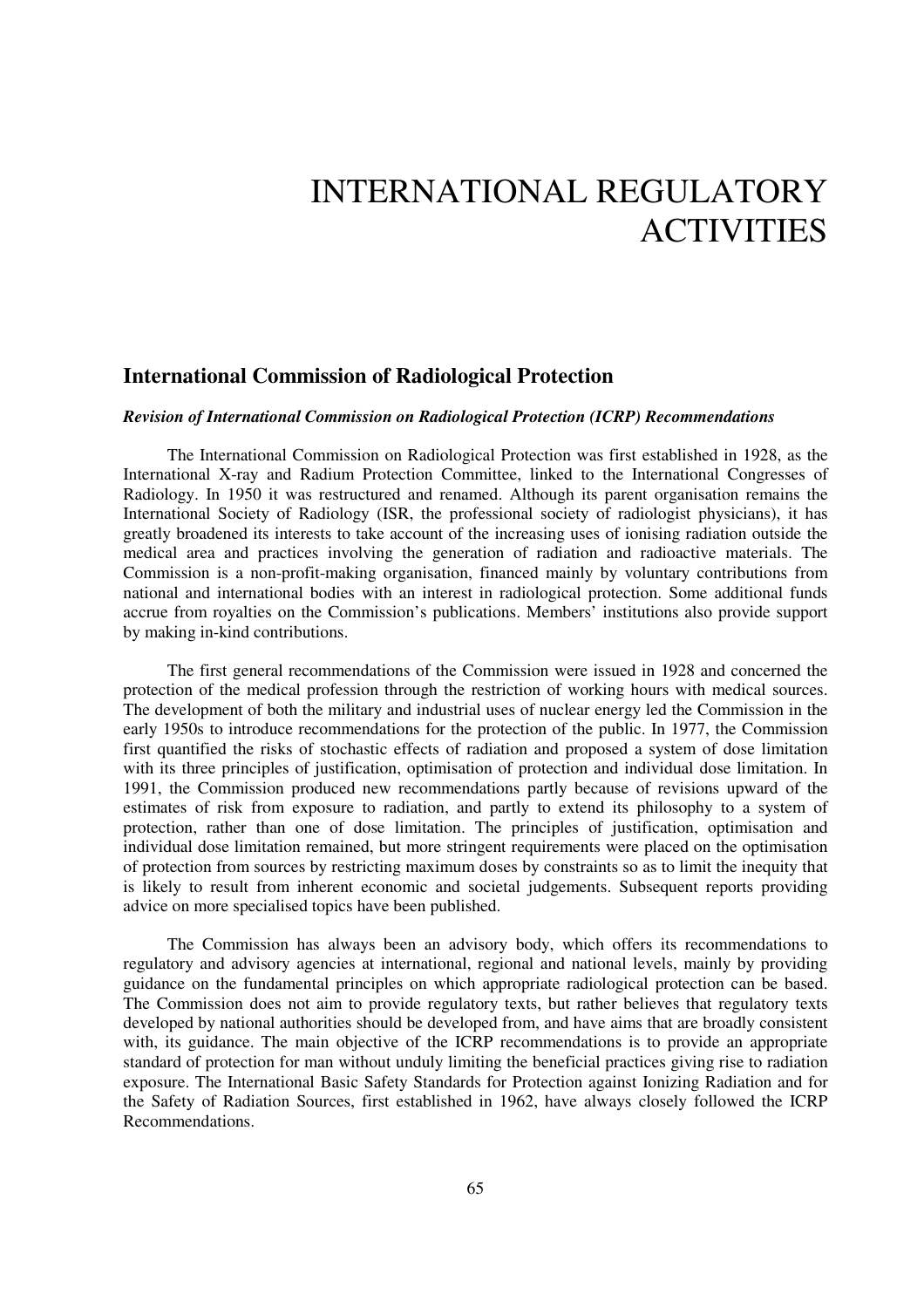Since issuing its latest basic recommendations in 1991 as ICRP Publication 60, the Commission has reviewed these recommendations regularly and, from time to time, has issued supplementary reports in the Annals of the ICRP. The extent of these supplementary reports and the publication of new scientific data have indicated the need for consolidation and revision of these recommendations. The recognition that the radiological protection of non-human species should receive more emphasis than in the past and societal developments in relation to expectations of transparency in establishing globally accepted recommendations are also important factors. The Commission has therefore decided to issue revised recommendations with three primary aims in mind:

- $\bullet$  to take account of new biological and physical information and of trends in the setting of radiation safety standards;
- $\bullet$ to improve and streamline the presentation of the recommendations; and
- to maintain as much stability in the recommendations as is consistent with the new scientific information.

The major features of the revised recommendations are:

- $\bullet$  Maintaining the Commission's three fundamental principles of radiological protection, namely justification, optimisation and dose limitation, and clarifying how they apply to radiation sources delivering exposure and to individuals receiving exposure. This includes establishing source-related principles that apply to all controllable exposure situations, which the revised recommendations now characterise as *planned, emergency and existing exposure situations*.
- $\bullet$  Maintaining the Commission's individual dose limits for effective dose and equivalent dose from all regulated sources that represent the maximum dose that would be accepted in planned situations by regulatory authorities.
- - Using the same conceptual approach for constraining doses in source-related protection, which should be applicable to all exposure situations, regardless of the type of source. The dose constraints would then quantify the most fundamental levels of protection for workers and the public from single sources in all situations.
- - Complementing the limits and constraints with the requirement to optimise protection at a source.
- - Bringing up to date the understanding of the biology and physics of radiation exposure, and consequently updating the radiation and tissue weighting factors in the dosimetric quantity effective dose.
- $\bullet$ Including a policy approach for radiological protection of non-human species.

It is anticipated that these draft recommendations should be finalised and approved in November 2006.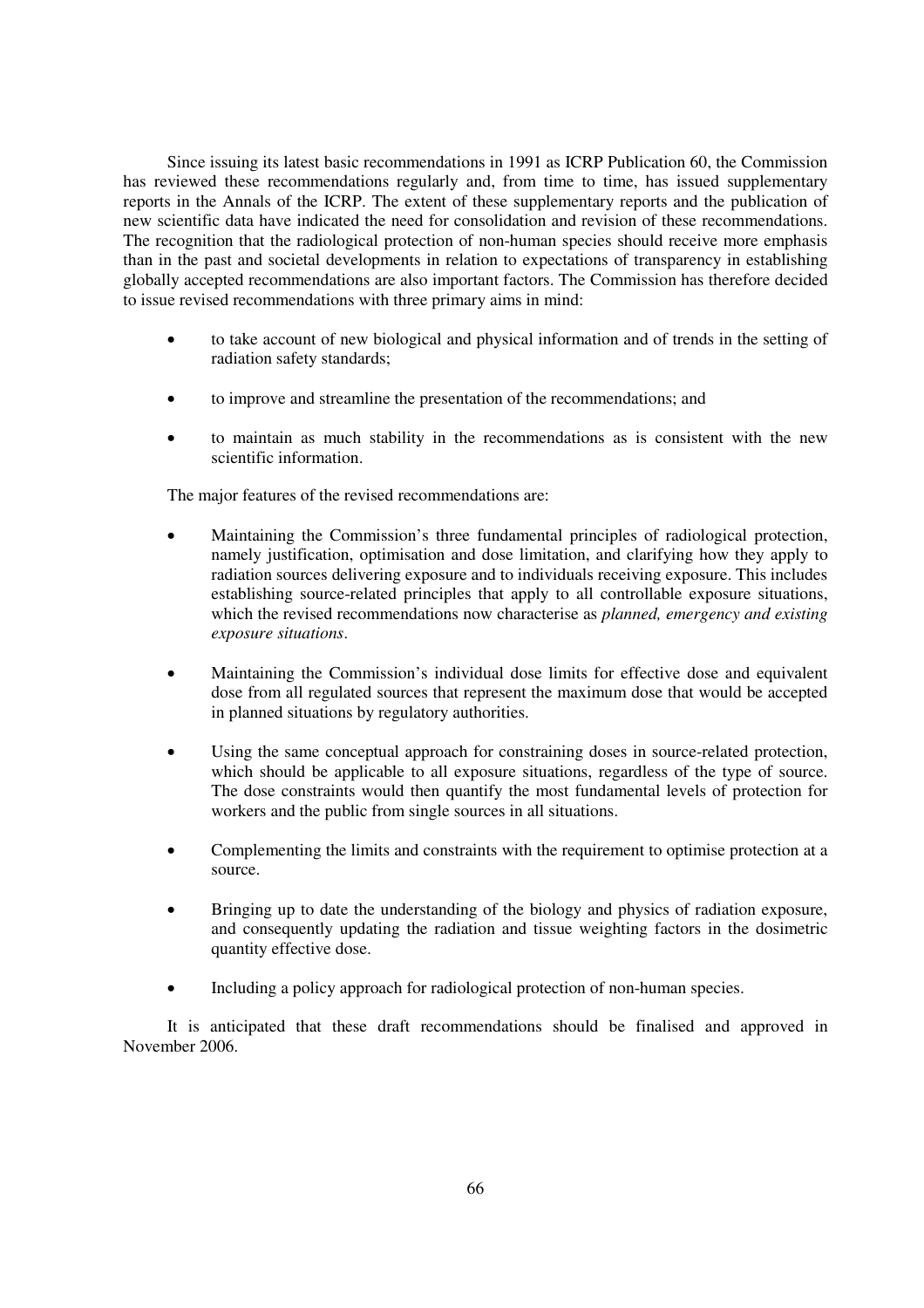# MULTILATERAL AGREEMENTS

#### *Agreement on the International Thermonuclear Experimental Reactor (ITER) (2006)*

On 24 May 2006, the European Union, the United States, the Russian Federation, Japan, India, China and the Republic of Korea initialed an agreement in Brussels to build the first nuclear fusion reactor. Negotiations on this project took place under the auspices of the International Atomic Energy Agency.

ITER will be an experimental reactor which will reproduce the physical reaction – fusion – that occurs in the sun and stars. Existing experiments have already shown that it is possible to replicate this process on Earth. ITER aims to do this at a scale and in conditions that will demonstrate the scientific and technological feasibility of fusion as an energy source. It is anticipated that fusion may well prove cheaper and safer than fission, the basis on which contemporary nuclear power plants operate. Like current nuclear installations, fusion power plants would operate without emitting gases that are responsible for global warming, like carbon dioxide.

The key advantages to fusion, as described by the European Union in its press release describing the finalisation of this agreement, are as follows:

- $\bullet$  it could provide a large-scale energy source with basic fuels which are abundant and available everywhere;
- $\bullet$ very low global impact on the environment – no  $CO<sub>2</sub>$  greenhouse gas emissions;
- day-to-day-operation of a fusion power station would not require the transport of radioactive materials;
- $\bullet$  power stations would be inherently safe, with no possibility of "meltdown" or "runaway reactions";
- $\bullet$ there is no long-lasting radioactive waste to create a burden on future generations.

The project is estimated at more than EUR 10 billion over 40 years. The European Union is to pay 40% of the project's construction costs (estimated at EUR 4.5 billion). France, as the host country of this installation at Cadarache, will split the remaining 60% with the non-EU signatories. Construction is due to commence in 2007 in Cadarache and is expected to last up to a decade.

The agreement also covers reactor operations, projected to cost EUR 5 billion over 25 years. Of the operating costs, the EU is to contribute 26%, the United States 13%, Japan 13%, China, India, Russia and South Korea 10% each and France the remaining 8%.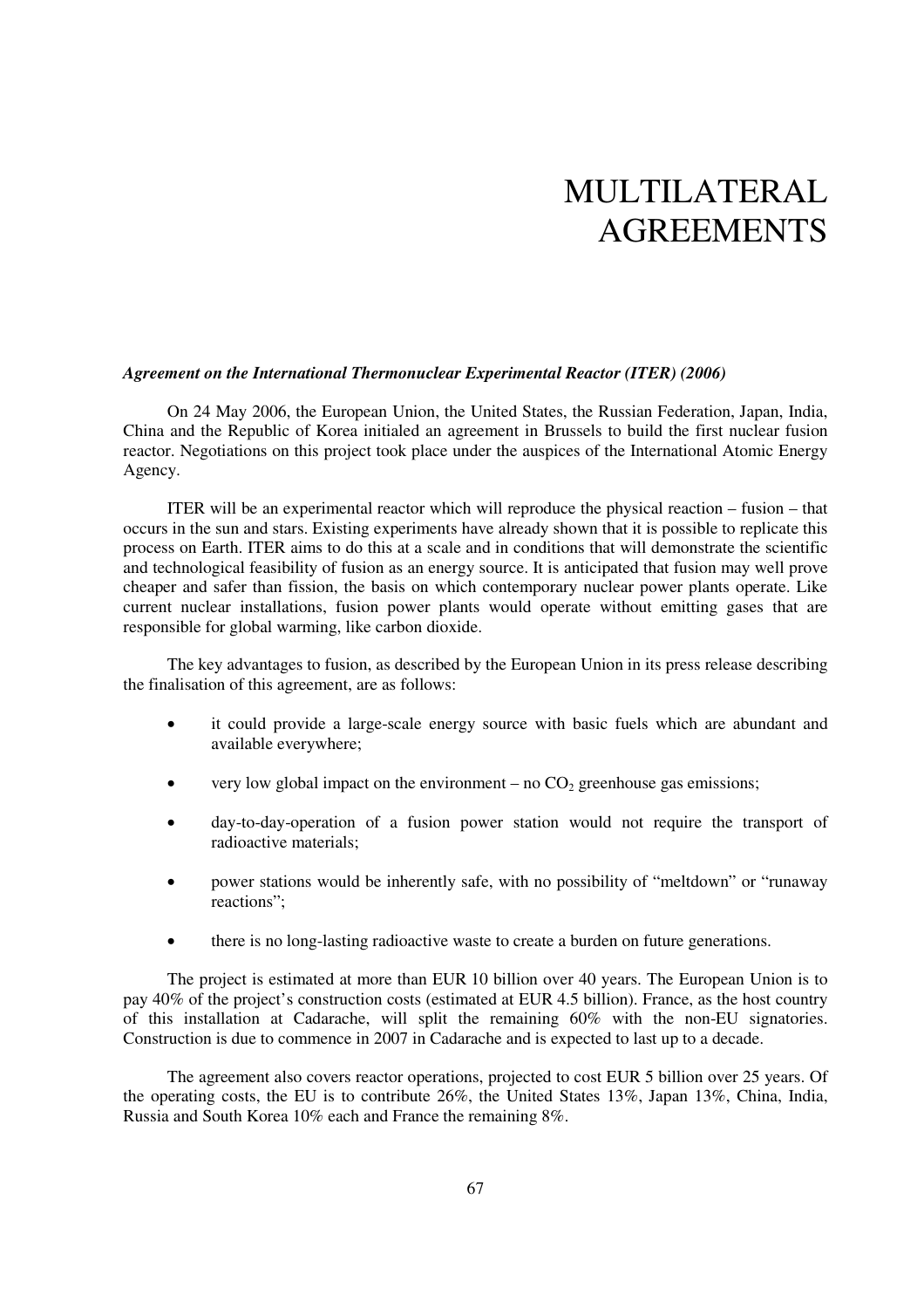Following initialing of this agreement on 24 May, each party is required to submit the agreement and related documents to its respective authorities in order to secure the authorisation to sign the agreement. It is hoped that all parties will be able to sign the agreement on 29 November 2006 in order to allow construction commence in 2007.

The EU is establishing a new European organisation in Barcelona, in the form of a joint undertaking pursuant to the Euratom Treaty, which will be responsible for providing all of Europe's contributions to the ITER Organisation, including the procurement and transfer of contributions in kind, the assignment of qualified staff and financial contributions to the budget of the ITER Organisation.

The ITER Agreement, once finalised, will be open for accession by or co-operation with other countries which have demonstrated a capacity for specific technologies and knowledge and are ready to contribute to the project.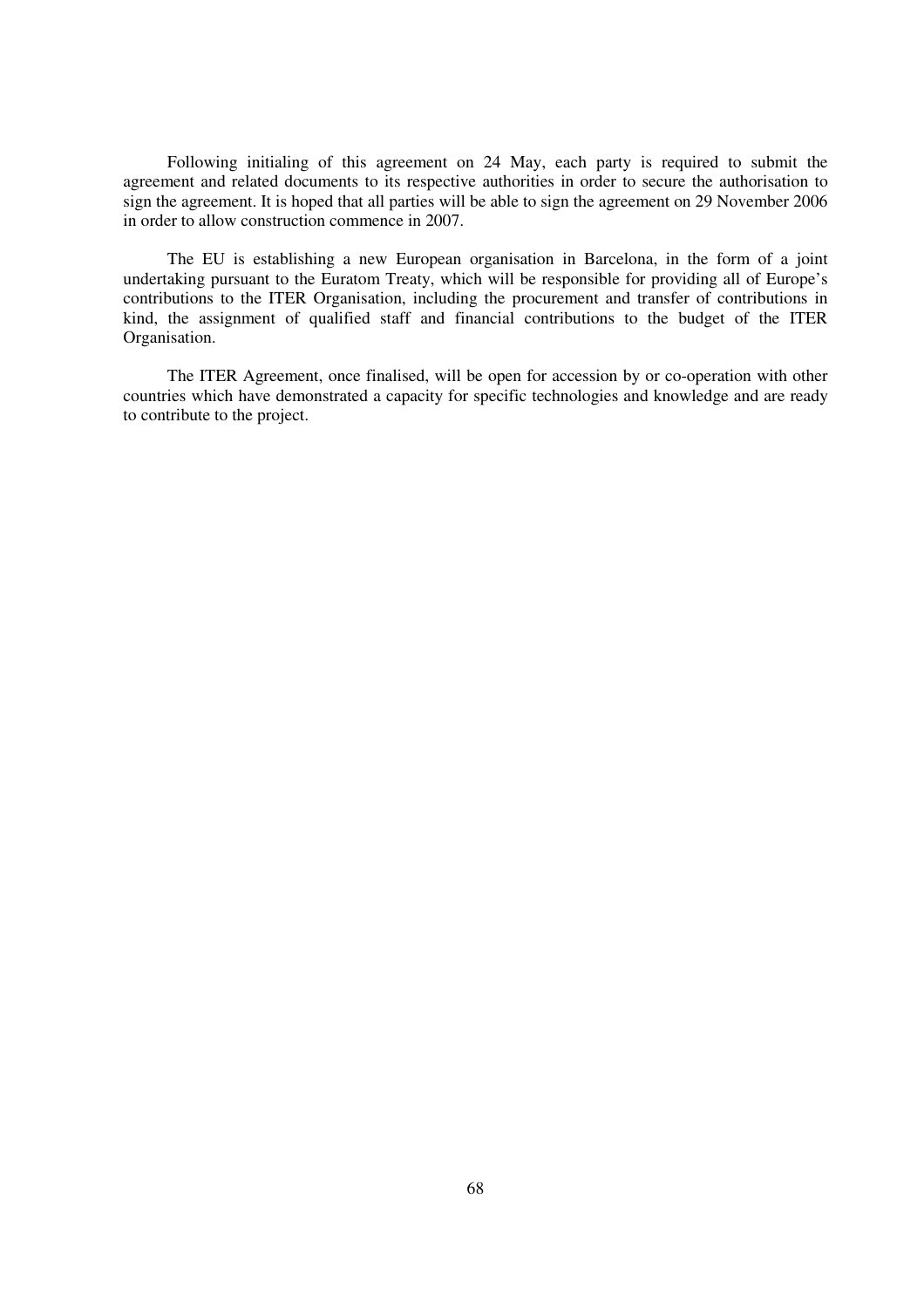# BIBLIGRAPHY AND NEWS BRIEFS

## BIBLIOGRAPHY

## **OECD Nuclear Energy Agency**

### *Indemnification of Damage in the Event of a Nuclear Accident, OECD/NEA, Paris, July 2006, 150 pages*

These Proceedings from the Second International Workshop on the Indemnification of Nuclear Damage, held in Bratislava, Slovak Republic, from 18 to 20 May 2005, will be available in July 2006. The workshop was co-organised by the OECD Nuclear Energy Agency and the Nuclear Regulatory Authority of the Slovak Republic. It attracted wide participation from national nuclear authorities, regulators, operators of nuclear installations, nuclear insurers and international organisations.

The purpose of the workshop was to assess the third party liability and compensation mechanisms that would be implemented by participating countries in the event of a nuclear accident taking place within or near their borders. To accommodate this objective, two fictitious accident scenarios were developed: one involving a fire in a nuclear installation located in the Slovak Republic and resulting in the release of significants amounts of radioactive materials off-site, and the other a fire on board a ship transporting enriched uranium hexafluoride along the Danube River. The first scenario was designed to involve the greatest possible number of countries, with the second being restricted to countries with a geographical proximity to the Danube. These proceedings contain the papers presented at the workshop, as well as reports on the discussion sessions held.

## *International Nuclear Law in the Post-Chernobyl Period, Joint publication between the OECD/NEA and the IAEA, Paris, July 2006, 241 pages*

The accident which took place on 26 April 1986 at the Chernobyl nuclear power plant in Ukraine was to have a decisive influence on the development of international nuclear law over the following two decades.

Within six months of the accident, a convention on early notification of a nuclear accident and a convention on assistance in the event of a nuclear accident or radiological emergency were negotiated and adopted under the auspices of the International Atomic Energy Agency. In 1988, a joint protocol forming a bridge between the two existing international nuclear liability regimes was established. 1994 saw the adoption of a convention establishing international benchmarks for nuclear safety, followed by a convention on the safety of spent fuel and radioactive waste management in 1997. The existing international regimes governing liability for nuclear damage have been significantly reinforced and a new global regime created.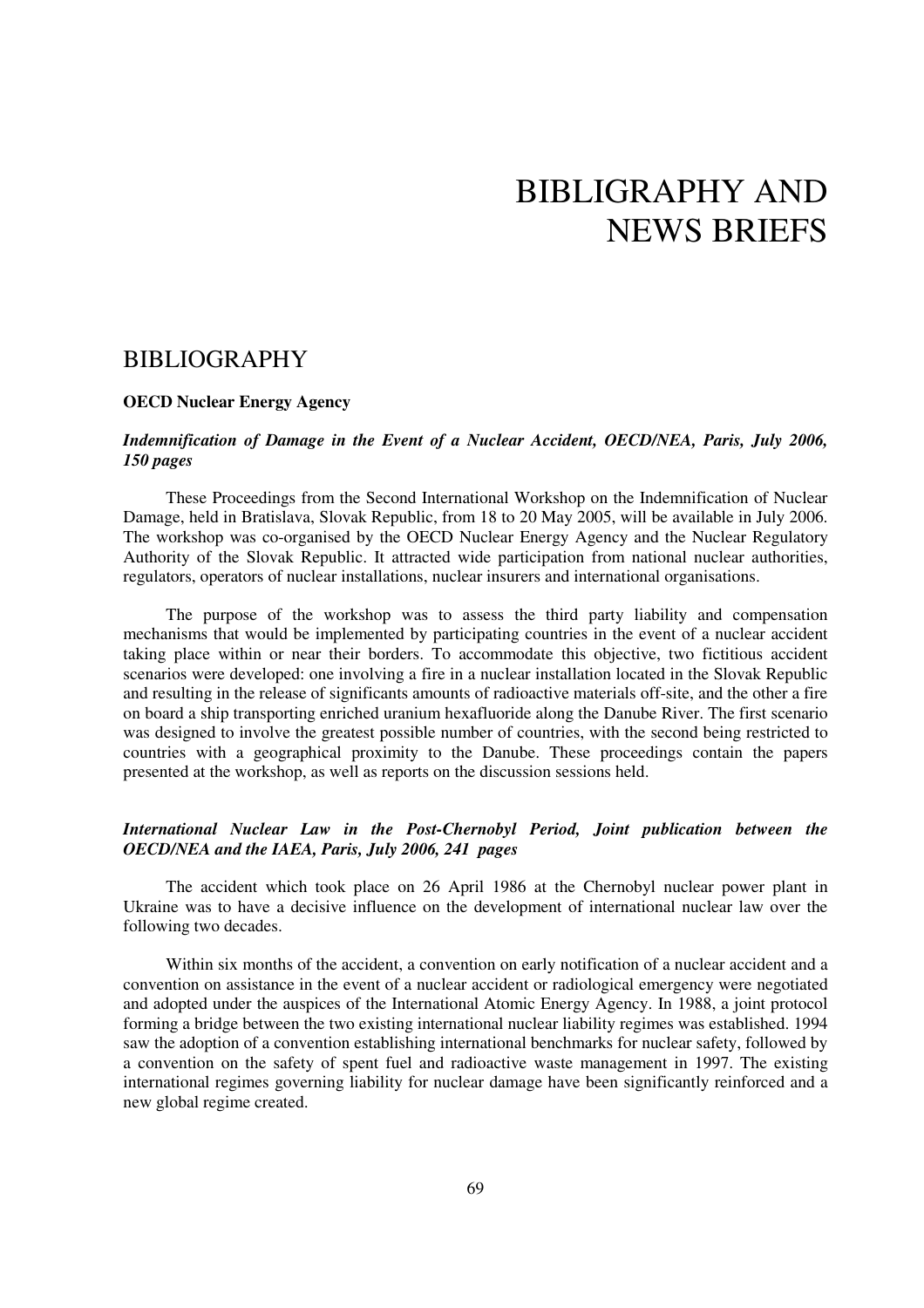The purpose of this compendium, jointly produced by the OECD Nuclear Energy Agency and the International Atomic Energy Agency, is to provide thoughtful analysis on each of the above instruments, demonstrating the extent to which progress has been made and identifying areas in which further improvement would be desirable. It reproduces a number of articles which have been published in the OECD/NEA *Nuclear Law Bulletin*, accompanied by some previously unpublished works. It also summarises the practical steps taken by the respective international organisations that support the international legal framework.

#### **International Journal of Nuclear Law (IJNL)**

The first issue of a new journal on international nuclear law has recently been issued by Interscience Publishers. It describes itself as aiming "to provide a forum for thoughtful analysis focusing on issues of concern to nuclear law and regulations, to arrange for and promote studies and the knowledge of legal problems related to the peaceful use of nuclear energy under the special aspects of the protection of people and the environment, to help promote the exchange of information and to contribute to the development of legislation governing the peaceful uses of nuclear energy".

The Editor-in-Chief of the IJNL is Professor Dr. André Maïsseu of WONUC, the World Council of Nuclear Workers. Four issues of the IJNL are to be published per year.

## NEWS BRIEFS

#### *Cooperative Arrangement Between US Department of Energy and OECD Nuclear Energy Agency*

On 10 April 2006, the US Department of Energy (DOE) and the OECD Nuclear Energy Agency (OECD/NEA) signed an Arrangement for Cooperation in the Field of Nuclear Data and Computer Programs. Assistant Secretary for Nuclear Energy in the DOE, Denis Spurgeon, and Director General of the NEA, Luis Echávarri, signed this arrangement which extends and supports the exchange of nuclear data and related information as well as computer programs pertinent to civilian nuclear, science and technology initiated under the previous Cooperative Arrangement adopted on 15 December 1985. The new arrangement runs for five years, automatically renewable.

#### *Euratom Joins Generation IV Framework Agreement*

On 12 January 2006, the European Commission approved the European Atomic Energy Community's (Euratom) participation in the Framework Agreement for International Collaboration on Research and Development of Generation IV Nuclear Energy Systems (see *Nuclear Law Bulletin* No.75). Euratom will join the Generation IV International Forum, a platform for international cooperation between researchers and nuclear industry experts from Argentina, Brazil, Canada, France, Japan, Republic of Korea, South Africa, Switzerland, the United Kingdom and the United States, who are working together to lay the groundwork for the fourth generation nuclear reactor - Generation IV. The OECD Secretary-General is Depositary of the Generation IV Framework Agreement.

### *Nomination of Judges to the European Nuclear Energy Tribunal*

On 24 May 2006, the OECD Council adopted a Resolution concerning the appointment of the judges of the European Nuclear Energy Tribunal. This Tribunal was initially established in 1957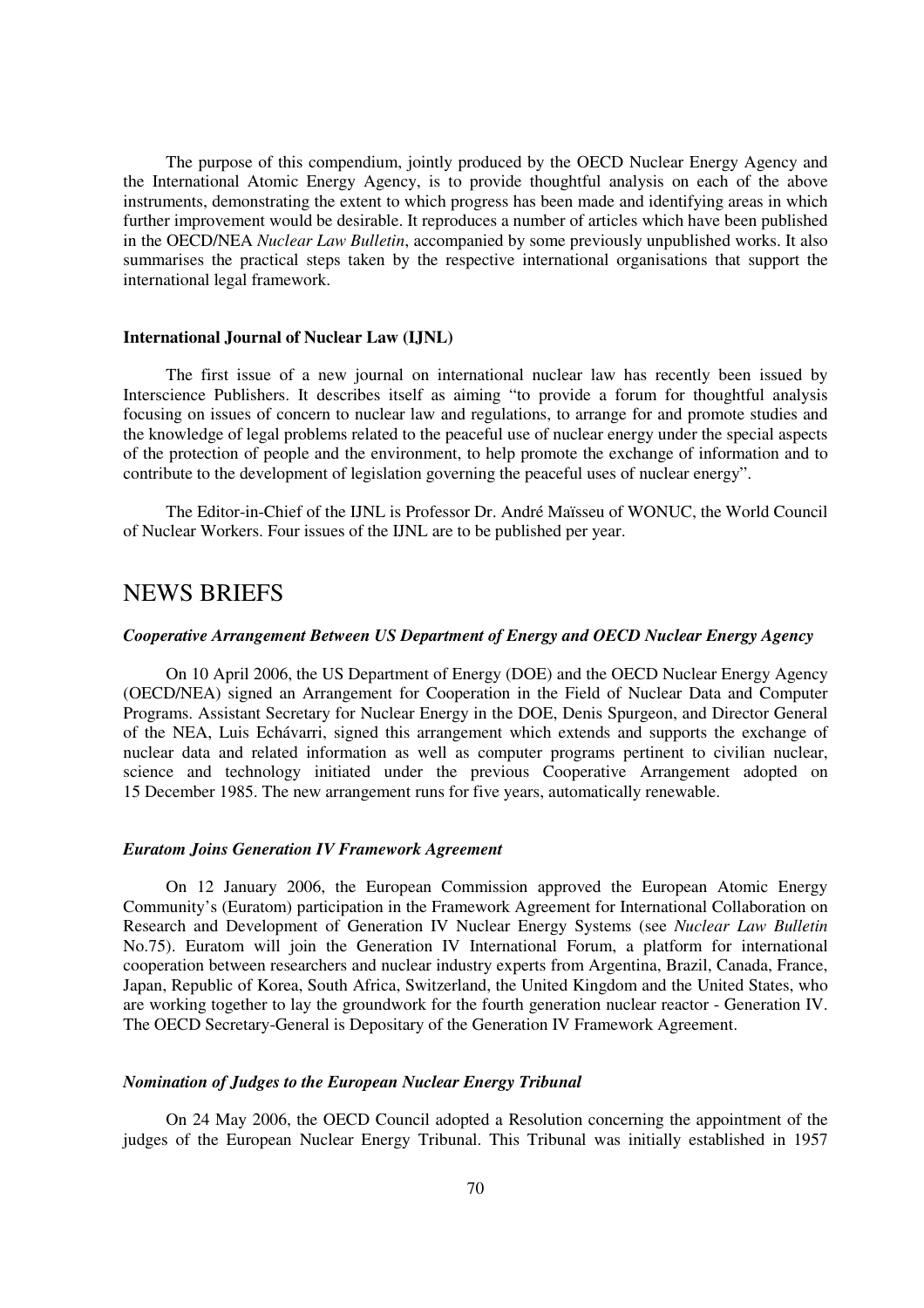pursuant to the Convention on the Establishment of a Security Control in the Field of Nuclear Energy. Since the application of the security control system (non-proliferation of nuclear weapons) was suspended in the 1970s in order to avoid duplication with similar systems established by Euratom and the IAEA, and since the winding up of Eurochemic in 1990, the jurisdiction of the Tribunal has been limited to resolving differences concerning the interpretation or application of the 1960 Paris Convention on Third Party Liability in the Field of Nuclear Energy and the 1963 Brussels Supplementary Convention. There have been no cases so far.

Seven independent judges are appointed every five years by the OECD Council upon proposals submitted by countries party to the 1957 Convention according to a procedure of rotation. The judges appointed for this term of office, commencing 24 May 2006, are Dr. Peter Baumann (Austria), Ms. Mia Wouters (Belgium), Mr. Olivier Talevski (Denmark), Ms. Marie-Claire Guyader (France), Prof. Armin von Bogdandy (Germany), Mr. E.A. Maan (Netherlands) and Prof. Vaughan Lowe (United Kingdom). An inaugural session of the Tribunal will be held over the coming months.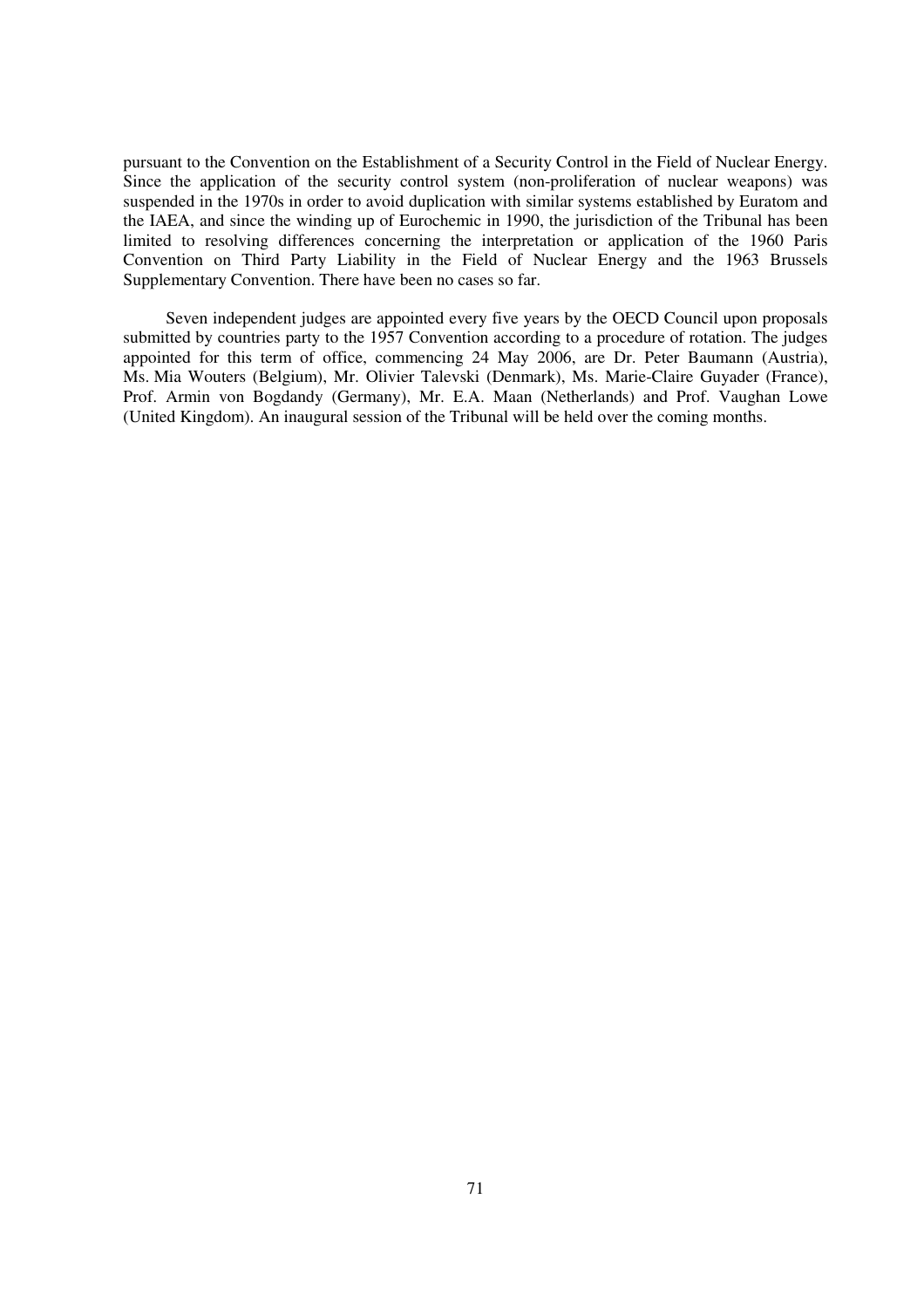# LIST OF CORRESPONDENTS TO THE NUCLEAR LAW BULLETIN

| <b>ALBANIA</b>        | Mr. F. YLLI, Director, Institute of Nuclear Physics                                                                                        |
|-----------------------|--------------------------------------------------------------------------------------------------------------------------------------------|
| <b>ALGERIA</b>        | Mr. F. CHENNOUFI, Lawyer, Nuclear Research Centre, Alger                                                                                   |
| <b>ARGENTINA</b>      | Mr. J. MARTINEZ FAVINI, Consultant, National Atomic Energy Commission                                                                      |
|                       | Mr. M. PAEZ, Head of Department, National Atomic Energy Commission                                                                         |
| <b>ARMENIA</b>        | Mr. A. MARTIROSYAN, Armenian Nuclear Regulatory Authority                                                                                  |
| <b>AUSTRALIA</b>      | Mr. S. MCINTOSH, Australian Nuclear Science and Technology Organisation                                                                    |
| <b>AUSTRIA</b>        | Mr. T. AUGUSTIN, Deputy Director for Nuclear Co-ordination, Federal<br>Ministry of Agriculture, Forestry, Environment and Water Management |
| <b>BELARUS</b>        | Ms. O. PIOTUKH, Department of Nuclear and Radiation Safety Regulation,<br>Promatomnadzor                                                   |
| <b>BELGIUM</b>        | Mr. F. MOLITOR, Engineer-Director, Technical Safety of Nuclear Installations,<br>Ministry of Employment and Labour                         |
| <b>BRAZIL</b>         | Mr. E. DAMASCENO, National Commission for Nuclear Energy                                                                                   |
|                       | Mrs. D. FISCHER, Brazilian Association of Nuclear Law                                                                                      |
| <b>BULGARIA</b>       | Mrs. Y DIMITROVA-MISHEVA, Head, Legal Department, Nuclear<br><b>Regulatory Agency</b>                                                      |
| <b>CANADA</b>         | Mr. J. LAVOIE, General Councel and Manager, Legal Services Unit, Canadian<br>Nuclear Safety Commission                                     |
| <b>CHINA</b>          | Ms. Zhaohui LI, Director of the Law Office, China National Nuclear<br>Corporation                                                          |
| <b>CROATIA</b>        | Mr. I. VALCIC, Head, Department for Nuclear Safety, Ministry of Economic<br>Affairs                                                        |
| <b>CZECH REPUBLIC</b> | Mr. F. SURANSKY, Director, Nuclear Energy Section, Ministry of Industry and<br>Trade                                                       |
| <b>DENMARK</b>        | Mrs. M. T. LUNDE, Head of Division, Ministry of Foreign Affairs                                                                            |
| <b>EGYPT</b>          | Mr. A.-M. MAREI, Assistant Lecturer, Nuclear Law Department, National<br>Centre for Nuclear Safety, Atomic Energy Authority                |
| <b>ESTONIA</b>        | Ms. K. KOIV, Estonian Radiation Protection Centre                                                                                          |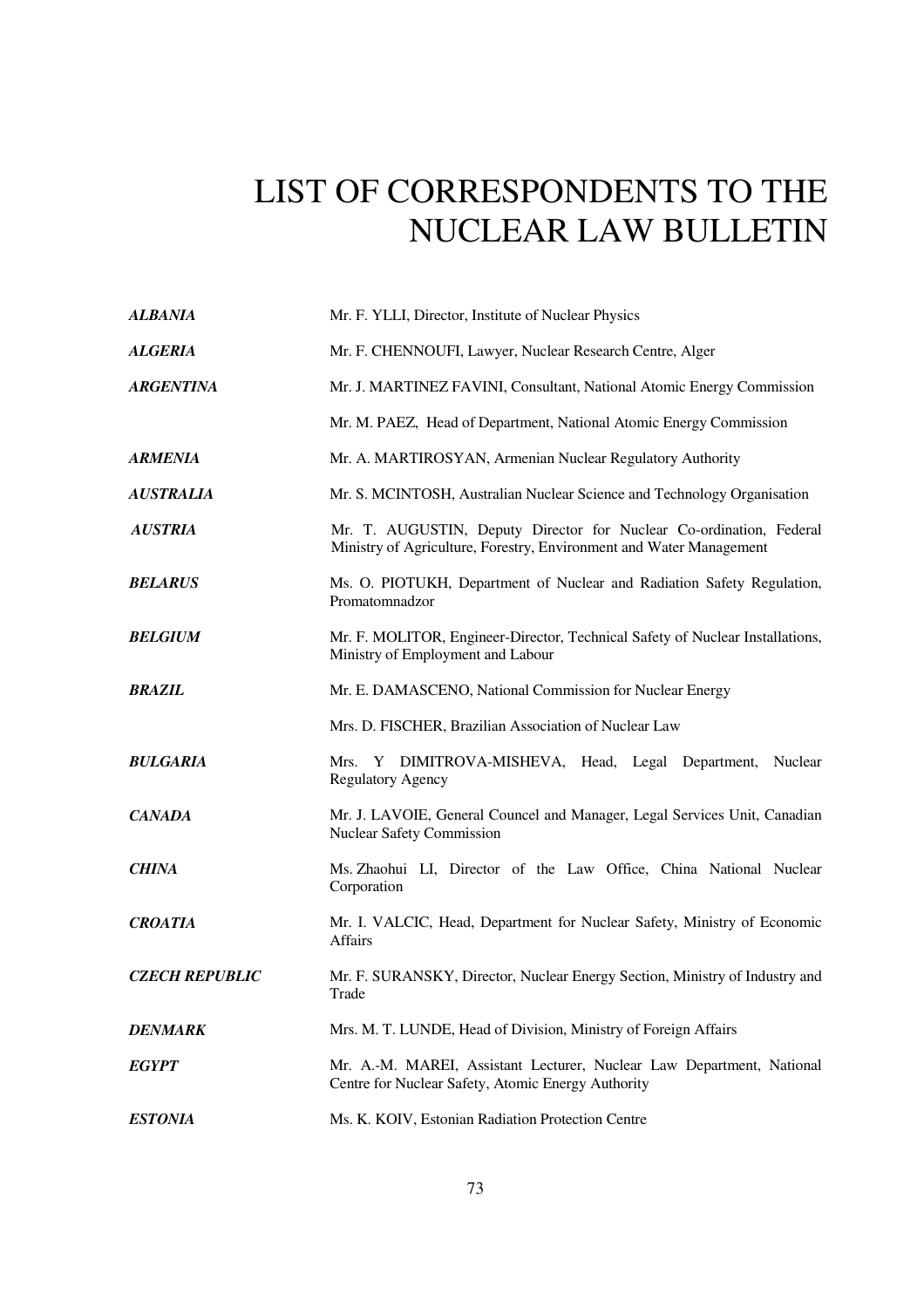| <b>FINLAND</b>           | Mr. Y. SAHRAKORPI, Ministerial Counsellor, Energy Department, Ministry of<br>Trade and Industry                                |
|--------------------------|--------------------------------------------------------------------------------------------------------------------------------|
| <b>FRANCE</b>            | Ms. M. LAVERGNE, Legal Adviser, Nuclear Safety Authority                                                                       |
|                          | Ms. F. TOUITOU-DURAND, Legal Directorate, Atomic Energy Commission                                                             |
| <b>GERMANY</b>           | Professor N. PELZER, Consultant                                                                                                |
| <b>GREECE</b>            | Professor L. CAMARINOPOULOS, President, Greek Atomic Energy<br>Commission                                                      |
| <b>HUNGARY</b>           | Dr. L. CZOTTNER, Senior Legal Adviser, Hungary Atomic Energy Authority                                                         |
|                          | Professor V. LAMM, Institute for Legal Studies, Academy of Sciences                                                            |
| <b>ICELAND</b>           | Mr. S. MAGNUSSON, Director, Icelandic Radiation Protection Institute                                                           |
| <i><b>INDIA</b></i>      | S.D. DAVE, Judge, Circuit Court                                                                                                |
| <b>INDONESIA</b>         | Mr. M. POERNOMO, Senior Officer, Nuclear Energy Control Board                                                                  |
|                          | Mr. S. SULCHÃN, Head, Legal and Organisation Division, National Atomic<br><b>Energy Commission</b>                             |
| <b>IRELAND</b>           | Ms. M. KELLY, Information Officer, Radiological Protection Institute                                                           |
| <b>ISRAEL</b>            | Mr. R. LAHAV, Legal Adviser, Atomic Energy Commission                                                                          |
| <i><b>JAPAN</b></i>      | Mr. E. TAKEUCHI, First Secretary, Japanese Delegation to the OECD                                                              |
|                          | Mr. T. YAMAMURA, International Cooperation and Nuclear Material<br>Control Division, Japan Nuclear Cycle Development Institute |
| <b>KAZAKHSTAN</b>        | Mrs. L. NOVOZHILOVA, Legal Advisor, Kazakhstan Atomic Energy<br>Committee                                                      |
| <b>REPUBLIC OF KOREA</b> | Dr. K.-G. PARK, Associate Professor, Faculty of Law, Korea University                                                          |
| <b>LATVIA</b>            | Mr. A. SALMINS, Director, Radiation Safety Centre                                                                              |
| <b>LITHUANIA</b>         | Mr. M. ABRAITIS, Chief Legal Adviser, VATESI                                                                                   |
| <b>LUXEMBOURG</b>        | Dr. M. FEIDER, Radiation Protection Division, Health Directorate, Ministry of<br>Health                                        |
| <b>MACEDONIA</b>         | Mr. D. NEDELKOVSKI, Radiation Protection Department, Republic Institute<br>for Public Health                                   |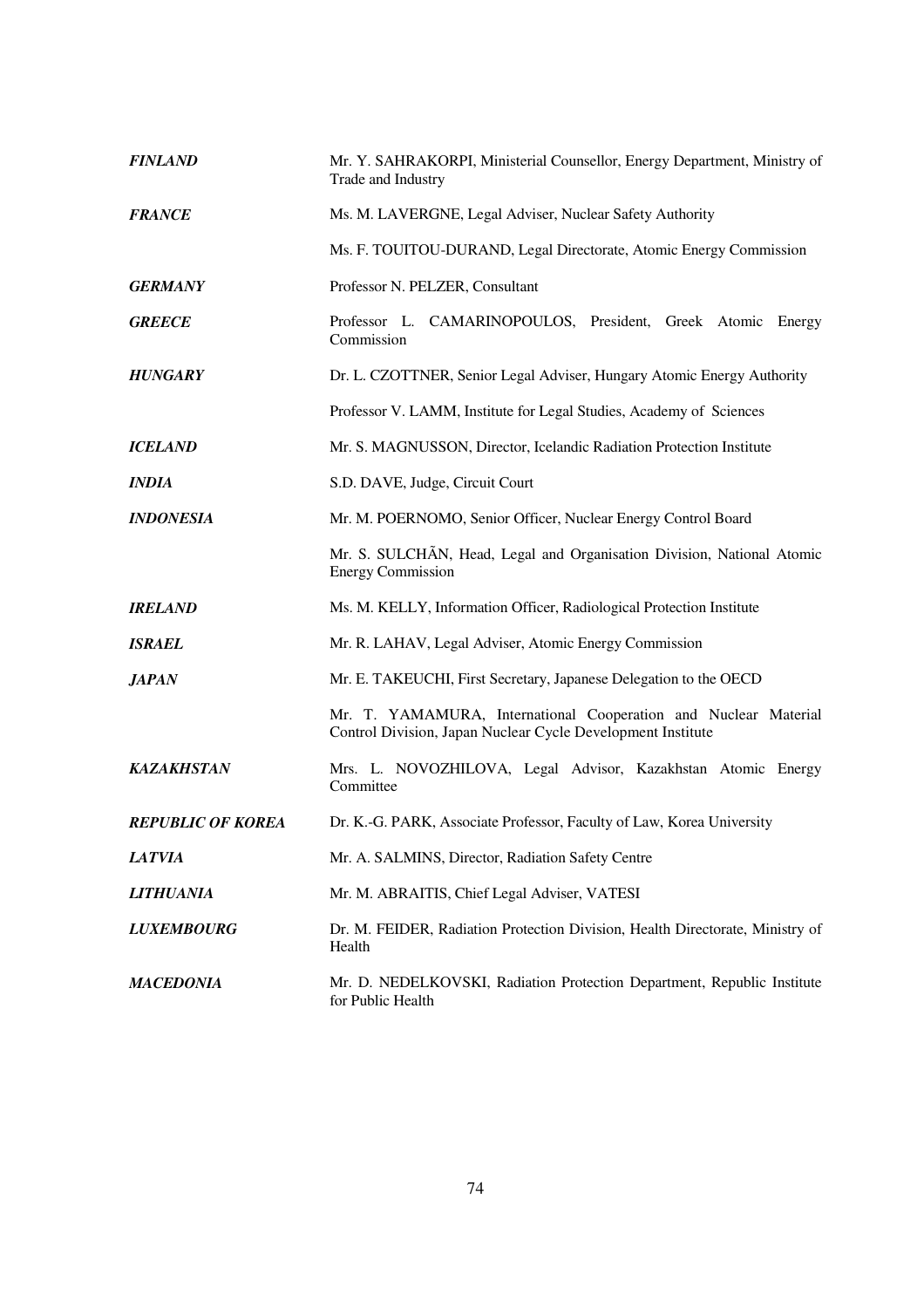| <b>MEXICO</b>                          | Mr. J. GONZALEZ ANDUIZA, Legal Affairs Department, Federal<br>Commission on Electricity                                               |
|----------------------------------------|---------------------------------------------------------------------------------------------------------------------------------------|
|                                        | Mr. M. PINTO CUNILLE, Head of the Legal and International Affairs<br>Department, National Commission on Nuclear Safety and Safeguards |
| <b>MOLDOVA</b>                         | Ms. M. CORFANENCO, Head of the Legal and Foreign Affairs Division,<br>Department of Standardisation and Metrology                     |
| <b>MOROCCO</b>                         | Ms. L. ZIDI, Management Assistant, National Centre of Nuclear Energy,<br>Science and Techniques                                       |
| <b>NETHERLANDS</b>                     | Dr. N. HORBACH, Director, Centre for Transboundary Damage and<br>Compensation                                                         |
|                                        | Mr. R. VAN EMDEN, Counsellor, Insurance Division, Ministry of Finance                                                                 |
| <b>NORWAY</b>                          | Mr. S. HORNKJØL, Senior Executive Officer, Norwegian Radiation Protection<br>Authority                                                |
| <b>POLAND</b>                          | Mr. R. MAJDA, Researcher, University of Lódz                                                                                          |
|                                        | Mr. A. SOLTAN, Director, International Relations & European Integration<br>Department, Nuclear Atomic Energy Agency                   |
| <b>PORTUGAL</b>                        | Ms M. MONTEIRO, Legal Adviser, Nuclear and Technological Institute                                                                    |
| <b>ROMANIA</b>                         | Mr. V. CHIRIPUS, Attorney at Law, SN Nuclearelectrica S.A.                                                                            |
|                                        | Mr. V. ZSOMBORI, Chairman, National Commission for the Control of<br><b>Nuclear Activities</b>                                        |
| <b>SERBIA AND</b><br><b>MONTENEGRO</b> | Mrs. M. COJBASIC, Ministry of Science and Environmental Protection                                                                    |
|                                        | Mr. S. JOVANOVIC, Faculty of Natural Sciences, University of Montenegro                                                               |
| <b>SLOVAK REPUBLIC</b>                 | Mr. M. POSPISIL, Legal Director, Nuclear Regulatory Authority                                                                         |
| SLOVENIA                               | Mr. A. ŠKRABAN, Counsellor to the Government, Slovenian Nuclear Safety<br>Administration                                              |
| <b>SOUTH AFRICA</b>                    | Mr. N. G. NHLAPHO, Legal Adviser, National Nuclear Regulator                                                                          |
| <b>SPAIN</b>                           | Mr. J. R. MARTIN HERNANDEZ, Legal Adviser, Nuclear Safety Council                                                                     |
|                                        | Ms. E. MENENDEZ-MORAN, Sub-Directorate of Nuclear Energy, Ministry of<br>Economy                                                      |
| <b>SWEDEN</b>                          | Mr. C. MARTENSSON, Chief Legal Adviser, Swedish Radiation Protection<br>Institute                                                     |
|                                        | Mr. I. PERSSON, Senior Legal Adviser, Swedish Nuclear Power Inspectorate                                                              |
| <b>SWITZERLAND</b>                     | Mr. R. TAMI, Head, Legal Service, Federal Office of Energy                                                                            |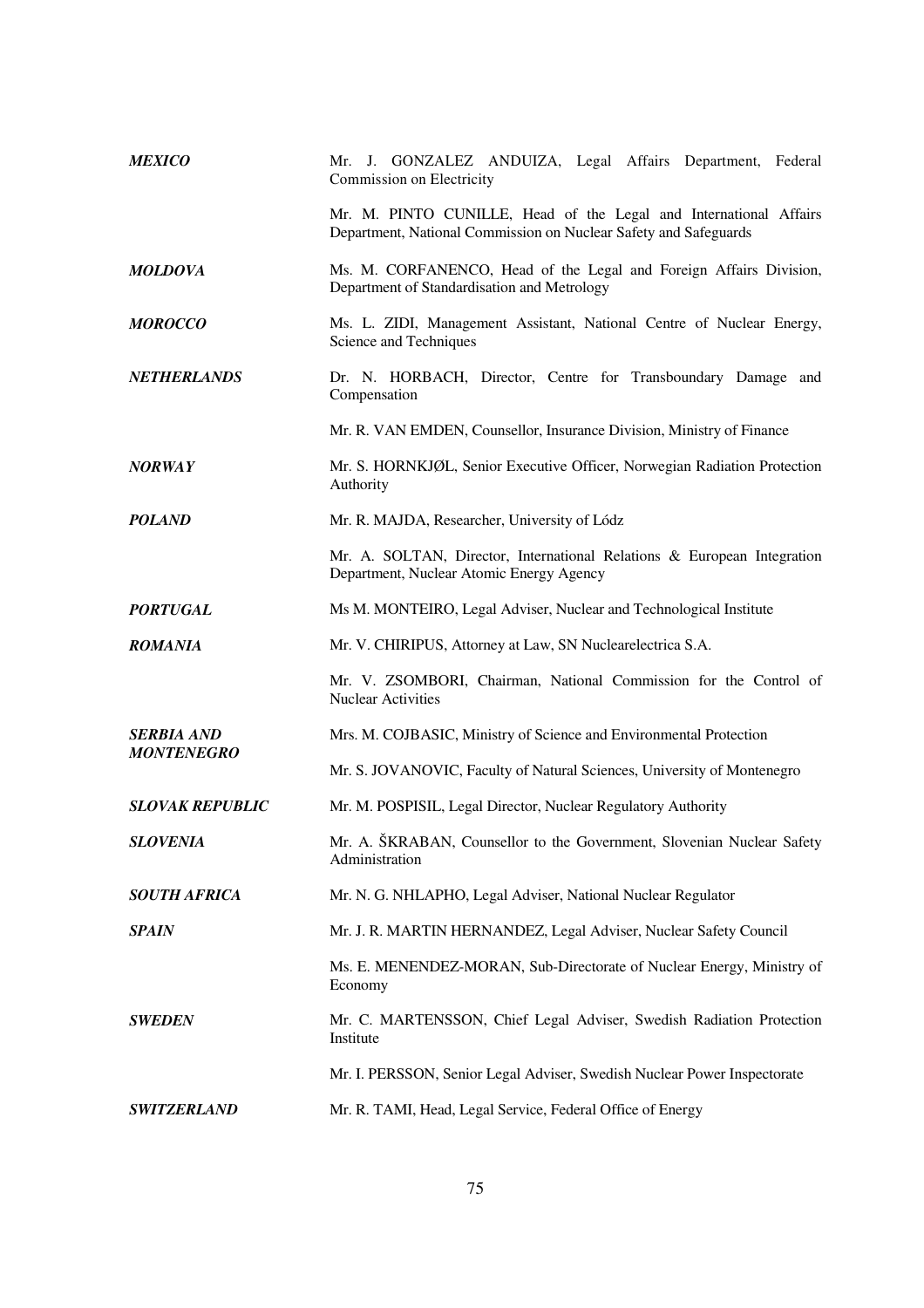| <b>TUNISIA</b>        | Mr. M. CHALBI, Ministry of Education and Science, National School of<br>Engineering                                                                    |
|-----------------------|--------------------------------------------------------------------------------------------------------------------------------------------------------|
| <b>TURKEY</b>         | Mr. M. Y. ATES, Energy Adviser, Delegation of Turkey to the OECD                                                                                       |
| <b>UKRAINE</b>        | Ms. S. PILGUN, Main Specialist, Department of Planning, Co-ordination and<br>Development, State Nuclear Committee of Ukraine                           |
|                       | Mr. V. SHVYTAI, State Expert, National Security and Defense Council of<br>Ukraine                                                                      |
| <b>UNITED KINGDOM</b> | Mr. W. MITCHELL, Legal Adviser, Department of Trade and Industry                                                                                       |
| <b>UNITED STATES</b>  | Ms. S. ANGELINI, Attorney Adviser, Office of Civilian Nuclear Programs,<br>Department of Energy                                                        |
|                       | Ms. M. NORDLINGER, Senior Attorney, Office of the General Counsel, United<br><b>States Nuclear Regulatory Commission</b>                               |
| <b>URUGUAY</b>        | Professor D. PUIG, Professor of Nuclear Law, College of Law, University of<br>Uruguay                                                                  |
| <b>UZBEKISTAN</b>     | Mr. K. YUNUSOV, Head, Inspectorate for the Supervision of Nuclear Safety<br>and Radiation Protection, State Committee on Safety in Industry and Mining |
| <b>IAEA</b>           | Mr. J. RAUTENBACH, Director, Office of Legal Affairs                                                                                                   |
| EC                    | Mrs. B. ANDRÉS ORDAX, Directorate-General Energy and Transport                                                                                         |
| <b>WHO</b>            | Ms. G. PINET, Director, Health Legislation                                                                                                             |